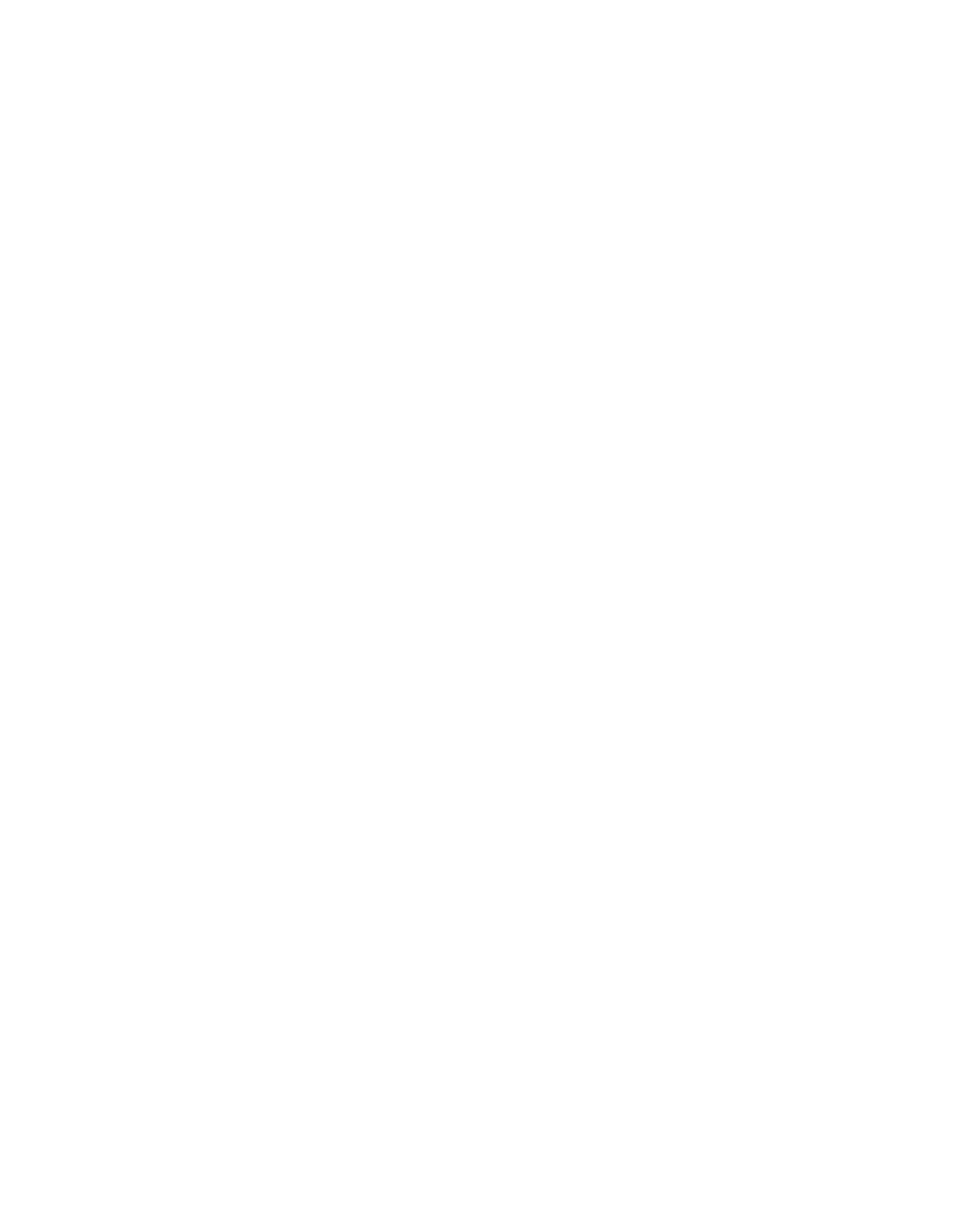**RG0267 Platte County, Nebraska** i

**& film** �

## ADDED ENTRIES:

ADOPTIONS--NEBRASKA--PLATTE COUNTY BOND RECORDS--NEBRASKA--PLATTE COUNTY CENSUS--NEBRASKA--PLATTE COUNTY COUNTY COURTS--NEBRASKA--PLATTE COUNTY COUNTY GOVERNMENT--NEBRASKA--PLATTE COUNTY DISTRICT COURTS--NEBRASKA--PLATTE COUNTY ELECTIONS--NEBRASKA--PLATTE COUNTY INSANE--COMMITMENT AND DETENTION--NEBRASKA--PLATTE COUNTY JUSTICES OF THE PEACE--NEBRASKA--PLATTE COUNTY LIVESTOCK BRANDS--NEBRASKA--PLATTE COUNTY MARRIAGES--NEBRASKA--PLATTE COUNTY MEDICAL REGISTERS--NEBRASKA--PLATTE COUNTY NATURALIZATIONS--NEBRASKA--PLATTE COUNTY PERSONAL PROPERTY--NEBRASKA--PLATTE COUNTY PROBATE--NEBRASKA--PLATTE COUNTY RAILROADS--NEBRASKA--PLATTE COUNTY REAL PROPERTY--VALUATION--NEBRASKA--PLATTE COUNTY ROADS--NEBRASKA--PLATTE COUNTY School District #74 (Platte County, Neb.) SCHOOL LAND--NEBRASKA--PLATTE COUNTY TAXATION--NEBRASKA--PLATTE COUNTY TAXATION OF PERSONAL PROPERTY--NEBRASKA--PLATTE COUNTY WILLS--NEBRASKA--PLATTE COUNTY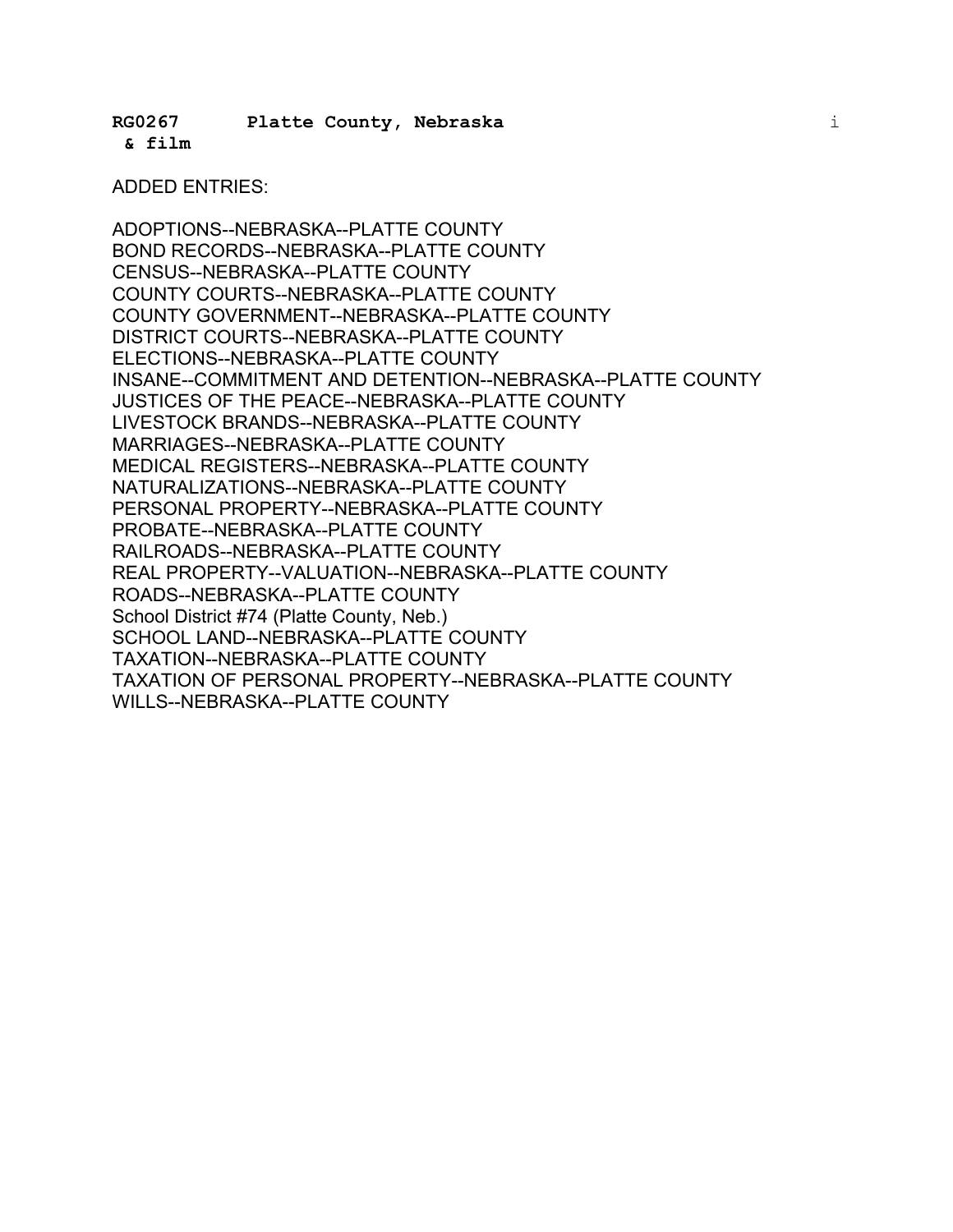3) Delinquent Tax Lists, 1866-1925; 4) Tax Sale and Redemption Records; 5) Special Assessments, 1905, 1926-1944; 6) School Land Records, 1869-1962; and 7) Miscellaneous volumes.

Series One consists of volumes of Real Estate and Personal Tax Lists, 1860-1966 on microfilm and 31 boxes of Real Estate Tax Ledgers, 1957-1970 not yet filmed. Series Two contains six volumes of Motor Vehicle Registers, 1912-1935 and Motor Vehicle Tax Lists, 1935-1952. The Motor Vehicle Tax Lists are microfilmed with series one. Series Three consists of Delinquent Tax Lists for the years 1870-1920 which register unpaid taxes and dates of payment or sale of the property. The Tax Sale re3cords of Series Four, 1866-1925, register the date of sale of property for unpaid taxes, name of person paying back taxes or date of redemption from sale by payment of owed taxes. Series Five consists of a special tax ledger for 1905 and sewer and water assessments for 1926-1944. The final series, school land records, consists of school land lease registers, 1869-1962, and a school land abstract, 1879-1906.

Subgroup Two contains various records from the county assessor's office. Included are assessment books, 1886-1887; abstracts of assessments, 1904-1907; a list of lands returned by the State Auditor (patented), 1881-1907; a personal assessment recap record, 1927-1930; assessments by township for 1945; and personal assessment schedules in five year samples for the year 1965.

Subgroup Three, includes the proceedings of the meetings of the County Board of Supervisors, 1857-1970. Also included in subgroup three are supplemental documents and correspondence of the county board (only partially organized). These are documents addressed to or acted on by the county board at their regular meetings. Included are records of the Board of Equalization.

Subgroup Four are the election records of the county on microfilm for the years, 1872- 1970.

Subgroup Five, County Clerk, includes professional registers, bond records, official's bond registers, and a registers of county officials. Also included is correspondence of the County Clerk, 1924-1952.

The Register of Deeds of the county holds most records for that office on security microfilm in safekeeping in the vaults of the state archives. No microfilm has yet been copied for the Reference Room.

The County Court records of Subgroup Seven include Justice of the Peace Dockets, 1886-1934; early probate entry & estate volumes, 1857-1893; and civil dockets, 1876-1907.

Subgroup Eight contains records from the most recent accession of the District Court of Platte County. This subgroup is divided into the following series: 1) Naturalization Records, 1868-1955; 2) General Index, 1878-1883; 3) Court Calendars and Trial Dockets, 1905-1927; 4) Appearance Dockets, 1868-1950; 5) Daily Journals, 1857-1975; 6) Complete Record, 1883-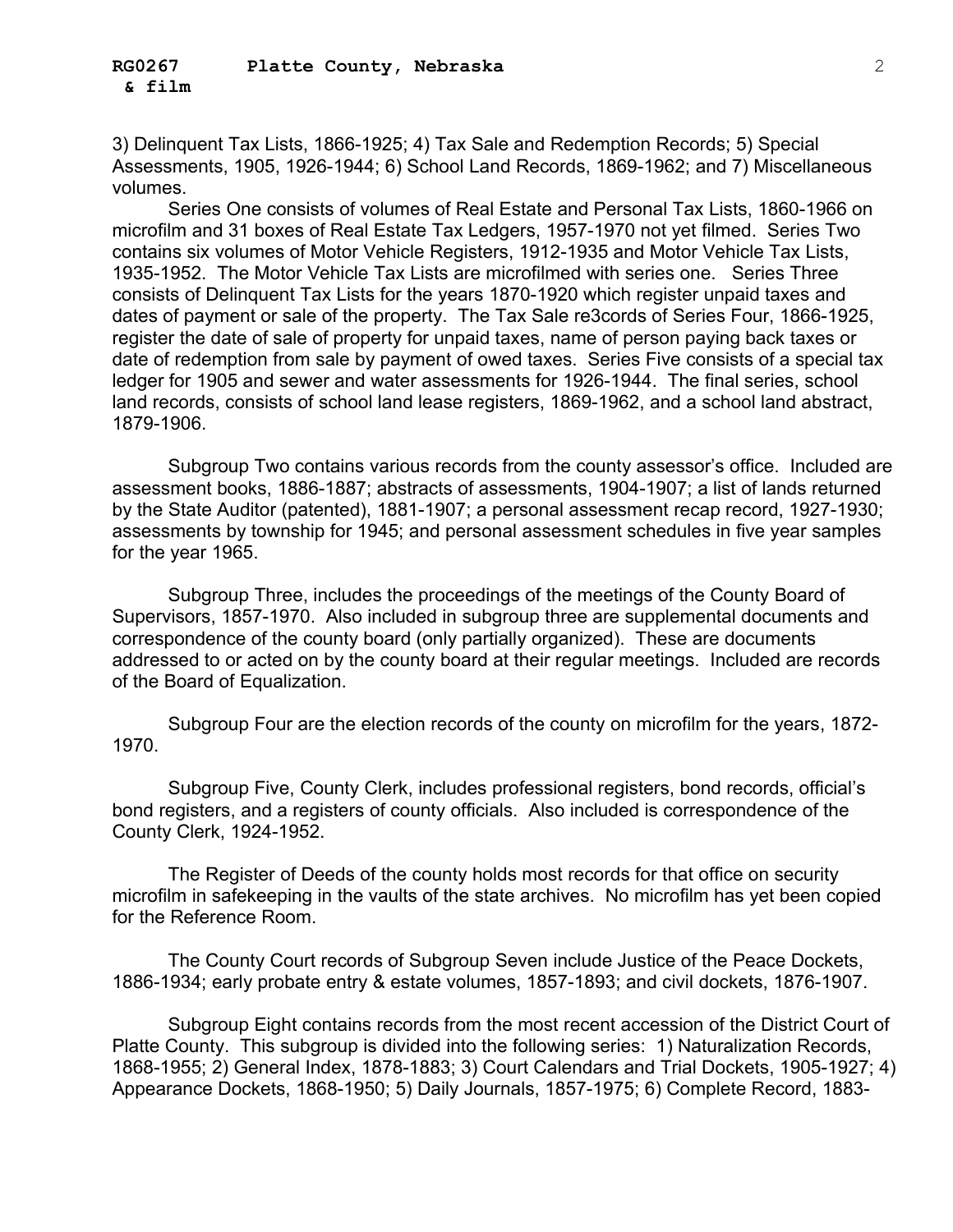#### **RG0267 Platte County, Nebraska** 3 **& film** �

1936; 7) Civil Dockets; 8) Criminal Dockets (no record); 9) Civil and Criminal Case Files (no record); 10) Bills of Exception and Exhibits, 1865-1985; 11) Judgement and Execution Dockets, 1873-1915; 12) State Tax Suit (no record); 13) Insanity Board; and 14) Miscellaneous Volumes.

There are currently no records for the County Superintendent of Schools in storage at the archives. The School Census of the county is stored on security microfilm.

Subgroup Ten currently consists of only one school district in Series One, School District #74, 1887-1952, on microfilm. Included are attendance registers, 1910-1927 and Director's Records, 1887-1952. The Director's record includes annual reports and minutes, and fiscal records.

#### **DESCRIPTION**

#### **SUBGROUP ONE COUNTY TREASURER, 1860-1970**

| v.1 | 1860-1863                          | <b>Personal &amp; Real Estate</b> |
|-----|------------------------------------|-----------------------------------|
| V.2 | 1860-1877                          | <b>Personal &amp; Real Estate</b> |
| v.3 | 1864-1865                          | <b>Personal &amp; Real Estate</b> |
| V.4 | 1864-1865                          |                                   |
|     | includes Delinquent 1860-1863, and |                                   |
|     | Abstract of Taxes, 1871            |                                   |
| v.5 | 1866                               | <b>Personal &amp; Real Estate</b> |
| V.6 | 1867-1868                          | <b>Personal &amp; Real Estate</b> |
| V.7 | 1869                               | <b>Personal &amp; Real Estate</b> |
| V.8 | 1870                               | <b>Personal &amp; Real Estate</b> |
| V.9 | 1871                               | <b>Personal &amp; Real Estate</b> |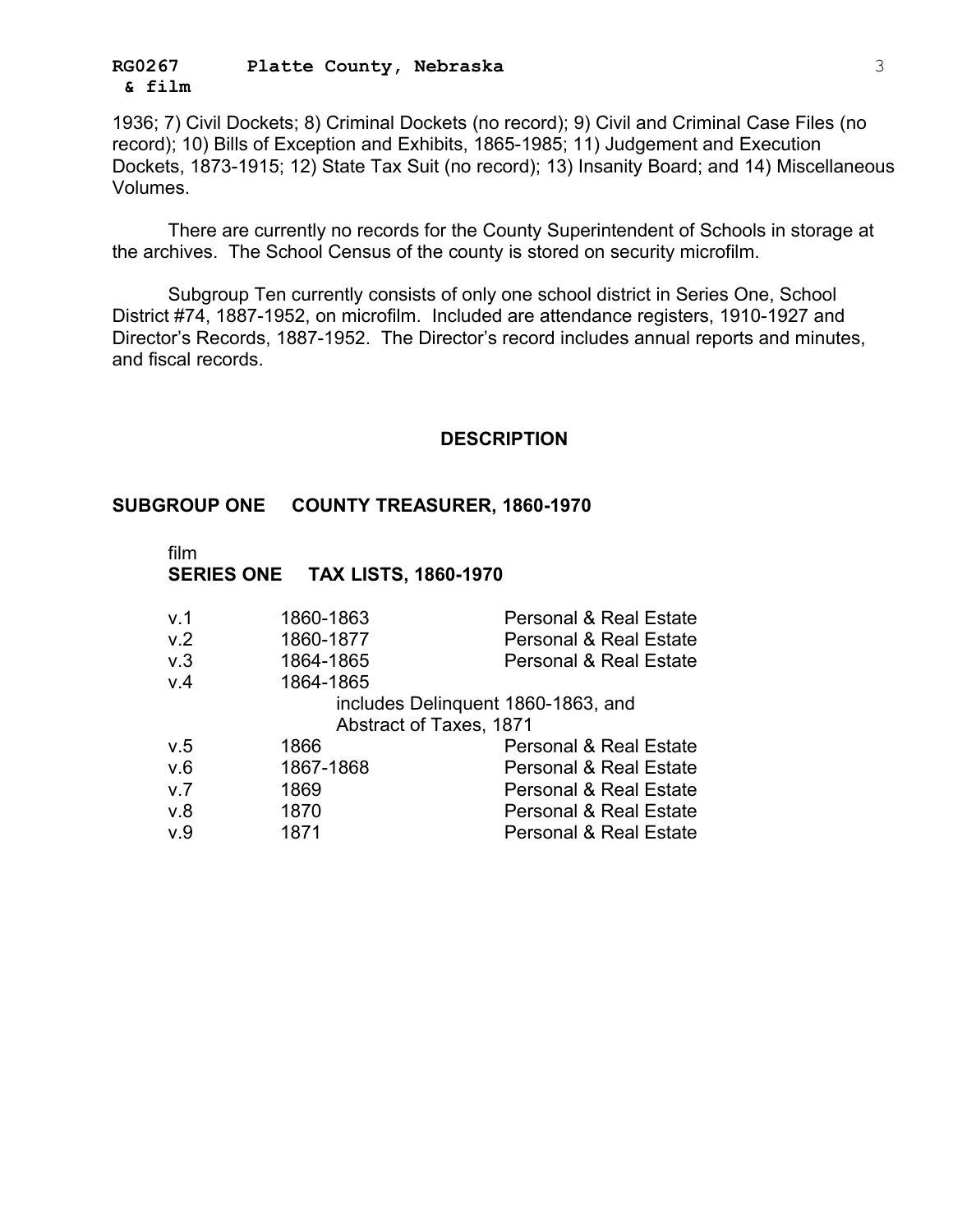**& film** �

### **SUBGROUP ONE COUNTY TREASURER, 1860-1970**

| v.10                | 1872 | Personal & Real Estate - Pcts & Twnshps                                           |
|---------------------|------|-----------------------------------------------------------------------------------|
| v.11                | 1873 | Personal & Real Estate - Columbus & pcts                                          |
| v.12                | 1874 | Personal & Real Estate - Columbus & pcts                                          |
| v.13                | 1875 | Personal & Real Estate - Columbus & pcts                                          |
| v.14                | 1876 | Personal & Real Estate – Columbus & pcts                                          |
| v.15                | 1877 | Personal & Real Estate – Columbus & pcts                                          |
| v.16                | 1878 | Real Estate - Columbus                                                            |
| v.17                | 1878 | Personal & Real Estate - Columbus & pcts                                          |
| v.18                | 1879 | Personal & Real Estate - Columbus & pcts                                          |
| v.19                | 1880 | Personal & Real Estate - Precincts                                                |
| v.20                | 1880 | Personal & Real Estate - Walker Precinct                                          |
| $v.21 - 22$         | 1881 | Personal & Real Estate - Columbus & pcts                                          |
| v.23                | 1882 | Personal & Real Estate - Columbus                                                 |
| v.24                | 1882 | Personal & Real Estate - Precincts & Towns                                        |
| $v.25 - 26$         | 1883 | Personal & Real Estate – Columbus & pcts                                          |
| $v.17-18$           | 1884 | Personal & Real Estate - Columbus & Twnshps                                       |
| v.29                | 1885 | Personal & Real Estate - Columbus                                                 |
| <b>NOTE</b>         | 1885 | Townships not available                                                           |
| v.30                | 1886 | Personal & Real Estate - Columbus & pcts<br>includes Bismark Township             |
| $v.31 - 32$         | 1886 | Personal & Real Estate - Towns & Townships                                        |
| v.33                | 1887 | Personal & Real Estate - Columbus, Creston                                        |
| $v.34 - 35$         | 1887 | Personal & Real Estate - Towns & Townships                                        |
| <b>NOTE</b>         | 1888 | None available                                                                    |
| v.36                | 1889 | Personal & Real Estate - Columbus                                                 |
| v.37                | 1889 | Personal & Real - Towns & Townships                                               |
| v.38                | 1890 | Personal & Real - Columbus City & Township                                        |
| $V.39-40$           | 1890 | Personal & Real - Towns & Townships                                               |
| V.41                | 1891 | Personal & Real - Columbus City & Township                                        |
| $v.42 - 43$         | 1891 | Personal & Real - Towns & Townships                                               |
| v.44                | 1892 | Personal & Real - Columbus City & Township                                        |
| $v.45 - 46$         | 1892 | Personal & Real - Towns & Townships                                               |
| V.47                | 1893 | Personal & Real - Columbus City & Township                                        |
| $V.48-49$           |      |                                                                                   |
|                     | 1893 | Personal & Real - Towns & Townships                                               |
| v.50                | 1894 | Personal & Real - Columbus City & Township                                        |
| $v.51 - 52$         | 1894 | Personal & Real - Towns & Townships                                               |
| v.53<br>$v.54 - 55$ | 1895 | Personal & Real - Columbus City & Township<br>Personal & Real - Towns & Townships |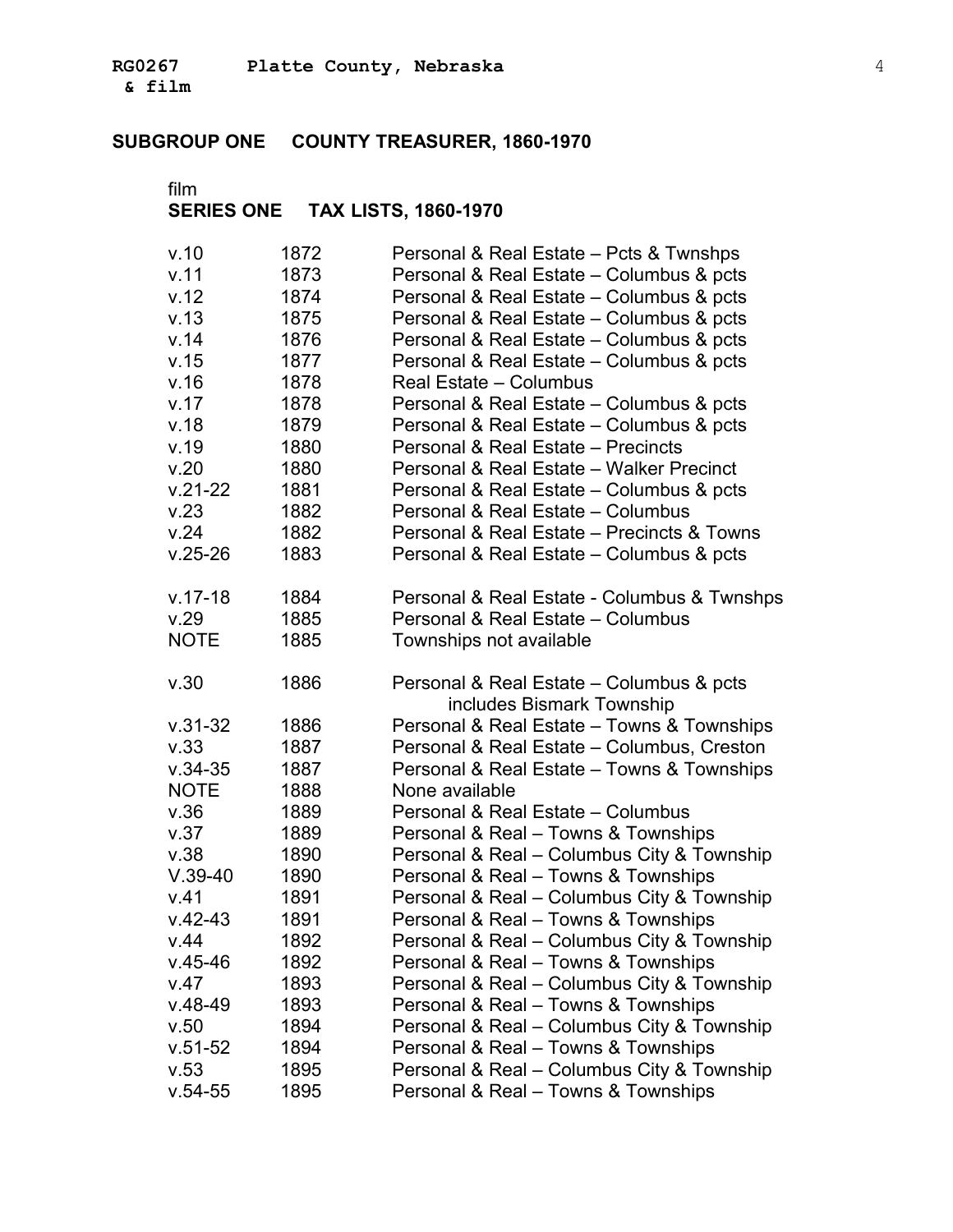**& film** �

### **SUBGROUP ONE COUNTY TREASURER, 1860-1970**

| v.56          | 1896 |      | Personal & Real - Columbus City & Township |
|---------------|------|------|--------------------------------------------|
| $v.57-58$     | 1896 |      | Personal & Real - Towns & Townships        |
| v.59          | 1897 |      | Personal & Real - Columbus City & Township |
| $v.60-61$     | 1897 |      | Personal & Real - Towns & Townships        |
| v.62          | 1898 |      | Personal & Real - Columbus City & Township |
| $v.63-64$     | 1898 |      | Personal & Real - Towns & Townships        |
| v.65          | 1899 |      | Personal & Real - Columbus City & Township |
| $v.66-68$     | 1899 |      | Personal & Real - Towns & Townships        |
| v.69          | 1900 |      | Personal & Real - Columbus City & Township |
| $v.70-72$     | 1900 |      | Personal & Real - Towns & Townships        |
| v.73          | 1901 |      | Personal & Real - Columbus City & Township |
| $v.74-76$     | 1901 |      | Personal & Real - Towns & Townships        |
| V.77          | 1902 |      | Personal & Real - Columbus City & Township |
| $v.78 - 80$   | 1902 |      | Personal & Real - Towns & Townships        |
| v.81          | 1903 |      | Personal & Real - City of Columbus         |
| $V.82 - 84$   | 1903 |      | Personal & Real - Towns & Townships        |
| v.85          | 1904 |      | Personal & Real - City of Columbus         |
| $V.86-88$     | 1904 |      | Personal & Real - Towns & Townships        |
| v.89          | 1905 |      | Personal & Real - City of Columbus         |
| $v.90-92$     | 1905 |      | Personal & Real - Towns & Townships        |
| v.93          | 1906 |      | Personal & Real - City of Columbus         |
| $v.94 - 96$   | 1906 |      | Personal & Real - Towns & Townships        |
| v.97          | 1907 |      | Personal & Real - City of Columbus         |
| $v.98 - 100$  | 1907 |      | Personal & Real - Towns & Townships        |
| v.101 1908    |      |      | Personal & Real - City of Columbus         |
| $v.102 - 104$ | 1908 |      | Personal & Real - Towns & Townships        |
| v.105 1909    |      |      | Personal & Real – City of Columbus         |
| $v.106 - 108$ | 1909 |      | Personal & Real - Towns & Townships        |
| v.109         | 1910 |      | Personal & Real - City of Columbus         |
| $v.110 - 112$ |      | 1910 | Personal & Real - Towns & Townships        |
| v.113         | 1911 |      | Personal & Real - City of Columbus         |
| $v.114 - 116$ |      | 1911 | Personal & Real - Towns & Townships        |
| v.117         | 1912 |      | Personal & Real - City of Columbus         |
| $v.118 - 120$ |      | 1912 | Personal & Real - Towns & Townships        |
| v.121         | 1913 |      | Personal & Real - City of Columbus         |
| $v.122 - 123$ |      | 1913 | Personal & Real - Towns & Townships        |
| v.124         | 1914 |      | Personal & Real - City of Columbus         |
| $v.125 - 127$ |      | 1914 | Personal & Real - Towns & Townships        |
| v.128         | 1915 |      | Personal & Real - City of Columbus         |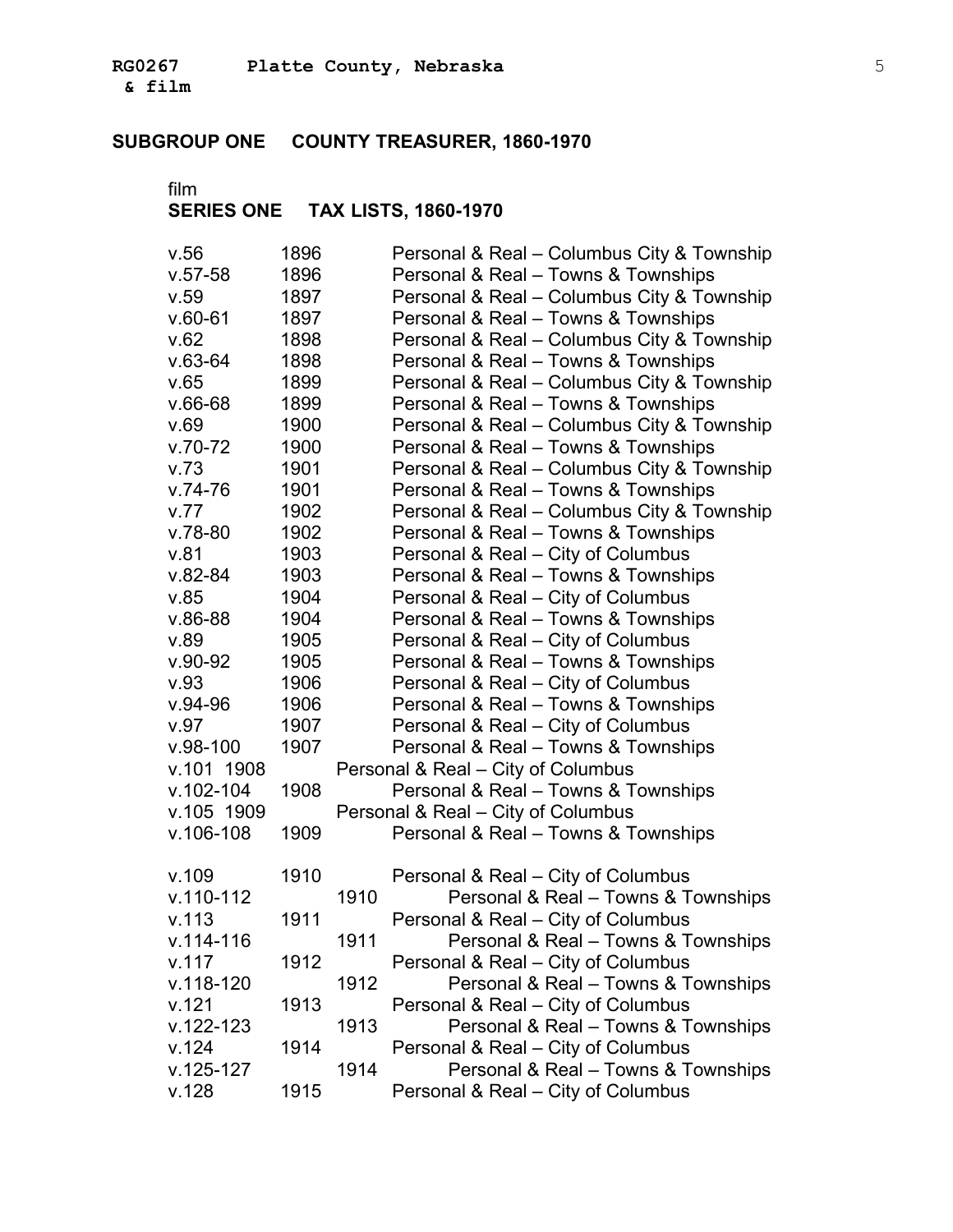**RG0267 Platte County, Nebraska** 6 **& film** �

v.129-131 1915 Personal & Real – Towns & Townships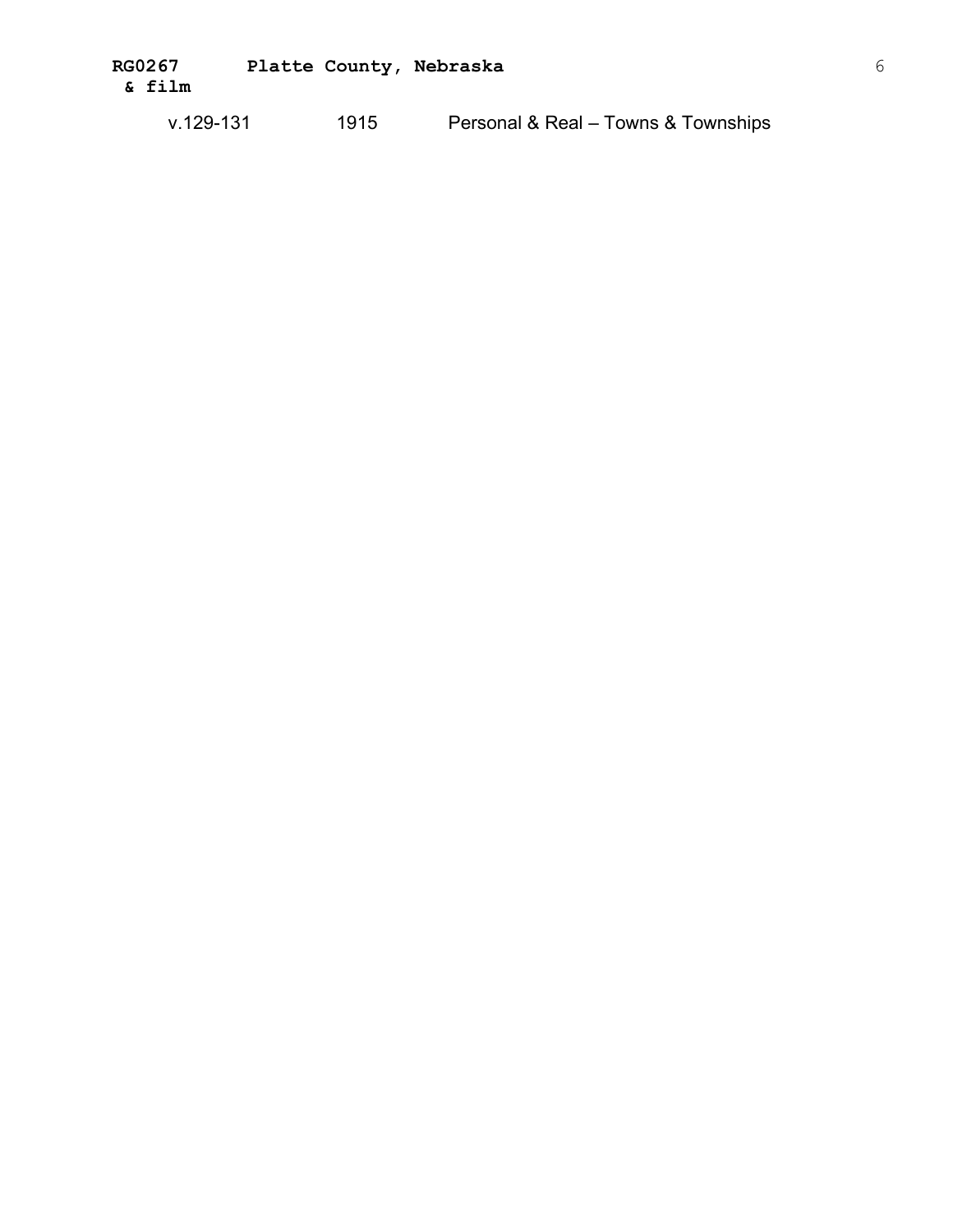**& film** �

### **SUBGROUP ONE COUNTY TREASURER, 1860-1970**

film

| v.132         | 1916 |      | Personal & Real - City of Columbus  |
|---------------|------|------|-------------------------------------|
| $v.133 - 135$ |      | 1916 | Personal & Real - Towns & Townships |
| v.136         | 1917 |      | Personal & Real - City of Columbus  |
| $v.137 - 139$ |      | 1917 | Personal & Real - Towns & Townships |
| v.140         | 1918 |      | Personal & Real - City of Columbus  |
| $v.141 - 143$ |      | 1918 | Personal & Real - Towns & Townships |
| v.144         | 1919 |      | Personal & Real - City of Columbus  |
| $v.145 - 147$ |      | 1919 | Personal & Real - Towns & Townships |
| v.148         | 1920 |      | Personal & Real - City of Columbus  |
| $v.149 - 151$ |      | 1920 | Personal & Real - Towns & Townships |
| v.152         | 1921 |      | Personal & Real - City of Columbus  |
| $v.153 - 155$ |      | 1921 | Personal & Real - Towns & Townships |
| v.156         | 1922 |      | Personal & Real - City of Columbus  |
| $v.157 - 159$ |      | 1922 | Personal & Real - Towns & Townships |
| v.160         | 1923 |      | Personal & Real - City of Columbus  |
| $v.161 - 163$ |      | 1923 | Personal & Real - Towns & Townships |
| v.164         | 1924 |      | Personal & Real - City of Columbus  |
| $v.165 - 167$ |      | 1924 | Personal & Real - Towns & Townships |
| v.168         | 1925 |      | Personal & Real - City of Columbus  |
| $v.169-172$   |      | 1925 | Personal & Real - Towns & Townships |
| v.173         | 1926 |      | Personal & Real - City of Columbus  |
| $v.174 - 177$ |      | 1926 | Personal & Real - Towns & Townships |
| v.178         | 1927 |      | Personal & Real - City of Columbus  |
| v.179-182     |      | 1927 | Personal & Real - Towns & Townships |
| v.183         | 1928 |      | Personal & Real - City of Columbus  |
| $v.184 - 187$ |      | 1928 | Personal & Real - Towns & Townships |
| v.188         | 1929 |      | Personal & Real - City of Columbus  |
| v.189-192     |      | 1929 | Personal & Real - Towns & Townships |
| v.193         | 1930 |      | Personal & Real - City of Columbus  |
| $v.194 - 197$ |      | 1930 | Personal & Real - Towns & Townships |
| v.198         | 1931 |      | Personal & Real - City of Columbus  |
| v.199-202     |      | 1931 | Personal & Real - Towns & Townships |
| V.203         | 1932 |      | Personal & Real - City of Columbus  |
| $v.204 - 207$ |      | 1932 | Personal & Real - Towns & Townships |
| V.208         | 1933 |      | Personal & Real - City of Columbus  |
| $v.209 - 212$ |      | 1933 | Personal & Real - Towns & Townships |
| V.213         | 1934 |      | Personal & Real - City of Columbus  |
| $v.214 - 217$ |      | 1934 | Personal & Real - Towns & Townships |
| V.218         | 1935 |      | Personal & Real - City of Columbus  |
| $v.219-222$   |      | 1935 | Personal & Real - Towns & Townships |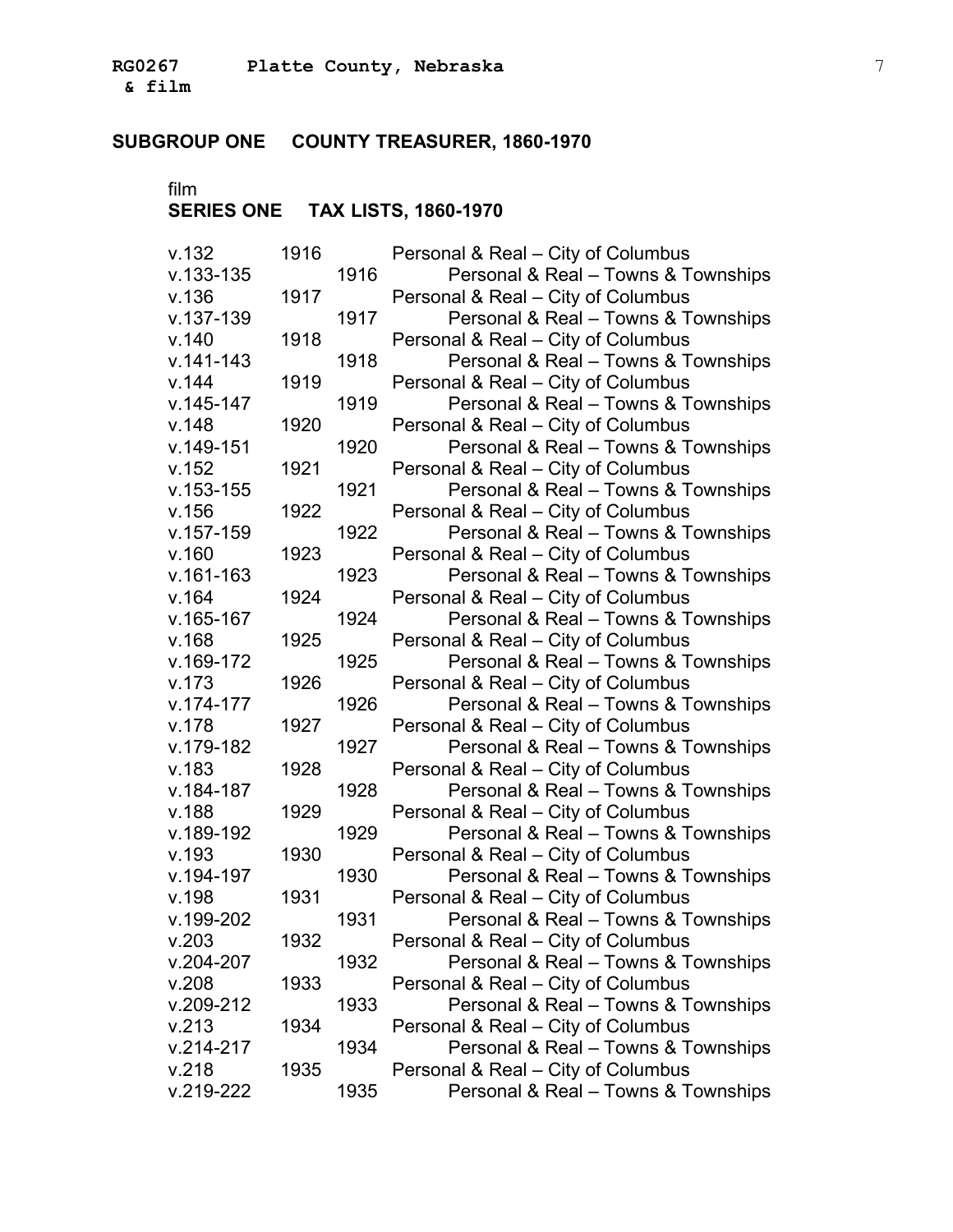**& film** �

### **SUBGROUP ONE COUNTY TREASURER, 1860-1970**

| V.223         | 1936 |      | Personal & Real - City of Columbus   |
|---------------|------|------|--------------------------------------|
| $V.224 - 227$ |      | 1936 | Personal & Real - Towns & Townships  |
| V.228         | 1937 |      | Personal & Real – City of Columbus   |
| $v.229 - 232$ |      | 1937 | Personal & Real - Towns & Townships  |
| V.233         | 1938 |      | Personal & Real - City of Columbus   |
| $V.234-237$   |      | 1938 | Personal & Real - Towns & Townships  |
| v.238         | 1939 |      | Personal & Real - City of Columbus   |
| $v.239-242$   |      | 1939 | Personal & Real - Towns & Townships  |
| V.243         | 1940 |      | Personal & Real - City of Columbus   |
| $V.244 - 247$ |      | 1940 | Personal & Real - Towns & Townships  |
| V.248         | 1941 |      | Personal & Real - City of Columbus   |
| $v.249 - 252$ |      | 1941 | Personal & Real - Towns & Townships  |
| v.253         | 1942 |      | Personal & Real - City of Columbus   |
| $v.254 - 257$ |      | 1942 | Personal & Real - Towns & Townships  |
| v.258         | 1943 |      | Personal & Real - City of Columbus   |
| $v.259 - 262$ |      | 1943 | Personal & Real - Towns & Townships  |
| V.263         | 1944 |      | Personal & Real - City of Columbus   |
| $v.264 - 267$ |      | 1944 | Personal & Real - Towns & Townships  |
| V.268         | 1945 |      | Personal & Real - City of Columbus   |
| $V.269-272$   |      | 1945 | Personal & Real - Towns & Townships  |
| V.273         | 1946 |      | Personal & Real - City of Columbus   |
| $V.274-277$   |      | 1946 | Personal & Real - Towns & Townships  |
| V.278         | 1947 |      | Personal & Real - City of Columbus   |
| $V.279-282$   |      | 1947 | Personal & Real - Towns & Townships  |
| V.283         | 1948 |      | Personal & Real - City of Columbus   |
| $V.284 - 288$ |      | 1948 | Personal & Real - Towns & Townships  |
| v.289-292A    | 1949 |      | Personal & Real - Towns & Townships  |
| v.293         | 1949 |      | Personal & Real - City of Columbus   |
| $v.294 - 298$ |      | 1950 | Personal & Real - Towns & Townships  |
| V.299         | 1950 |      | Personal & Real - City of Columbus   |
| $v.300 - 302$ |      | 1951 | Personal/Real/MV - Towns & Townships |
| v.303         | 1951 |      | Personal/Real/MV - City of Columbus  |
| $V.304 - 306$ |      | 1952 | Personal/Real/MV - Towns & Townships |
| $V.307 - 309$ |      | 1953 | Personal & Real - Towns & Townships  |
| v.310         | 1953 |      | Personal & Real - City of Columbus   |
| $V.311 - 313$ |      | 1954 | Personal & Real - Towns & Townships  |
| v.314         | 1954 |      | Personal & Real - City of Columbus   |
| $v.315 - 317$ |      | 1955 | Personal & Real - Towns & Townships  |
| v.318         | 1955 |      | Personal & Real - City of Columbus   |
| v.319         | 1956 |      | Real Property - City of Columbus     |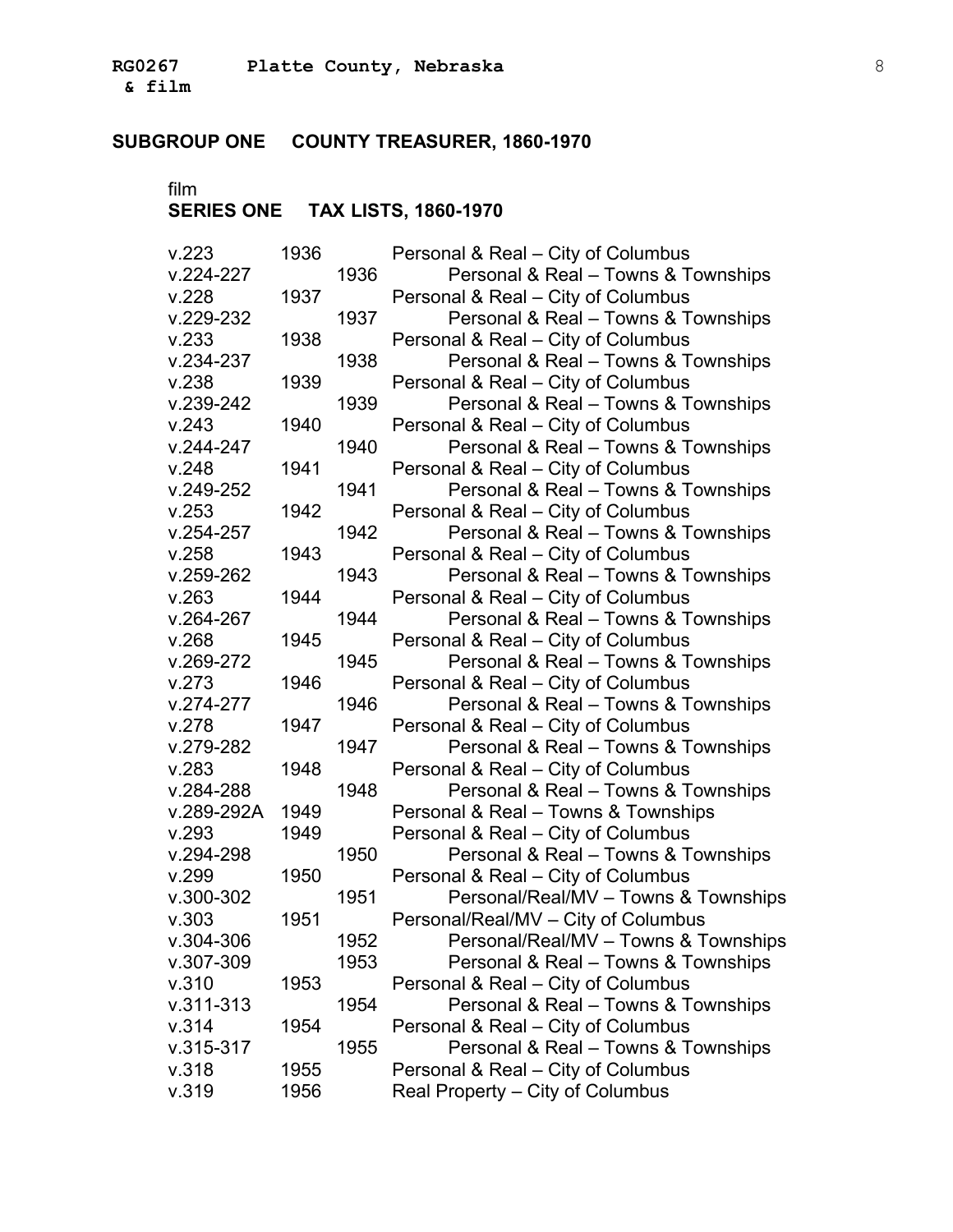**RG0267 Platte County, Nebraska** 9 **& film** �

### **SUBGROUP ONE COUNTY TREASURER, 1860-1970**

| $v.320 - 321$ |      | 1956      | Real Property - Towns & Townships |
|---------------|------|-----------|-----------------------------------|
| $v.322 - 325$ |      | 1956-1959 | Personal - Columbus & Townships   |
| $v.326 - 327$ |      | 1960      | Personal - Columbus & Townships   |
| V.328         | 1961 |           | Personal - Columbus & Townships   |
| $v.329 - 330$ |      | 1962      | Personal - Columbus & Townships   |
| $v.331 - 332$ |      | 1963-1964 | Personal - Columbus & Townships   |
| $V.333-334$   |      | 1965      | Personal - Columbus & Townships   |
| v.335         | 1966 |           | Personal - City of Columbus       |
| $v.336 - 337$ |      | 1966      | Personal - Townships              |

| film<br><b>SERIES ONE</b>                | <b>TAX LISTS - MICROFILM RECORD</b><br><b>MP4145</b>                                                                                                                                                     |
|------------------------------------------|----------------------------------------------------------------------------------------------------------------------------------------------------------------------------------------------------------|
| Roll #1<br>718 expos.<br>35mm<br>#25,282 | Tax Lists, Personal & Real Estate, V.1<br>Personal Property "A", 1860<br>thru<br>Tax Lists, Real Estate - Lands, V.5<br>p.70 - NW1/4, S14-T17N-R3E, 1866                                                 |
| Roll #2<br>790 expos.<br>35mm<br>#25,283 | Tax Lists, Real Estate – Lands, V.5 cont.<br>p.71 - SW1/4, S14-T17N-R3E, 1866<br>thru<br>Tax Lists, Real Estate - Lots, V.11<br>p.44 – Columbus, Blk 111, Lot 4, 1873                                    |
| Roll #3<br>702 expos.<br>35mm<br>#25,285 | Tax Lists, Real Estate - Lots, V.11 cont.<br>p.45 – Columbus, Blk 111, Lot 5, 1873<br>thru<br>Tax Lists, Real Estate – Lands, V.13<br>P.213 - Butler Twnshp, S35-T17N-R2W, 1875                          |
| Roll #4<br>739 expos.<br>35mm<br>#25,313 | Tax Lists, Real Estate – Lands, V.13 cont.<br>p.214 – Butler Twnshp, S11-T17-R3W, 1875<br>thru<br>Tax Lists, Real Estate - Lands, V.17<br>$p.165 - Stearns Twnshp, SE1/4$ of SE1/4,<br>S5-T19N-R1W, 1878 |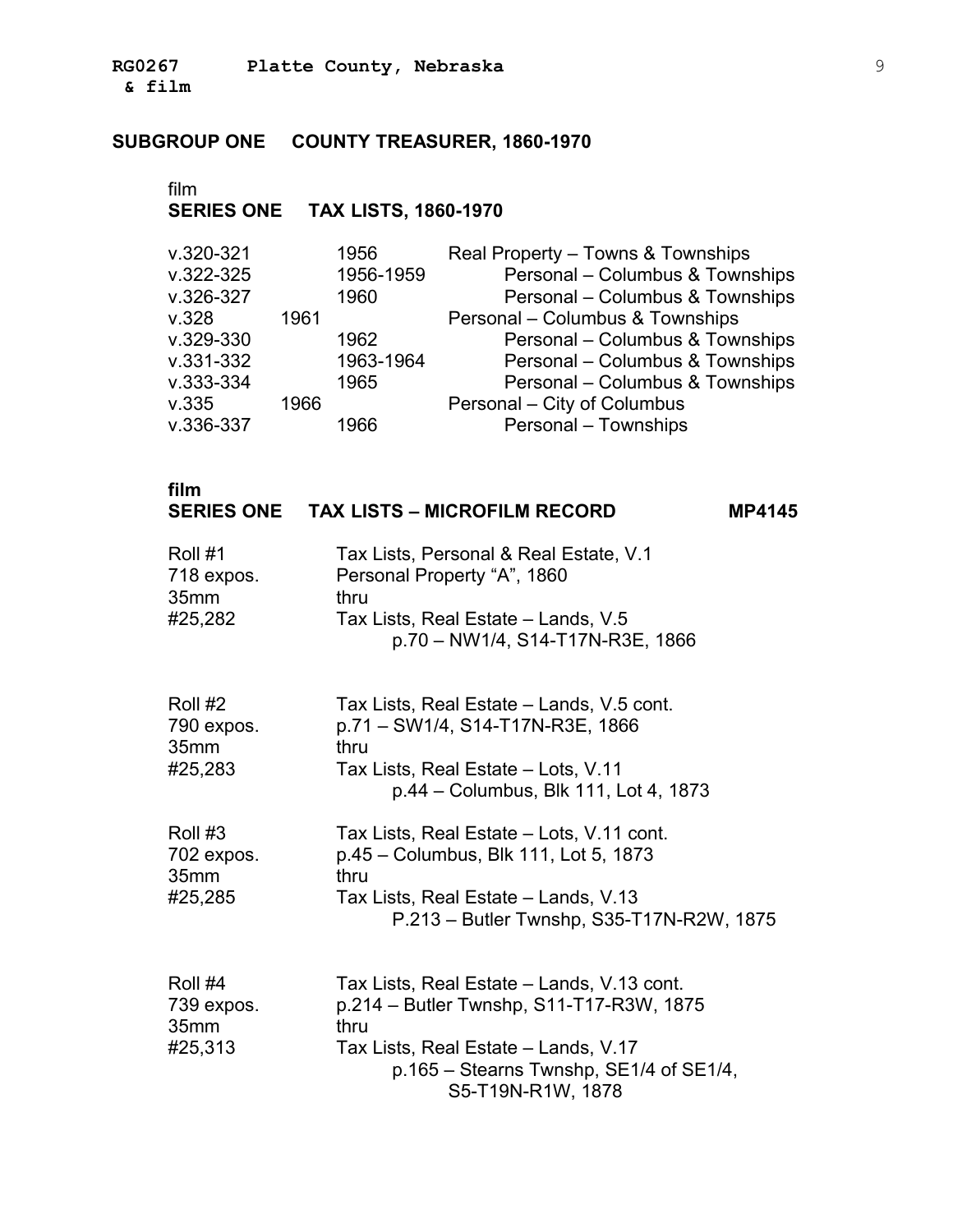| Film                                     | SERIES ONE TAX LISTS - MICROFILM RECORD                                                                                                                                                                                                                             | <b>MP4145</b> |
|------------------------------------------|---------------------------------------------------------------------------------------------------------------------------------------------------------------------------------------------------------------------------------------------------------------------|---------------|
| Roll #5<br>721 expos.<br>35mm<br>#25,326 | Tax Lists, Real Estate – Lands, V.17 cont.<br>p.166 – Stearns Twnshp, NE1/4 of SE1/4,<br>S5-T19N-R1W, 1878<br>thru<br>Tax Lists, Personal Property, V.20<br>$p.1 - Walker$ Twnshp, "F", 1880                                                                        |               |
| Roll #6<br>671 expos.<br>35mm<br>#25,327 | Tax Lists, Personal Property, V.20 cont.<br>$p.2 - Walker$ Twnshp, "G", 1880<br>thru<br>Tax Lists, Real Estate - Lands, V.24<br>p.55 – Butler Township<br>NW1/4, S6-T16N-R1W, 1882<br>CORRECTION: Operator's certificate, start<br>Of reel should show start at p.2 |               |
| Roll #7<br>657 expos.<br>35mm<br>#25,328 | Tax Lists, Real Estate - Lands, V.24 cont.<br>p.56 – Butler Township<br>SW1/4, S6-T16N-R1W, 1882<br>thru<br>Tax Lists, Real Estate – Lots, V.27<br>p.54 - Columbus, Blk 223, Lot 8, 1884                                                                            |               |
| Roll #8<br>627 expos.<br>35mm<br>#25,329 | Tax Lists, Real Estate - Lots, V.27 cont.<br>p.55 - Columbus, Blk 224, Lot 1, 1884<br>thru<br>Tax Lists, Real Estate – Lands, V.30<br>p.118 - SE1/4, S5-T17N-R1W, 1886<br>NOTE: Frame counter missed frames 1-248<br>NOTE: Tax Lists, 1885 townships missing        |               |
| Roll #9<br>672 expos.<br>35mm<br>#25,330 | Tax Lists, Real Estate – Lands, V.30 cont.<br>p.119 - NE1/4, S6-T17N-R1W, 1886<br>thru<br>Tax Lists, Personal Property, V.34<br>p.31 – Butler Township "W", 1887                                                                                                    |               |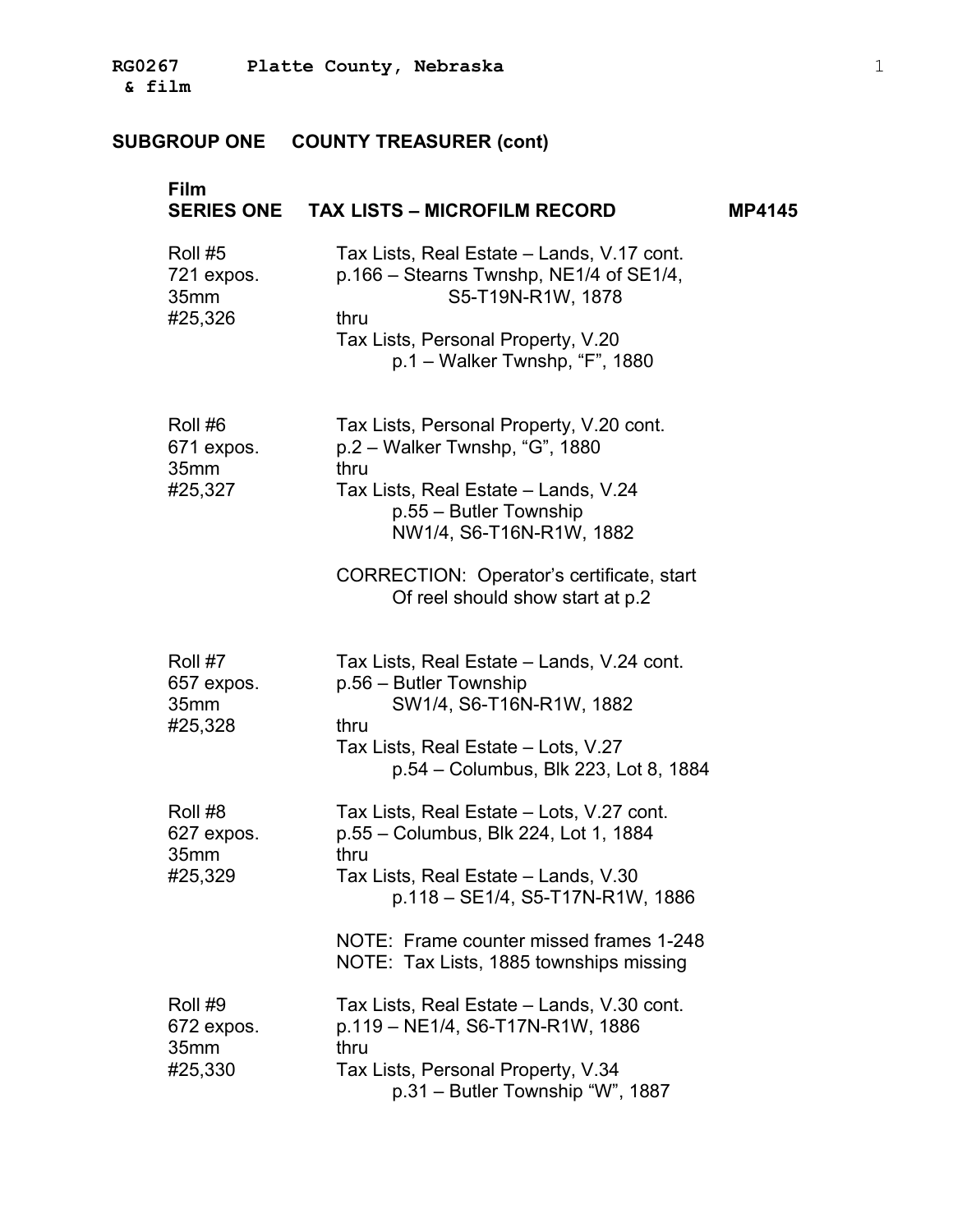| <b>Film</b>                                      | SERIES ONE TAX LISTS - MICROFILM RECORD<br><b>MP4145</b>                                                 |
|--------------------------------------------------|----------------------------------------------------------------------------------------------------------|
| <b>Roll #10</b><br>660 expos.<br>35mm            | Tax Lists, Personal Property, V.34 cont.<br>p.32 – Butler Township "Y", 1887<br>thru                     |
| #25,331                                          | Tax Lists, Personal Property, V.37<br>p.135 - Granville Township "H", 1889                               |
|                                                  | NOTE: Tax Lists, 1888, Columbus & Townships<br>Missing at time of filming                                |
| <b>Roll #11</b><br>655 expos.                    | Tax Lists, Personal Property, V.37<br>p.136 – Granville Township "H" cont., 1889                         |
| 35mm<br>#25,332                                  | thru<br>Tax Lists, Real Estate - Lands, v.40<br>p.38 - Joliet Township<br>NW1/4, S3-T19N-R3W, 1890       |
| <b>Roll #12</b><br>647 expos.<br>35mm<br>#25,333 | Tax Lists, Real Estate - Lands, V.40 cont.<br>p.39 - Joliet Township<br>SW1/4, S3-T19N-R3W, 1890<br>thru |
|                                                  | Tax Lists, Personal Property, V.43<br>p.70 - Walker Township "B", 1891                                   |
|                                                  | CORRECTION: Operator's certificate, end of roll<br>Shows ending at A and should be B                     |
| <b>Roll #13</b><br>640 expos.<br>35mm            | Tax Lists, Personal Property, V.43 cont.<br>p.71 - Walker Township "C", 1891<br>thru                     |
| #25,334                                          | Tax Lists, Real Estate - Lands, V.48<br>$p.56 -$ Humphrey Twp, S22-T20N-R1W, 1893                        |
| <b>Roll #14</b><br>648 expos.<br>35mm            | Tax Lists, Real Estate – Lands, V.48 cont.<br>p.57 - Humphrey Twp, S23-T20N-R1W, 1893<br>thru            |
| #25,335                                          | Tax Lists, Personal Property, V.52<br>p.80 - St. Bernard Twp "C", 1894                                   |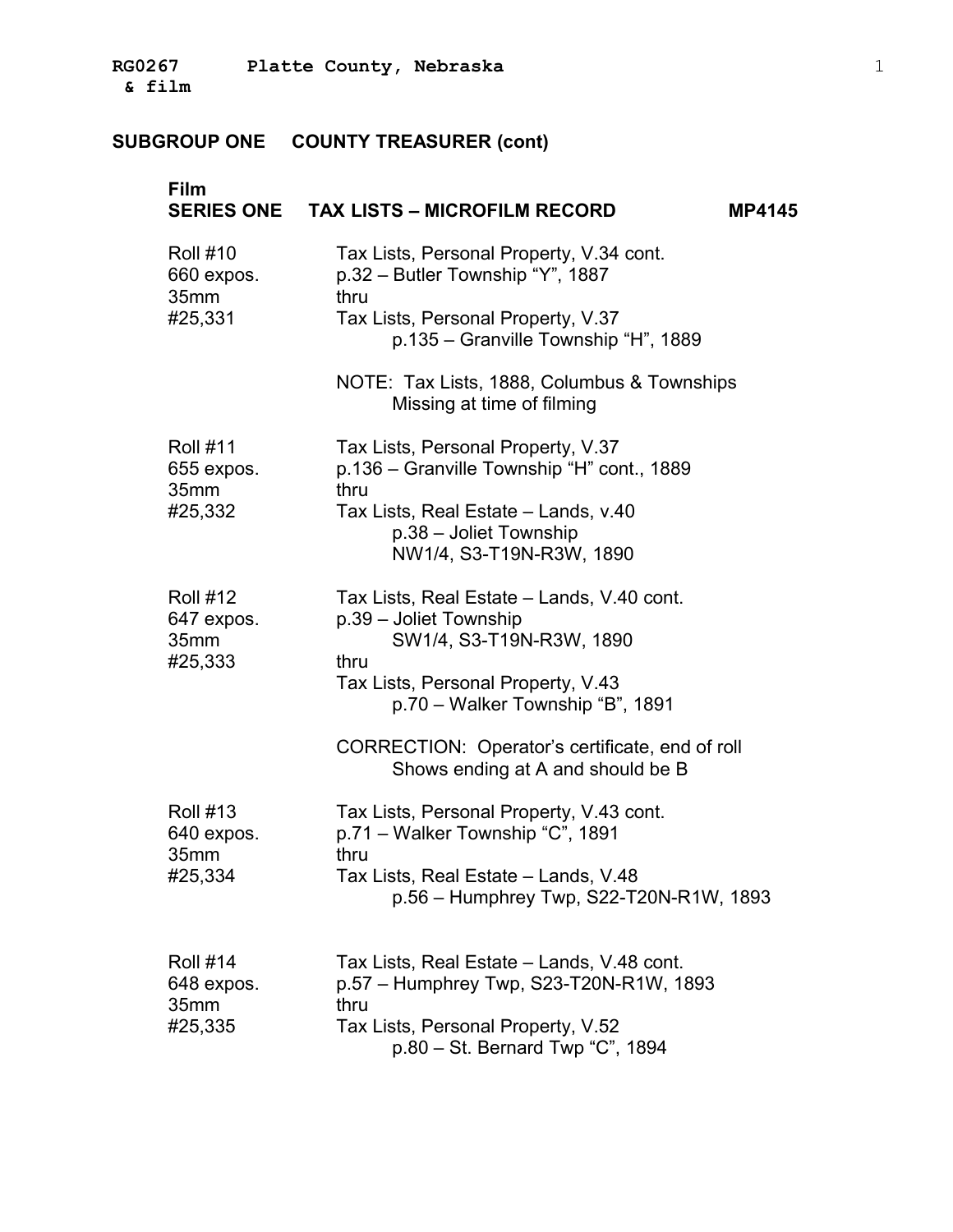| <b>Film</b>                                                  | SERIES ONE TAX LISTS - MICROFILM RECORD                                                                                                                                                                       | <b>MP4145</b> |
|--------------------------------------------------------------|---------------------------------------------------------------------------------------------------------------------------------------------------------------------------------------------------------------|---------------|
| <b>Roll #15</b><br>653 expos.<br>35mm<br>#25,336             | Tax Lists, Personal Property, V.52 cont.<br>p.81 – St. Bernard Twp "C" cont., 1894<br>thru<br>Tax Lists, Real Estate – Lots, V.56<br>p.74 - Columbus, Steven's Addition<br>Blk 19, Lot 8, 1896                |               |
| <b>Roll #16</b><br>655 expos.<br>35mm<br>#25,337             | Tax Lists, Real Estate - Lots, V.56 cont.<br>p.75 – Columbus, Steven's Addition<br>Blk 20, Lot 1, 1896<br>thru<br>Tax Lists, Real Estate - Lands, V.60<br>p.31 - Sherman Township<br>NW1/4, S3-T19N-R1E, 1897 |               |
| <b>Roll #17</b><br>657 expos.<br>35mm<br>#25,338             | Tax Lists, Real Estate - Lands, V.60 cont.<br>p.32 - Sherman Township<br>SW1/4, S3-T19N-R1E, 1897<br>thru<br>Tax Lists, Real Estate – Lands, V.63<br>p.45 – Sherman Township<br>SE1/4, S3-T19N-R1E, 1898      |               |
| <b>Roll #18</b><br>660 expos.<br>35mm<br>#25,339             | Tax Lists, Real Estate – Lands, V.63 cont.<br>p.46 - Sherman Township<br>NE1/4, S35-T19N-R1E, 1898<br>thru<br>Tax Lists, Real Estate - Lands, V.66<br>p.19 - Bismark Township<br>SE1/4, S26-T18N-R1E, 1899    |               |
| <b>Roll #19</b><br>657 expos.<br>35 <sub>mm</sub><br>#25,340 | Tax Lists, Real Estate – Lands, V.66 cont.<br>p.20 - Bismark Township<br>NE1/4, S27-T18N-R1E, 1899<br>thru<br>Tax Lists, Personal Property, V.70<br>$p.4 - Bismark Two, "Q", 1900$                            |               |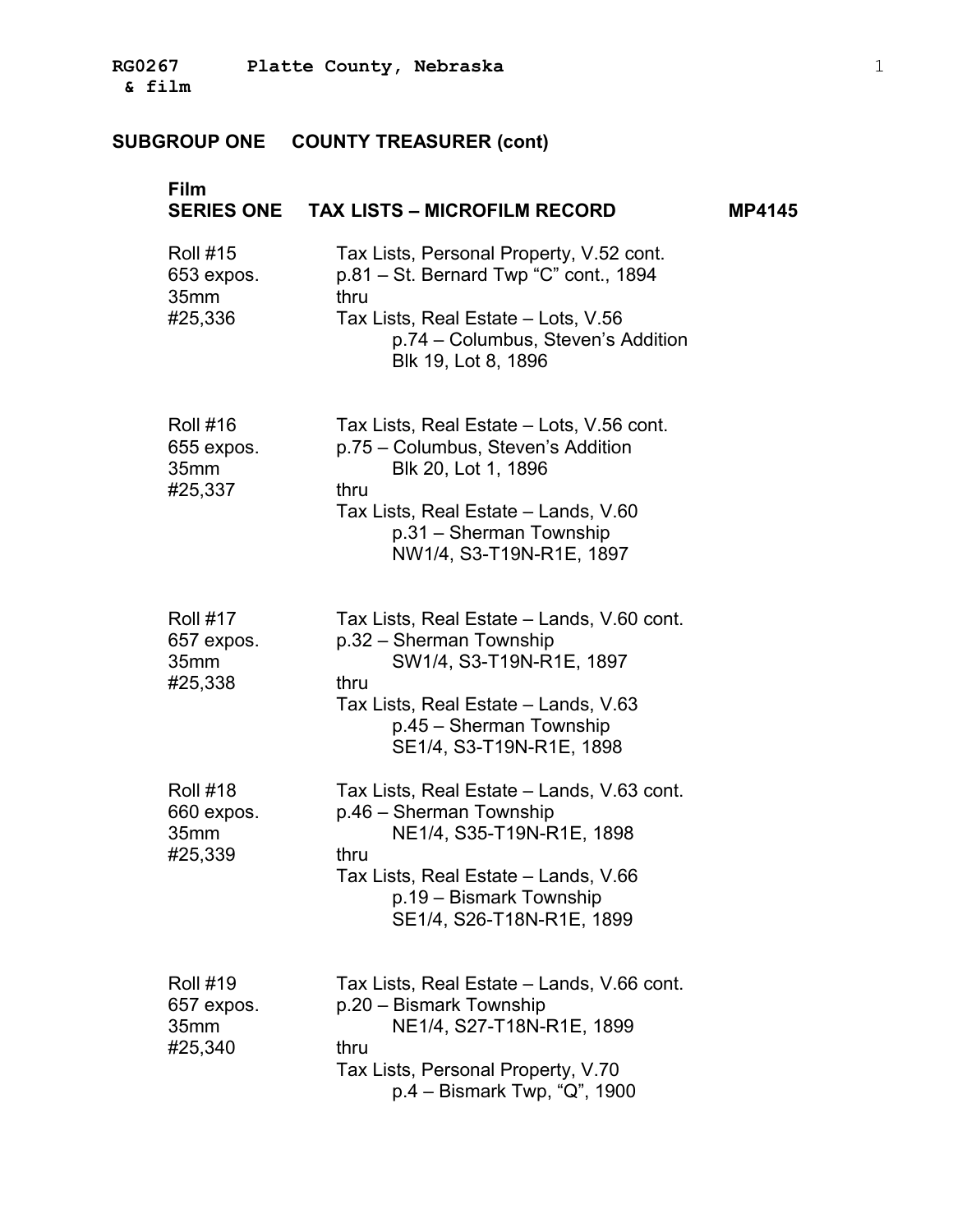| Film                                             | SERIES ONE TAX LISTS - MICROFILM RECORD<br><b>MP4145</b>                                                                                                                                                                                                                      |
|--------------------------------------------------|-------------------------------------------------------------------------------------------------------------------------------------------------------------------------------------------------------------------------------------------------------------------------------|
| <b>Roll #20</b><br>660 expos.<br>35mm<br>#25,341 | Tax Lists, Personal Property, V.70 cont.<br>p.5 - Bismark Twp, "T", 1900<br>thru<br>Tax Lists, Real Estate - Lands, V.73<br>p.145 - Columbus, S29-T17N-R1E, 1901                                                                                                              |
| <b>Roll #21</b><br>657 expos.<br>35mm<br>#25,345 | Tax Lists, Real Estate – Lands, V.73 cont.<br>p.146 - Columbus, Lot 4, S30-T17N-R1E, 1901<br>thru<br>Tax Lists, Real Estate - Lots, V.77<br>p.100 - Columbus, Blk 39, Lot 8, 1902                                                                                             |
| <b>Roll #22</b><br>662 expos.<br>35mm<br>#25,347 | Tax Lists, Real Estate - Lots, V.77 cont.<br>p.101 – Columbus, Blk 39, Lot 9, 1902<br>thru<br>Tax Lists, Real Estate - Lots, V.81<br>p.72 - Columbus, Blk 246, Lot 8, 1903<br>RETAKE: V.77, p.104 (frame 14), missed<br>In original filming, retake splice to<br>End-of-reel. |
| <b>Roll #23</b><br>659 expos.<br>35mm<br>#25,350 | Tax Lists, Real Estate - Lots, V.81 cont.<br>p.73 - Columbus, Blk 247, Lot 1, 1903<br>thru<br>Tax Lists, Personal Property, V.85<br>p.20 - Columbus "R", 1904<br>NOTE: Operator's certificates are incomplete                                                                 |
| <b>Roll #24</b><br>623 expos.<br>35mm<br>#25,352 | Tax Lists, Personal Property, V.85 cont.<br>p.21 - Columbus "S", 1904<br>thru<br>Tax Lists, Real Estate - Lands, V.88<br>p.123 - Woodville Township<br>SE1/4, S28-T19N-R4W, 1904                                                                                              |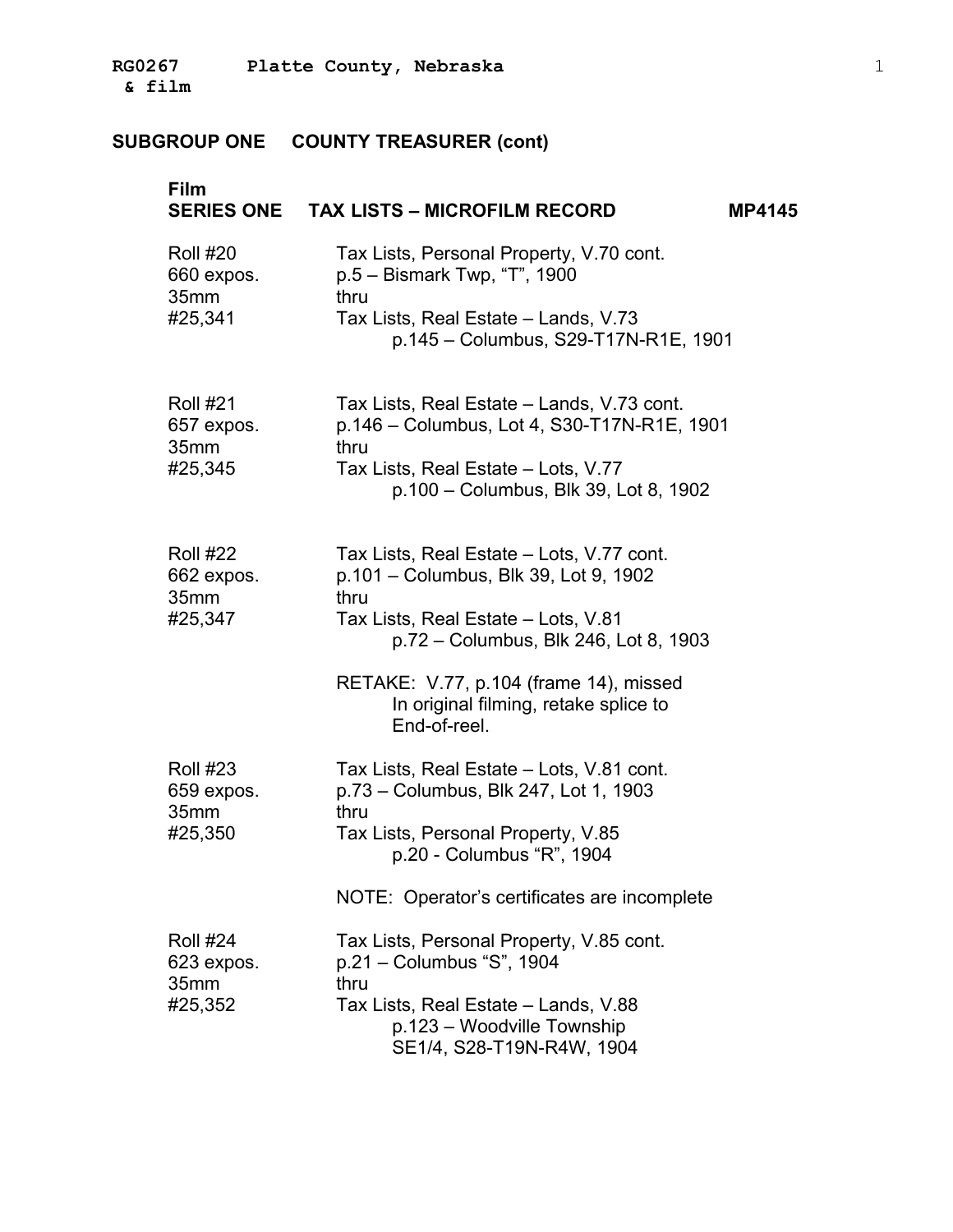| Film                                             | SERIES ONE TAX LISTS - MICROFILM RECORD                                                                                                                                                      | <b>MP4145</b> |
|--------------------------------------------------|----------------------------------------------------------------------------------------------------------------------------------------------------------------------------------------------|---------------|
| <b>Roll #25</b><br>631 expos.<br>35mm<br>#25,353 | Tax Lists, Real Estate - Lands, V.88 cont.<br>p.124 – Woodville Township<br>NE1/4, S29-T19N-R4W, 1904<br>thru<br>Tax Lists, Personal Property, V.92<br>p.67 - St. Bernard Township "L", 1905 |               |
| <b>Roll #26</b><br>688 expos.<br>35mm<br>#25,371 | Tax Lists, Personal Property, V.92 cont.<br>p.32 – St. Bernard Township "M", 1905<br>thru<br>Tax Lists, Real Estate - Lots, V.96<br>p.32 - Town of Monroe<br>Blk A, Lot 36, 1906             |               |
|                                                  | CORRECTION: Operator's certificate, end of reel<br>Should reat ending Blk A, Lot 36                                                                                                          |               |
| <b>Roll #27</b><br>634 expos.<br>35mm<br>#25,372 | Tax Lists, Real Estate – Lots, V.96 cont.<br>p.33 - Town of Monroe<br>Blk B, Lot 1, 1906<br>thru<br>Tax Lists, Personal Property, V.99<br>p.124 – Granville Township "Z", 1907               |               |
|                                                  | RETAKE: V.96, p.64, missed in filming,<br>Retake spliced to end-of-reel.                                                                                                                     |               |
| <b>Roll #28</b><br>591 expos.<br>35mm<br>#25,373 | Tax Lists, Real Estate - Lands, V.99<br>p.125 – Granville Township, Railways, 1907<br>thru<br>Tax Lists, Personal Property, V.103<br>p.28 – Oconee Township "V", 1908                        |               |
| <b>Roll #29</b><br>591 expos.<br>35mm<br>#25,374 | Tax Lists, Personal Property, V.103 cont.<br>p.29 - Oconee Township "W", 1908<br>thru<br>Tax Lists, Real Estate – Lands, V.107<br>$p.8 -$ Loup Township<br>SW1/4, S21-T17N-R2W, 1909         |               |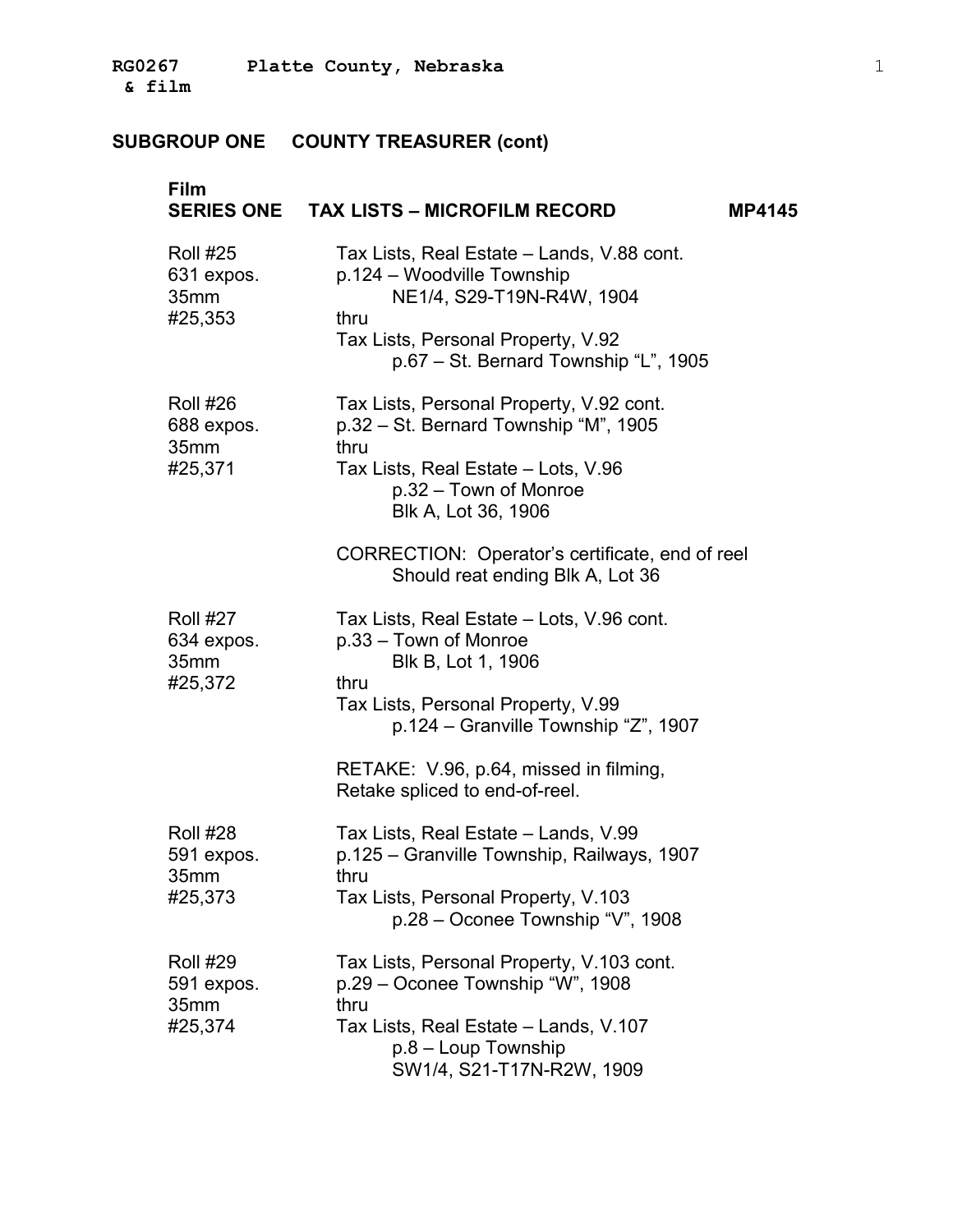NOTE: V.107, no page #1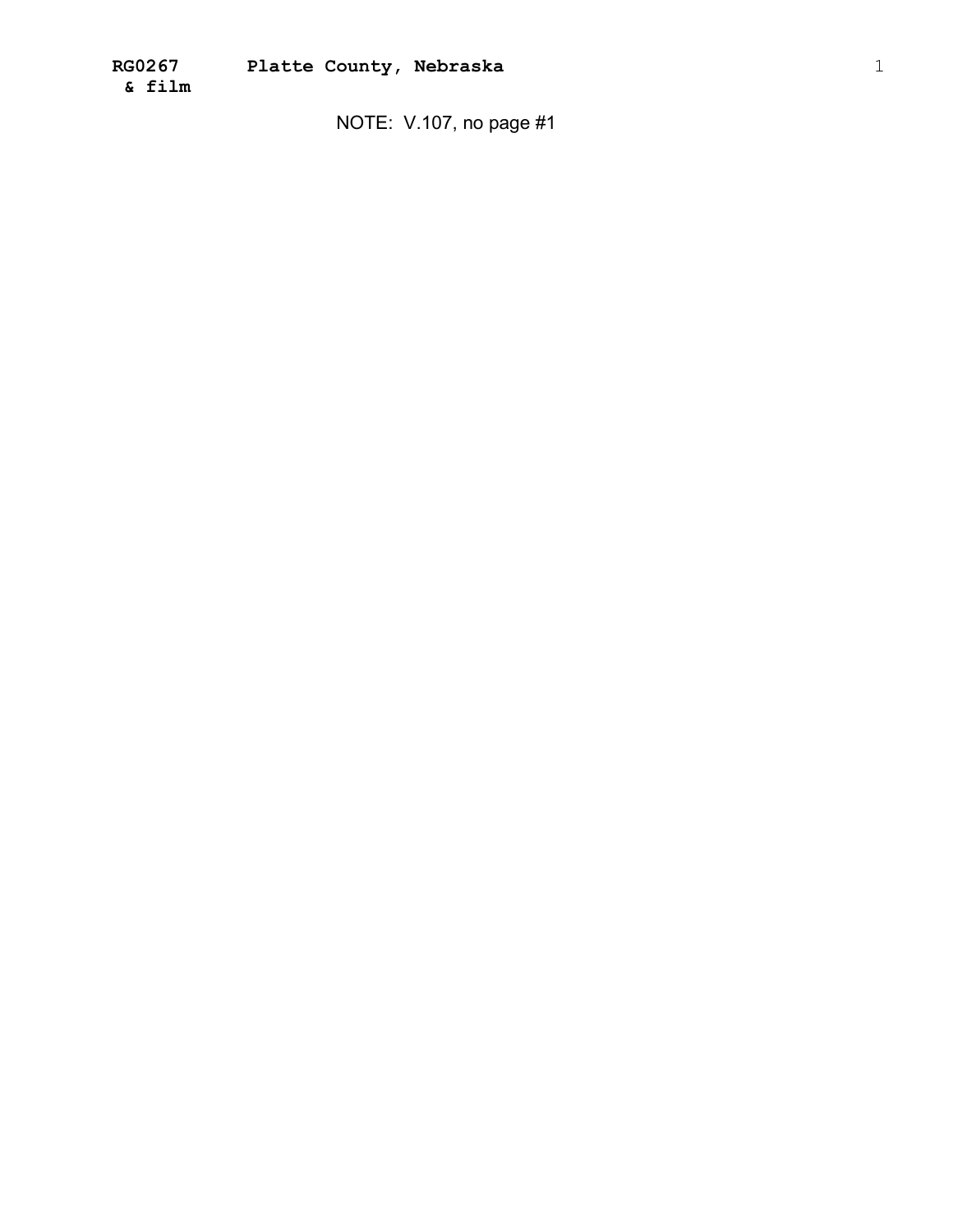| Film                                             | SERIES ONE TAX LISTS - MICROFILM RECORD                                                                                                                                                                      | <b>MP4145</b> |
|--------------------------------------------------|--------------------------------------------------------------------------------------------------------------------------------------------------------------------------------------------------------------|---------------|
| <b>Roll #30</b><br>625 expos.<br>35mm<br>#25,375 | Tax Lists, Real Estate - Lands, V.107 cont.<br>p.9 - Loup Township<br>SE1/4, S21-T17N-R2W, 1909<br>thru<br>Tax Lists, Real Estate - Lands, V.110<br>p.187 – Humphrey Township<br>SE1/4, S36-T20N-R1W, 1910   |               |
|                                                  | NOTE: V.108, p.1 (frame 163) is blank                                                                                                                                                                        |               |
| <b>Roll #31</b><br>632 expos.<br>35mm<br>#25,376 | Tax Lists, Real Estate - Lands, V.110 cont.<br>p.189 - Town of Humphrey<br>Block 1, Lot 1, 1910<br>thru<br>Tax Lists, Real Estate - Lands, V.114<br>p.134 - Shell Creek Township<br>NW1/4, S9-T18N-R1W, 1911 |               |
|                                                  | NOTE: V.110, p.188 was blank                                                                                                                                                                                 |               |
| <b>Roll #32</b><br>632 expos.<br>35mm<br>#25,377 | Tax Lists, Real Estate – Lands, V.114 cont.<br>p.135- Shell Creek Township<br>SW1/4, S9-T18N-R1W, 1911<br>thru<br>Tax Lists, Personal Property, V.118<br>p.78 - Sherman Township "L", 1912                   |               |
| <b>Roll #33</b><br>626 expos.<br>35mm<br>#25,378 | Tax Lists, Personal Property, V.118 cont.<br>p.79 - Sherman Township "M", 1912<br>thru<br>Tax Lists, Personal Property, V.122<br>p.6 - Columbus Township "M", 1913                                           |               |
| <b>Roll #34</b><br>634 expos.<br>35mm<br>#25,379 | Tax Lists, Personal Property, V.122 cont.<br>p.7 - Columbus Township "N", 1913<br>thru<br>Tax Lists, Personal Property, V.125<br>p.129 - Shell Creek Township "B", 1914                                      |               |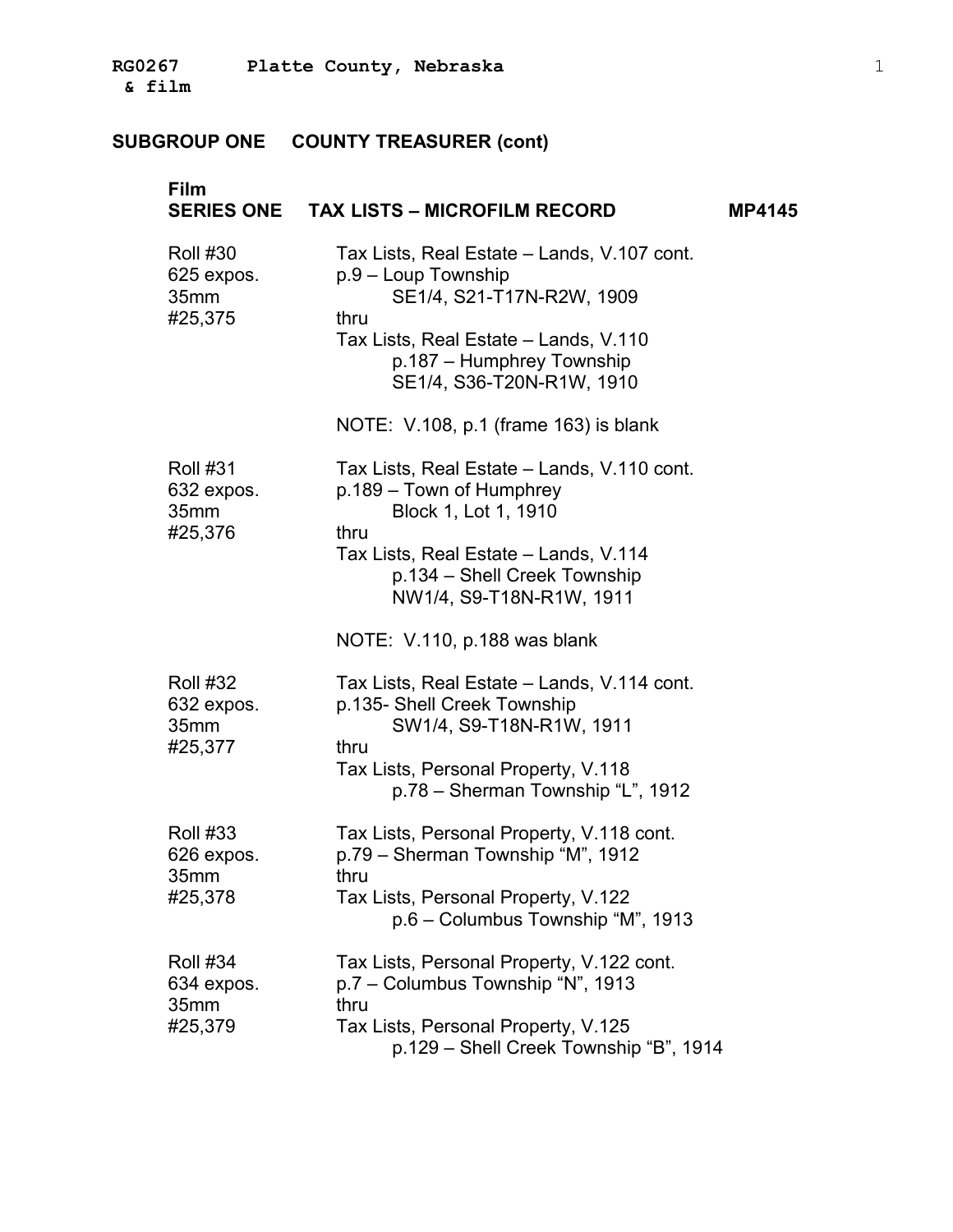| Film<br><b>SERIES ONE</b>                        | <b>TAX LISTS - MICROFILM RECORD</b>                                                                                                                                                                       | <b>MP4145</b> |
|--------------------------------------------------|-----------------------------------------------------------------------------------------------------------------------------------------------------------------------------------------------------------|---------------|
| <b>Roll #35</b><br>629 expos.<br>35mm<br>#25,380 | Tax Lists, Personal Property, V.125 cont.<br>p.130 - Shell Creek Township "C", 1914<br>thru<br>Tax Lists, Personal Property, V.129<br>p.72 - Sherman Township "B", 1915                                   |               |
| <b>Roll #36</b><br>591 expos.<br>35mm<br>#25,381 | Tax Lists, Personal Property, V.129 cont.<br>p.73 - Sherman Township "C", 1915<br>thru<br>Tax Lists, Real Estate - Lots, V.132<br>p.128 - Columbus, Rickley's SD, Lot 6, 1916                             |               |
| <b>Roll #37</b><br>628 expos.<br>35mm<br>#25,382 | Tax Lists, Real Estate - Lots, V.132 cont.<br>p.129 - Columbus, Speice's SD<br>Block 1, Lot 1, 1916<br>thru<br>Tax Lists, Real Estate - Lots, V.136<br>p.69 – City of Columbus<br>Blk 105, Lots 7-8, 1917 |               |
| <b>Roll #38</b><br>632 expos.<br>35mm<br>#25,383 | Tax Lists, Real Estate - Lots, V.136 cont.<br>p.70 – City of Columbus<br>Blk 106, Lots 1-4, 1917<br>thru<br>Tax Lists, Personal Property, V.140<br>$p.8 - City$ of Columbus "D", 1918                     |               |
|                                                  | NOTE: V.137, pp.114-117 were blank                                                                                                                                                                        |               |
| <b>Roll #39</b><br>380 expos.<br>35mm<br>#25,394 | Tax Lists, Personal Property, V.140 cont.<br>p.9 - City of Columbus "D" cont., 1918<br>thru<br>Tax Lists, Real Estate - Lands, V.141<br>p.231 - Butler Township<br>NE1/4 of NW1/4, S6-T16N-R1W, 1918      |               |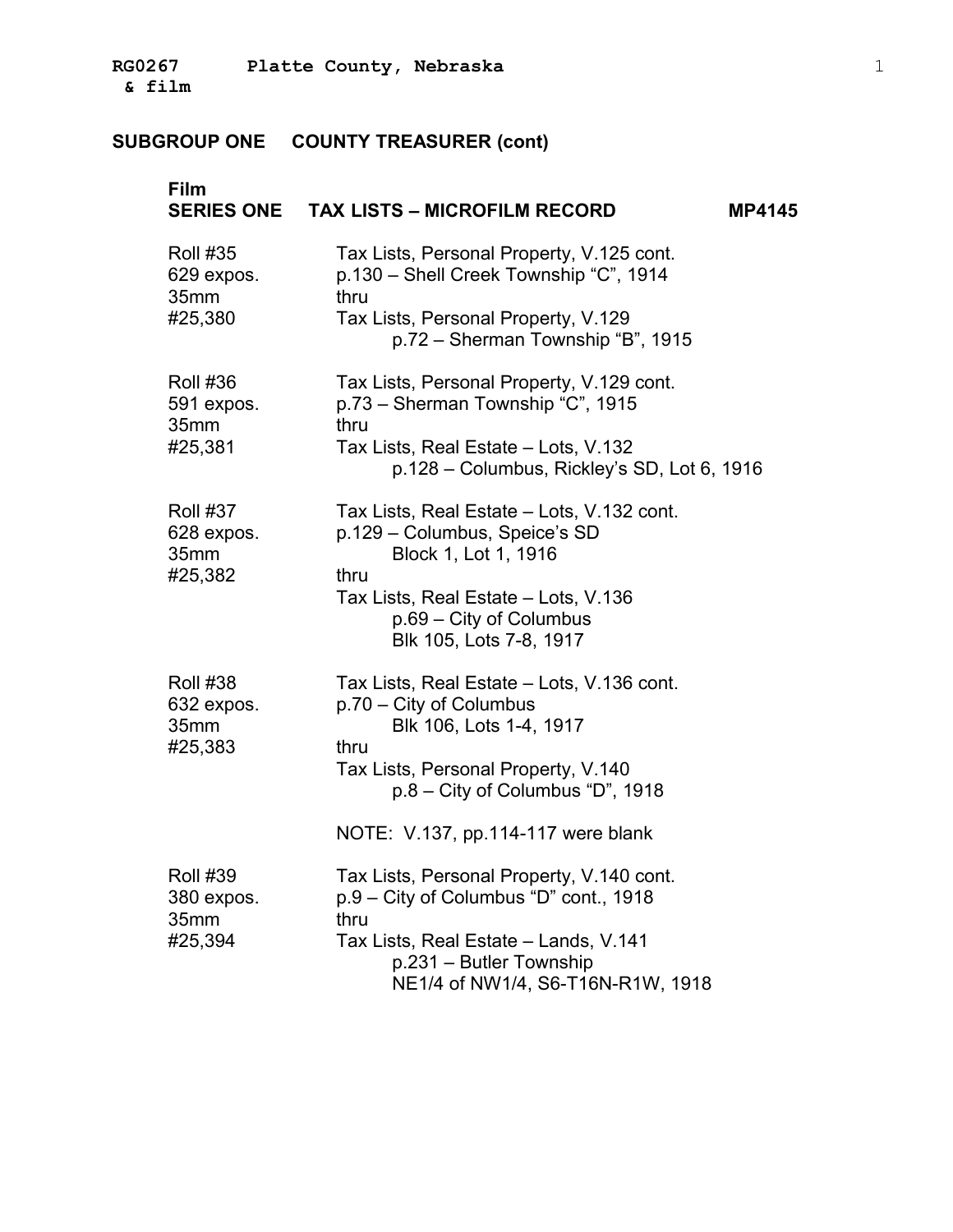| Film                                             | SERIES ONE TAX LISTS - MICROFILM RECORD                                                                                                                                                                                                                               | <b>MP4145</b> |
|--------------------------------------------------|-----------------------------------------------------------------------------------------------------------------------------------------------------------------------------------------------------------------------------------------------------------------------|---------------|
| <b>Roll #40</b><br>631 expos.<br>35mm<br>#25,395 | Tax Lists, Real Estate – Lands, V.141 cont.<br>p.232 – Butler Township<br>pt, NW1/4, S6-T16N-R1W, 1918<br>thru<br>Tax Lists, Real Estate – Lands, V.145<br>p.116 - Creston Township<br>E1/2 of SW1/4, S10-T20N-R1E, 1919                                              |               |
| <b>Roll #41</b><br>631 expos.<br>35mm<br>#25,396 | Tax Lists, Real Estate - Lands, V.145 cont.<br>p.117 - Creston Township<br>W1/2 of SW1/4, S10-T20N-R1E, 1919<br>thru<br>Tax Lists, Personal Property, V.149<br>p.6 - Columbus Township "M", 1920                                                                      |               |
| <b>Roll #42</b><br>630 expos.<br>35mm<br>#25,397 | Tax Lists, Personal Property, V.149 cont.<br>p.7 - Columbus Township "N", 1920<br>thru<br>Tax Lists, Real Estate - Lots, V.152<br>p.60 - Columbus, Blk 69, Lots 7-8, 1921                                                                                             |               |
| <b>Roll #43</b><br>630 expos.<br>35mm<br>#25,398 | Tax Lists, Real Estate - Lots, V.152 cont.<br>p.61 - Columbus, Blk 70, Lots 1-4, 1921<br>thru<br>Tax Lists, Real Estate - Lots, V.155<br>p.86 - Lindsay, Out Lots C & D<br>Block 23, Lot 6, 1921<br>CORRECTION: Operator's certificate, end-of-reel<br>Lot 24 (error) |               |
| <b>Roll #44</b><br>630 expos.<br>35mm<br>#25,399 | Tax Lists, Real Estate – Lots, V.155 cont.<br>p.87 – Lindsay, Out Lots C & D<br>St. Bernard Township, 1921<br>thru<br>Tax Lists, Real Estate - Lands, V.158<br>p.176 – Granville Township                                                                             |               |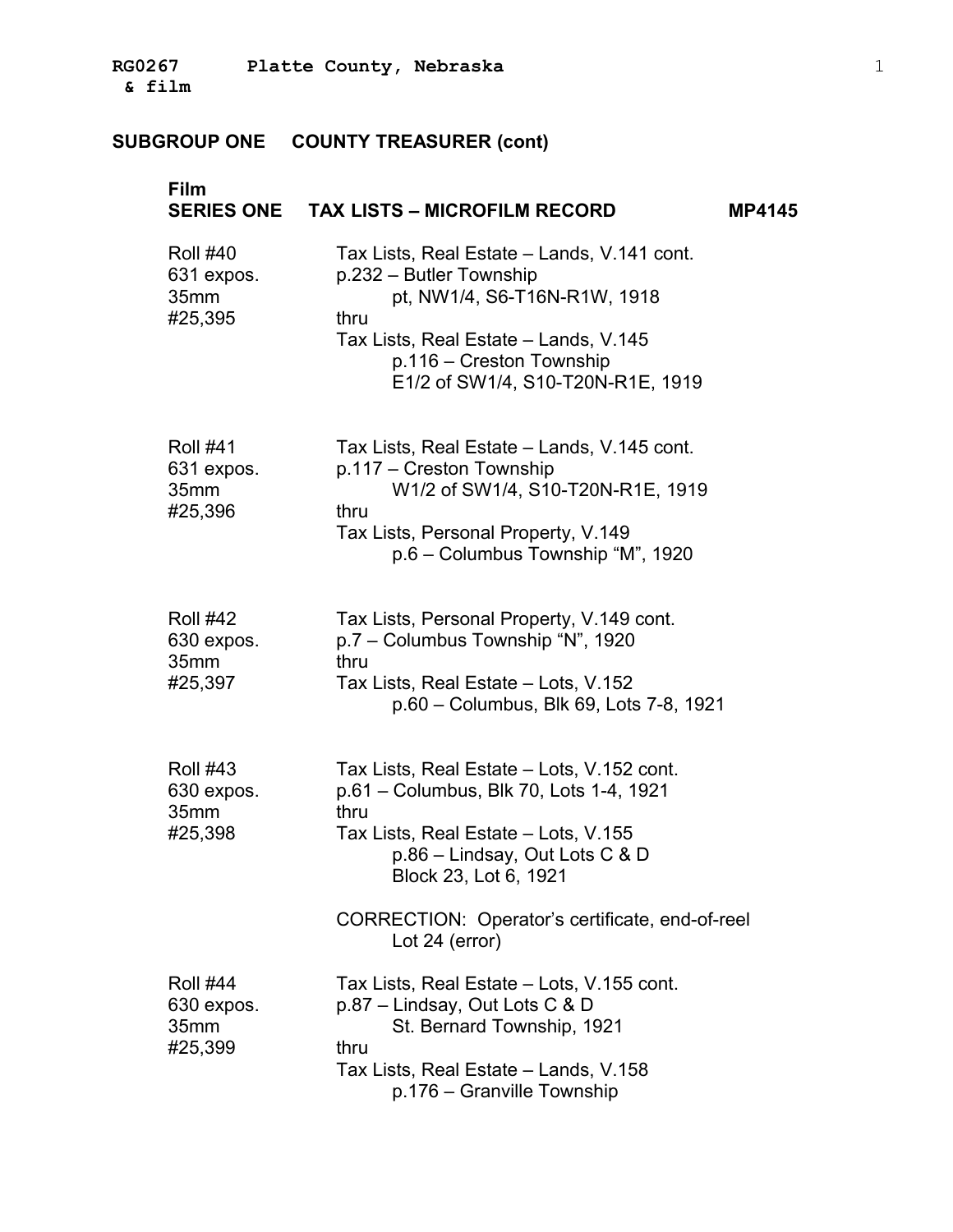SW1/4, S20-T20N-R2W, 1922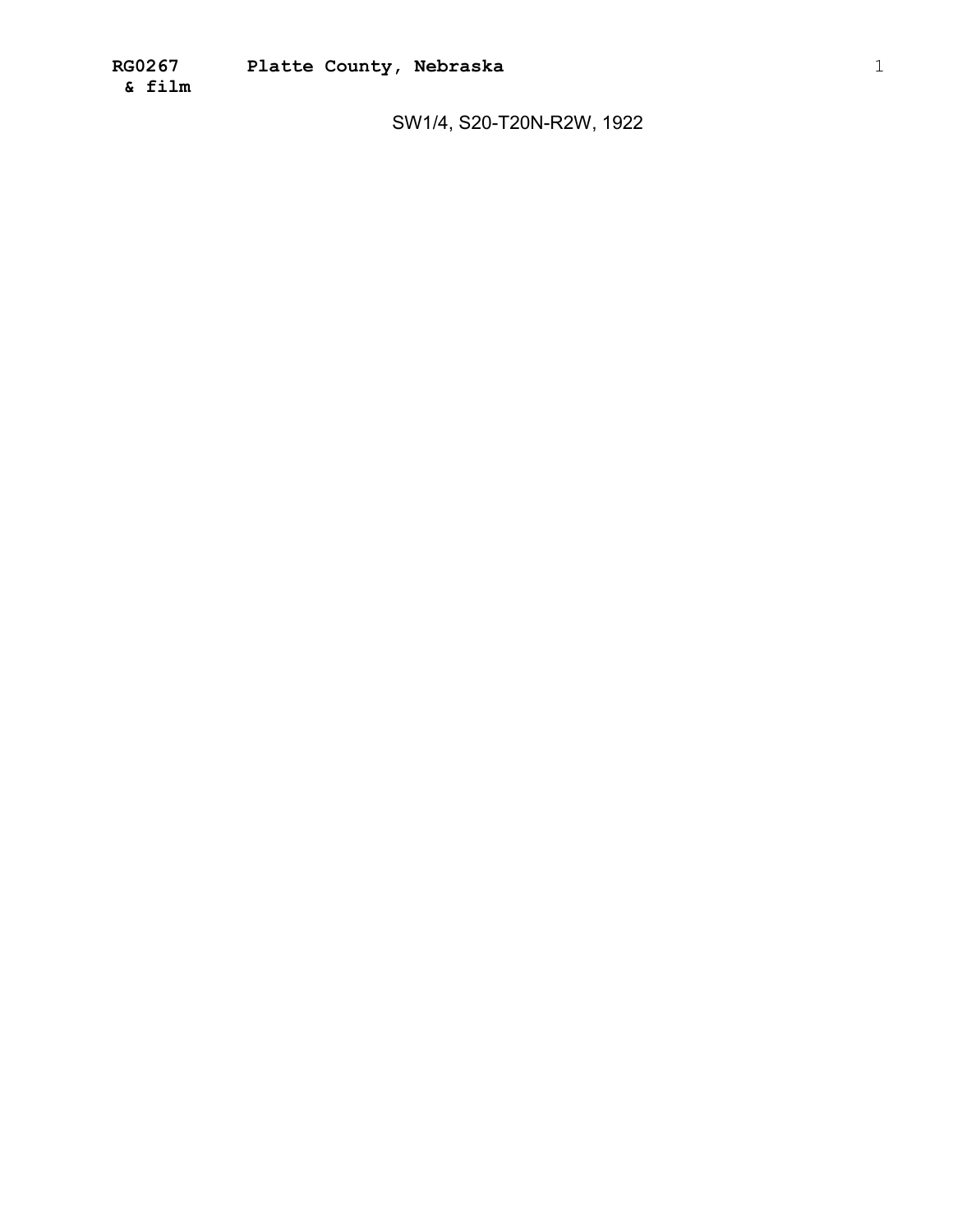| Film                                             | SERIES ONE TAX LISTS - MICROFILM RECORD                                                                                                                                                                         | <b>MP4145</b> |
|--------------------------------------------------|-----------------------------------------------------------------------------------------------------------------------------------------------------------------------------------------------------------------|---------------|
| <b>Roll #45</b><br>629 expos.<br>35mm<br>#25,400 | Tax Lists, Real Estate – Lands, V.158 cont.<br>p.177 - Granville Township<br>SE1/4, S20-T20N-R2W, 1922<br>thru<br>Tax Lists, Personal Property, V.162<br>p.28 – Oconee Township "L", 1923                       |               |
| <b>Roll #46</b><br>626 expos.<br>35mm<br>#25,404 | Tax Lists, Personal Property, V.162 cont.<br>p.29 – Oconee Township "M", 1923<br>thru<br>Tax Lists, Real Estate – Lands, V.165<br>p.118 - Creston Twp, S5-T20N-R1E, 1924                                        |               |
| <b>Roll #47</b><br>625 expos.<br>35mm<br>#25,408 | Tax Lists, Real Estate - Lands, V.165 cont.<br>p.119 - Creston Twp, S6-T20N-R1E, 1924<br>thru<br>Tax Lists, Real Estate - Lots, V.168<br>p.153 - Columbus, Becher Place Addition<br>Block 20, Lot 2, 1925       |               |
| <b>Roll #48</b><br>628 expos.<br>35mm<br>#25,409 | Tax Lists, Real Estate - Lots, V.168 cont.<br>$p.154 - Columns$ , Phillips 1 <sup>st</sup> Addition<br>Block 1, Lot 1, 1925<br>thru<br>Tax Lists, Personal Property, V.172<br>p.144 – Walker Township "B", 1925 |               |
| <b>Roll #49</b><br>637 expos.<br>35mm<br>#25,410 | Tax Lists, Personal Property, V.172 cont.<br>p.145- Walker Township "B" cont., 1925<br>thru<br>Tax Lists, Real Estate - Lands, V.176<br>p.140 - Burrows Township<br>NW1/4 & SW1/4, S32-T19N-R2W, 1926           |               |
| <b>Roll #50</b><br>624 expos.<br>35mm<br>#25,412 | Tax Lists, Real Estate – Lands, V.176 cont.<br>p.141 - Burrows Township<br>SW1/4, S32-T19N-R2W, 1926<br>thru<br>Tax Lists, Real Estate - Lands, V.180<br>p.55 - Shell Creek Township                            |               |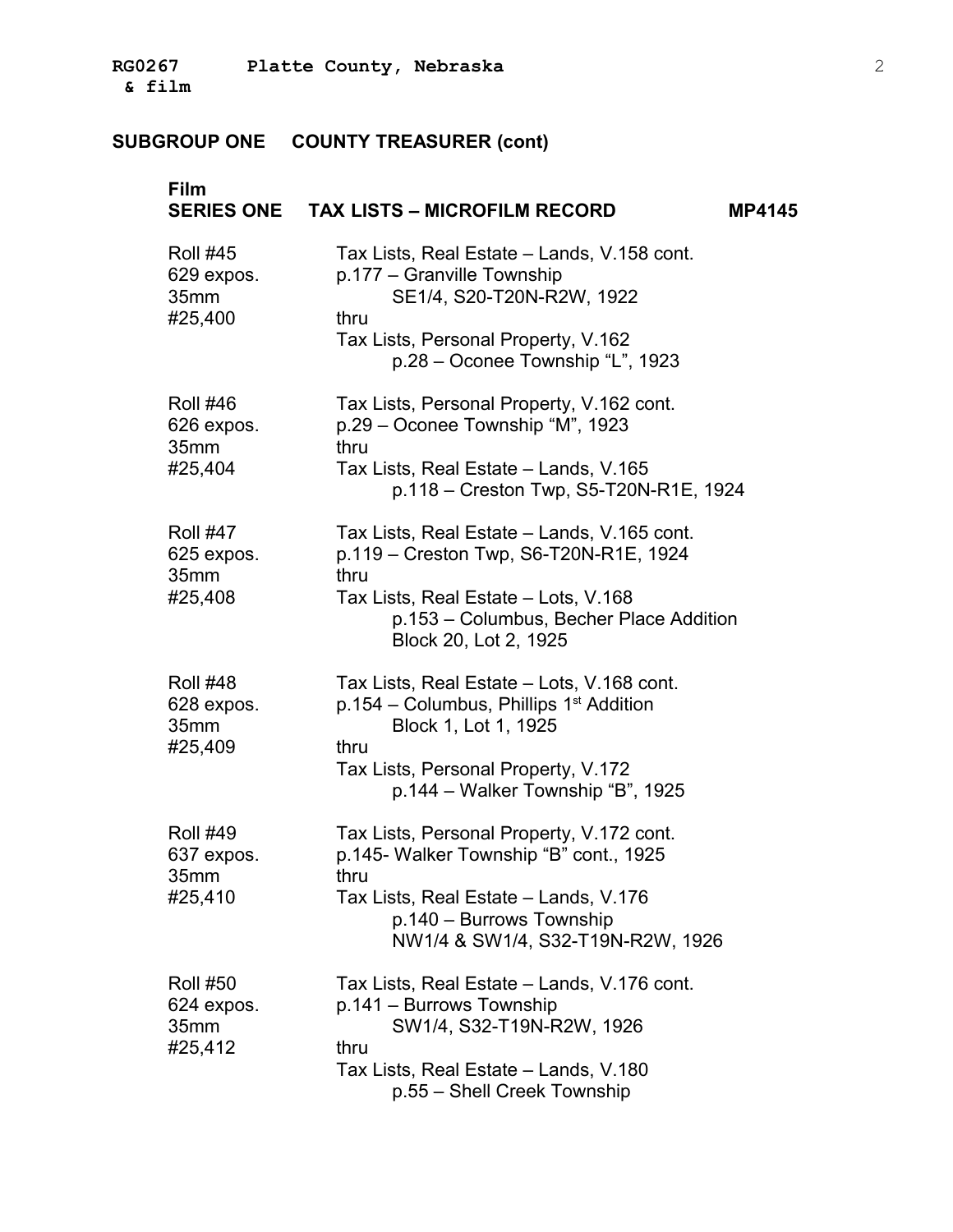W1/2, S12-T18N-R1W, 1927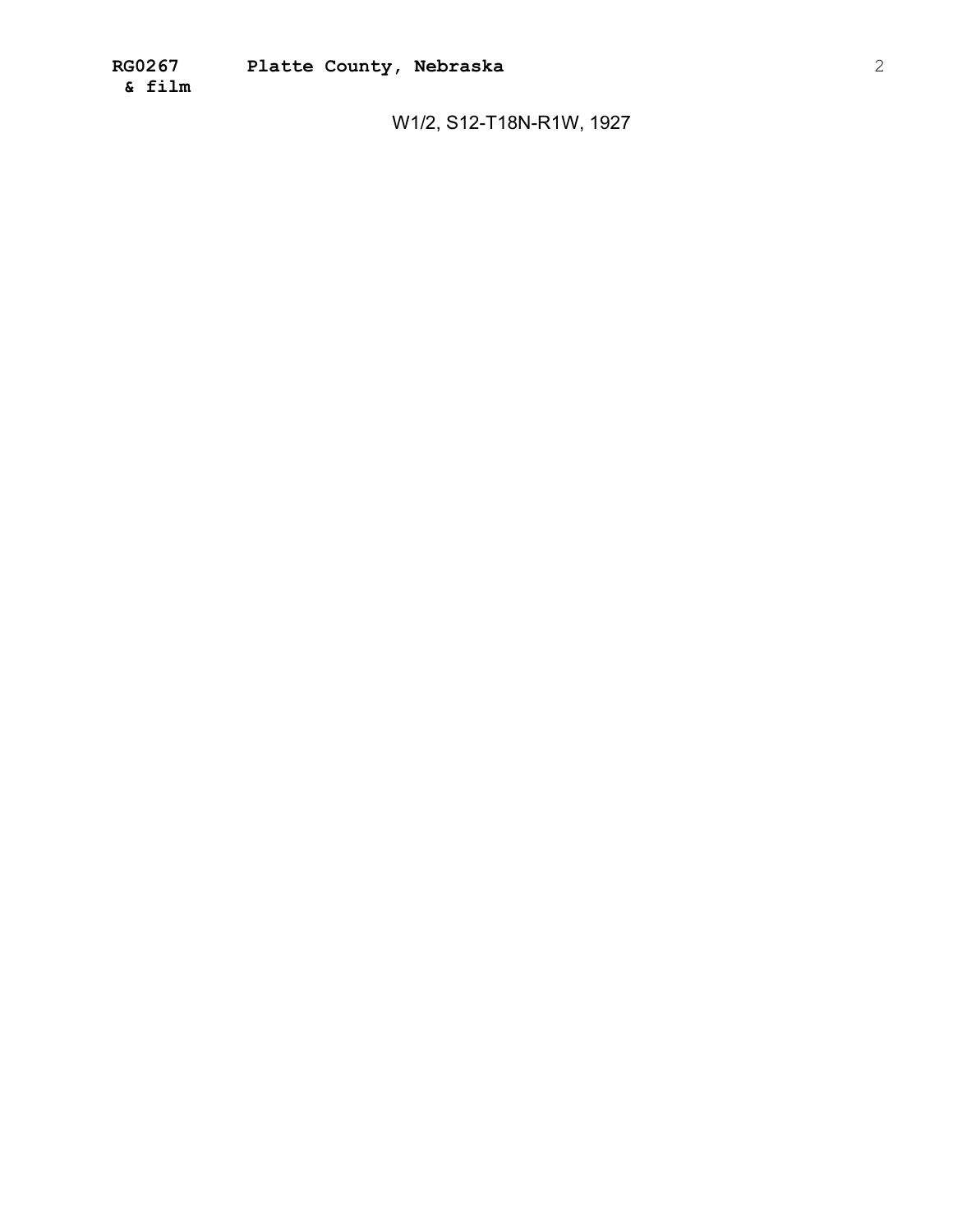| <b>Film</b>                                      | SERIES ONE TAX LISTS - MICROFILM RECORD                                                                                                                                                                                       | <b>MP4145</b> |
|--------------------------------------------------|-------------------------------------------------------------------------------------------------------------------------------------------------------------------------------------------------------------------------------|---------------|
| <b>Roll #51</b><br>628 expos.<br>35mm<br>#25,413 | Tax Lists, Real Estate – Lands, V.180 cont.<br>p.56 - Shell Creek Township<br>SE1/4, S12-T18N-R1W, 1927<br>thru<br>Tax Lists, Real Estate - Lots, V.183<br>p.198 - Columbus, Evan Lawn Addition<br>Block 8, Lot 2, 1928       |               |
| <b>Roll #52</b><br>619 expos.<br>35mm<br>#25,414 | Tax Lists, Real Estate - Lots, V.183 cont.<br>p.199 – Columbus, Evan Lawn Addition<br>Block 8, Lot 3, 1928<br>thru<br>Tax Lists, Real Estate - Land, V.187<br>p.178 - Walker Township<br>N1/2 of SW1/4, S35-T20N-R4W, 1928    |               |
| <b>Roll #53</b><br>632 expos.<br>35mm<br>#25,415 | Tax Lists, Real Estate – Land, V.187 cont.<br>p.179 - Walker Township<br>S1/2 of SW1/4, S35-T20N-R4W, 1928<br>thru<br>Tax Lists, Real Estate - Lots, V.191<br>$p.155 - Tarnov$ , Gerrard's $2nd$ Addition<br>Lots 15-18, 1929 |               |
| <b>Roll #54</b><br>597 expos.<br>35mm<br>#25,416 | Tax Lists, Real Estate - Lots, V.191 cont.<br>p.156 - Tarnov, Gerrard's 2 <sup>nd</sup> Addition<br>Lot 1, 1929<br>thru<br>Tax Lists, Personal Property, V.195<br>p.10 - Butler Township "T", 1930                            |               |
| <b>Roll #55</b><br>619 expos.<br>35mm<br>#25,432 | Tax Lists, Personal Property, V.195 cont.<br>p.11 – Butler Township "T" cont., 1930<br>thru<br>Tax Lists, Real Estate - Lots, V.198<br>p.158 - Columbus, Capital Addition<br>Block 60, Lot 6, 1931                            |               |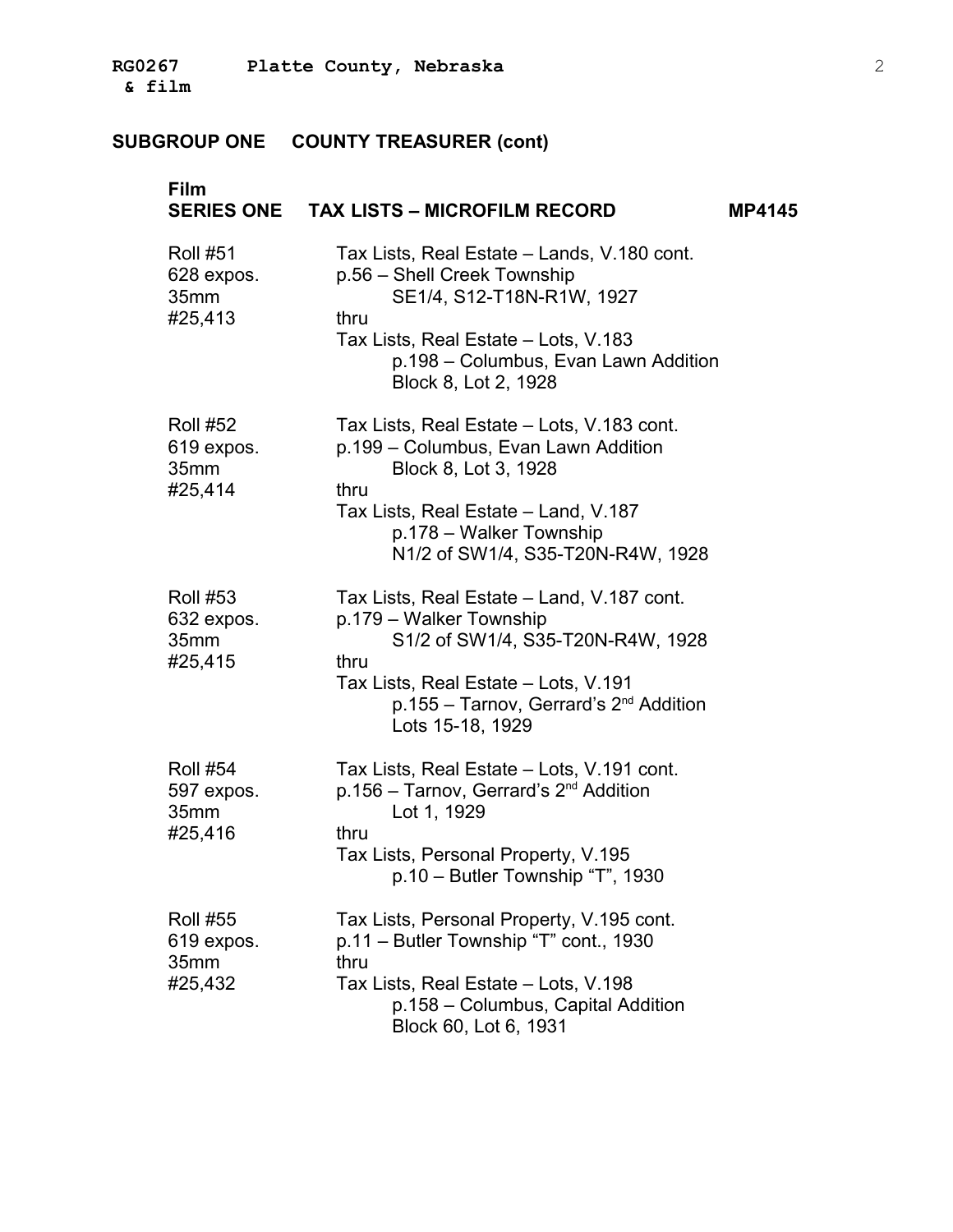| Film                                             | SERIES ONE TAX LISTS - MICROFILM RECORD                                                                                                                                                                               | <b>MP4145</b> |
|--------------------------------------------------|-----------------------------------------------------------------------------------------------------------------------------------------------------------------------------------------------------------------------|---------------|
| <b>Roll #56</b><br>630 expos.<br>35mm<br>#25,433 | Tax Lists, Real Estate – Lots, V.198 cont.<br>p.159 - Columbus, Smith's Addition<br>Block 1, N1/2 of Lot 3, 1931<br>thru<br>Tax Lists, Personal Property, V.202<br>p.110 - Woodville Township "J", 1931               |               |
| <b>Roll #57</b><br>637 expos.<br>35mm<br>#25,434 | Tax Lists, Personal Property, V.202 cont.<br>p.111 - Woodville Township "K", 1931<br>thru<br>Tax Lists, Real Estate - Lands, V.206<br>p.106 - Lost Creek Township<br>NE1/4, S17-T18N-R2W, 1932                        |               |
| <b>Roll #58</b><br>625 expos.<br>35mm<br>#25,435 | Tax Lists, Real Estate – Lands, V.206 cont.<br>p.107 - Lost Creek Township<br>NW1/4, S17-T18N-R2W, 1932<br>thru<br>Tax Lists, Personal Property, V.209<br>p.117 – Creston Township "H", 1933                          |               |
| <b>Roll #59</b><br>633 expos.<br>35mm<br>#25,436 | Tax Lists, Personal Property, V.209 cont.<br>p.118 - Creston Township "H" cont., 1933<br>thru<br>Tax Lists, Personal Property, V.213<br>p.97 – City of Columbus "S", 1934                                             |               |
| <b>Roll #60</b><br>633 expos.<br>35mm<br>#25,437 | Tax Lists, Personal Property, V.213 cont.<br>p.98 - City of Columbus "T", 1934<br>thru<br>Tax Lists, Real Estate - Lots, V.216<br>$p.193$ – Granville, Robinson's 1 <sup>st</sup> Addition<br>Block 4, Lots 3-4, 1934 |               |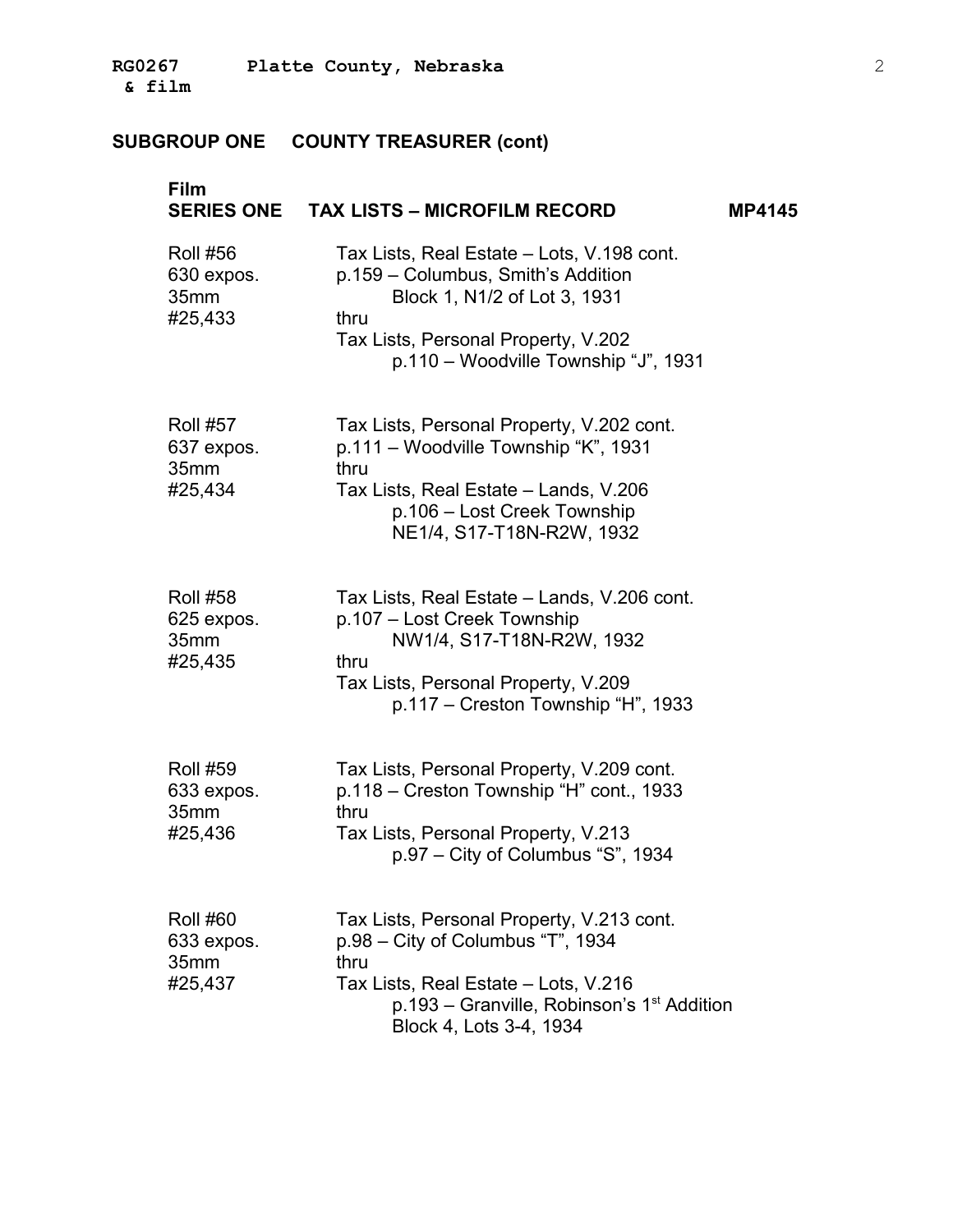| Film                                             | SERIES ONE TAX LISTS - MICROFILM RECORD<br><b>MP4145</b>                                                                                                                                                                                                                                    |
|--------------------------------------------------|---------------------------------------------------------------------------------------------------------------------------------------------------------------------------------------------------------------------------------------------------------------------------------------------|
| <b>Roll #61</b><br>624 expos.<br>35mm<br>#25,439 | Tax Lists, Real Estate - Lots, V.216 cont.<br>$p.194$ – Granville, Robinson's 1 <sup>st</sup> Addition<br>Block 4, Lot 5, 1934<br>thru<br>Tax Lists, Real Estate - Lands, V.220<br>p.18 - Butler Township, S21-T17N-R1W, 1935<br>RETAKE: p.194, start of reel is spliced to<br>End of reel. |
| <b>Roll #62</b><br>637 expos.<br>35mm<br>#25,440 | Tax Lists, Real Estate - Lands, V.220 cont.<br>p.19 - Butler Township, S28-T17N-R1W, 1935<br>thru<br>Tax Lists, Real Estate - Lots, V.223<br>p.135 - Columbus, Blk 40, Lots 6-7, 1936                                                                                                       |
| <b>Roll #63</b><br>627 expos.<br>35mm<br>#25,441 | Tax Lists, Real Estate - Lots, V.223 cont.<br>p.136 – Columbus, Blk 40, Lot 8, 1936<br>thru<br>Tax Lists, Real Estate – Lands, V.226<br>p.189 – Granville Township<br>NW1/4, S4-T20N-R2W, 1936                                                                                              |
| <b>Roll #64</b><br>634 expos.<br>35mm<br>#25,442 | Tax Lists, Real Estate - Lands, V.226 cont.<br>p.190 - Granville Township<br>SW1/4, S4-T20N-R2W, 1936<br>thru<br>Tax Lists, Real Estate – Lands, V.229<br>p.150 – Creston Township<br>NE1/4 of the SE1/4, S36-T20N-R1E, 1937                                                                |
| <b>Roll #65</b><br>633 expos.<br>35mm<br>#25,443 | Tax Lists, Real Estate - Lands, V.229 cont.<br>p.151 – Creston Township<br>NW1/4 of SE1/4, S36-T20N-R1E, 1937<br>thru<br>Tax Lists, Real Estate - Lots, V.233                                                                                                                               |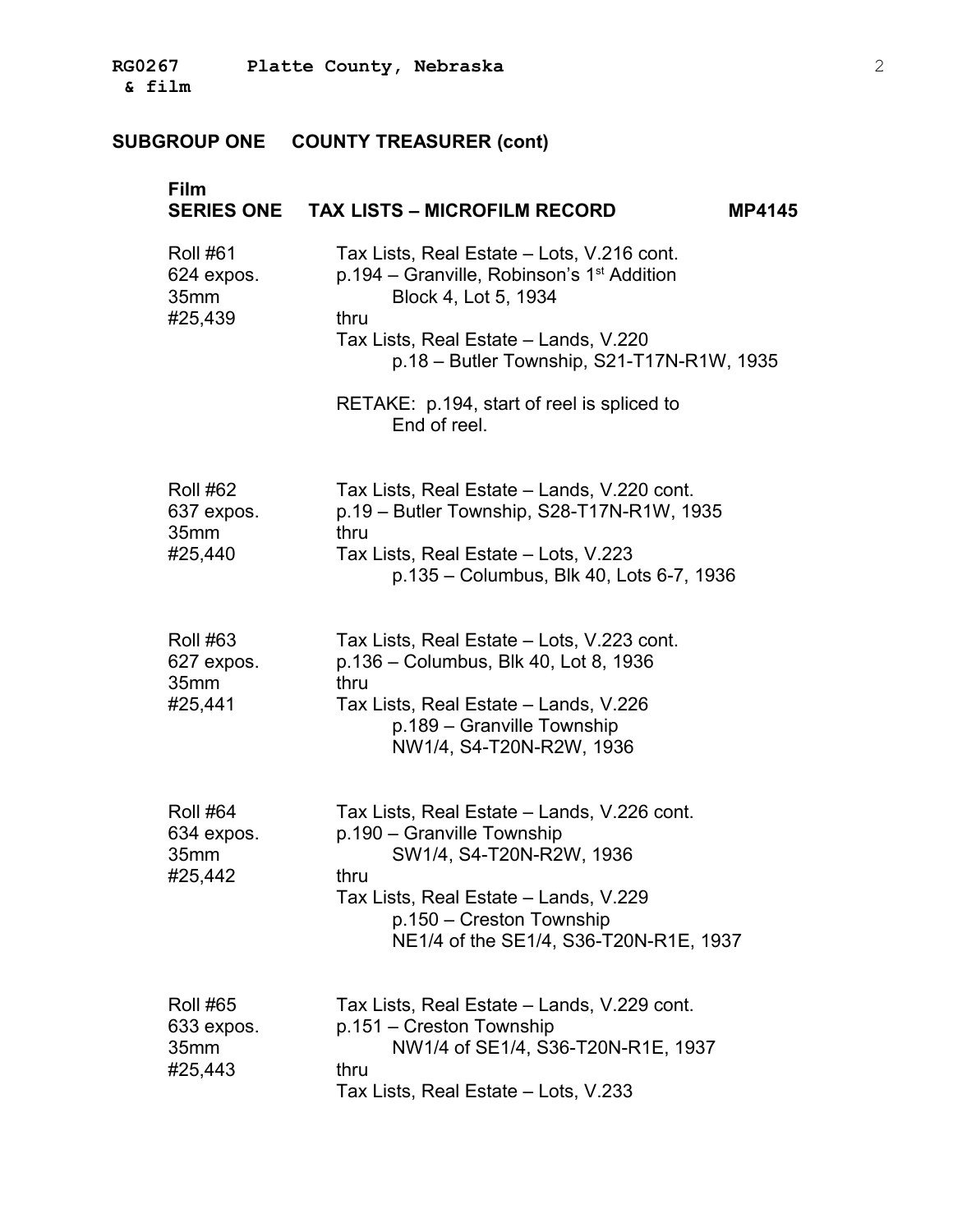$p.90 -$  Columbus, 1515  $7<sup>th</sup>$  St., Lot A, 1938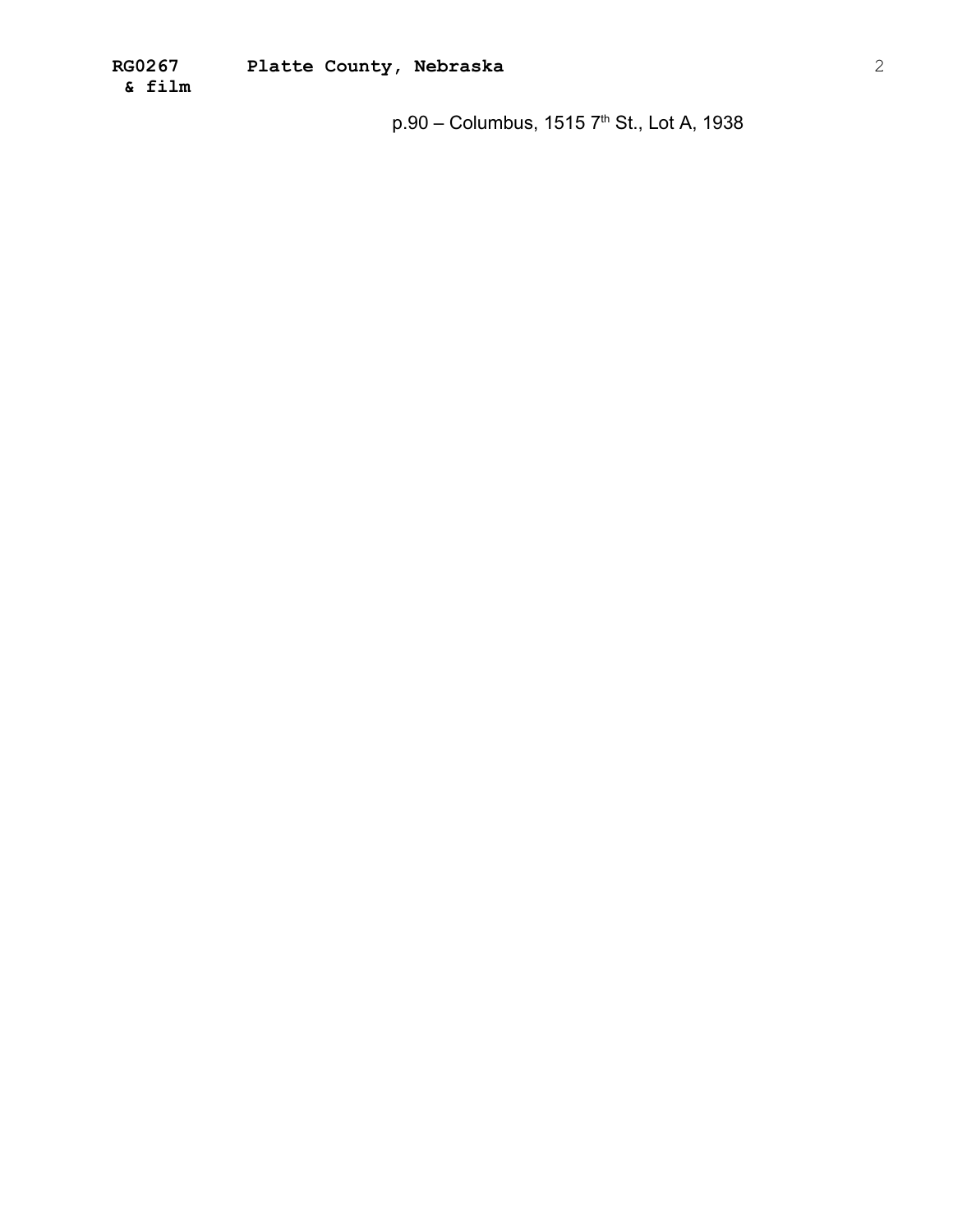| Film                                             | SERIES ONE TAX LISTS - MICROFILM RECORD<br><b>MP4145</b>                                                                                                                                                                                                                |
|--------------------------------------------------|-------------------------------------------------------------------------------------------------------------------------------------------------------------------------------------------------------------------------------------------------------------------------|
| <b>Roll #66</b><br>622 expos.<br>35mm<br>#25,444 | Tax Lists, Real Estate - Lots, V.233 cont.<br>p.91 - Columbus, Lot A, "S", 1938<br>thru<br>Tax Lists, Real Estate - Lands, V.236<br>p.165 – Granville Twp, Humphrey "L", 1938                                                                                           |
| <b>Roll #67</b><br>633 expos.<br>35mm<br>#25,445 | Tax Lists, Real Estate - Lands, V.236 cont.<br>p.166 – Granville Twp, Humphrey "M", 1938<br>thru<br>Tax Lists, Real Estate - Lands, V.239<br>p.149 - Creston Township<br>NE1/4 of SE1/4, S22-T20N-R1E, 1939                                                             |
| <b>Roll #68</b><br>633 expos.<br>35mm<br>#25,446 | Tax Lists, Real Estate - Lands, V.239 cont.<br>p.150 - Creston Township<br>bal. SE1/4, S22-T20N-R1E, 1939<br>thru<br>Tax Lists, Real Estate - Lots, V.243<br>p.95 – Columbus (Schmid, Clarence), 1940<br>CORRECTION: Target, V.239 in error, should<br><b>Read 1939</b> |
| <b>Roll #69</b><br>622 expos.<br>35mm<br>#25,447 | Tax Lists, Real Estate - Lots, V.243 cont.<br>p.96 - Columbus (Schmid, Herman), 1940<br>thru<br>Tax Lists, Real Estate – Lots, V.246<br>p.163 - Burrows Twp, Tarnov<br>Block 4, Lots 20-21, 1940                                                                        |
| <b>Roll #70</b><br>532 expos.<br>35mm<br>#25,448 | Tax Lists, Real Estate - Lots, V.246 cont.<br>p.164 - Burrows Twp, Tarnov<br>Block 4, Lots 22-23, 1940<br>thru<br>Tax Lists, Real Estate - Lands, V.249<br>p.149 – Creston Township                                                                                     |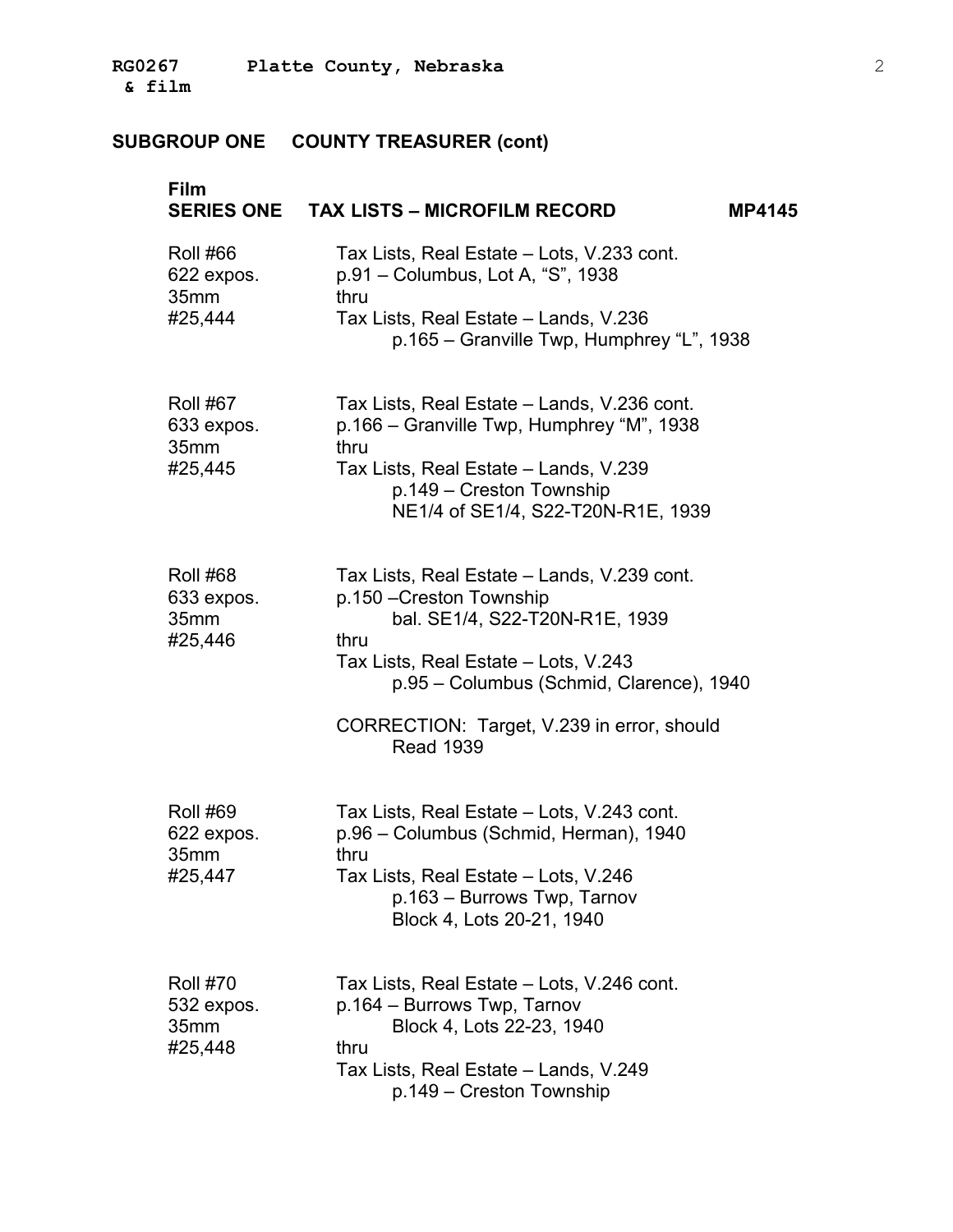NW1/4, S22-T20N-R1E, 1941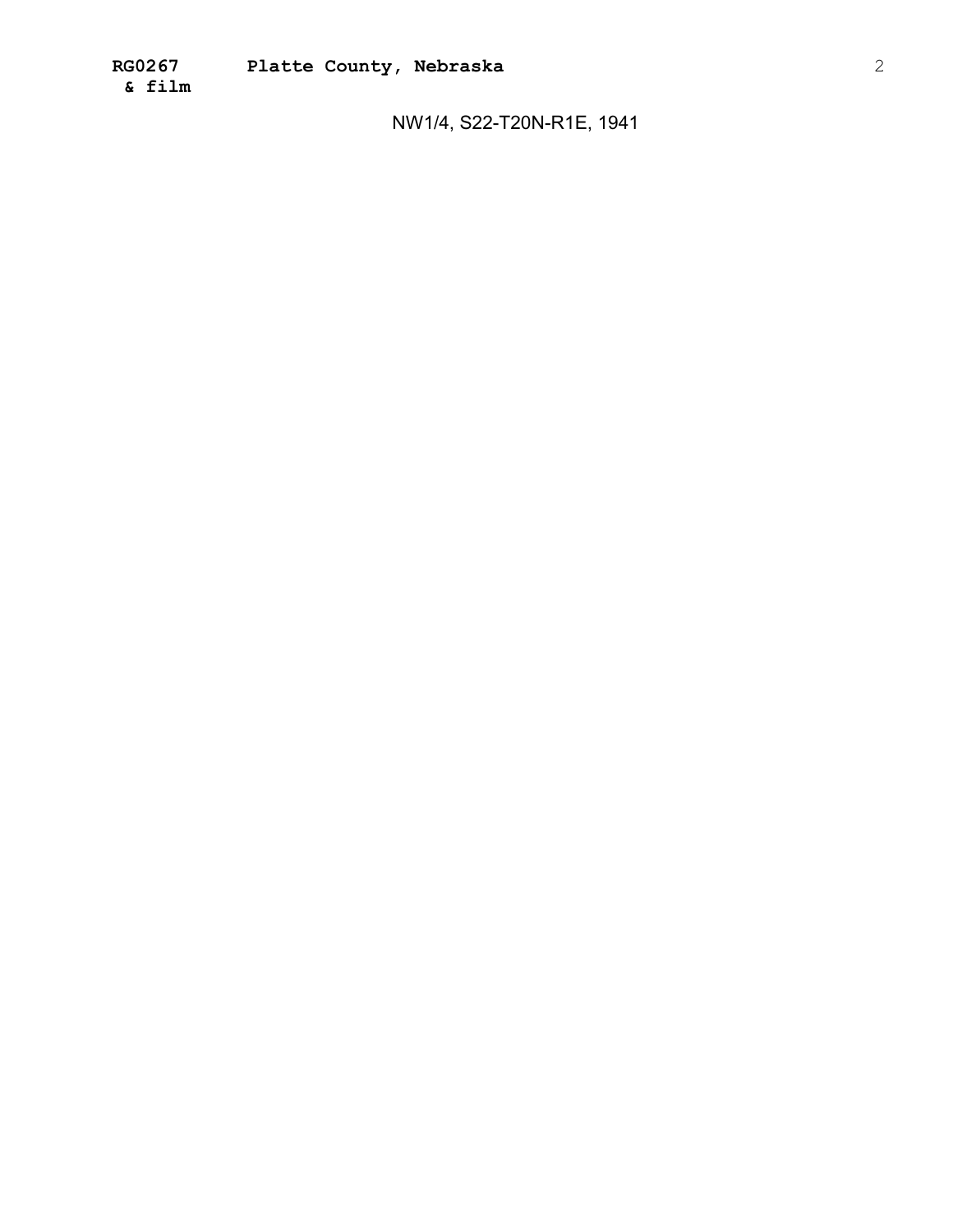| Film                                             | SERIES ONE TAX LISTS - MICROFILM RECORD<br><b>MP4145</b>                                                                                                                                                                 |
|--------------------------------------------------|--------------------------------------------------------------------------------------------------------------------------------------------------------------------------------------------------------------------------|
| <b>Roll #71</b><br>617 expos.<br>35mm<br>#25,450 | Tax Lists, Real Estate – Lands, V.249 cont.<br>p.150 - Creston Township<br>NE1/4, S22-T20N-R1E, 1941<br>thru<br>Tax Lists, Personal Property, V.253<br>p.92 - Columbus (Shefcyk, Andrew), 1942                           |
| <b>Roll #72</b><br>637 expos.<br>35mm<br>#25,451 | Tax Lists, Personal Property, V.253 cont.<br>p.93 - Columbus (Shefcyk, Les), 1942<br>thru<br>Tax Lists, Personal Property, V.256<br>p.174 – Granville Twp, Humphrey "T", 1942                                            |
| <b>Roll #73</b><br>598 expos.<br>35mm<br>#25,470 | Tax Lists, Personal Property, V.256 cont.<br>p.175 - Granville Twp, Humphrey "T", 1942<br>thru<br>Tax Lists, Personal Property, V.259<br>$p.130 - C$ reston Twp, Leigh "B", 1943                                         |
| <b>Roll #74</b><br>635 expos.<br>35mm<br>#25,471 | Tax Lists, Personal Property, V.259 cont.<br>p.131 – Creston Twp, Leigh "B" cont., 1943<br>thru<br>Tax Lists, Personal Property, V.263<br>p.63 - Columbus (Kuklish), 1944                                                |
| <b>Roll #75</b><br>630 expos.<br>35mm<br>#25,422 | Tax Lists, Personal Property, V.263 cont.<br>p.64 - Columbus (Kula), 1944<br>thru<br>Tax Lists, Real Estate - Lands, V.266<br>p.108 – Lost Creek Township<br>SE1/4, S25-T18N-R2W, 1944                                   |
| <b>Roll #76</b><br>627 expos.<br>35mm<br>#25,475 | Tax Lists, Real Estate - Lands, V.266 cont.<br>p.109 - Lost Creek Township<br>SW1/4, S25-T18N-R2W, 1944<br>thru<br>Tax Lists, Real Estate - Lands, V.269<br>p.52 - Columbus Township<br>N1/2 of NE1/4, S4-T17N-R1W, 1945 |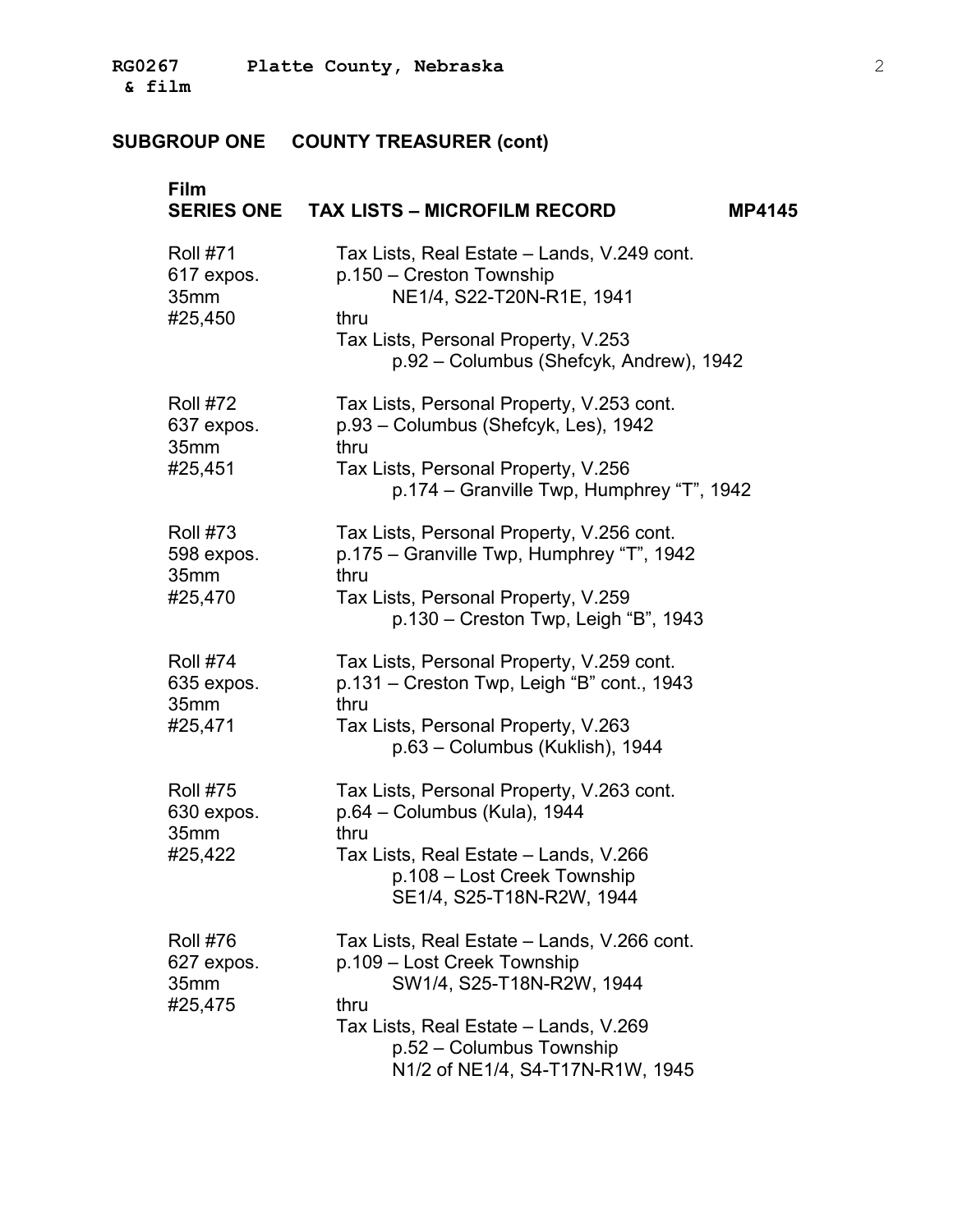| <b>Film</b><br><b>SERIES ONE</b>                 | <b>TAX LISTS - MICROFILM RECORD</b>                                                                                                                                                                                                  | <b>MP4145</b> |
|--------------------------------------------------|--------------------------------------------------------------------------------------------------------------------------------------------------------------------------------------------------------------------------------------|---------------|
| <b>Roll #77</b><br>624 expos.<br>35mm<br>#25,479 | Tax Lists, Real Estate - Lands, V.269 cont.<br>p.53 - Columbus Township<br>N1/2 of NE1/4, S4-T17N-R1W, 1945<br>thru<br>Tax Lists, Personal Property, V.272<br>p.155 – Walker Twp, Lindsay "S", 1945                                  |               |
| <b>Roll #78</b><br>627 expos.<br>35mm<br>#25,481 | Tax Lists, Personal Property, V.272 cont.<br>p.156 – Walker Twp, Lindsay "S" cont., 1945<br>thru<br>Tax Lists, Real Estate - Lands, V.275<br>p.138 - Humphrey Township<br>NW1/4, S34-T20N-R1W, 1946                                  |               |
| <b>Roll #79</b><br>624 expos.<br>35mm<br>#25,483 | Tax Lists, Real Estate - Lands, V.275<br>p.139 - Humphrey Township<br>SW1/4, S34-T20N-R1W, 1946<br>thru<br>Tax Lists, Real Estate - Lots, V.278<br>p.209 - Columbus, Steven's Addition<br>Block 15, Lot 6, 1947                      |               |
| <b>Roll #80</b><br>628 expos.<br>35mm<br>#25,490 | Tax Lists, Real Estate - Lots, V.278 cont.<br>p.210 – Columbus, Steven's Addition<br>thru<br>Tax Lists, Real Estate - Lands, V.281<br>p.215 – Granville Township<br>S26-T20N-R2W, 1947                                               |               |
| <b>Roll #81</b><br>623 expos.<br>35mm<br>#25,493 | Tax Lists, Real Estate – Lots, V.281 cont.<br>p.216 – Granville, Otis' 1 <sup>st</sup> Addition<br>Block 1, Lots 1-2, 1947<br>thru<br>Tax Lists, Real Estate - Lands, V.284<br>p.120 - Sherman Township<br>SW1/4, S33-T19N-R1E, 1948 |               |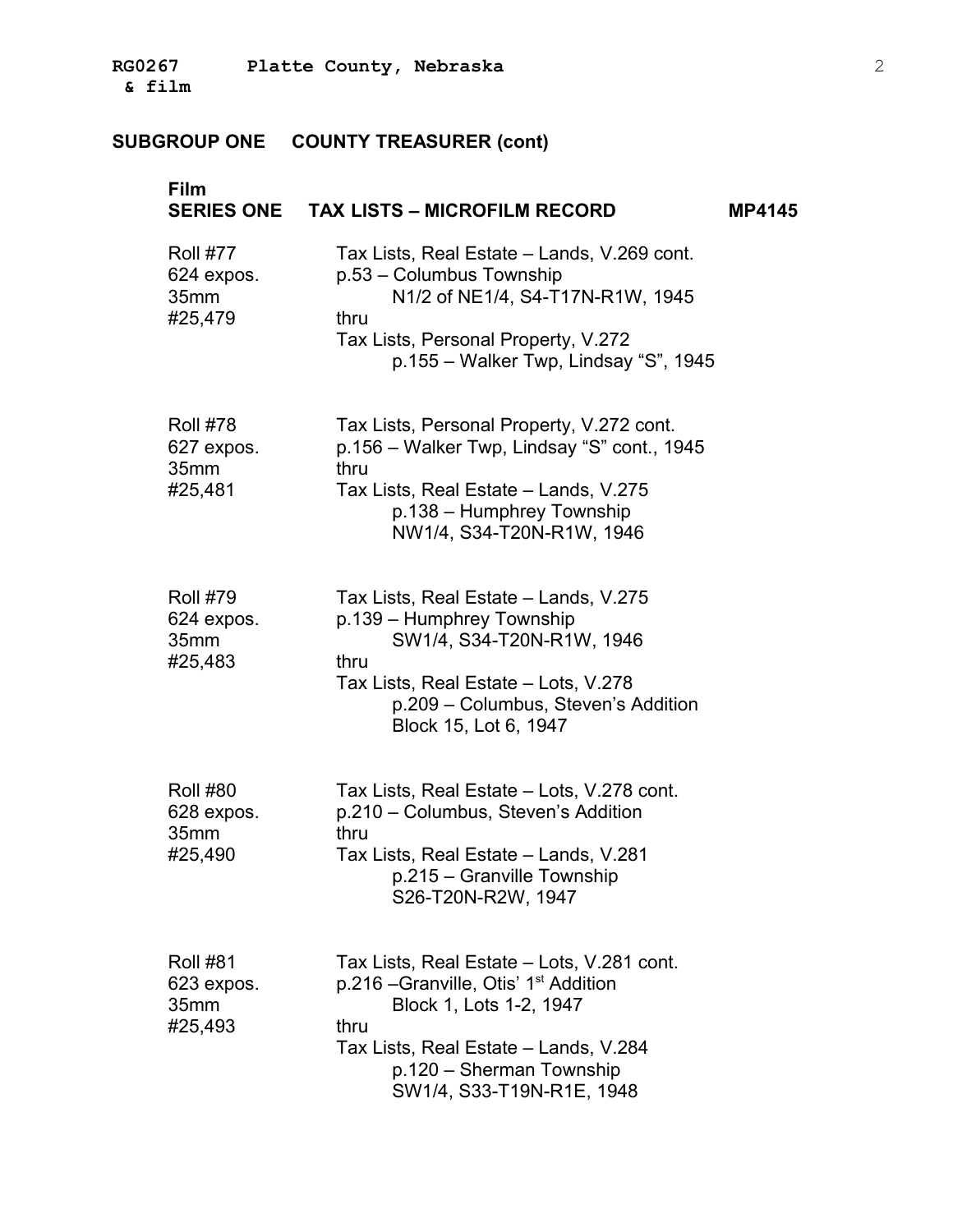| Film                                             | SERIES ONE TAX LISTS - MICROFILM RECORD                                                                                                                                                                                                                    | <b>MP4145</b> |
|--------------------------------------------------|------------------------------------------------------------------------------------------------------------------------------------------------------------------------------------------------------------------------------------------------------------|---------------|
| <b>Roll #82</b><br>630 expos.<br>35mm<br>#25,495 | Tax Lists, Real Estate – Lands, V.284 cont.<br>p.121 - Sherman Township<br>SE1/4, S33-T19N-R1E, 1948<br>thru<br>Tax Lists, Real Estate - Lands, V.289<br>p.20 - Creston Township<br>NE1/2, S9-T20N-R1E, 1949                                               |               |
| <b>Roll #83</b><br>632 expos.<br>35mm<br>#25,498 | Tax Lists, Real Estate - Lands, V.289 cont.<br>p.21 – Creston Township<br>NW1/4, S9-T20N-R1E, 1949<br>thru<br>Tax Lists, Personal Property, V.292A<br>p.9 - Woodville Township "S", 1949                                                                   |               |
| <b>Roll #84</b><br>626 expos.<br>35mm<br>#25,501 | Tax Lists, Personal Property, V.292A cont.<br>p.10 - Woodville Township "S" cont., 1949<br>thru<br>Tax Lists, Real Estate - Utilities, V.295<br>p.21 - Nebraska Continental Telephone, 1950                                                                |               |
| <b>Roll #85</b><br>652 expos.<br>35mm<br>#25,502 | Tax Lists, Personal Property, V.295 cont.<br>p.22 - Columbus (Basil, G), 1950<br>thru<br>Tax Lists, Personal Property, V.299<br>p.88 - Columbus (Mills, Roger), 1950<br>CORRECTION: Operator's certificate, start of<br>Reel should read Personal Property |               |
| <b>Roll #86</b><br>642 expos.<br>35mm<br>#25,503 | Tax Lists, Personal Property, V.299 cont.<br>p.89 - Columbus (Mimick, Adam), 1950<br>thru<br>Tax Lists, Personal Property, V.301<br>p.1 - Columbus (Glur, Carl), 1951                                                                                      |               |
| <b>Roll #87</b><br>655 expos.<br>35mm<br>#25,504 | Tax Lists, Personal Property, V.301 cont.<br>$p.2 -$ Columbus (Glur, Otto), 1951<br>thru<br>Tax Lists, Personal Property, V.303                                                                                                                            |               |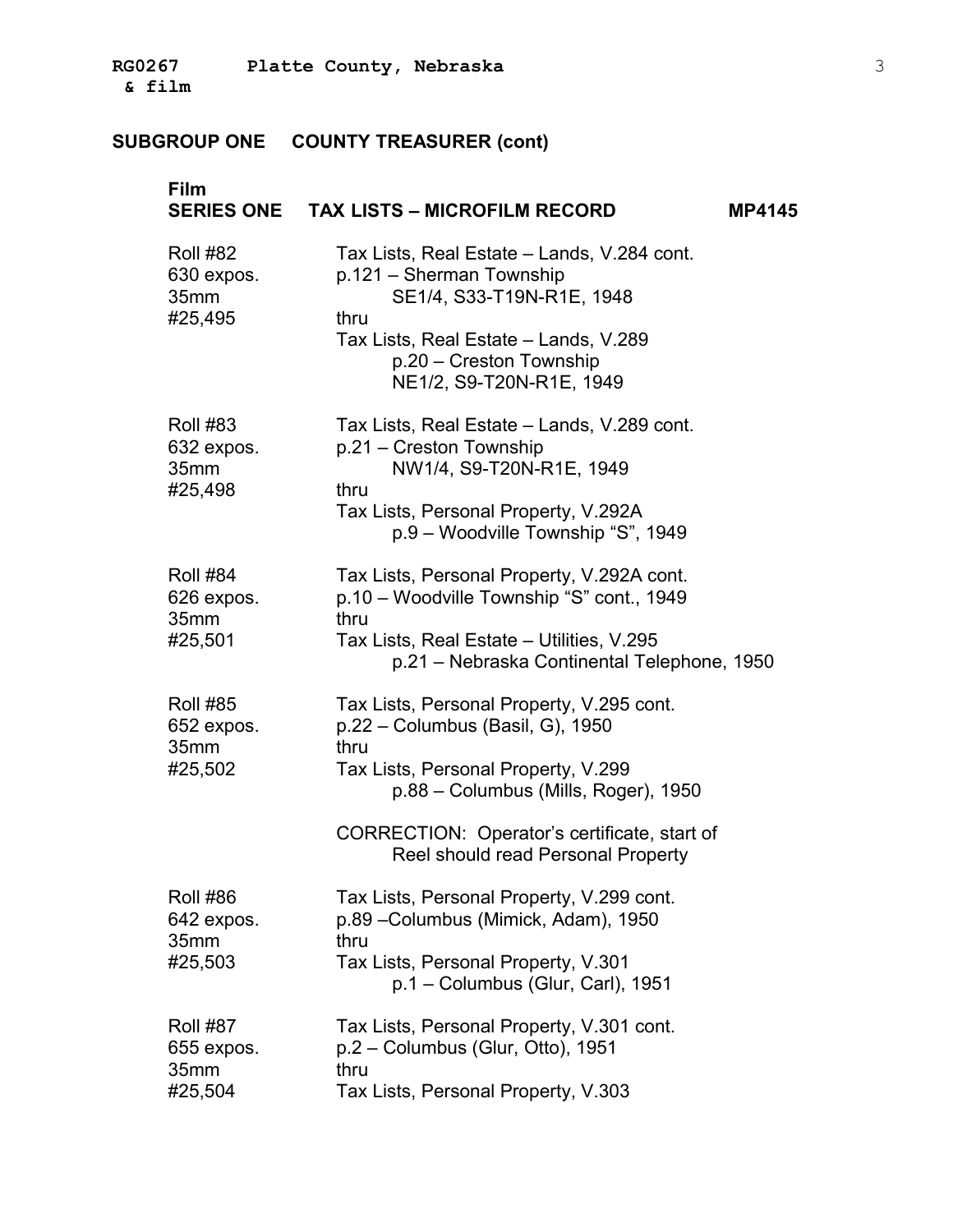**& film** �

p.40 – Columbus (Froemel, Carl Sr), 1951

| <b>Film</b>     | SERIES ONE TAX LISTS - MICROFILM RECORD<br><b>MP4145</b>                                  |
|-----------------|-------------------------------------------------------------------------------------------|
| <b>Roll #88</b> | Tax Lists, Personal Property, V.303 cont.                                                 |
| 642 expos.      | p.41 - Columbus (Froistad, Jordis), 1951                                                  |
| 35mm<br>#25,506 | thru<br>Tax Lists, Real Estate - Lots, V.305<br>p.124 - Duncan, Church Addition, 1952     |
| <b>Roll #89</b> | Tax Lists, Real Estate - Lots, V.305 cont.                                                |
| 660 expos.      | p.125 - Duncan, Kennedy's Outlots                                                         |
| 35mm<br>#25,507 | thru<br>Tax Lists, Personal Property, V.310<br>p.10 - Columbus (Bruns, Clarence), 1953    |
| <b>Roll #90</b> | Tax Lists, Personal Property, V.310 cont.                                                 |
| 640 expos.      | p.11 - Columbus (Bruns, Delayne), 1953                                                    |
| 35mm<br>#25,508 | thru<br>Tax Lists, Personal Property, V.314<br>p.67 - Columbus (Santner, Ulrich), 1954    |
| <b>Roll #91</b> | Tax Lists, Personal Property, V.314 cont.                                                 |
| 667 expos.      | p.68 - Columbus (Salee, Sylvestor), 1954                                                  |
| 35mm<br>#25,509 | thru<br>Tax Lists, Real Estate - Lots, V.318<br>p.17 - Columbus, Blk 131, Lot 6, 1955     |
| <b>Roll #92</b> | Tax Lists, Real Estate - Lots, V.318                                                      |
| 597 expos.      | p.18 - Columbus, Blk 131, Lot 7, 1955                                                     |
| 35mm<br>#25,510 | thru<br>Tax Lists, Personal Property, V.322<br>Granville Twp, Humphrey (Ternus, M.), 1956 |
| <b>Roll #93</b> | Tax Lists, Personal Property, V.322 cont.                                                 |
| 633 expos.      | Granville Twp, Humphrey (Ternus, P.H.), 1956                                              |
| 35mm<br>#25,515 | thru<br>Tax Lists, Personal Property, V.325<br>p.47 - Columbus (Flakus, Anna), 1959       |
| <b>Roll #94</b> | Tax Lists, Personal Property, V.325 cont.                                                 |
| 592 expos.      | p.48 - Columbus (Flakus, Lea), 1959                                                       |
| 35mm            | thru                                                                                      |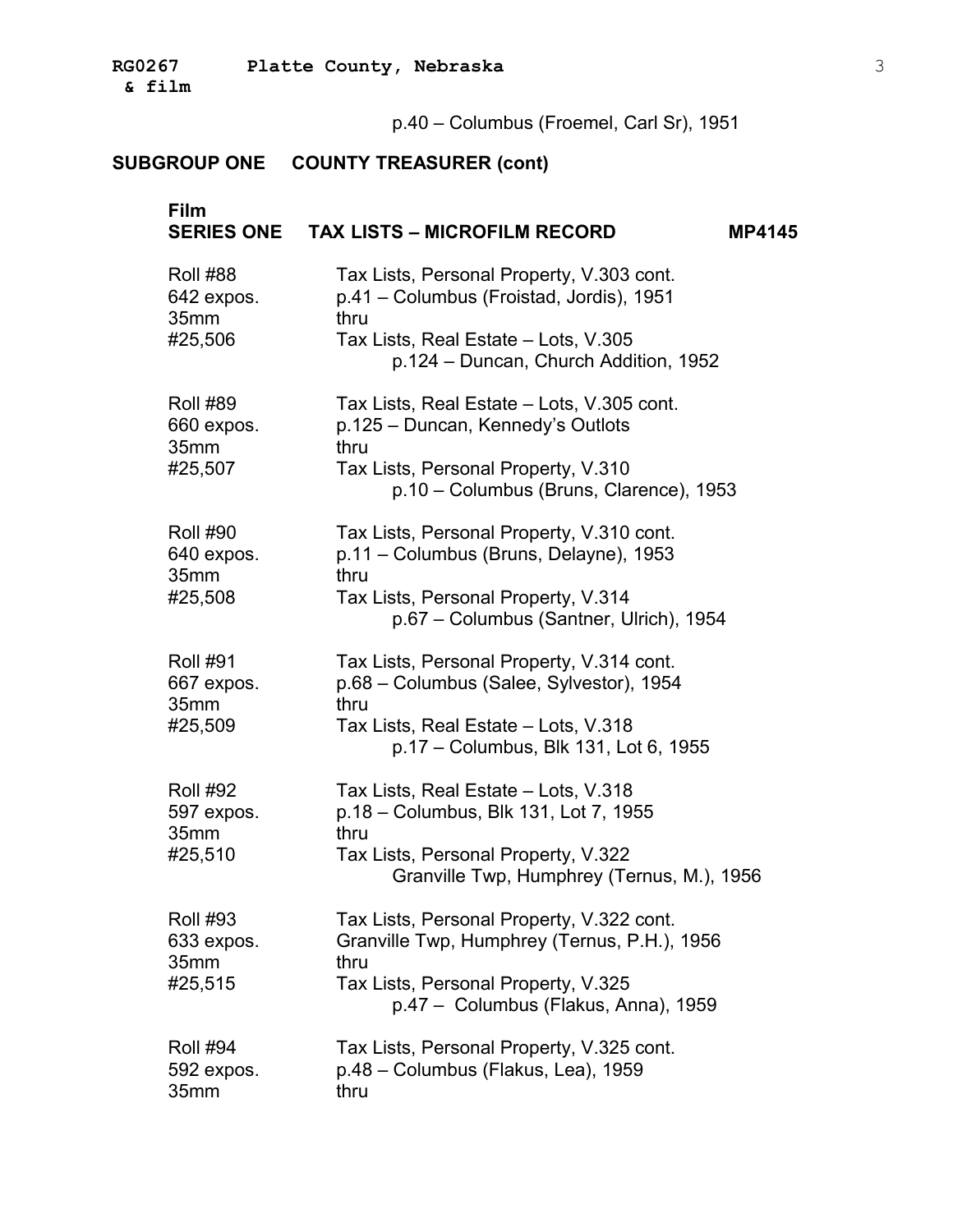| <b>RG0267</b> | Platte County, Nebraska | $\sim$ |
|---------------|-------------------------|--------|
| & film        |                         |        |

| #25,516 | Tax Lists, Personal Property, V.327          |
|---------|----------------------------------------------|
|         | St. Bernard Twp, Lindsay (Stenger, M.), 1960 |

| Film<br><b>SERIES ONE</b>                                       |              | <b>TAX LISTS - MICROFILM RECORD</b>                                                                                                                                                          | <b>MP4145</b> |
|-----------------------------------------------------------------|--------------|----------------------------------------------------------------------------------------------------------------------------------------------------------------------------------------------|---------------|
| <b>Roll #95</b><br>633 expos.<br>35mm<br>#25,518                |              | Tax Lists, Personal Property, V.327 cont.<br>St. Bernard Twp (Stenger, Paul), 1960<br>thru<br>Tax Lists, Personal Property, V.330<br>Genoa, NE (Pearson, Clarence), 1962                     |               |
| <b>Roll #96</b><br>616 expos.<br>35mm<br>#25,519                |              | Tax Lists, Personal Property, V.330 cont.<br>Genoa, NE (Pearson, Ferd), 1962<br>thru<br>Tax Lists, Personal Property, V.332<br>Lost Creek Township, Platte Center<br>Hennessy, Francis, 1964 |               |
| <b>Roll #97</b><br>635 expos.<br>35mm<br>#25,521                |              | Tax Lists, Personal Property, V.332 cont.<br>Lost Creek Township, Platte Center<br>Hilmer, Norman, 1964<br>thru<br>Tax Lists, Personal Property, V.336<br>Columbus (Bernt, Richard), 1966    |               |
| <b>Roll #98</b><br>217 expos.<br>(part reel)<br>35mm<br>#25,522 | thru         | Tax Lists, Personal Property, V.336 cont.<br>Columbus (Bierman, W), 1966<br>Tax Lists, Personal Property, V.337<br>Woodville Twp, Genoa, 1966                                                |               |
| <b>SERIES ONE</b>                                               |              | NOTE: Tax Lists, end frame 216<br><b>TAX LISTS - NOT ON MICROFILM</b>                                                                                                                        |               |
|                                                                 |              |                                                                                                                                                                                              |               |
| V.338<br>v.339                                                  | 1880<br>1913 | RE - Columbus/Bismark/Sherman Townships<br>RE - Towns & Townships                                                                                                                            |               |

| v.339     | 1913 | RE - Towns & Townships    |  |
|-----------|------|---------------------------|--|
| v.340-341 | 1933 | Old Age Pension Tax Lists |  |
| v.342-343 | 1934 | Old Age Pension Tax Lists |  |
| v.344-345 | 1935 | Old Age Pension Tax Lists |  |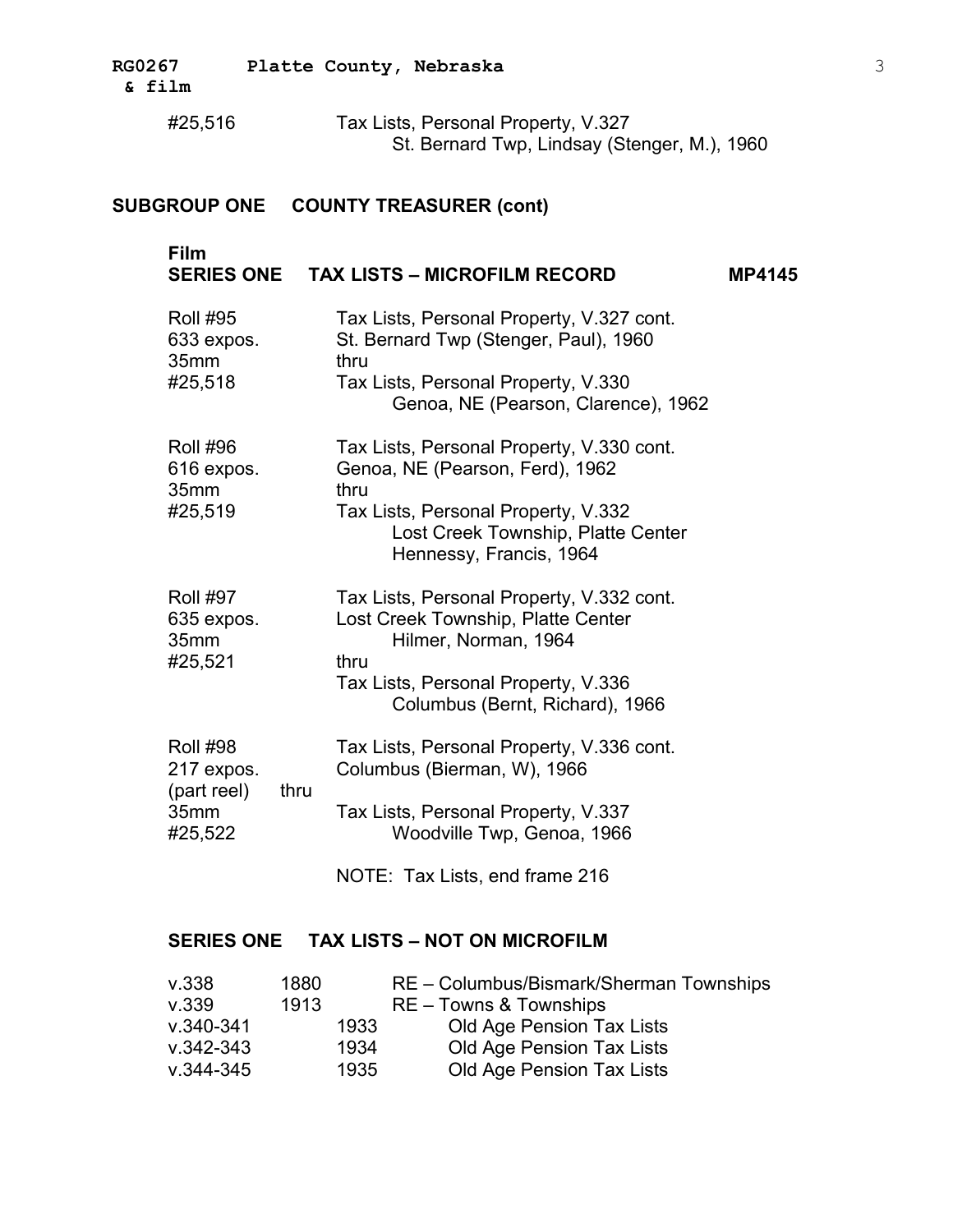| B.1-11  | 1957-1961 | Real Estate Tax Ledgers |
|---------|-----------|-------------------------|
| B.12-21 | 1962-1966 | Real Estate Tax Ledgers |
| B.22-31 | 1967-1970 | Real Estate Tax Ledgers |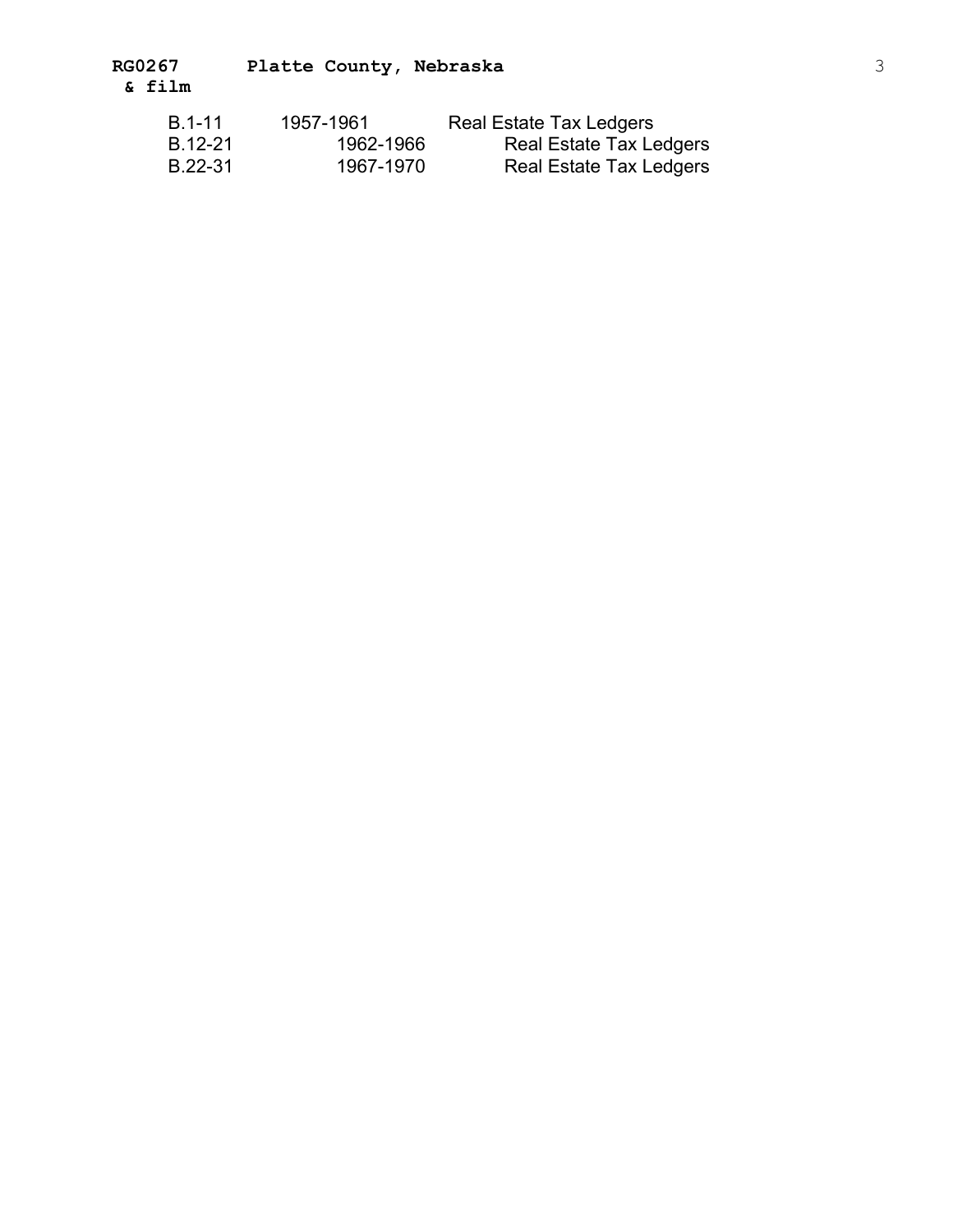**RG0267 Platte County, Nebraska** 3 **& film** �

| film<br><b>SERIES TWO</b><br>(Rolls 98-104) |      | <b>MOTOR VEHICLE TAX LISTS, 1935-1950</b>                                                                            |
|---------------------------------------------|------|----------------------------------------------------------------------------------------------------------------------|
| v.1                                         | 1935 | <b>City of Columbus</b>                                                                                              |
| v.2                                         | 1935 | Columbus, Bismark, Sherman & Creston Twnshps                                                                         |
| v.3                                         | 1935 | Butler, Shell Creek, Grand Prairie, and<br><b>Humphrey Townships</b>                                                 |
| V.4                                         | 1935 | Loup, Oconee, Lost Creek, Burrows, and<br><b>Granville Townships</b>                                                 |
| v.5                                         | 1935 | St. Bernard, Monroe, Joliet, Woodville,<br>and Walker Townships                                                      |
| V.6                                         | 1936 | <b>City of Columbus</b>                                                                                              |
| V.7                                         | 1936 | Columbus, Bismark, Sherman, Creston,<br>St. Bernard, Monroe, Joliet, Woodville,<br><b>And Walker Townships</b>       |
| v.8                                         | 1936 | Butler, Shell Creek, Grand Prairie,<br>Humphrey, Loup, Oconee, Lost Creek,<br>Burrows, and Granville Townships       |
| V.9                                         | 1937 | City of Columbus                                                                                                     |
| v.10                                        | 1937 | Columbus, Bismark, Sherman, Creston,<br>Monroe, Joliet, St. Bernard,                                                 |
| v.11                                        | 1937 | Woodville, and Walker Townships<br>Butler, Shell Creek, Grand Prairie,<br>Humphrey, Loup, Oconee, Lost Creek,        |
|                                             |      | <b>Burrows and Granville Townships</b>                                                                               |
| v.12                                        | 1938 | <b>City of Columbus</b>                                                                                              |
| v.13                                        | 1938 | Columbus, Bismark, Sherman, Creston,<br>Monroe, Joliet, St. Bernard,<br><b>Woodville, and Walker Townships</b>       |
| v.14                                        | 1938 | Butler, Shell Creek, Grand Prairie,<br>Humphrey, Loup, Oconee, Lost Creek,<br><b>Burrows and Granville Townships</b> |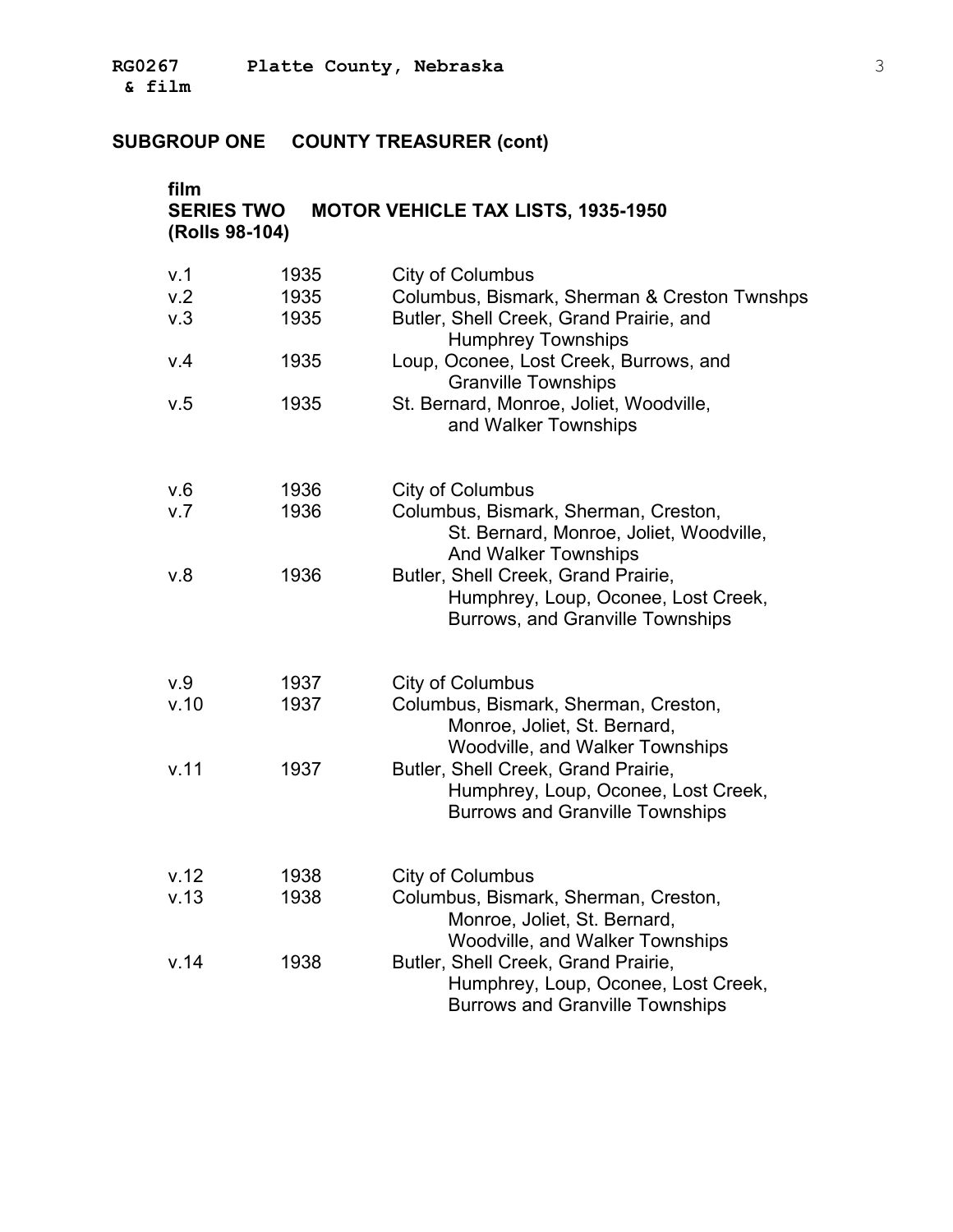# **SUBGROUP ONE COUNTY TREASURER (cont)**

| Film<br><b>SERIES TWO</b> |              | <b>MOTOR VEHICLE TAX LISTS (cont)</b>                                                                                                     |
|---------------------------|--------------|-------------------------------------------------------------------------------------------------------------------------------------------|
| v.15<br>v.16              | 1939<br>1939 | City of Columbus<br>Columbus, Bismark, Sherman, Creston,<br>Monroe, Joliet, St. Bernard,<br><b>Woodville, and Walker Townships</b>        |
| v.17                      | 1939         | Butler, Shell Creek, Grand Prairie,<br>Humphrey, Loup, Oconee, Lost Creek,<br><b>Burrows and Granville Townships</b>                      |
| v.18<br>v.19              | 1940<br>1940 | <b>City of Columbus</b><br>Columbus, Bismark, Sherman, Creston,<br>Monroe, Joliet, St. Bernard,<br><b>Woodville, and Walker Townships</b> |
| v.20                      | 1940         | Butler, Shell Creek, Grand Prairie,<br>Humphrey, Loup, Oconee, Lost Creek<br><b>Burrows and Granville Townships</b>                       |
| v.21<br>V.22              | 1941<br>1941 | <b>City of Columbus</b><br>Columbus, Bismark, Sherman, Creston,<br>Monroe, Joliet, St. Bernard<br><b>Woodville, and Walker Townships</b>  |
| v.23                      | 1941         | Butler, Shell Creek, Grand Prairie,<br>Humphrey, Loup, Oconee, Lost Creek<br><b>Burrows and Granville Townships</b>                       |
| v.24<br>v.25              | 1942<br>1942 | City of Columbus<br>Columbus, Bismark, Sherman, Creston,<br>Monroe, Joliet, St. Bernard,<br><b>Woodville and Walker Townships</b>         |
| v.26                      | 1942         | Butler, Shell Creek, Grand Prairie,<br>Humphrey, Loup, Oconee, Lost Creek,<br><b>Burrows and Granville Townships</b>                      |
| v.27<br>v.28              | 1943<br>1943 | City of Columbus<br>Columbus, Bismark, Sherman, Creston,<br>Monroe, Joliet, St. Bernard,<br><b>Woodville and Walker Townships</b>         |
| v.29                      | 1943         | Butler, Shell Creek, Grand Prairie,<br>Humphrey, Loup, Oconee, Lost Creek,<br><b>Burrows and Granville Townships</b>                      |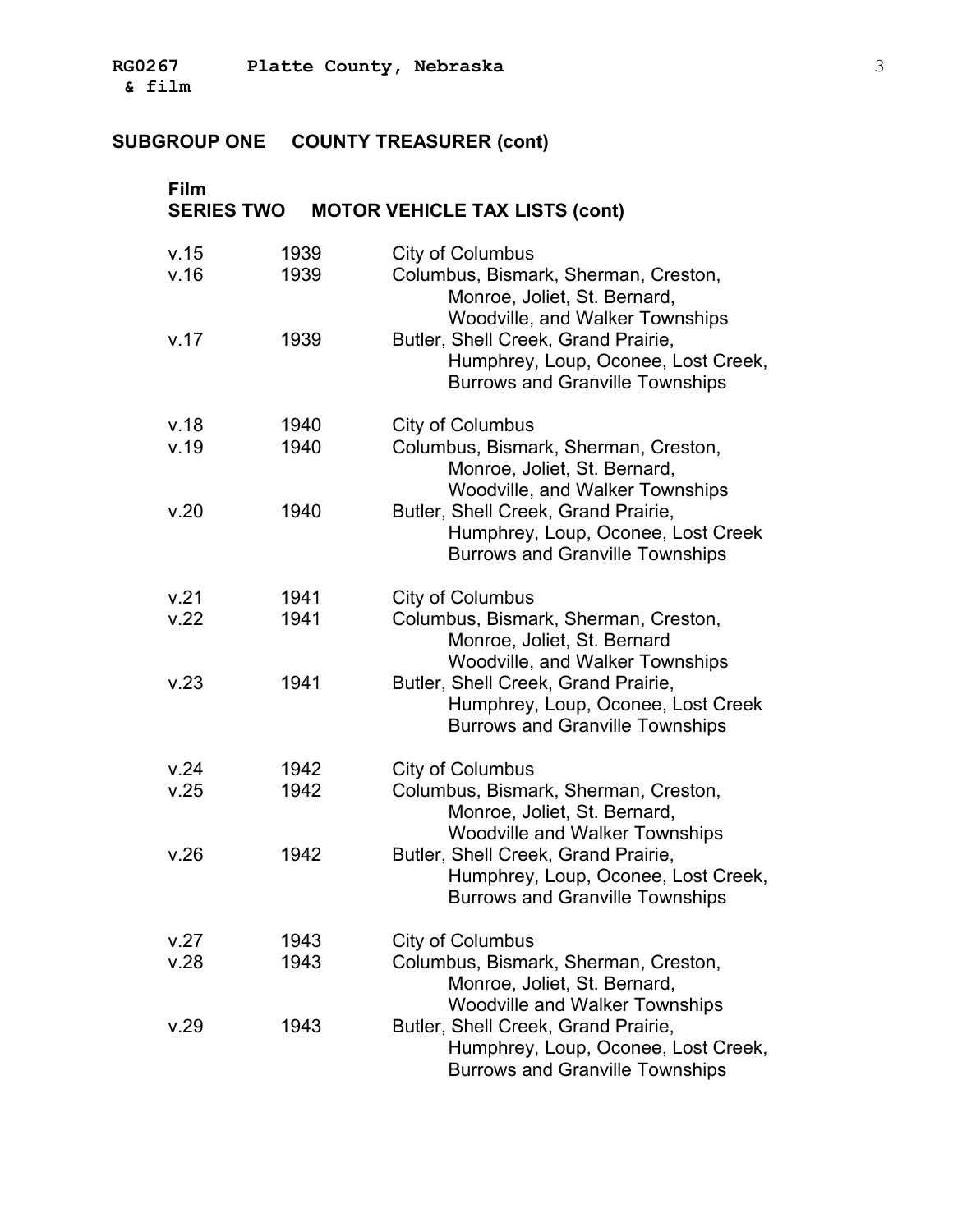# **SUBGROUP ONE COUNTY TREASURER (cont)**

| Film<br><b>SERIES TWO</b> |              | <b>MOTOR VEHICLE TAX LISTS (cont)</b>                                                                                             |
|---------------------------|--------------|-----------------------------------------------------------------------------------------------------------------------------------|
| v.30<br>v.31              | 1944<br>1944 | City of Columbus<br>Columbus, Bismark, Sherman, Creston,<br>Monroe, Joliet, St. Bernard,<br><b>Woodville and Walker Townships</b> |
| v.32                      | 1944         | Butler, Shell Creek, Grand Prairie,<br>Humphrey, Loup, Oconee, Lost Creek,<br><b>Burrows and Granville Townships</b>              |
| v.33                      | 1945         | <b>City of Columbus</b>                                                                                                           |
| v.34                      | 1945         | Columbus, Bismark, Sherman, Creston,<br>Monroe, Joliet, St. Bernard,<br><b>Woodville and Walker Townships</b>                     |
| v.35                      | 1945         | Butler, Shell Creek, Grand Prairie,<br>Humphrey, Loup, Oconee, Lost Creek,<br><b>Burrows and Granville Townships</b>              |
| v.36                      | 1946         | <b>City of Columbus</b>                                                                                                           |
| v.37                      | 1946         | Columbus, Bismark, Sherman, Creston,<br>Monroe, Joliet, St. Bernard,<br><b>Woodville and Walker Townships</b>                     |
| v.38                      | 1946         | Butler, Shell Creek, Grand Prairie,<br>Humphrey, Loup, Oconee, Lost Creek,<br><b>Burrows and Granville Townships</b>              |
| v.39                      | 1947         | City of Columbus                                                                                                                  |
| v.40                      | 1947         | Columbus, Bismark, Sherman, Creston,<br>Monroe, Joliet, St. Bernard,<br><b>Woodville and Walker Townships</b>                     |
| v.41                      | 1947         | Butler, Shell Creek, Grand Prairie,<br>Humphrey, Loup, Oconee, Lost Creek,<br><b>Burrows and Granville Townships</b>              |
| v.42                      | 1948         | <b>City of Columbus</b>                                                                                                           |
| V.43                      | 1948         | Creston, Sherman, Grand Prairie, Bismark,<br>Humphrey, Granville, Burrows, and<br><b>Columbus Townships</b>                       |
| v.44                      | 1948         | Walker, St. Bernard, Woodville, Joliet,<br>Monroe, Shell Creek, Lost Creek, Oconee<br>Loup and Butler Townships                   |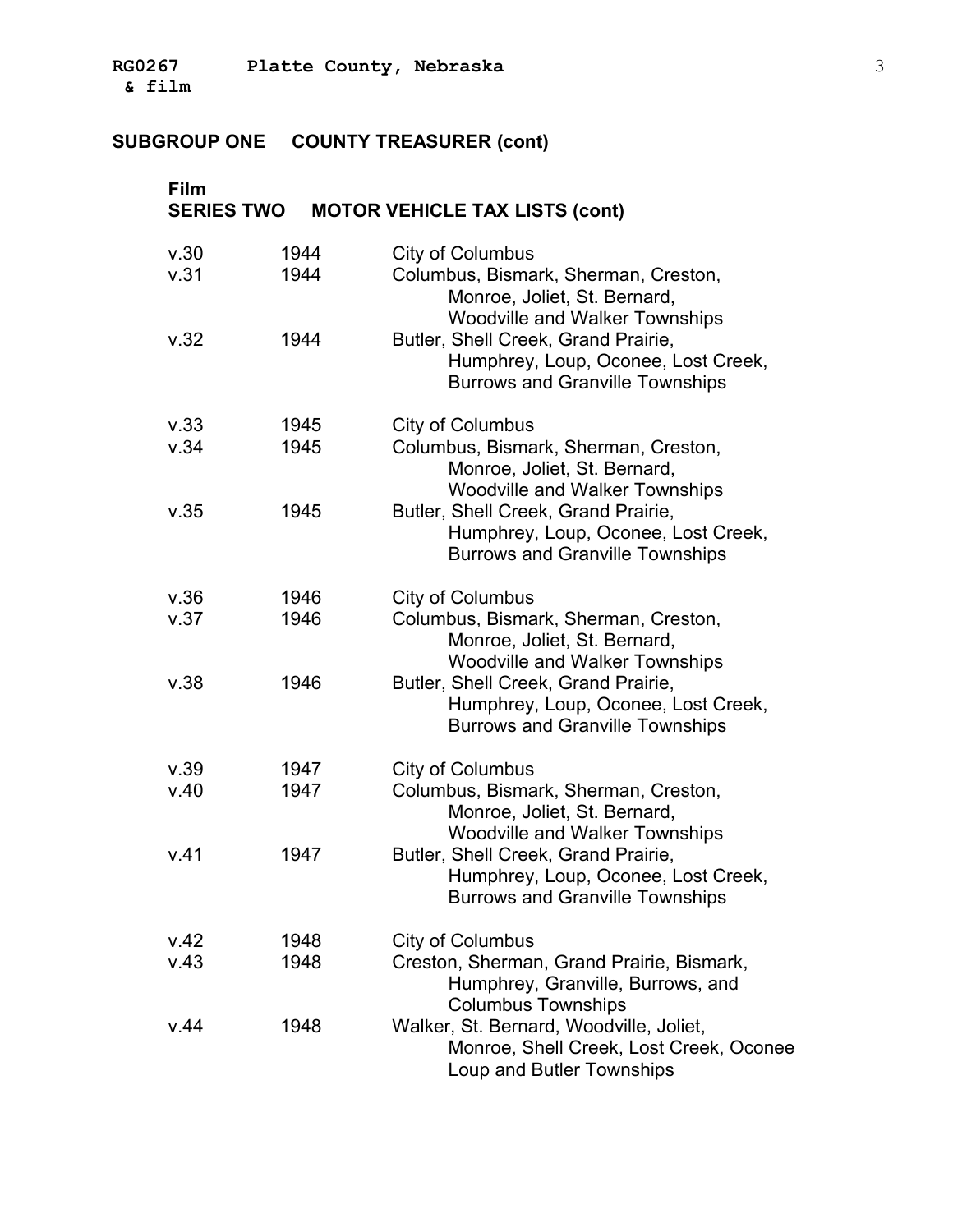# **SUBGROUP ONE COUNTY TREASURER (cont)**

| Film<br><b>SERIES TWO</b> |      | <b>MOTOR VEHICLE TAX LISTS (cont)</b>                                                                             |
|---------------------------|------|-------------------------------------------------------------------------------------------------------------------|
| v.45                      | 1949 | Creston, Sherman, Grand Prairie, Bismark,<br>Humphrey, Granville, Burrows,<br>St. Bernard and Woodville Townships |
| v.46                      | 1949 | Walker, Columbus, Joliet, Monroe, Shell<br>Creek, Lost Creek, Oconee, Loup and<br><b>Butler Townships</b>         |
| V.47                      | 1949 | City of Columbus                                                                                                  |
| v.48                      | 1950 | Creston, Sherman, Grand Prairie, Bismark,<br>Humphrey, Granville, Burrows,<br>St. Bernard and Woodville Townships |
| V.49                      | 1950 | Walker, Columbus, Joliet, Monroe, Shell<br>Creek, Lost Creek, Oconee, Loup and<br><b>Butler Townships</b>         |
| v.50                      | 1950 | City of Columbus                                                                                                  |

NOTE: 1951-1952, see vols. 301-306, Series One, Tax Lists

### **Film**

# **SERIES TWO MOTOR VEHICLE TAX LISTS – MICROFILM RECORD MP4145**

| <b>Roll #98</b><br>Fr. #217                        |      | Motor Vehicle Tax Lists, V.1<br>City of Columbus 1935                                          |
|----------------------------------------------------|------|------------------------------------------------------------------------------------------------|
| 420 expos.<br>35 <sub>mm</sub><br>#25,522          | thru | Motor Vehicle Tax Lists, V.7<br>$p.40 -$ Creston Twp, Leigh "N", 1936                          |
| <b>Roll #99</b><br>649 expos.<br>35 <sub>mm</sub>  |      | Motor Vehicle Tax Lists, V.7 cont.<br>$p.41 -$ Creston Twp, Leigh "O", 1936<br>thru            |
| #25,524                                            |      | Motor Vehicle Tax Lists, V.15<br>p.4 - Columbus (Biggs, E. M.), 1939                           |
| <b>Roll #100</b><br>665 expos.<br>35 <sub>mm</sub> |      | Motor Vehicle Tax Lists, V.15 cont.<br>p.5 – Columbus (Biggs, E. M.), 1939<br>thru             |
| #25,525                                            |      | Motor Vehicle Tax Lists, V.23<br>p.23 – Grand Prairie Twp, Columbus<br>(Rosendahl, Theo), 1941 |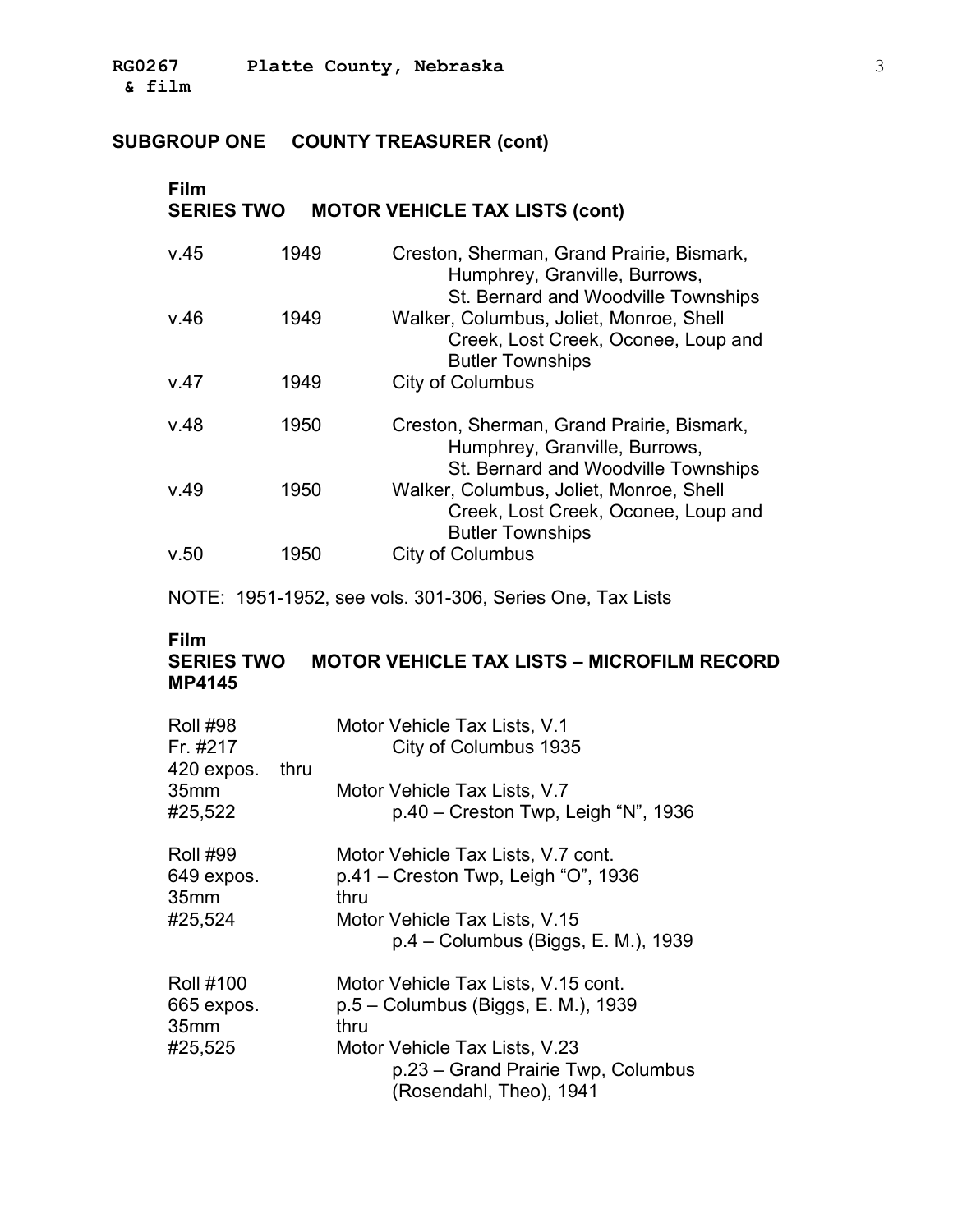# **SUBGROUP ONE COUNTY TREASURER (cont)**

| Film<br><b>SERIES TWO</b><br><b>MP4145</b>        | <b>MOTOR VEHICLE TAX LISTS - MICROFILM RECORD</b>                                                                                                                                                                                                                                         |
|---------------------------------------------------|-------------------------------------------------------------------------------------------------------------------------------------------------------------------------------------------------------------------------------------------------------------------------------------------|
| <b>Roll #101</b><br>654 expos.<br>35mm<br>#25,527 | Tax Lists, Motor Vehicle, V.23 cont.<br>p.24 - Grand Prairie Twp, Columbus<br>(Schutte, Alerich), 1941<br>thru<br>Tax Lists, Motor Vehicle, V.31<br>p.32 - Sherman Twp, Leigh<br>(Barjenbruck, Fred), 1944<br>RETAKE; V.23, p.24, start of reel, missed<br>Retake spliced to end-of-reel. |
| <b>Roll #102</b><br>669 expos.<br>35mm<br>#25,528 | Tax Lists, Motor Vehicle, V.31 cont.<br>p.33 - Sherman Twp, Leigh<br>(Barjenbuck, Ida), 1944<br>thru<br>Tax Lists, Motor Vehicle, V.38<br>p.5 - Butler Twp, Duncan<br>(Laska, Leo), 1946                                                                                                  |
| <b>Roll #103</b><br>659 expos.<br>35mm<br>#25,529 | Tax Lists, Motor Vehicle, V.38 cont.<br>p.6 - Butler Twp, Duncan<br>(Mostek, Stanley), 1946<br>thru<br>Tax Lists, Motor Vehicle, V.44<br>p.62 - Shell Creek Twp, Columbus<br>(Menke, William Sr.), 1948                                                                                   |
| <b>Roll #104</b><br>651 expos.<br>35mm<br>#25,530 | Tax Lists, Motor Vehicle, V.44 cont.<br>p.63 - Shell Creek Twp, Columbus<br>(Mohrman Brothers), 1948<br>thru<br>Tax Lists, Motor Vehicle, V.50<br>p.89 - Columbus (Ziemba, John F.), 1950                                                                                                 |
| <b>Film</b>                                       |                                                                                                                                                                                                                                                                                           |

| <b>SERIES THREE</b> | <b>DELINQUENT TAX LISTS, 1866-1938</b> |
|---------------------|----------------------------------------|
| (Rolls 105-111)     |                                        |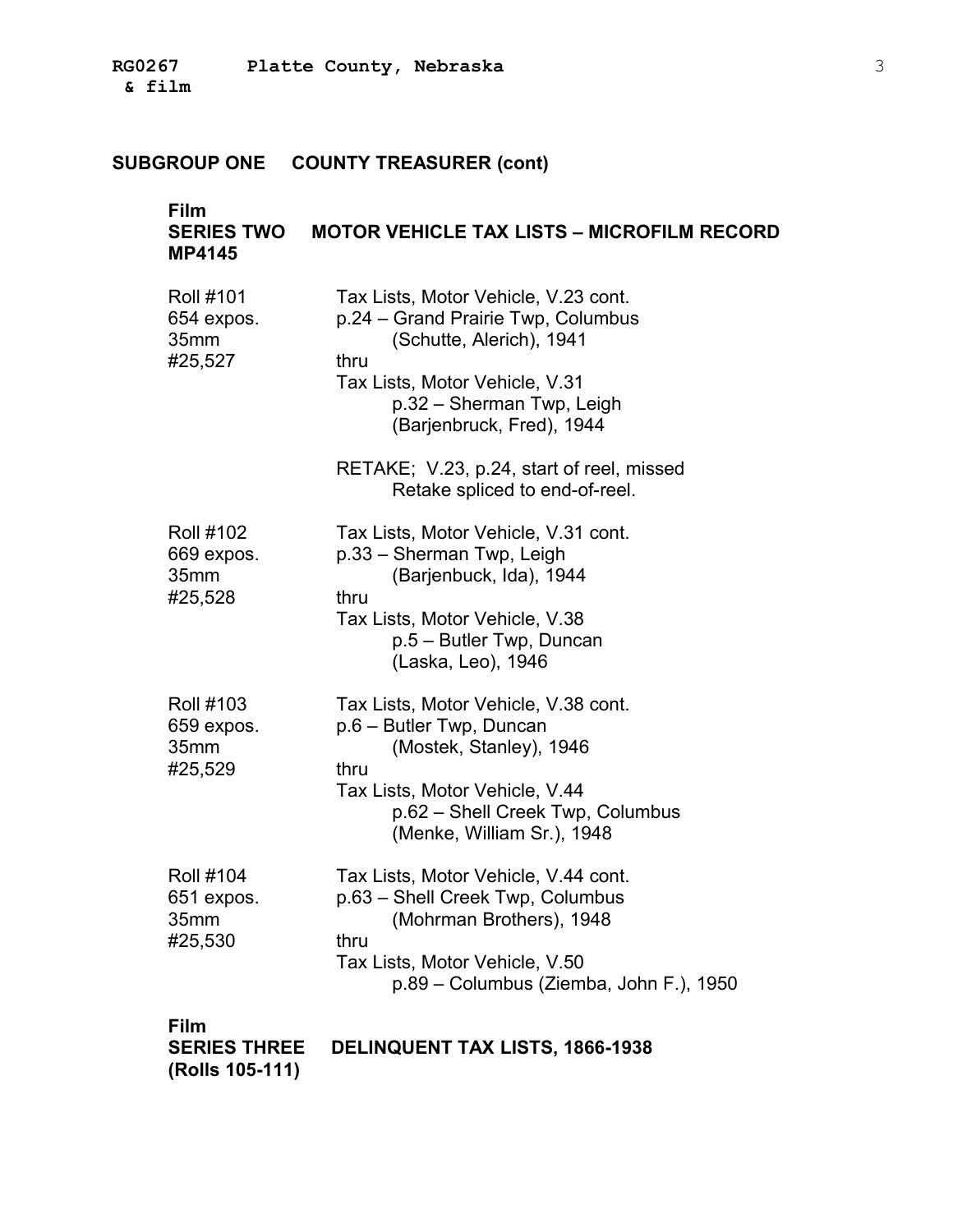| v.1 | 1860-1862 | <b>Delinquent Tax List</b>          |
|-----|-----------|-------------------------------------|
| v.2 | 1870-1878 | Delinquent Tax List (for 1860-1877) |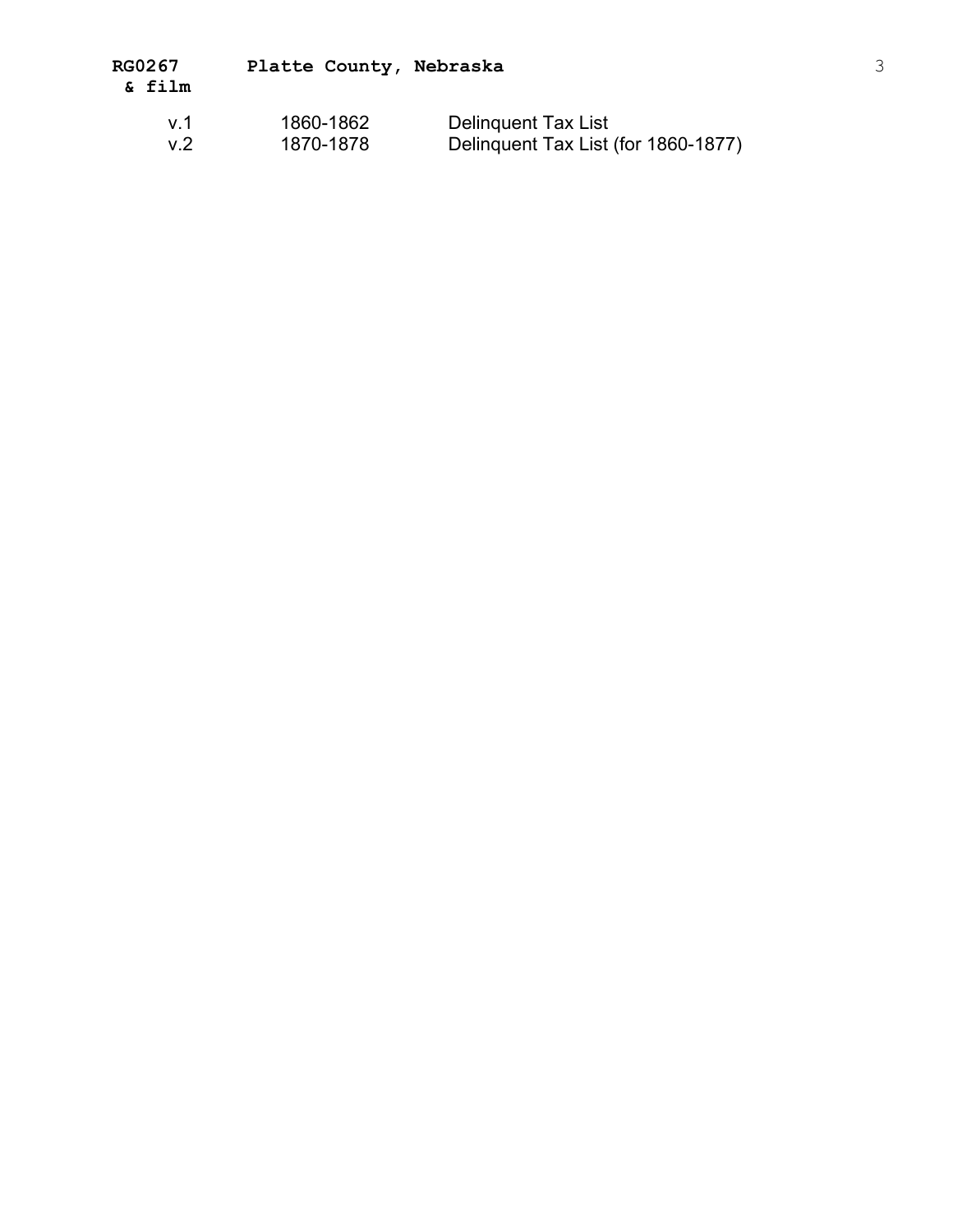# **SUBGROUP ONE COUNTY TREASURER (cont)**

#### **Film** � **SERIES THREE DELINQUENT TAX LISTS (CONT)** �

| $V.3 - 4$   | 1865-1875        | <b>Delinguent Tax List</b>                       |
|-------------|------------------|--------------------------------------------------|
| V.5         | 1871-1881        | Delinquent - Personal                            |
| V.6         | 1870-1882        | Delinquent - Real Estate                         |
|             | v.7-8 1870-1886  | Delinquent - Personal & Real Estate              |
|             | v.9-10 1870-1891 | Delinquent - Real Estate & Personal              |
| v.11        | 1872-1913        | Delinquent - Real Estate                         |
| v.12        | 1872-1906        | Delinquent - Real Estate                         |
| v.13        | 1873-1914        | Delinquent - Personal                            |
| v.14        | 1876-1877        | Delinquent - Personal & Real Estate              |
| $v.15 - 17$ | 1879-1881        | Delinquent - Personal & Real Estate              |
| $v.18-19$   |                  | 1900 & prior Delinguent - Real Estate & Personal |
|             |                  | Townships & City of Columbus                     |
| v.20        |                  | 1910 & prior Delinguent - Personal (A-Z)         |
| v.21        |                  | 1920 & prior Delinquent - Real Estate            |
|             |                  | Townships & City of Columbus                     |

#### **Film**

# **SERIES THREE DELINQUENT TAX LISTS – MICROFILM RECORD MP4145**

| <b>Roll #105</b><br>742 expos.<br>35 <sub>mm</sub><br>#25,532 | Delinguent Tax Lists, V.1<br>p.1 – Real Estate "B", 1860<br>thru<br>Delinquent Tax Lists, V.4<br>p.143 – Columbus Township, Lands<br>N1/2 of NE1/4, S13-T17N-R1E, 1874                                      |
|---------------------------------------------------------------|-------------------------------------------------------------------------------------------------------------------------------------------------------------------------------------------------------------|
| <b>Roll #106</b><br>665 expos.<br>35 <sub>mm</sub><br>#25,534 | Delinguent Tax Lists, V.4 cont.<br>p.144 – Columbus Township, Lands<br>S1/2 of NE1/4, S13-T17N-R1E, 1874<br>thru<br>Delinquent Tax Lists, V.7<br>p.46 – Columbus Township, Personal<br>(Young, C. H.), 1886 |
| <b>Roll #107</b><br>664 expos.<br>35 <sub>mm</sub><br>#25,537 | Delinguent Tax Lists, V.7 cont.<br>p.47 - Columbus Township, Personal<br>(Zoll, Fred W.), 1886<br>thru<br>Delinquent Tax Lists, V.10<br>p.28 – Columbus Town Lots, Blk 149, 1891                            |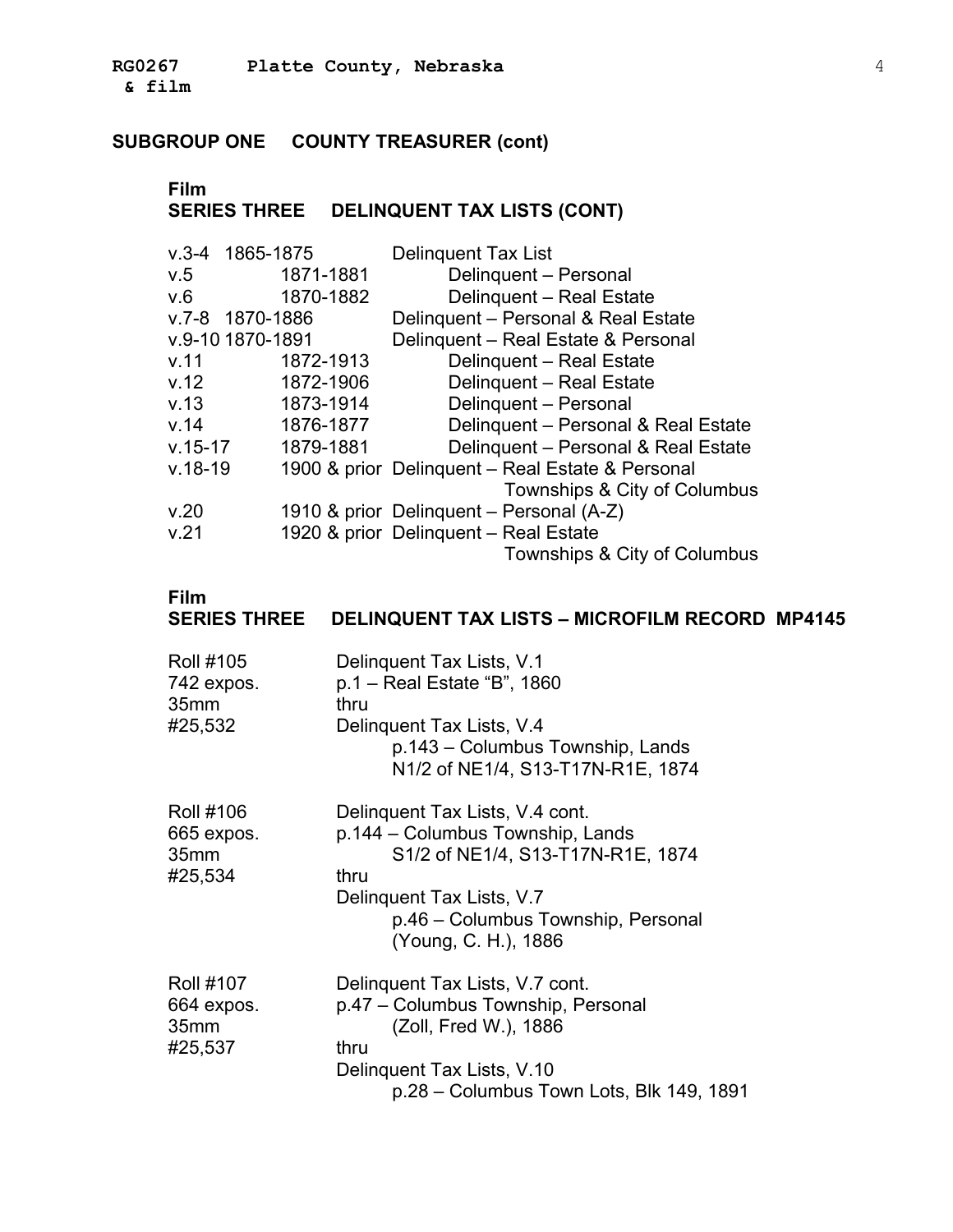#### **SUBGROUP ONE COUNTY TREASURER (cont)**

# **Film SERIES THREE DELINQUENT TAX LISTS – MICROFILM RECORD MP4145**  Roll #108 Delinquent Tax Lists, V.10 cont. 665 expos. p.29 – Columbus Town Lots 35mm Blk 150, Lot 1, 1891 #25,546 thru Delinquent Tax Lists, V.12 p.147 – Real Estate, Lands S24-T19N-R1W (1871-1914) Roll #109 Delinquent Tax Lists, V.12 cont. 734 expos. p.148 – Real Estate, Lands 35mm S25-T19N-R1W (1871-1914) #25,542 thru Delinquent Tax Lists, V.14 p.87 – Granville Twp, Real Estate-Lands S24-T20N-R2W, 1876 Roll #110 Delinquent Tax Lists, V.14 cont. 644 expos. p.88 – Monroe Township, Personal "A", 1876 35mm thru #25,543 Delinquent Tax Lists, V.18 p.64 – Grand Prairie Twp, Personal "Z, 1889 Roll #111 Delinquent Tax Lists, V.18 cont. (part) p.65 – Humphrey Twp, Personal "A", 1888 236 expos. thru � 35mm Delinquent Tax Lists, V.21 #25,545 p.46 – Recapitulations, 1920 & prior RE

### **SERIES THREE DELINQUENT TAX LISTS – NOT ON MICROFILM**

B.1 f.1-8 Delinquent Taxes, 1864-1938

#### **SERIES FOUR TAX SALE & REDEMPTION RECORDS, 1866-1925**

| V.01 | 1866 & prior |
|------|--------------|
| V.02 | 1870 & prior |
| V.03 | 1879 & prior |
| V.04 | 1882-1903    |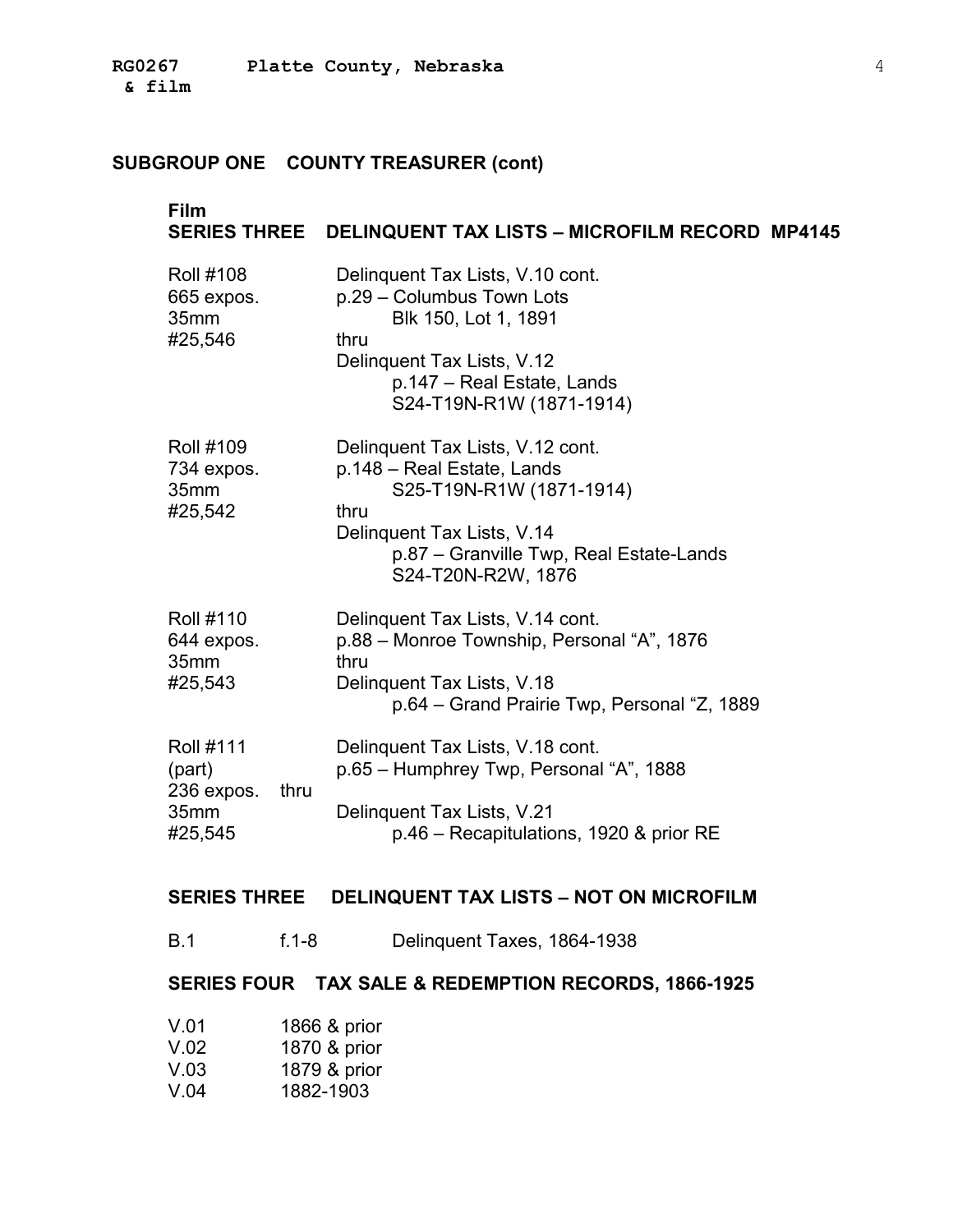| RG0267 |  | Platte County, Nebraska |
|--------|--|-------------------------|
| & film |  |                         |

| V.05 | 1892-1925    |  |
|------|--------------|--|
| V.06 | 1905 & prior |  |
|      |              |  |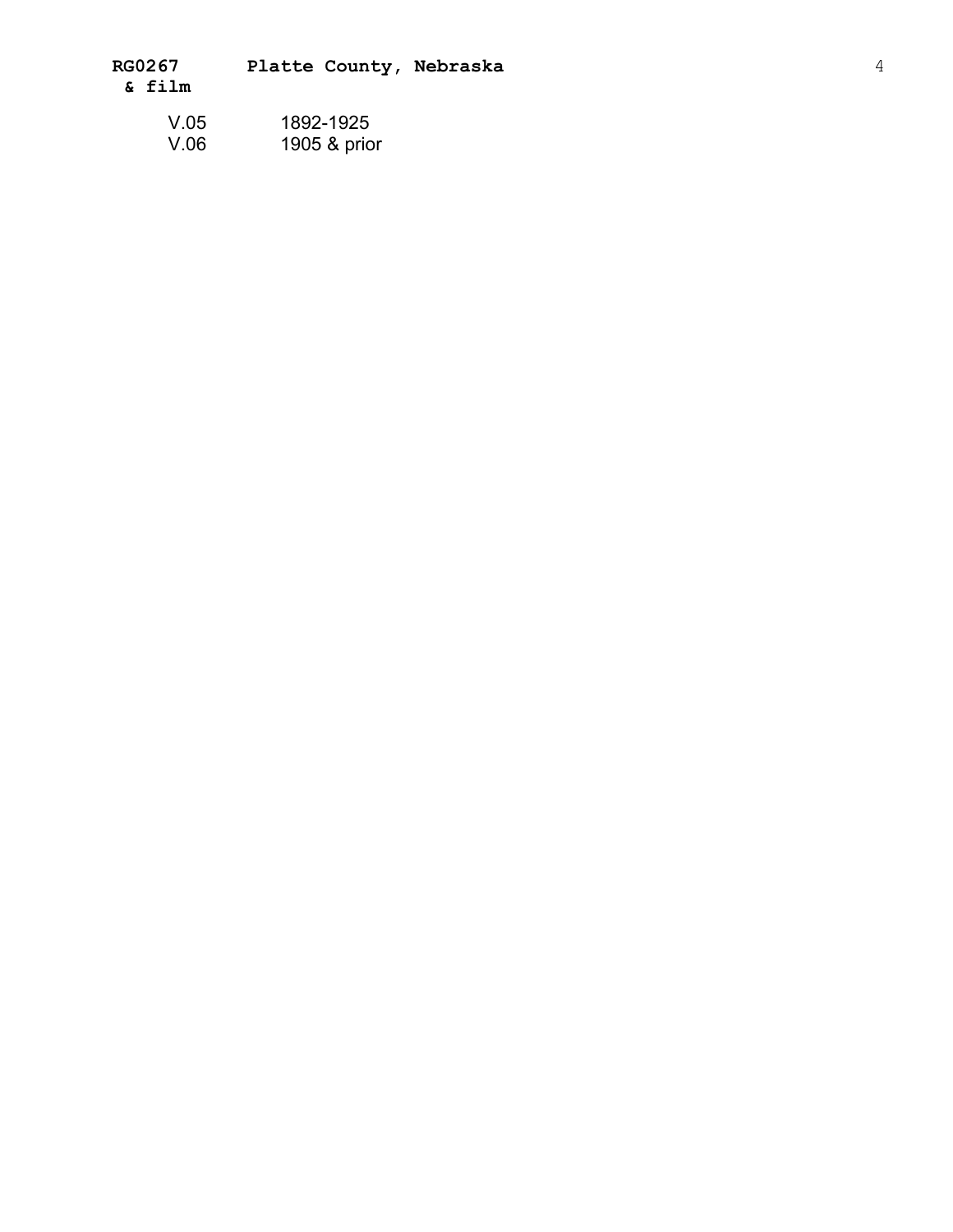### **SUBGROUP ONE COUNTY TREASURER (cont)**

#### **film SERIES FOUR TAX SALE & REDEMPTION RECORDS - MICROFILM RECORD**

| Tax Sales, 1866 & prior, p.1             |
|------------------------------------------|
| Columbus Town Lots, Blk 42, Lot 3, 1863  |
| thru                                     |
| 393 images Tax Sales, 1905 & prior       |
| Columbus Town Lots, Blk 3&4, Lot88, 1890 |
|                                          |

film

### **SERIES FIVE SPECIAL ASSESSMENTS, 1905-1944**

| V.01 | Tax Record, 1905, Towns & Townships                   |
|------|-------------------------------------------------------|
| V.02 | Ditch Fund, Water & Sewer, Eradication Tax, 1926-1944 |

film

### **SERIES FIVE SPECIAL ASSESSMENTS - MICROFILM RECORD**

| <b>Roll #111</b>                          | Tax Record, 1905, p.1                                                                                                                  |
|-------------------------------------------|----------------------------------------------------------------------------------------------------------------------------------------|
| (part)                                    | Columbus Town Lots, Lot 5, Blk 52                                                                                                      |
| fr. #629                                  | thru                                                                                                                                   |
| 32 images                                 | Tax Record, 1905, p.15                                                                                                                 |
| #25,545                                   | Columbus Town Lots, Blk 163, Range 2                                                                                                   |
| <b>Roll #112</b><br>528 images<br>#25,546 | Tax Record, 1905 cont., p.16<br>Columbus Town Lots, Blk 163, Range 3<br>thru<br>Eradication Tax Record, p.236<br>Walker Township, 1944 |

### **SERIES SIX SCHOOL LAND RECORDS, 1869-1962**

NOTE: This Series is not on microfilm

| V.01<br>V.02<br>V.03<br>V.04 | 1879-1906<br>1881-1907<br>1869-1908<br>1884-1899 | <b>School Land Abstract</b><br>List of Lands Returned for taxation<br>School Land Ledger<br><b>School Land Leases</b> |
|------------------------------|--------------------------------------------------|-----------------------------------------------------------------------------------------------------------------------|
| V.05                         | 1885-1905<br>1897-1918                           | <b>School Land Sales</b>                                                                                              |
| V.06<br>V.07                 | 1932-1962                                        | School Land Ledger<br><b>School Land Ledger</b>                                                                       |
|                              |                                                  | #63599 (1932-1946) thru<br>#83564(1960-1962)                                                                          |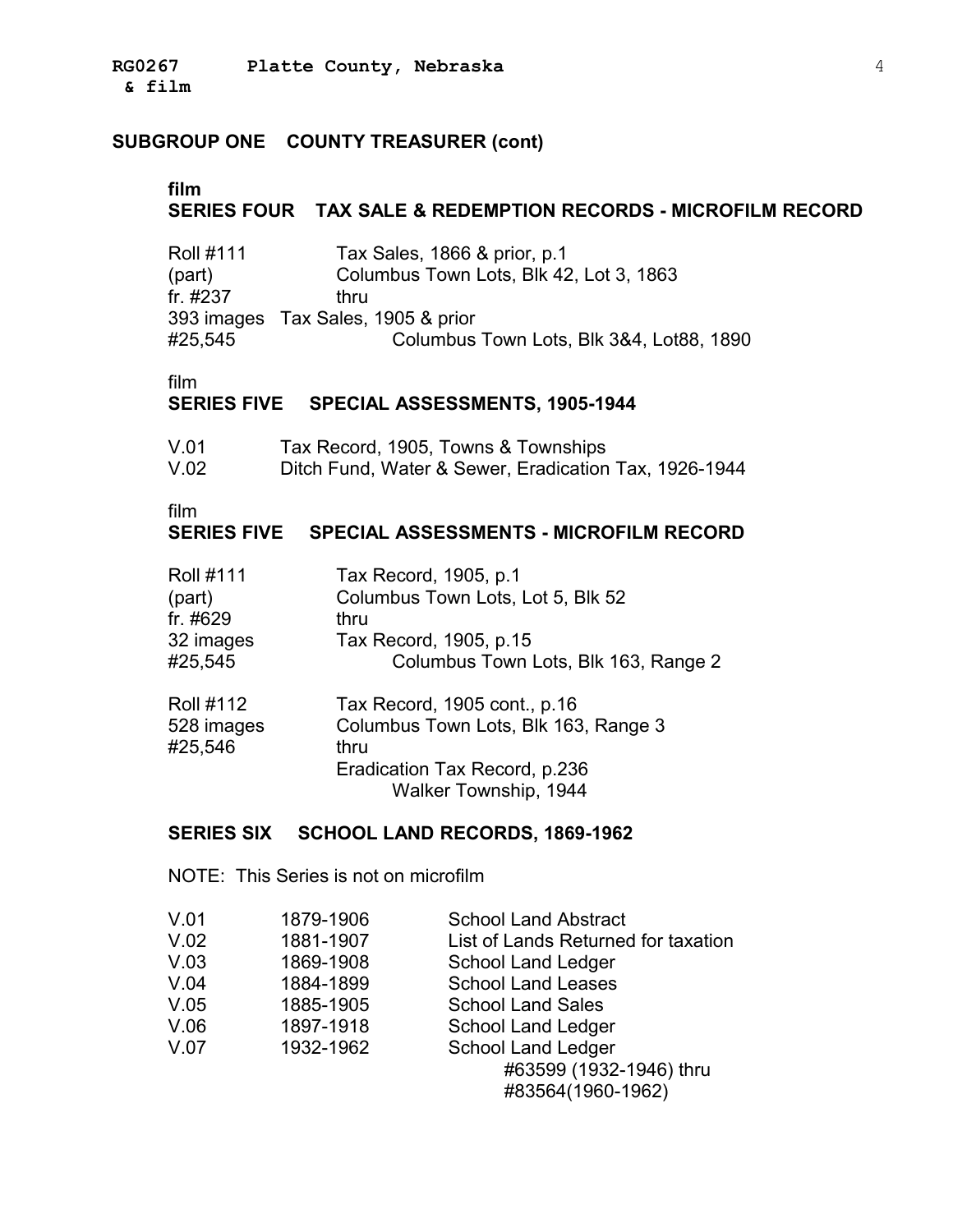#### **SUBGROUP TWO COUNTY ASSESSOR**

#### **SERIES ONE PRECINCT ASSESSMENTS**

| $V.01-05$ | Personal & Real Estate, 1886                |
|-----------|---------------------------------------------|
| $V.06-11$ | Personal & Real Estate, 1887                |
|           | Columbus, Grand Prairie, Joliet, Lost Creek |
|           | St. Bernard & Woodville                     |

#### **SERIES TWO PERSONAL ASSESSMENTS**

| $V.01-03$ | Personal & Recaps, 1927      |
|-----------|------------------------------|
| $V.04-06$ | Personal & Recaps, 1929-1930 |
| V.07      | Personal 1932                |

### **SERIES THREE REAL ESTATE ASSESSMENTS**

- V.01 Real Estate-Columbus, 1940-1941
- V.02 Real Estate Oconee Township, 1942
- V.03 Real Estate Burrows Township, 1942
- V.04-21 Precinct Real Estate,1947-1948

#### **SERIES FOUR CORRESPONDENCE, 1912-1920**

B.01 1912-1920

#### **SUBGROUP THREE COUNTY BOARD OF COMMISSIONERS, 1857-1970**

film

### **SERIES ONE COUNTY BOARD PROCEEDINGS, 1857-1970**

| V.1  | Proceedings, V.A - Dec. 28, 1857 - Dec. 17, 1872 |
|------|--------------------------------------------------|
| V.2  | Proceedings, V.B - Jan. 07, 1873 - July 07, 1879 |
| V.3  | Proceedings, V.C - July 26, 1879 - Dec. 04, 1883 |
| V.4  | Proceedings, V.1 - Nov. 21, 1883 - June 19, 1886 |
| V.5  | Proceedings, V.2 - July 05, 1886 - Jan. 08, 1891 |
| V.6  | Proceedings, V.3 - Jan. 13, 1891 - Oct. 01, 1894 |
| V.7  | Proceedings, V.4 - Nov. 13, 1894 - Oct. 01, 1898 |
| V.8  | Proceedings, V.5 - Nov. 21, 1898 - Feb. 28, 1903 |
| V.9  | Proceedings, V.6 - June 08, 1903 - Mar. 08, 1907 |
| V.10 | Proceedings, V.7 - Apr. 09, 1907 - July 15, 1909 |
| V.11 | Proceedings, V.8 - Mar. 01, 1909 - May 16, 1912  |
| V.12 | Proceedings, V.9 - June 11, 1912 - Oct. 11, 1916 |
|      |                                                  |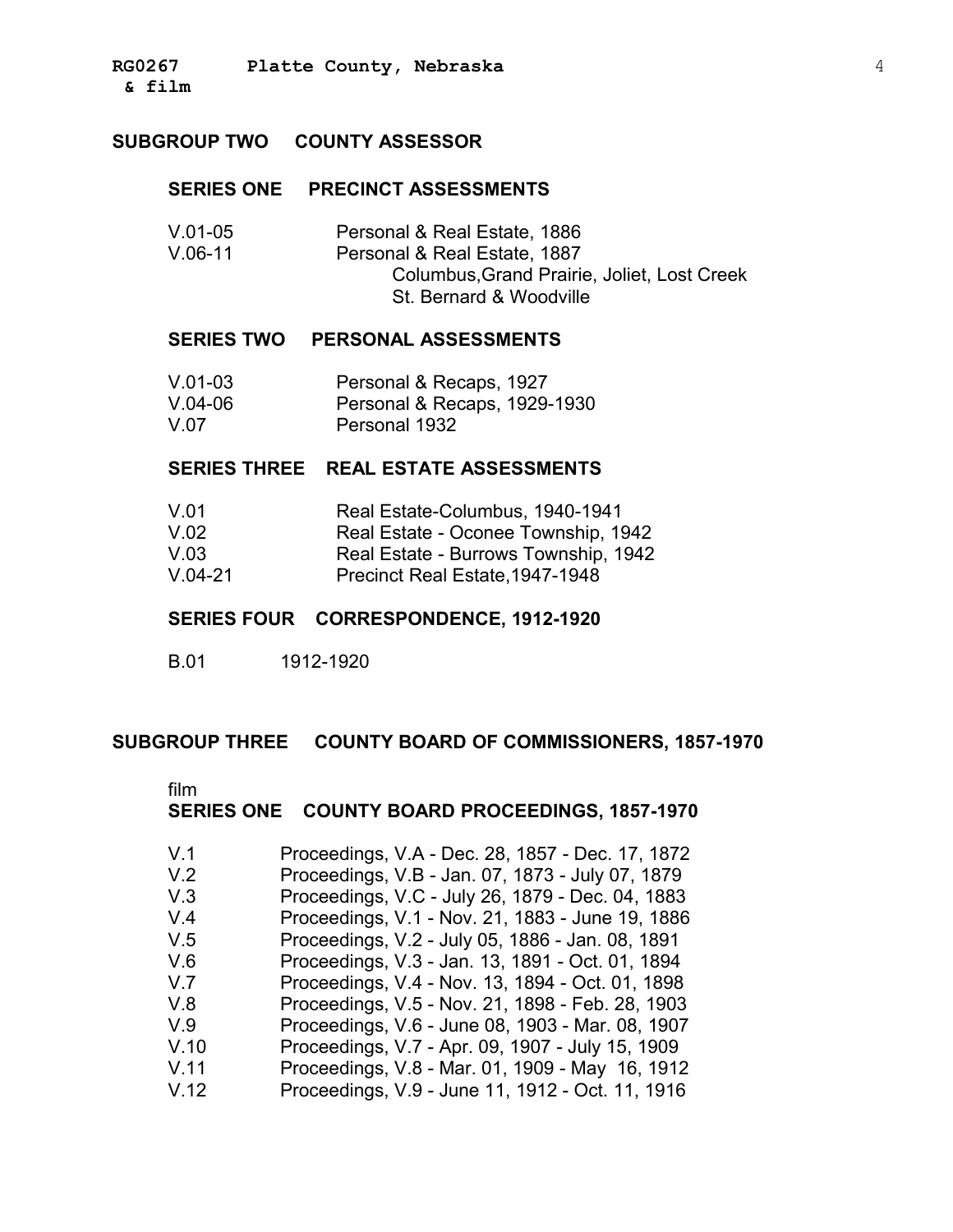| <b>RG0267</b> | Platte County, Nebraska |  |
|---------------|-------------------------|--|
| & film        |                         |  |
|               |                         |  |

V.13 Proceedings, V.10 - Dec. 04, 1916 - Jan. 07, 1921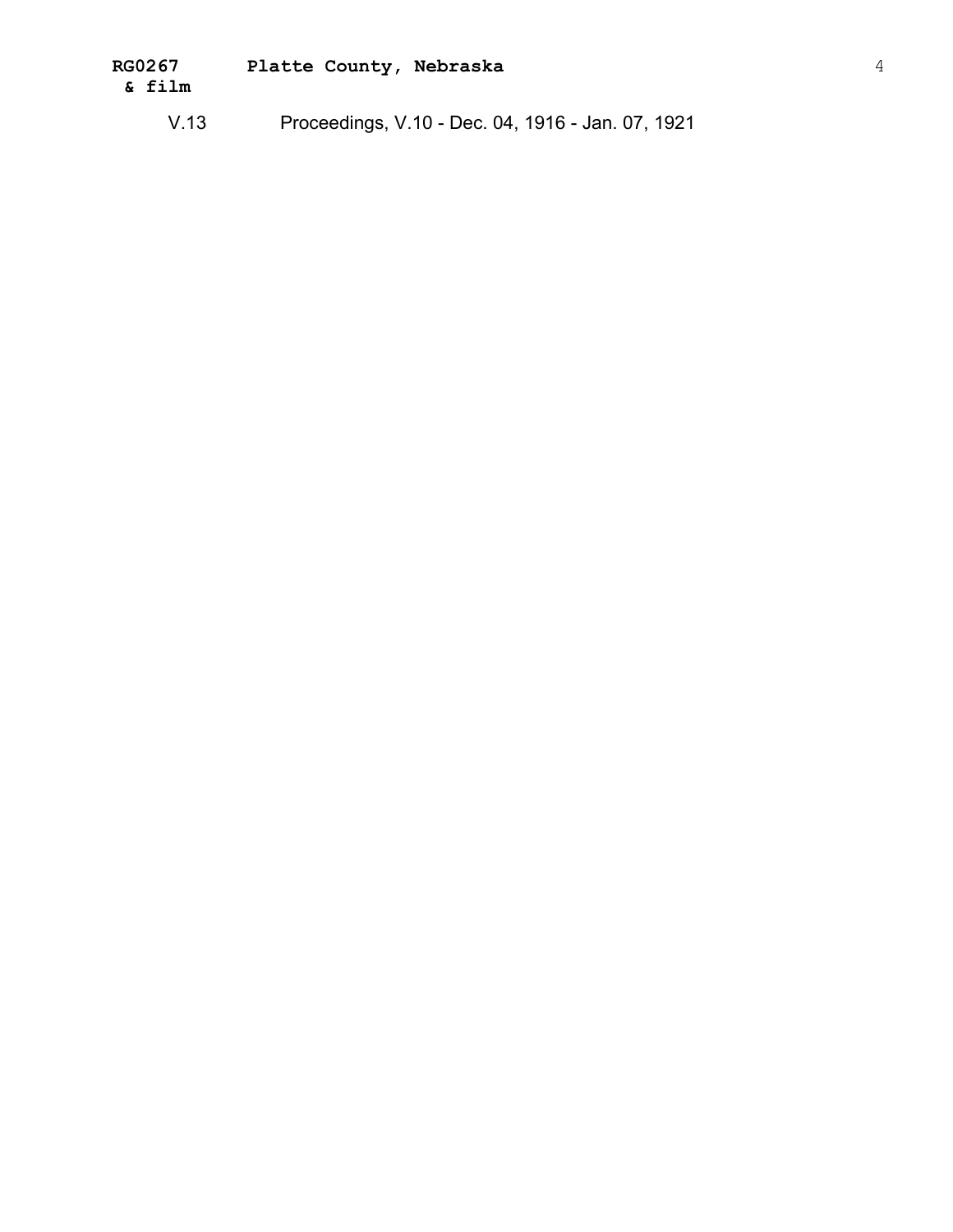# **SUBGROUP THREE COUNTY BOARD OF COMMISSIONERS, 1857-1970**

film

### **SERIES ONE COUNTY BOARD PROCEEDINGS, 1857-1970**

| V.14 | Proceedings, V.11 - Jan. 11, 1921 - Dec. 12, 1925 |
|------|---------------------------------------------------|
| V.15 | Proceedings, V.12 - Jan. 07, 1926 - June 02, 1930 |
| V.16 | Proceedings, V.13 - June 09, 1930 - Oct. 17, 1933 |
| V.17 | Proceedings, V.14 - Nov. 13, 1933 - Oct. 16, 1936 |
| V.18 | Proceedings, V.15 - Nov. 09, 1936 - Oct. 28, 1938 |
| V.19 | Proceedings, V.16 - Nov. 14, 1938 - June 15, 1940 |
| V.20 | Proceedings, V.17 - June 15, 1940 - Feb. 14, 1942 |
| V.21 | Proceedings, V.18 - Feb. 14, 1942 - Feb. 16, 1944 |
| V.22 | Proceedings, V.19 - Feb. 16, 1944 - Nov. 20, 1945 |
| V.23 | Proceedings, V.20 - Dec. 10, 1945 - Nov. 04, 1947 |
| V.24 | Proceedings, V.21 - Sept 15, 1947 - Aug. 10, 1949 |
| V.25 | Proceedings, V.22 - Aug. 15, 1949 - Aug. 02, 1951 |
| V.26 | Proceedings, V.23 - Aug. 02, 1951 - May 27, 1953  |
| V.27 | Proceedings, V.24 - May 27, 1953 - Oct. 20, 1955  |
| V.28 | Proceedings, V.25 - Oct. 20, 1955 - May 27, 1958  |
| V.29 | Proceedings, V.26 - June 03, 1958 - Jan. 03, 1961 |
| V.30 | Proceedings, V.27 - Jan. 10, 1961 - Aug. 20, 1963 |
| V.31 | Proceedings, V.28 - Sept 03, 1963 - Feb. 14, 1966 |
| V.32 | Proceedings, V.29 - Feb. 23, 1966 - Aug. 23, 1968 |
| V.33 | Proceedings, V.30 - Aug. 27, 1968 - Nov. 17, 1970 |

film

### **SERIES ONE COUNTY BOARD PROCEEDINGS - MICROFILM RECORD**

| Roll #1<br>#14,118 | Proceedings, Vol. 1 (A), p.1 (Dec. 28, 1857)<br>thru<br>Proceedings, Vol. 2 (B), p.409 (Sept 12, 1876)     |
|--------------------|------------------------------------------------------------------------------------------------------------|
| Roll #2<br>#14,119 | Proceedings, Vol. 2 cont., p.410 (Sept 13, 1876)<br>thru<br>Proceedings, Vol. 5 (2), p.463 (Oct. 17, 1889) |
| Roll #3<br>#14,120 | Proceedings, Vol. 5 cont., p.464 (Jan. 7, 1890)<br>thru<br>Proceedings, Vol. 8 (5), p.125 (Sept 20, 1899)  |
| Roll #4<br>#14,121 | Proceedings, Vol. 8 cont., p.126 (Sept 21, 1899)<br>thru<br>Proceedings, Vol. 10 (7), July 15, 1909        |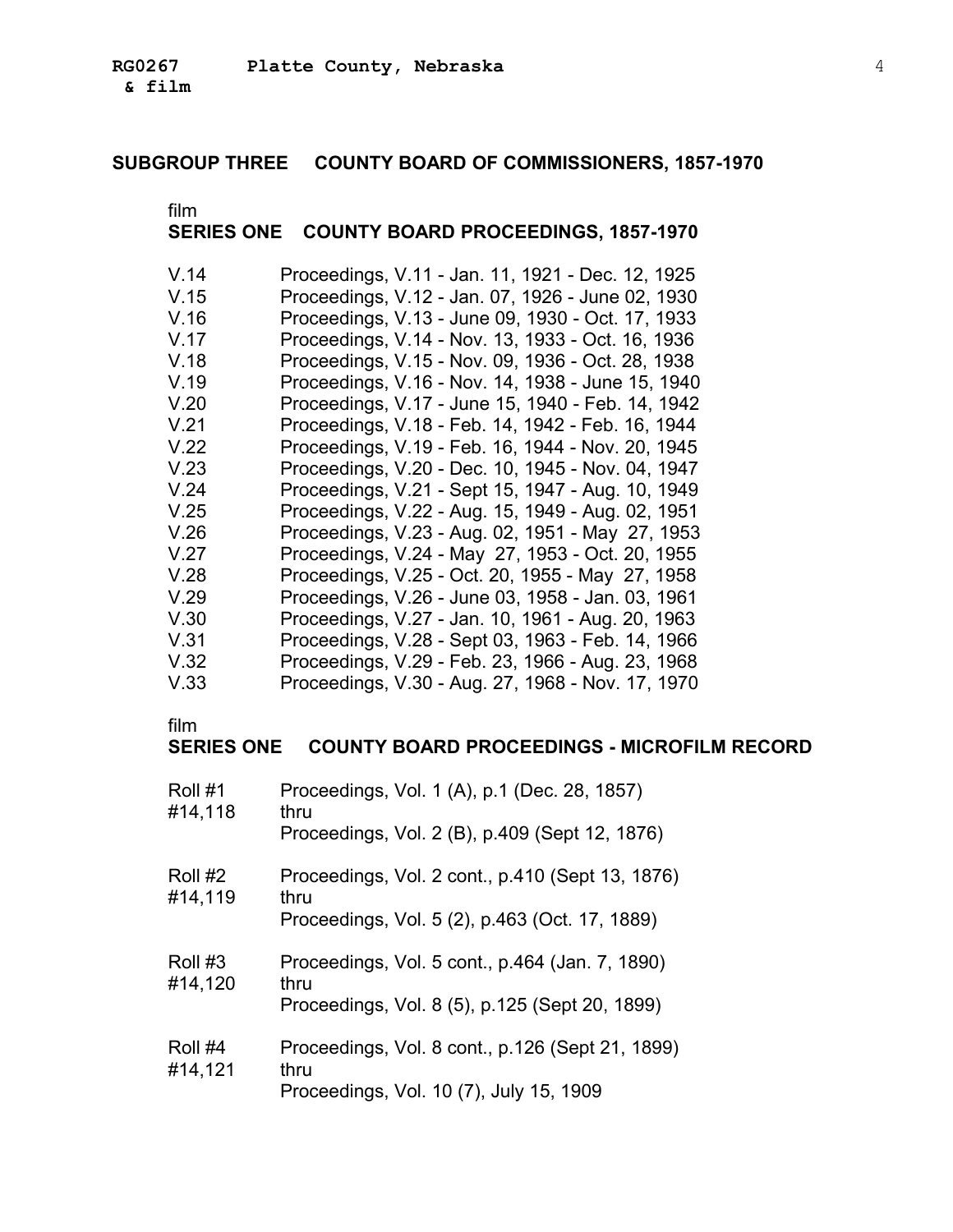### **SUBGROUP THREE COUNTY BOARD OF COMMISSIONERS, 1857-1970**

film

| ,,,,,,<br><b>SERIES ONE</b> | <b>COUNTY BOARD PROCEEDINGS - MICROFILM RECORD</b>        |
|-----------------------------|-----------------------------------------------------------|
| Roll #5<br>#14,124          | Proceedings, Vol. 11 (8), p.1 (Mar. 1, 1909)<br>thru      |
|                             | Proceedings, Vol. 13 (10), p.291 (Nov. 12, 1918)          |
| Roll #6<br>#14,125          | Proceedings, Vol. 13 cont., p.292 (Nov.1 3, 1918)<br>thru |
|                             | Proceedings, Vol. 15 (12), p.629 (Jan. 15, 1930)          |
| Roll #7<br>#14,126          | Proceedings, Vol. 15 cont., p.630 (Jan. 15, 1930)<br>thru |
|                             | Proceedings, Vol. 18 (15), p.105 (Mar. 8, 1937)           |
| Roll #8<br>#14,127          | Proceedings, Vol. 18 cont., p.106 (Mar. 9, 1937)<br>thru  |
|                             | Proceedings, Vol. 20 (17), p.316 (Mar. 11, 1941)          |
| Roll #9<br>#14,128          | Proceedings, Vol. 20 cont., p.317 (Mar. 12, 1941)<br>thru |
|                             | Proceedings, Vol. 22 (19), p.575 (Aug. 7, 1945)           |
| <b>Roll #10</b><br>#14,129  | Proceedings, Vol. 22 cont., p.576 (Aug. 8, 1945)<br>thru  |
|                             | Proceedings, Vol. 25 (22), p.95 (Nov. 16, 1949)           |
| <b>Roll #11</b><br>#14,130  | Proceedings, Vol. 25 cont., p.96 (Nov. 12, 1949)<br>thru  |
|                             | Proceedings, Vol. 27 (24), p.265 (Apr. 19, 1954)          |
| <b>Roll #12</b><br>#14,131  | Proceedings, Vol. 27 cont., p.266 (Apr. 19, 1954)<br>thru |
|                             | Proceedings, Vol. 29 (26), p.408 (Jan. 14, 1960)          |
| <b>Roll #13</b><br>#14,132  | Proceedings, Vol. 29 cont., p.409 (Jan. 15, 1960)<br>thru |
|                             | Proceedings, Vol. 32 (29), p.54 (May 17, 1966)            |
| <b>Roll #14</b><br>#14,133  | Proceedings, Vol. 32 cont., p.55 (May 31, 1966)<br>thru   |
|                             | Proceedings, Vol. 33 (30), end (Nov. 17, 1970)            |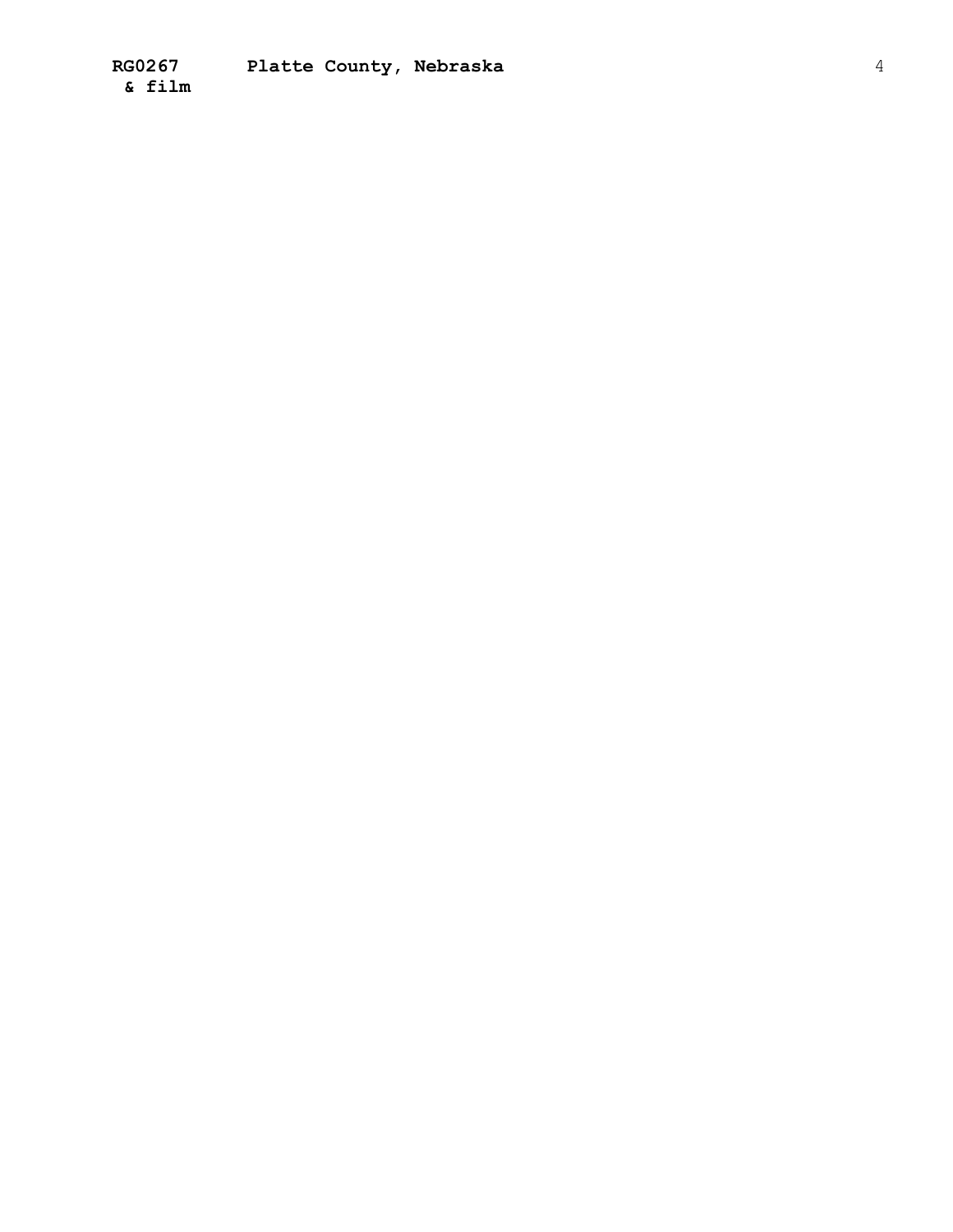#### **SUBGROUP THREE COUNTY BOARD OF COMMISSIONERS, 1857-1970**

#### **SERIES TWO CORRESPONDENCE & SUPPLEMENTAL DOCUMENTS, 1873-1960**

B.01 � Correspondence, 1873-1890 Alcohol 1883 Appointments & Resignations Assessors Assistance & Poor Farm Attorney General Opinions Bids and Proposals Board of Educational Lands & Funds Board of Equalization County Commissioners/Supervisors Board Proceedings, drafts Bond Records Bridge Petitions Bridge Supplies Chicago Lumber Co. Loup Fork Bridge, 1887-1890 Platte River Bridge Shell Creek Bridge Burlington & Missouri River RR in Neb. Census, 1879, 1883 Center Precinct Claims and Expenses County Clerk Columbus Driving Park & Fair Assoc. Columbus Fire Dept. Co. Coroner B.02 � Correspondence, 1860-1890 Courthouse - Construction & Maintenance Election Expenses Election Records Fees Grand Prairie Precinct � Insanity Board County Judge Land Entries, 1860-1889 Legal Licenses & Permits Lincoln & NW RR Lindsay, Nebr. Incorporation, 1888 Lost Creek Township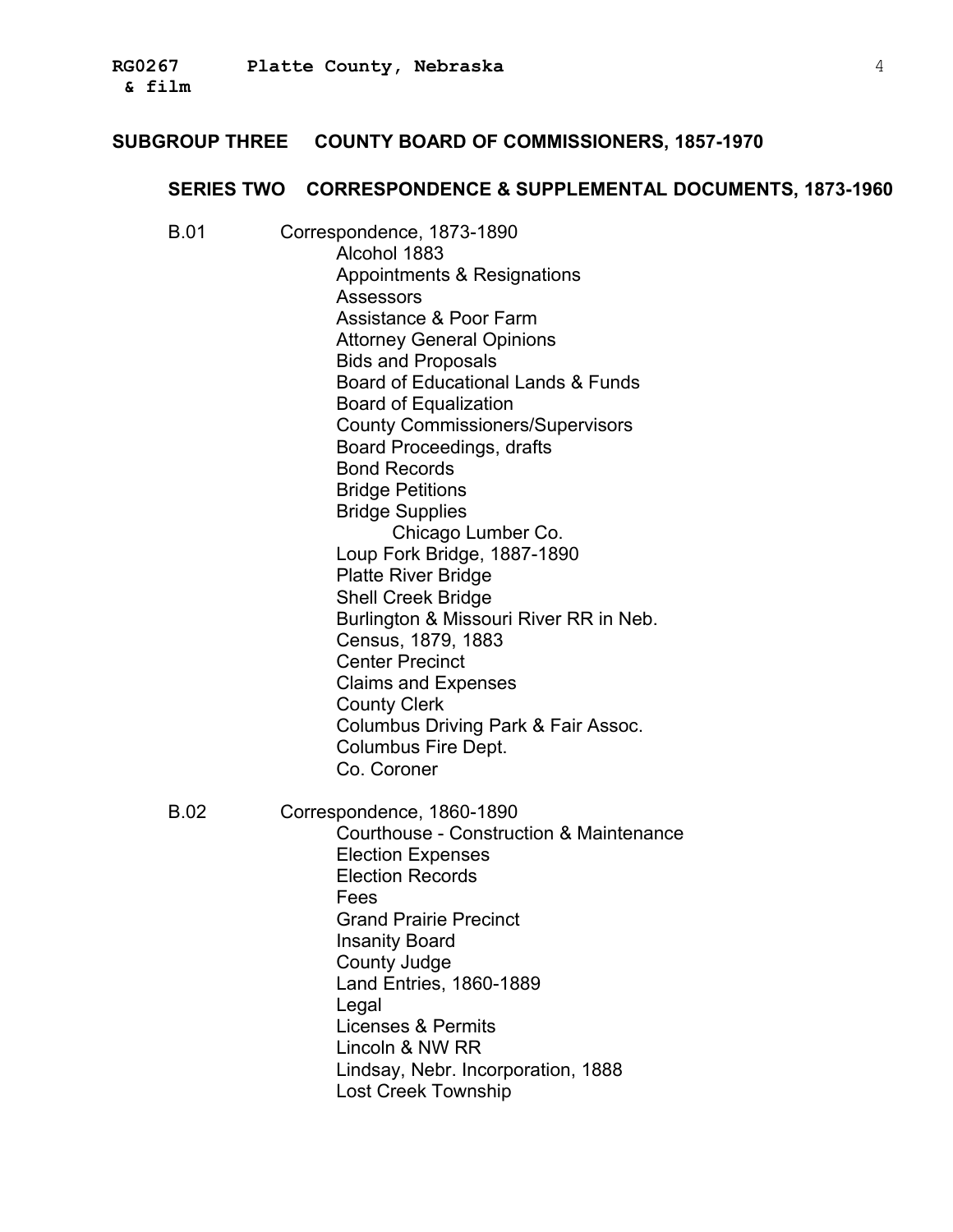Miscellany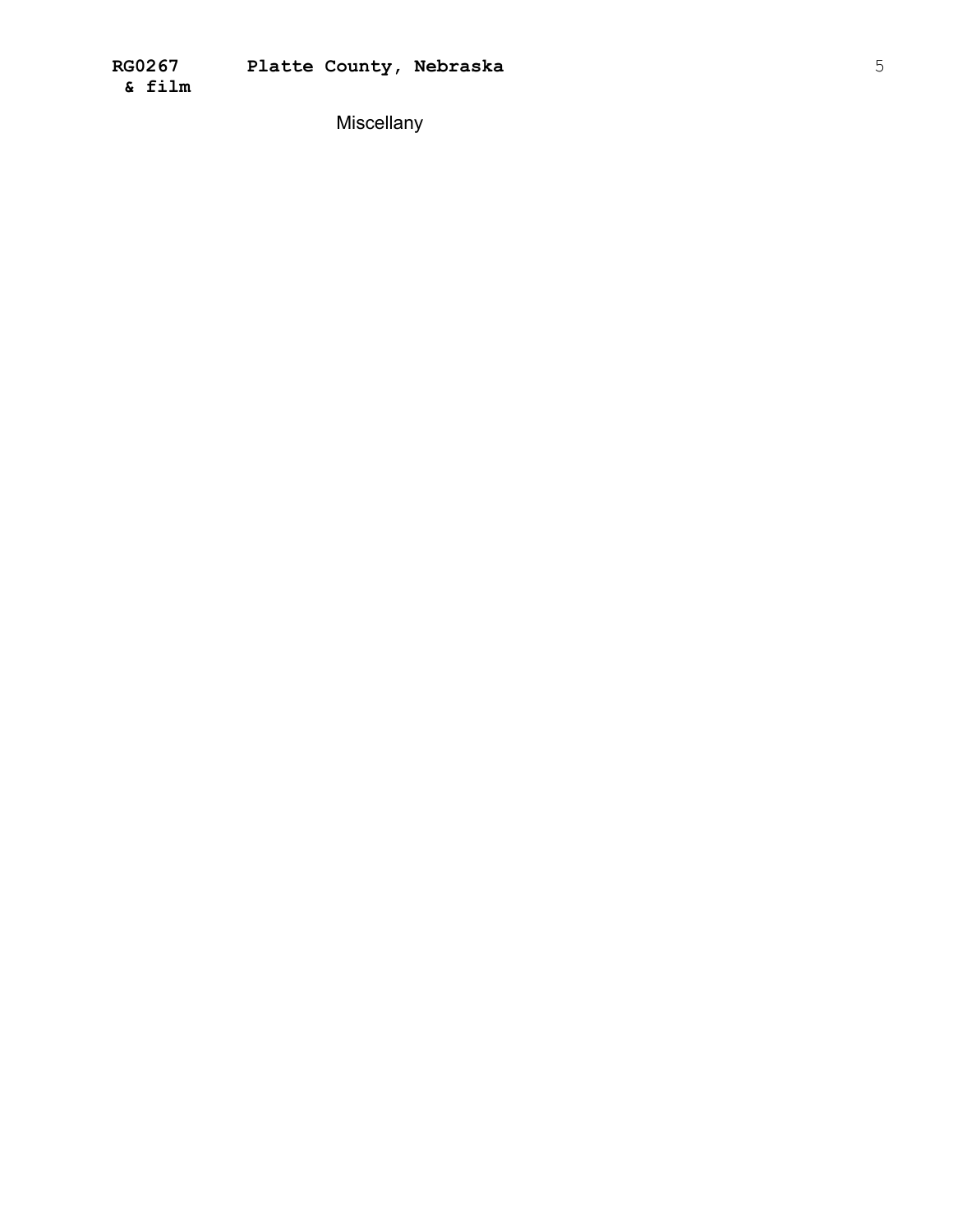#### **SUBGROUP THREE COUNTY BOARD OF COMMISSIONERS, 1857-1970**

#### SERIES TWO CORRESPONDENCE & SUPPLEMENTAL DOCUMENTS, 1873-1960

**B.02 cont.** 1860-1890 Official's bonds, etc. **Petitions** Co. Physician Poll Tax **Printing Expenses Resolutions Road District Records Road Petitions** Road Work B.03 Correspondence, 1873-1890 **School Bonds** Co. Sheriff Soldiers Home - Columbus Supt of Schools Surveyor **Tax Matters Tax Sale Records** Treasurer Union Pacific Railway Co. Valuations **Walker Township** Warrants **B.04** Correspondence, 1890-1900 Assessment Recaps, 1890 Assistance & Poor Farm **Audit, 1890 Banks Board of Equalization Board of Supervisors Board Proceedings (drafts) Bond Records Bridge Supplies Bridge Work** Loup Fork Bridge, 1897 **Platte River Bridge Claims & Expenses** Co. Clerk Columbus, Nebr.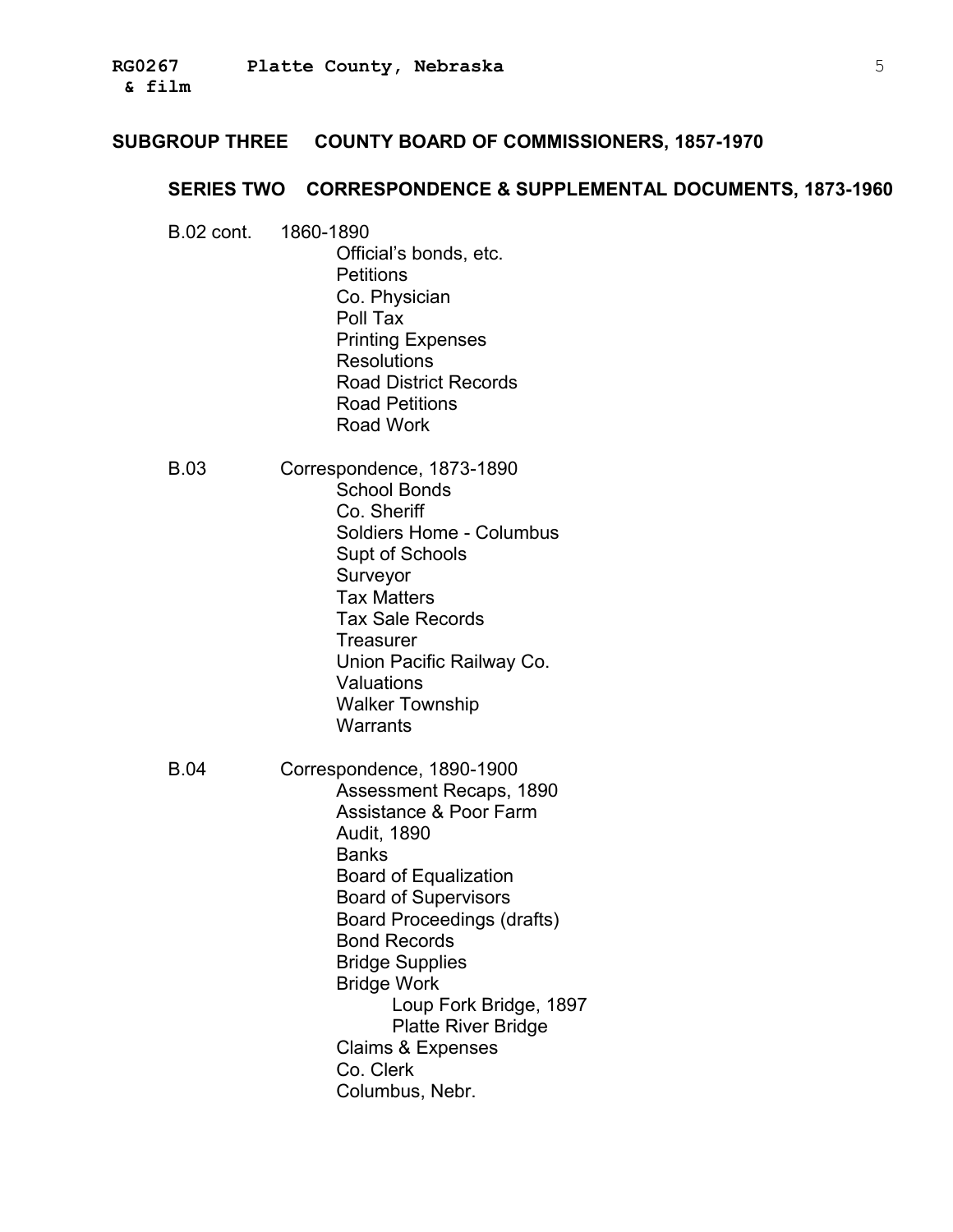Co. Coroner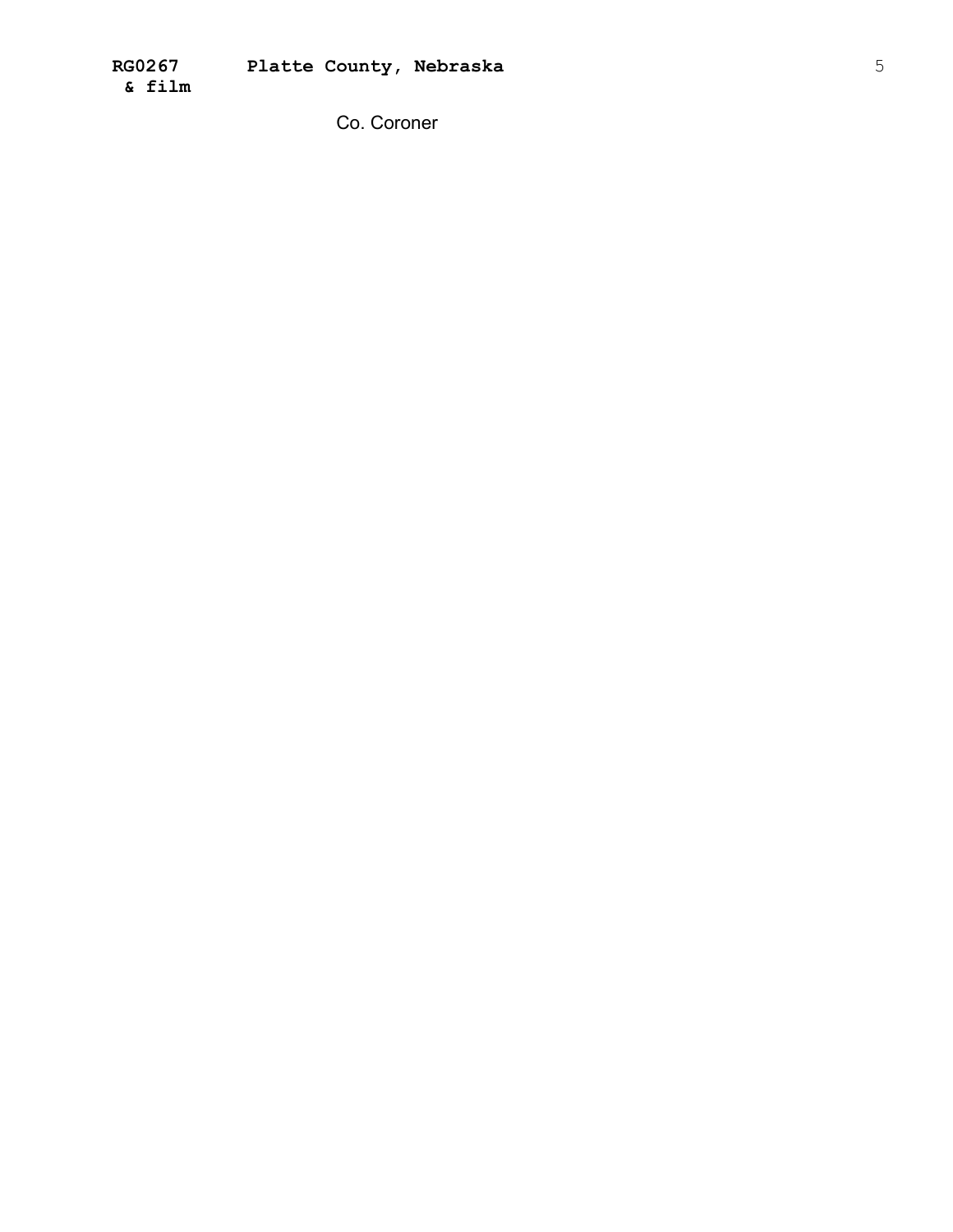#### **SUBGROUP THREE COUNTY BOARD OF COMMISSIONERS, 1857-1970**

#### **SERIES TWO CORRESPONDENCE & SUPPLEMENTAL DOCUMENTS, 1873-1960**

B.03 � (cont) 1890-1900

Co. Relief Fund, 1895-1900 Court & Legal Expenses **Courthouse** Deed Records Election Records Election Expenses Insanity Commission Land Abstracts Legal Lincoln & NW Ry Co. Lindsay, Nebr. Militia Lists Co. Physician Printing Expenses Road Petitions Road Work School Dist. Boundaries School Land Sales Co. Sheriff Soldiers Relief Commission Supt of Schools Co. Surveyor Tax Matters Uncollected Taxes 1890 Co. Treasurer

- B.05 Correspondence, 1889-1890 (unprocessed)
- B.06 Correspondence, 1894-1897 (unprocessed)
- B.07 Correspondence, 1897-1898 (unprocessed)
- B.08 � Correspondence, 1901-1919
	- Appointments & Resignations Audit - Co. Clerk, 1880-1890 Audit - Co. Treasurer, 1889-1890 Banks, 1901-1910 Bridge Work Co. Bridge Accounts, 1912-1916 Monroe State Aid Bridge, 1913 Platte River Bridge Repairs, 1909-1910, 1914 Bryan Volunteers,1908 Carrig \* Jewell Drainage Ditch, 1917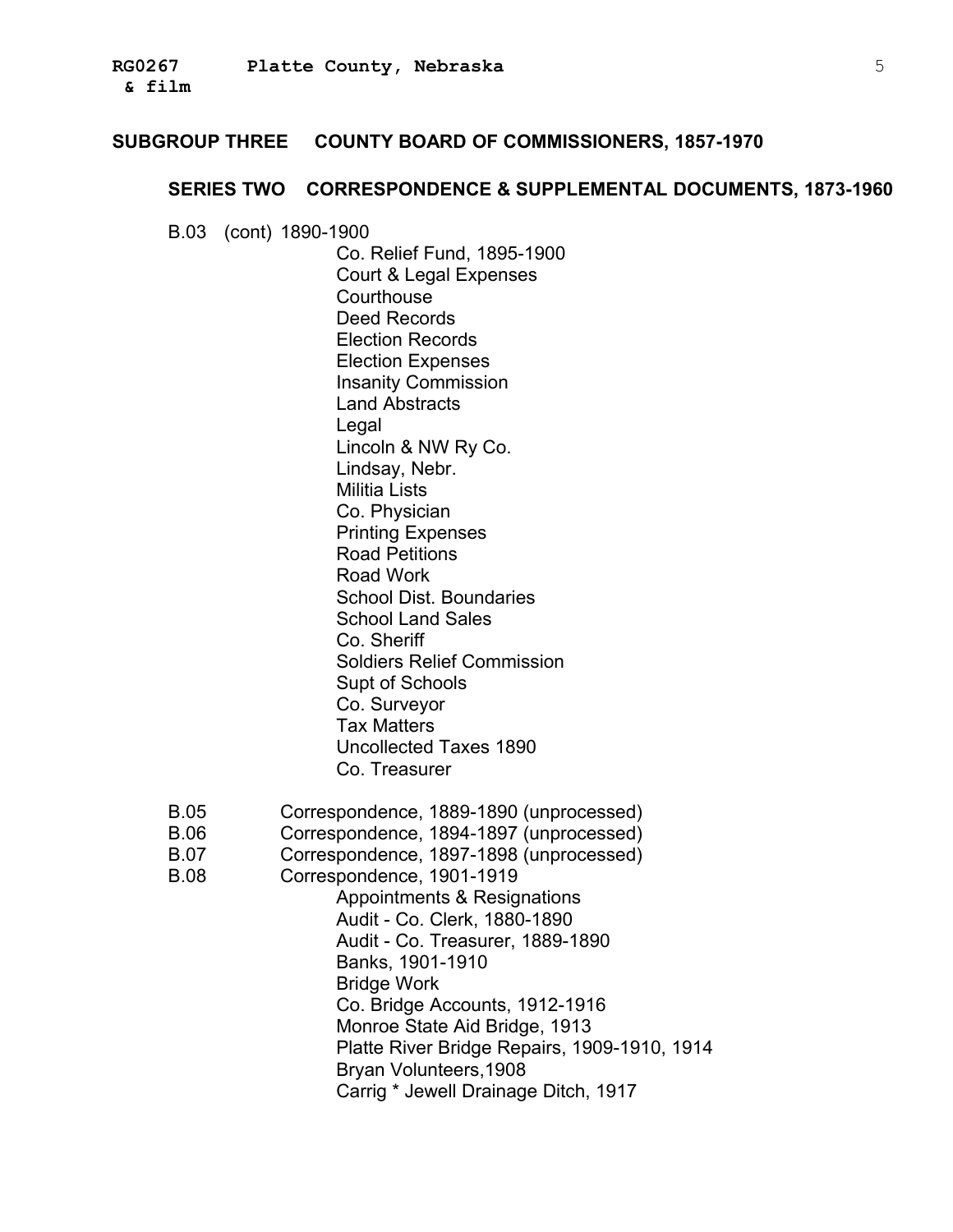Co. Clerk Miscellaneous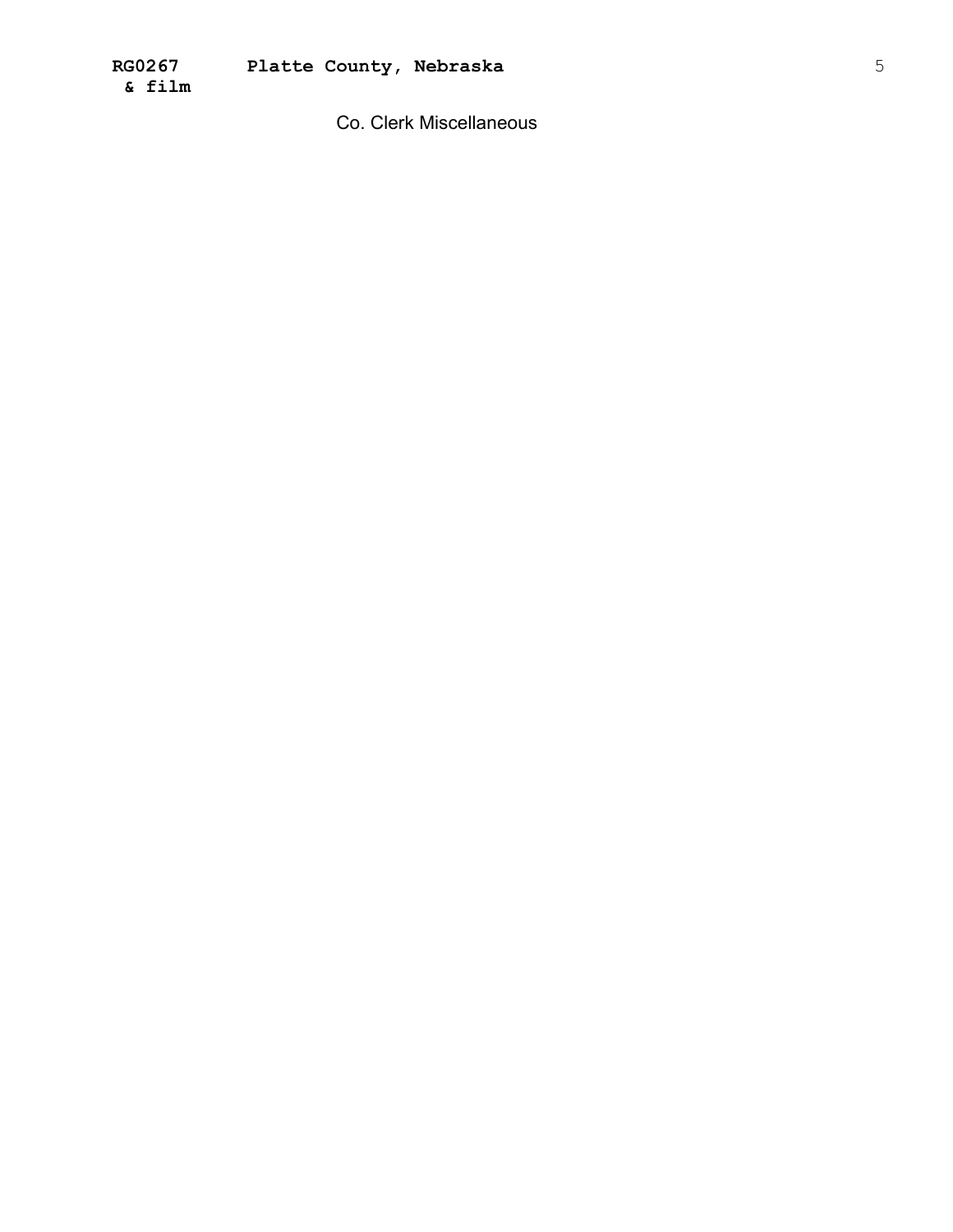#### **SUBGROUP THREE COUNTY BOARD OF COMMISSIONERS, 1857-1970**

#### **SERIES TWO CORRESPONDENCE & SUPPLEMENTAL DOCUMENTS, 1873-1960**

- B.08 � Correspondence, 1901-1919 (cont) Columbus Commercial Club Contracts & Agreements District Court, 1904-1919 Drainage Ditches Election Records- Candidate Petitions, 1916 Home for Feeble-Minded Youth, 1914 Licenses & Permits Protest Against Co. Agent Poor Farm Printing Expenses Road Work Road & Ditch Specs, 1912 School Dist. Records School Land Sales, 1901-1911 Tax Matters **Warrants Welfare**
- B.09 Supplemental Documents,1910-1911 (not sorted)
- B.10 � Correspondence, 1920-1929 Allied Contractors Inc. 1927 Appointments and Resignations, 1924 Board of Insanity, 1923 Bridge Contract, 1927-1928 Bridge Reports, 1927-1928 Contract Work, 1925 Drainage Districts, 1910, 1924 Monroe Drainage Ditch, 1925 Oconee Drainage Ditch, 1924-1925 Platte-Colfax Drainage Ditch, 1926 Election Records, 1924 Platte Co. Farm Bureau, 1921 Farm Bureau Enrollment Legal - Hembd vs. Village of Creston, 1919 Loup River Bridge, 1922 Meridian Road Petitions Poor Farm, 1900-1931 Platte River Bridge, 1934 Nebr. Dept of Public Works, 1923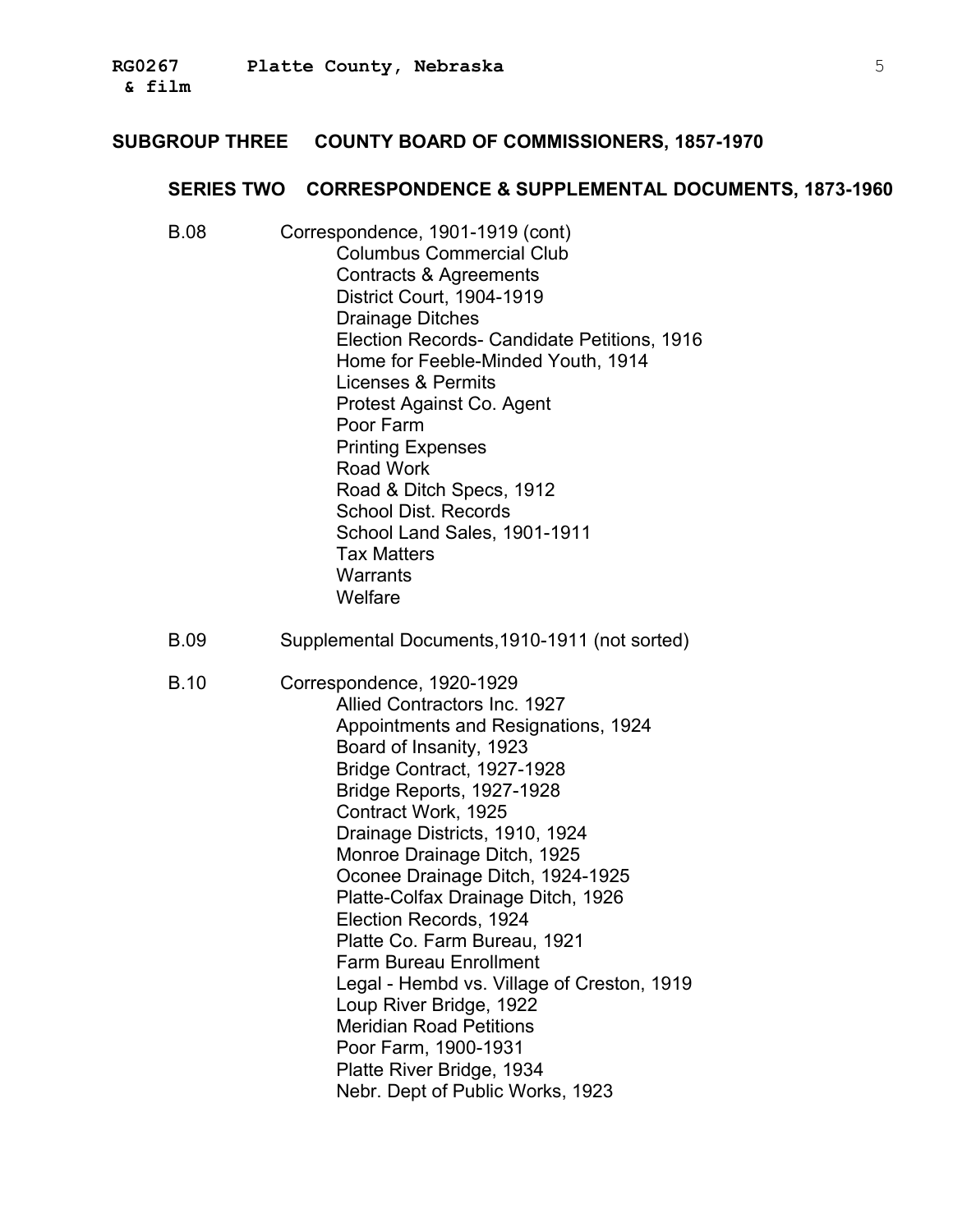Right-of-way Deeds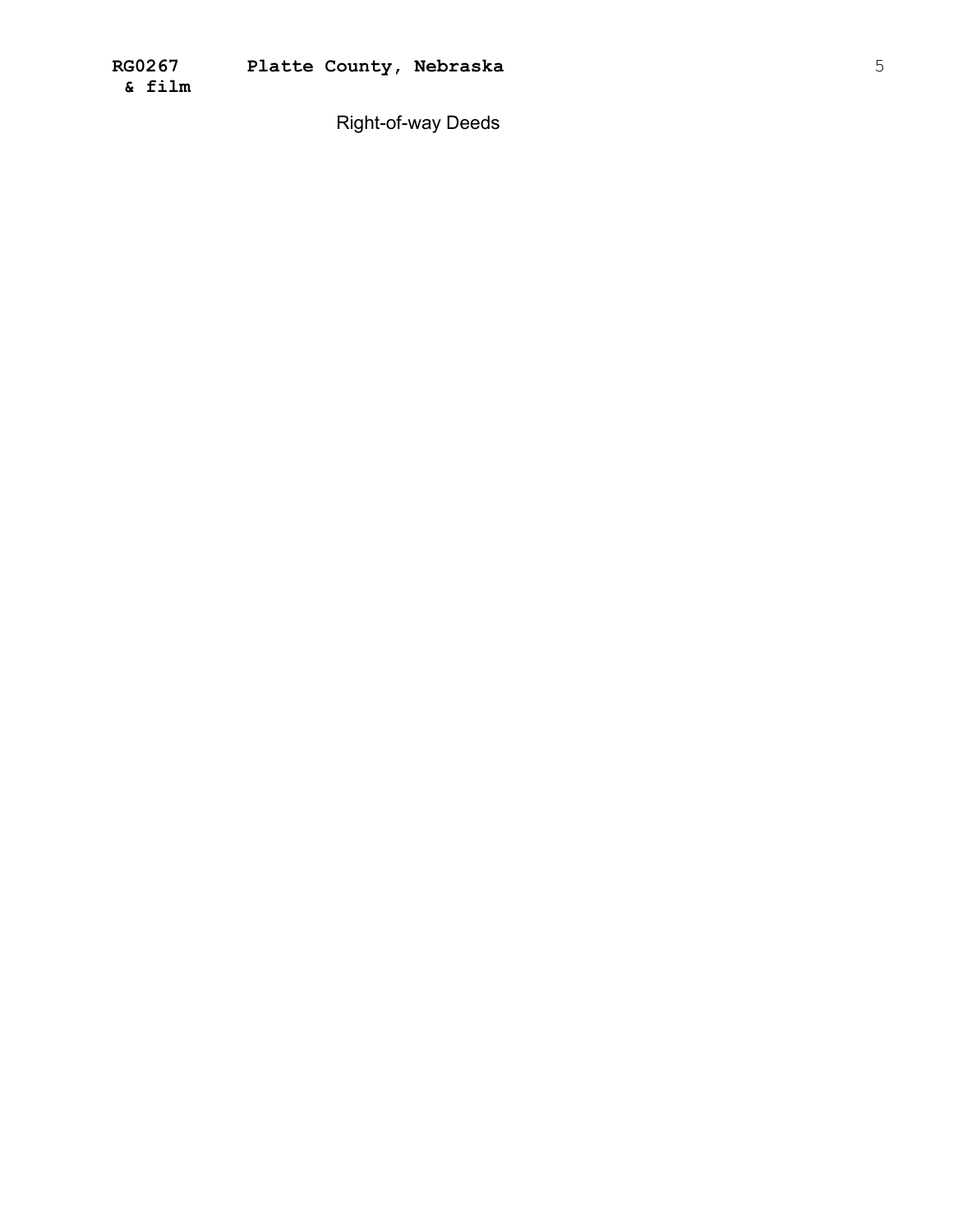# **SUBGROUP THREE COUNTY BOARD OF COMMISSIONERS, 1857-1970**

# **SERIES TWO CORRESPONDENCE & SUPPLEMENTAL DOCUMENTS, 1873-1960**

| <b>B.10</b>                                              | Correspondence, 1920-1929<br>Road Petitions, 1923<br><b>Road Construction Pledges</b><br>Roads - Misc., 1920's<br>Road Work, 1925-1928<br>Road Specs, 1929-1935<br><b>School Building Petitions</b><br><b>Soldiers &amp; Sailors Home Petitions</b><br><b>Tax Matters</b><br>United States Dept of Agriculture                                                                                                                                                                           |
|----------------------------------------------------------|------------------------------------------------------------------------------------------------------------------------------------------------------------------------------------------------------------------------------------------------------------------------------------------------------------------------------------------------------------------------------------------------------------------------------------------------------------------------------------------|
| <b>B.11</b><br><b>B.12</b><br><b>B.13</b><br><b>B.14</b> | Correspondence, 1926-1931<br>Correspondence, 1932-1933 (St. Mary's)<br>Correspondence, 1933 (Schools) thru 1935 (Budget)<br>Correspondence, 1935 (Equipment & Supplies) thru                                                                                                                                                                                                                                                                                                             |
| <b>B.15</b>                                              | 1936 (General Correspondence, unsorted)<br>Correspondence, 1936 (General, unsorted cont.)<br>thru 1937 (Poor Farm)                                                                                                                                                                                                                                                                                                                                                                       |
| <b>B.16</b><br><b>B.17</b>                               | Correspondence, 1937 (Railroads) - 1939 (Relief)<br>Correspondence, 1939 (Roads)- 1941-1945 (misc.)<br>Correspondence, misc., 1950-1959<br>Correspondence, misc., 1960's                                                                                                                                                                                                                                                                                                                 |
| <b>B.18</b>                                              | Miscellaneous, 1927-1945<br>Advertisements<br>Almanac, 1937<br>Elks Club, 1932, 1939<br><b>Fraternal Organizations</b><br>Legal Digest & Directory, 1934-1935<br>Nebr. Farm Bureau Federation<br>Nebr. Federation of Tax Payers, 1930-1935<br>Sale Bills (Shorthorns), 1927<br>School Credits, 1934-1935<br>State Fair, 1935<br>Timetable - Interstate Transit Lines, Omah 1928<br>U.S. Census Stats - Agriculture, 1930<br>Misc., 1936-1945<br><b>PWA/WPA</b><br><b>Supply Catalogs</b> |
| OVB.01                                                   | River Line through Columbus, Apr. 17, 1878                                                                                                                                                                                                                                                                                                                                                                                                                                               |

Proposed Line of Blue Valley & NW RR Co., May 31, 1879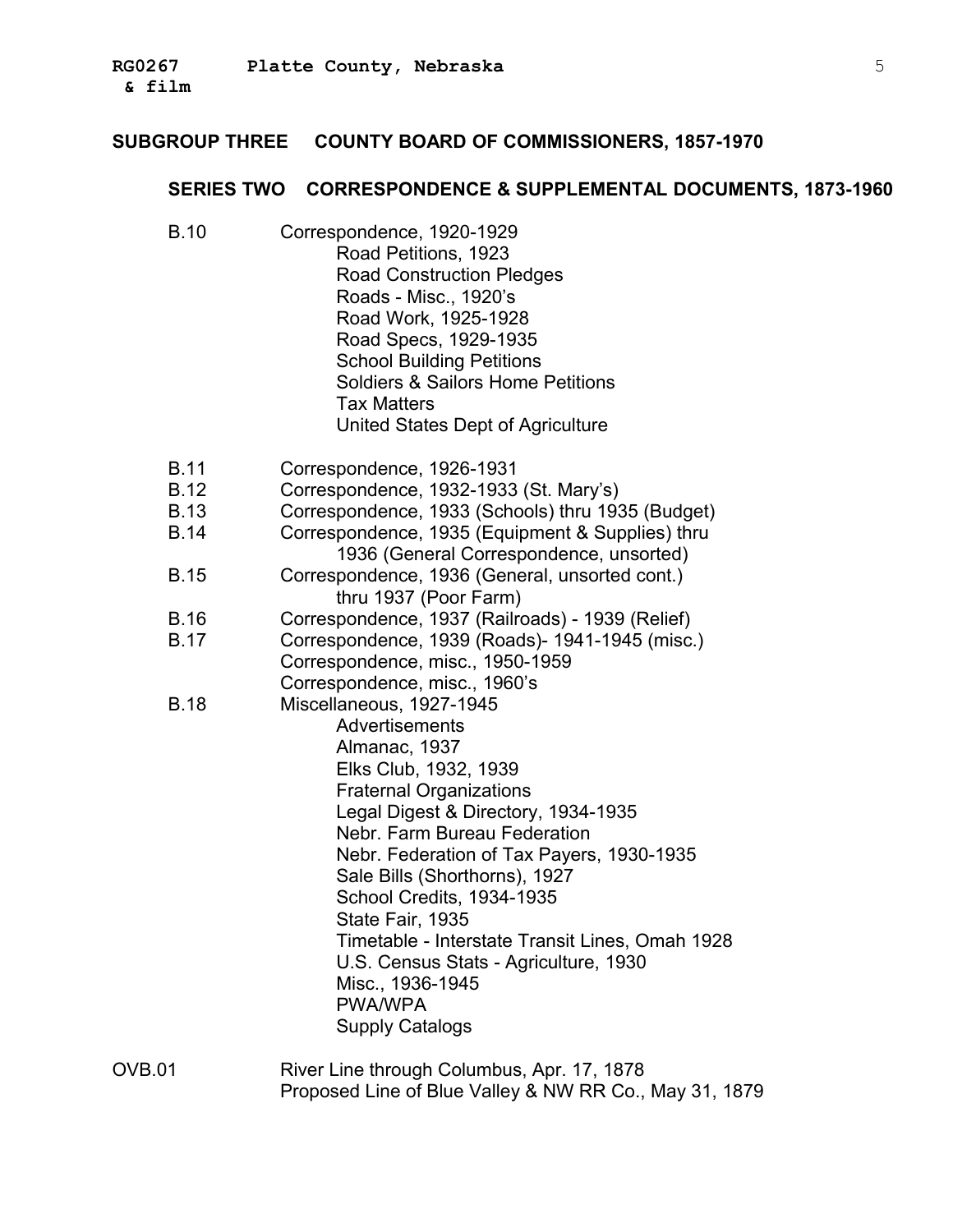**& film** �

Proposed Line of Lincoln & NW RR Co., May 31, 1879

### **SUBGROUP THREE COUNTY BOARD OF COMMISSIONERS, 1857-1970**

#### **SERIES TWO CORRESPONDENCE & SUPPLEMENTAL DOCUMENTS, 1873-1960**

OVB.01 (cont)

Map, Omaha, Niobrara & Black Hills RR Columbus to Lost Creek, 1881 Field notes, Columbus & Yankton State Road, n.d. Co. Treasurer's Statements, 1905-1906 Co. Clerk's Certificate to Auditor of Public Accounts, 1908-1909 � Sheriff's Quarterly Report, 1914 Survey, Lost Creek Road, Aug. 1917

#### **SUBGROUP THREE COUNTY BOARD OF COMMISSIONERS, 1857-1970**

#### **SERIES THREE SURVEY QUESTIONNAIRES, 1934-1935**

| B.01-02 | Census Survey, Columbus, 1934             |
|---------|-------------------------------------------|
| B.03    | <b>Rural Electrification Survey, 1935</b> |

#### **SUBGROUP FOUR ELECTION COMMISSIONER, 1872-1970**

film

|  | SERIES ONE ABSTRACTS OF VOTES CAST, 1872-1970 |
|--|-----------------------------------------------|
|--|-----------------------------------------------|

| V.1            | Abstracts of Votes Cast V.A - General Elections |
|----------------|-------------------------------------------------|
|                | Oct. 8,1872 - Nov. 6, 1883                      |
| V <sub>2</sub> | Abstracts of Votes Cast V.B - General Elections |
|                | Nov. 4,1884 - Nov. 10, 1888                     |
| V.3            | Abstracts of Votes Cast V.C - General Elections |
|                | Nov. 5, 1889 - Nov. 10, 1898                    |
| $V_4$          | Abstracts of Votes Cast V.D - General Elections |
|                | Nov. 7, 1899 - Nov. 7, 1907                     |
|                | also Primary Election, Sept 3, 1907             |
| V.5            | Abstracts of Votes Cast V.E - General & Primary |
|                | Sept 1, 1908 - Apr 26, 1912                     |
| V.6            | Abstracts of Votes Cast V.F - General & Primary |
|                | Nov. 5, 1912 - Nov. 11, 1916                    |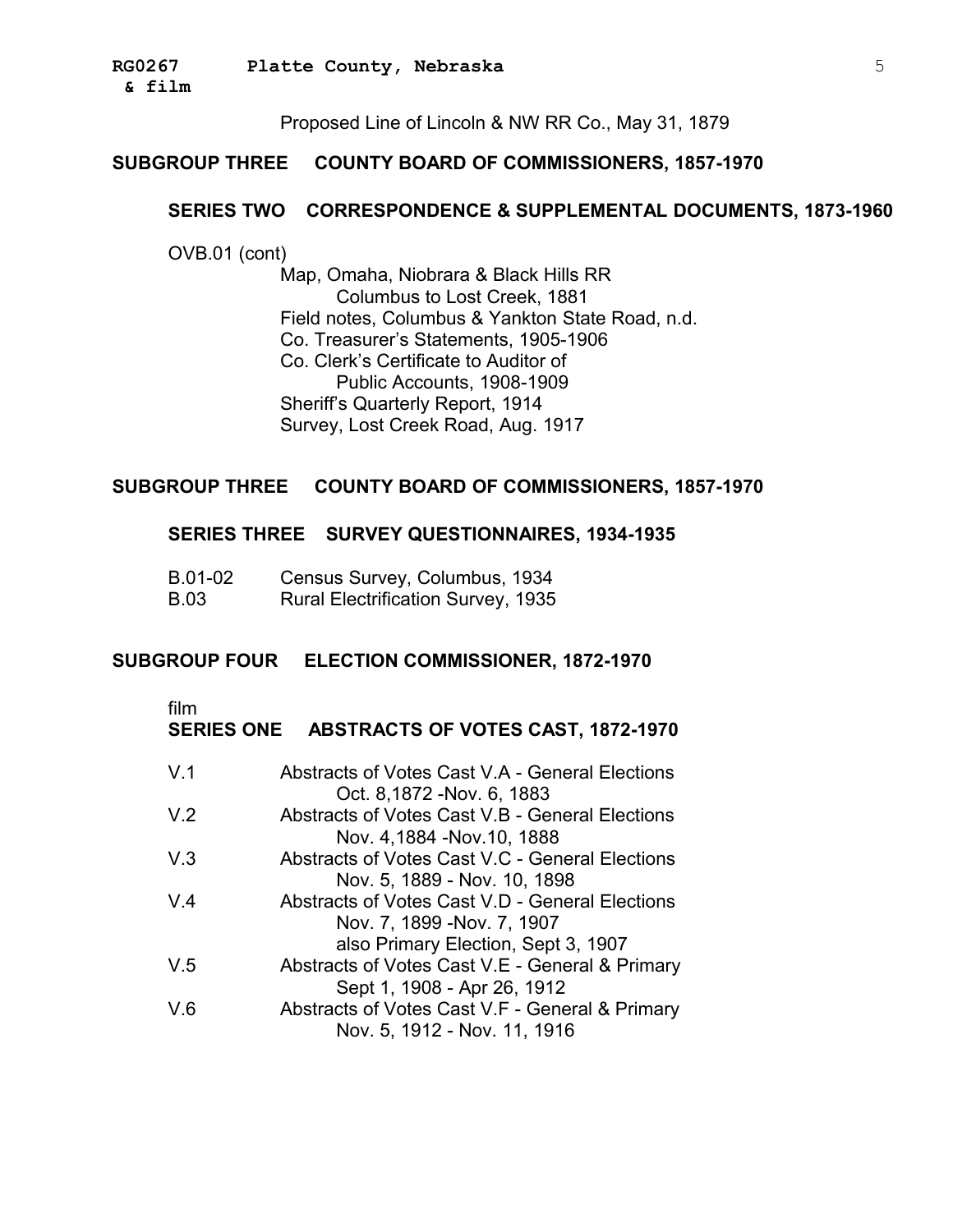#### **SUBGROUP FOUR ELECTION COMMISSIONER, 1872-1970**

#### film **SERIES ONE ABSTRACTS OF VOTES CAST, 1872-1970**

- V.7 Abstracts of Votes Cast V.G General & Primary Aug. 20, 1918 - Nov. 7, 1924
	- NOTE: Volume begins with election totals for District Senators and Representatives from Polk, Merrick, Madison & Nance Counties, August 20, 1918 thru Nov. 1924.
- V.8 � Abstracts of Votes Cast V.H General & Primary Aug. 10, 1926 - Nov. 3, 1936
	- NOTE: Volume includes district totals for Senators & Representatives, Merrick & Nance Counties, 1926-1936
		- Insert, page 10 Section Map, 1932 for Merrick, Polk, Hamilton, York and part of Nance County
		- pp.186-200, General Election Nov. 6, 1956
- V.9 Abstracts of Votes Cast V.1 Aug. 9, 1938 - May 15, 1956
	- NOTE: pp.206-212, Primary Election, May 15, 1956 for general election 1956 see V.8, p.186
- V.10 Abstracts of Votes Cast V.2 Nov. 5, 1946 - May 25, 1956
	- NOTE: Insert, p.6 Judgements: Backus vs. Meyer, election for Supervisor Dist. #3; and Korte vs. Jenny, election for Supervisor Dist. #1, both for Nov. 1946 election.

Volume ends p.220, Primary Election 1956 continued in Vol. #9, p.206

V.11 Abstracts of Votes Cast V.3 May 13, 1958 - Nov. 5, 1970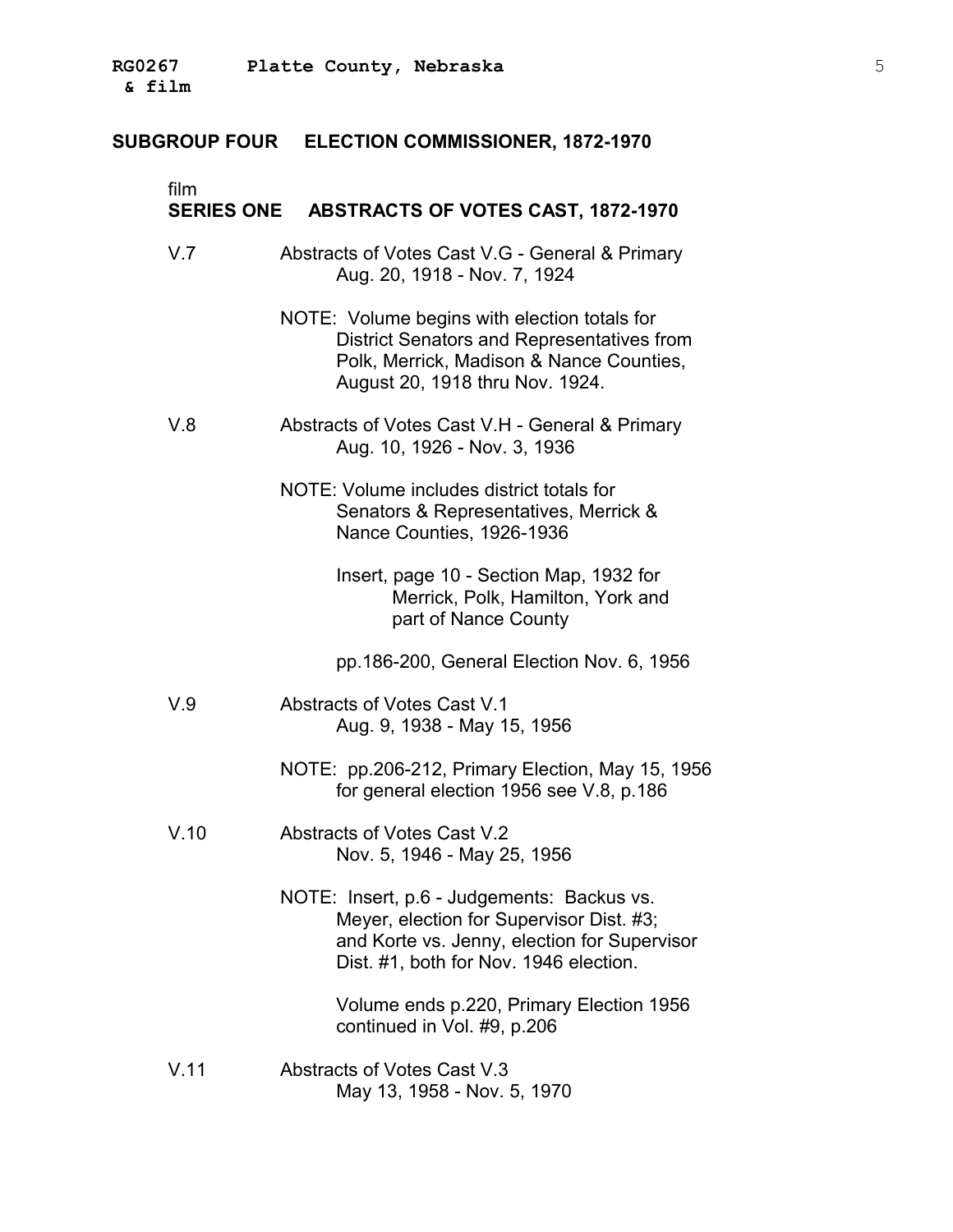# **SUBGROUP FOUR ELECTION COMMISSIONER, 1872-1970**

| film                       | SERIES ONE ABSTRACTS OF VOTES CAST - MICROFILM RECORD                                                                                    |
|----------------------------|------------------------------------------------------------------------------------------------------------------------------------------|
| <b>Roll #14</b><br>#14,133 | Abstracts of Votes Cast, V.1 (A)<br>p.1 (December 28, 1857)<br>thru<br>Abstracts of Votes Cast, V.2 (B)<br>p.15 (November 4, 1884)       |
| <b>Roll #15</b><br>#14,134 | Abstracts of Votes Cast, V.2 (B) cont.<br>p.16 (November 4, 1884)<br>thru<br>Abstracts of Votes Cast, V.5 (E)<br>p.79 (November 4, 1909) |
| <b>Roll #16</b><br>#14,135 | Abstracts of Votes Cast, V.5 (E) cont.<br>p.80 (November 2, 1909)<br>thru<br>Abstracts of Votes Cast, V.8 (H)<br>p.95 (April 12, 1932)   |
| <b>Roll #17</b><br>#14,136 | Abstracts of Votes Cast, V.8 (H) cont.<br>p.96 (April 12, 1932)<br>thru<br>Abstracts of Votes Cast, V.11 (3)<br>p.105 (May 12, 1964)     |
| <b>Roll #18</b><br>#14,160 | Abstracts of Votes Cast, V.11 (3) cont.<br>p.106 (May 12, 1964)<br>thru<br>Abstracts of Votes Cast, V.11 (3)<br>p.242 (November 5, 1970) |
|                            | SERIES TWO VOTER REGISTRATION, 1930-1952                                                                                                 |
| V.01                       | Disabled Voters Registration, 1930-1952                                                                                                  |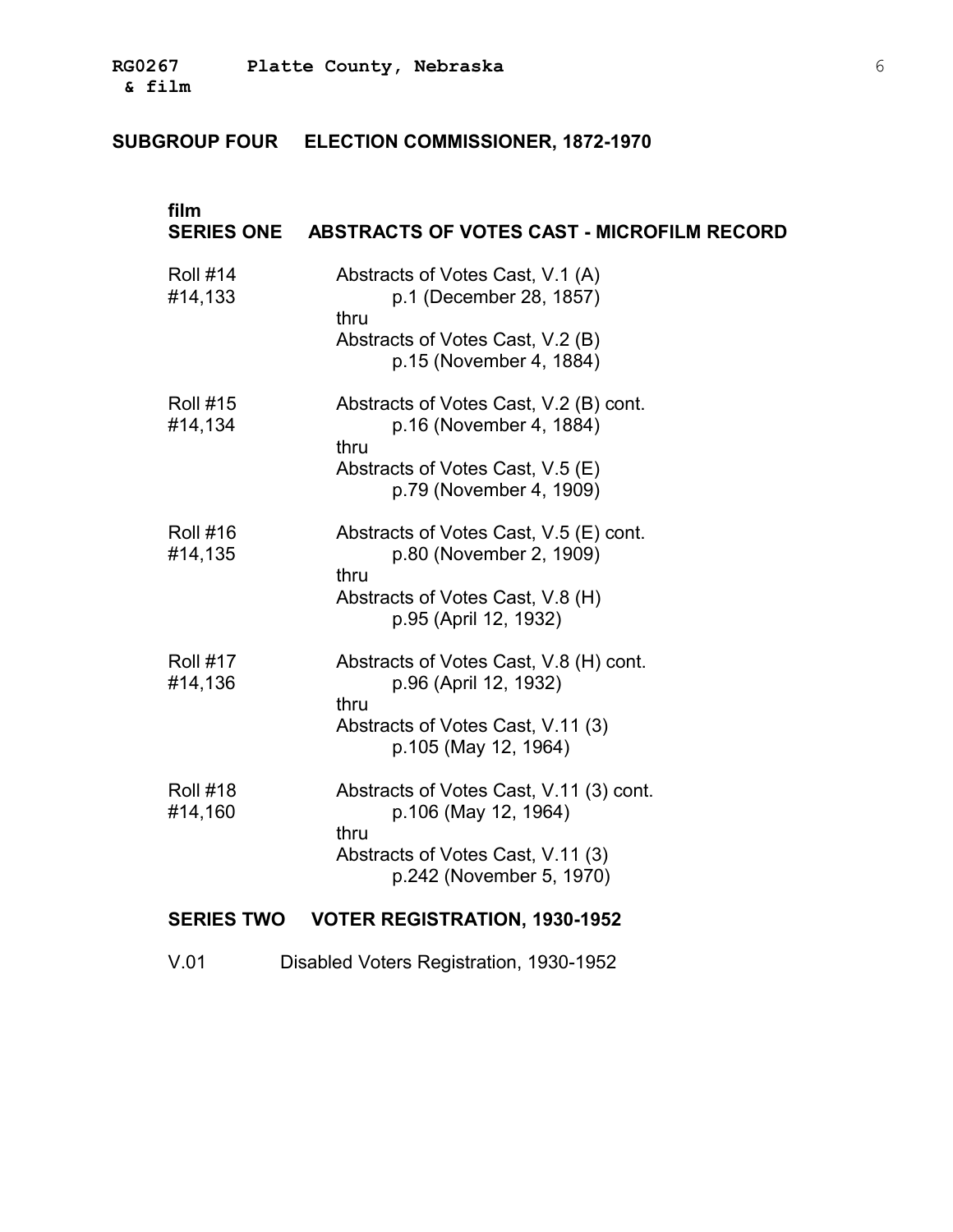| film | SERIES ONE MARRIAGE RECORDS, 1858-1987                                                                              |
|------|---------------------------------------------------------------------------------------------------------------------|
| V.01 | General Index to Marriages, Bks 1A thru 34<br>July 5, 1858 thru 1987                                                |
| V.02 | Marriages, V.1-A (indexed)<br>p.1 (Will-Rickert), July 5, 1858<br>thru<br>p.313 (Gertsch-Von Bergen), Jan. 28, 1878 |
| V.03 | Marriages, V.1-D (indexed)<br>p.7 (Reinheimer-Murie), July 17, 1869<br>thru<br>p.111 (Witchey-Clark), Dec. 30, 1871 |
| V.04 | Marriages, V.1-C (indexed)<br>p.1 (Taggart-Manly), Apr. 24, 1879<br>thru<br>p.95 (Apgar-Dress), Apr. 15, 1879       |
| V.05 | Marriages, V.1-B (indexed)<br>p.1 (Gaebler-Brandt), Jan. 31, 1872<br>thru<br>p.605 (Clark-Sheedy), Mar. 1, 1881     |
| V.06 | Marriages, V.2 (indexed)<br>p.1 (Reagan-Ryan), March 1, 1881<br>thru<br>p.472 (Jenkinson-Hudson), Dec. 10, 1884     |
| V.07 | Marriages, V.3 (indexed)<br>p.1 (Price-Eusden), Dec. 12, 1884<br>thru<br>p.592 (Behrens-Tabeling), March 4, 1889    |
| V.08 | Marriages, V.4 (indexed)<br>p.1 (Sibbernsen-Jensen), Nov. 7, 1888<br>thru<br>p.610 (Gates-Benson), Jan. 30, 1893    |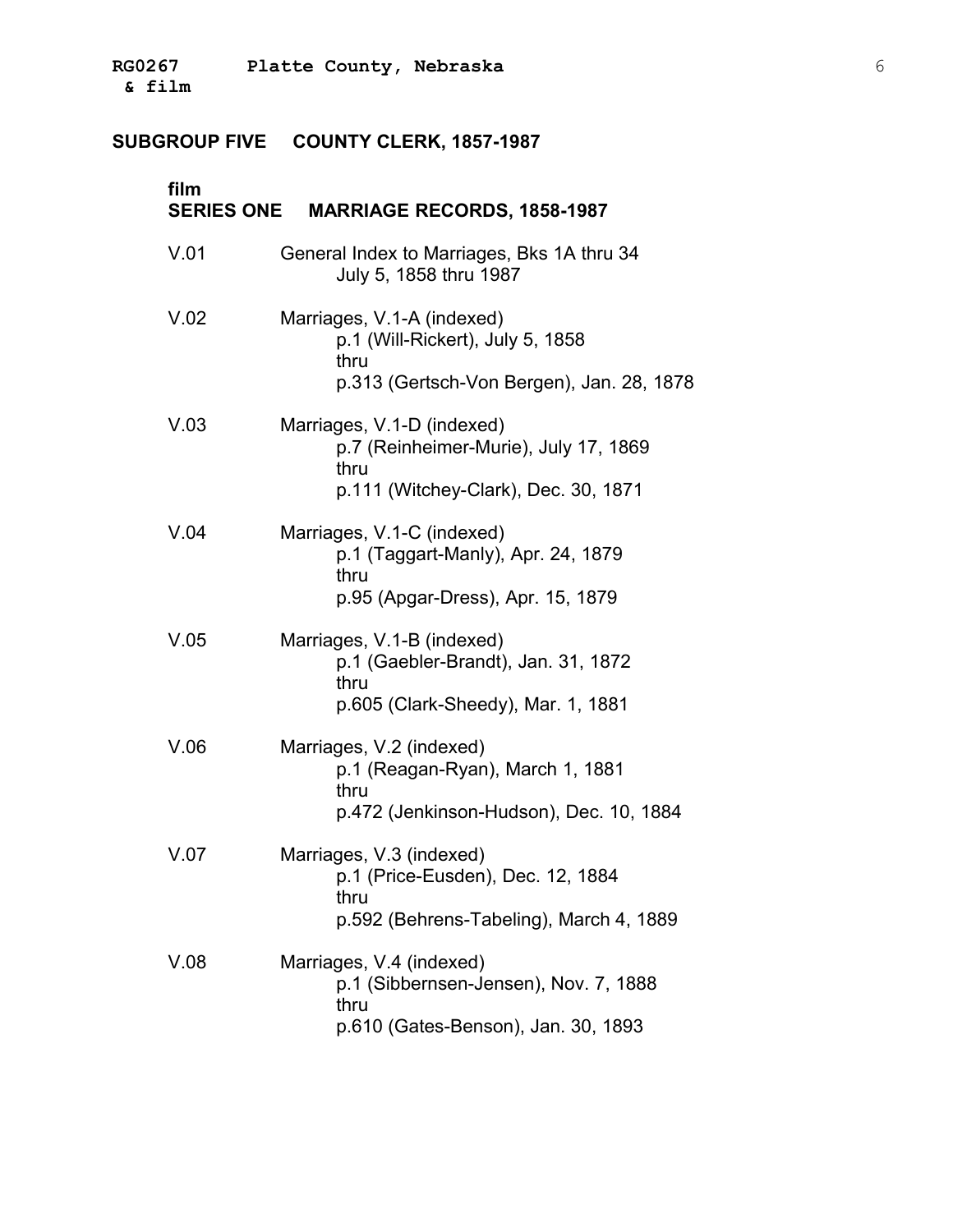| film | SERIES ONE MARRIAGE RECORDS, 1858-1987                                                                                     |
|------|----------------------------------------------------------------------------------------------------------------------------|
| V.09 | Marriages, V.5 (indexed)<br>p.1 (Shemek-Binda), Apr. 26, 1893<br>thru<br>p.661 (Hulse-Canham), Jan. 3, 1898                |
| V.10 | Marriages, V.6 (indexed)<br>p.1 (Wilson-Gabreal), March 22, 1898<br>thru<br>p.640 (King-Luchsinger), Feb. 28, 1902         |
| V.11 | Marriages, V.7 (indexed)<br>p.1 (Albert-Powley), Feb. 10, 1902<br>thru<br>p.638 (Sander-Hunteman), Apr. 12, 1906           |
| V.12 | Marriages, V.8 (indexed)<br>p.1 (Roehrich-Mick), Apr. 16, 1906<br>thru<br>p.633 (Voss-Whisler), Jan. 4, 1910               |
| V.13 | Marriages, V.9 (indexed)<br>p.1 (Greisen-Mausbach), Jan. 5, 1910<br>thru<br>p.630 (Kirchoff-Rehme), March 5, 1913          |
| V.14 | Marriages, V.10 (indexed)<br>p.1 (Folken-Henke), March 5, 1913<br>thru<br>p.642 (Fayman-Lueke), Apr. 8, 1916               |
| V.15 | Marriages, V.11 (indexed)<br>p.1 (Korth-Kurtenbach), Apr. 10, 1916<br>thru<br>p.646 (Grotelueschen-Mueller), June 29, 1919 |
| V.16 | Marriages, V.12 (indexed)<br>p.1 (Jarvis-Higgins), June 27, 1919<br>thru<br>p.640 (Bader-Dawkins), March 20, 1922          |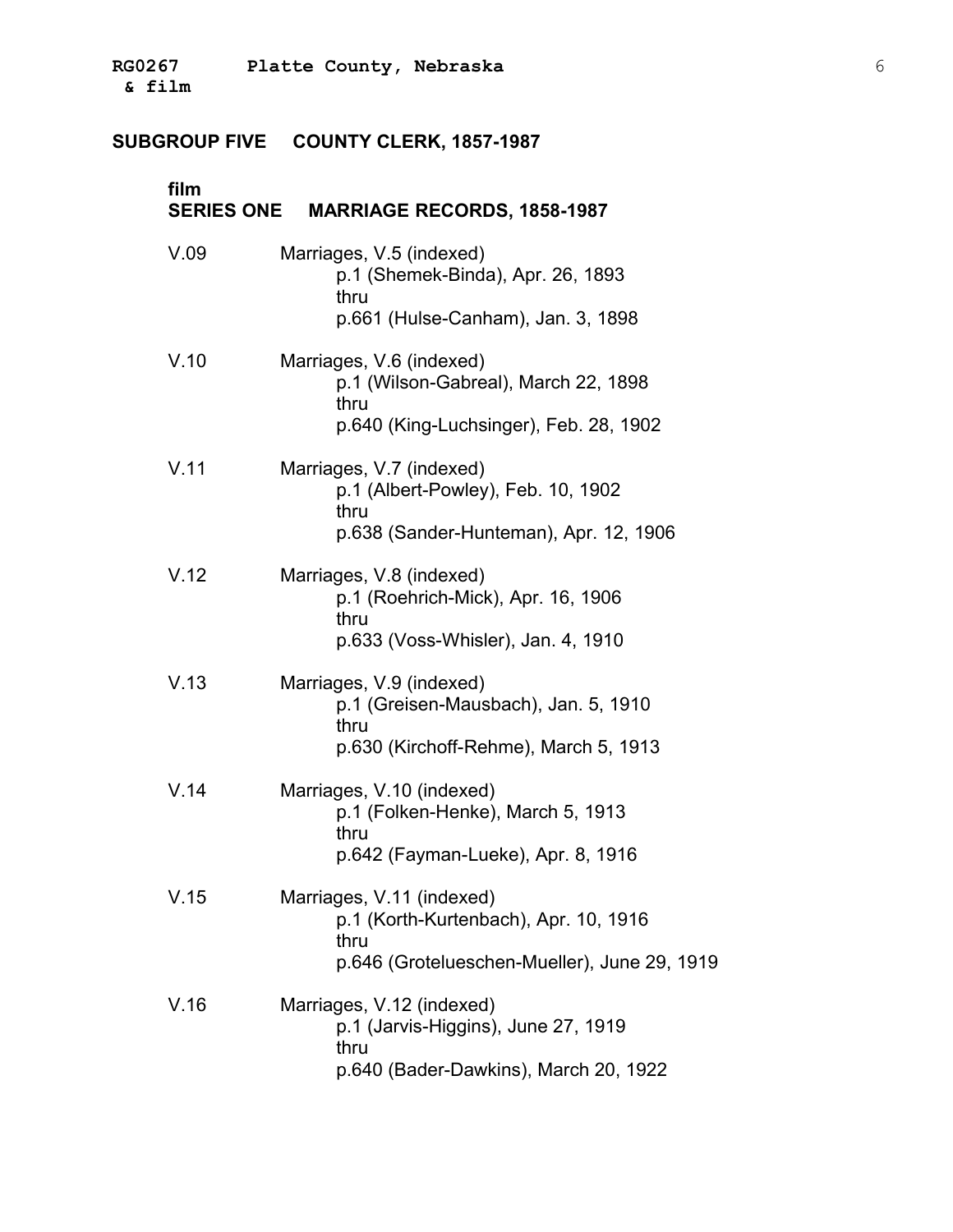| film | SERIES ONE MARRIAGE RECORDS, 1858-1987                                                                              |
|------|---------------------------------------------------------------------------------------------------------------------|
| V.17 | Marriages, V.13 (indexed)<br>p.1 (Holst-Brawner), March 22, 1922<br>thru<br>p.323(Wolfe-Stowell), July 30, 1923     |
| V.18 | Marriages, V.14 (indexed)<br>p.1 (Weaver-McCann), July 31, 1923<br>thru<br>p.670(Sobush-Kieltyka), Dec. 31, 1927    |
| V.19 | Marriages, V.15 (indexed)<br>p.1 (Chowek-Gronenthal), Jan. 5, 1928<br>thru<br>p.596 (Baker-McConnell), Apr 13, 1931 |
| V.20 | Marriages, V.16 (indexed)<br>p.1 (McAlpine-Ellis), Apr. 13, 1931<br>thru<br>p.670 (Hurlbert-Knapich), May 8, 1935   |
| V.21 | Marriages, V.17 (indexed)<br>p.1 (Perry-Bocian), May 9,1935<br>thru<br>p.675 (Stone-Sorenson), Mar 30, 1939         |
| V.22 | Marriages, V.18 (indexed)<br>p.1 (Schaecher-Ottis), Apr. 1, 1939<br>thru<br>p.700 (Olson-Loseke), Oct. 9, 1942      |
| V.23 | Marriages, V.19 (indexed)<br>p.1 (Peppler-Nelson), Oct. 10, 1942<br>thru<br>p.645 (Beilke-Hurner), March 7, 1947    |
| V.24 | Marriages, V.20 (indexed)<br>p.1 (Klug-Heibel), March 20, 1947<br>thru<br>p.700 (Uphoff-Schaefer), June 13, 1950    |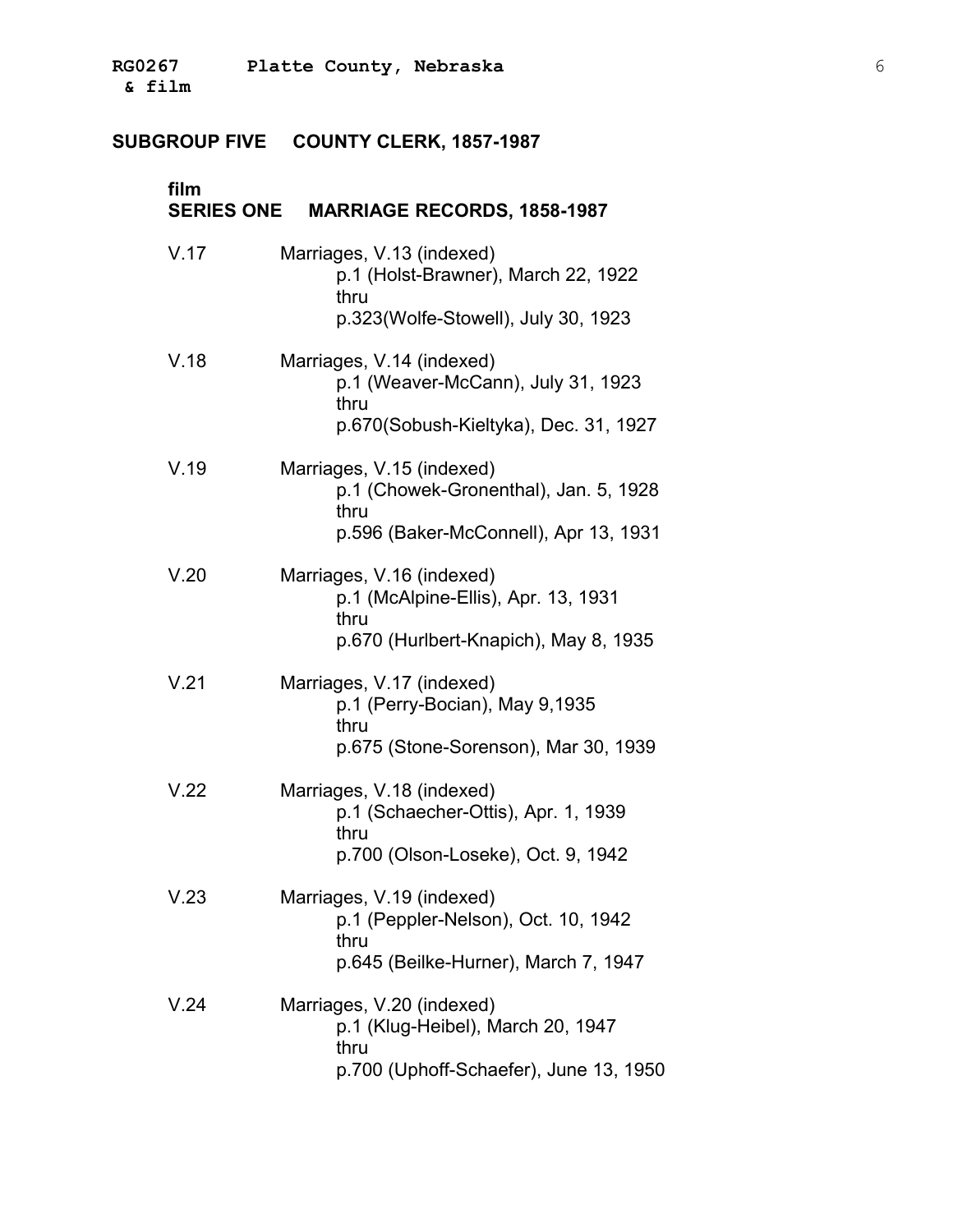| film                                                                         | SERIES ONE MARRIAGE RECORDS, 1858-1987                                                                                                     |
|------------------------------------------------------------------------------|--------------------------------------------------------------------------------------------------------------------------------------------|
| V.25                                                                         | Marriages, V.21 (indexed)<br>p.1 (Rossell-Preister), June 9, 1950<br>thru<br>p.671 (Boning-Went), Jan. 1, 1954                             |
| film                                                                         | SERIES ONE MARRIAGE RECORDS- MICROFILM RECORD<br><b>MP4219</b>                                                                             |
| Roll #1<br>1511 images<br>1628 pp.<br>GSU (1997)<br>#27,701                  | General Index to Marriages "A" (1858-1987)<br>thru<br>Marriages, Vol. 1-A<br>p.275 (Stevenson-Hensley), Dec. 25, 1878                      |
| Roll #2<br>940 images<br>1632 pp.<br>GSU (1997) Marriages, Vol.3<br>#29,020  | Marriages, Vol. 1-A continued<br>p.274 (Grzechowiak-Zatucha), Dec. 28, 1878<br>thru<br>p.227 (Smith-Sloss), Nov. 3, 1886                   |
| Roll #3<br>889 images<br>1623 pp.<br>GSU (1997) Marriages, Vol. 5<br>#29,021 | Marriages, Vol. 3 continued<br>p.224 (Muhle-Will), Oct. 29, 1886<br>thru<br>p.591 (Ames-Steer), Aug. 10, 1897                              |
| Roll #4<br>802 images<br>1403 pp.<br>GSU (1997) Marriages, Vol. 7<br>#29,022 | Marriages, Vol.5 continued<br>p.590 (Langanneger-Windisch), Aug. 14, 1897<br>thru<br>p.638 (Sander-Hunteman), Apr 12, 1906                 |
| Roll #5<br>842 images<br>1483 pp.<br>GSU (1997) thru<br>#29,023              | Marriages, Vol. 8<br>index, A-Z and<br>p.1 (Roehrich-Mick), Apr. 16, 1906<br>Marriages, Vol. 10<br>p.141 (Berchtold-Mueller), Nov. 5, 1913 |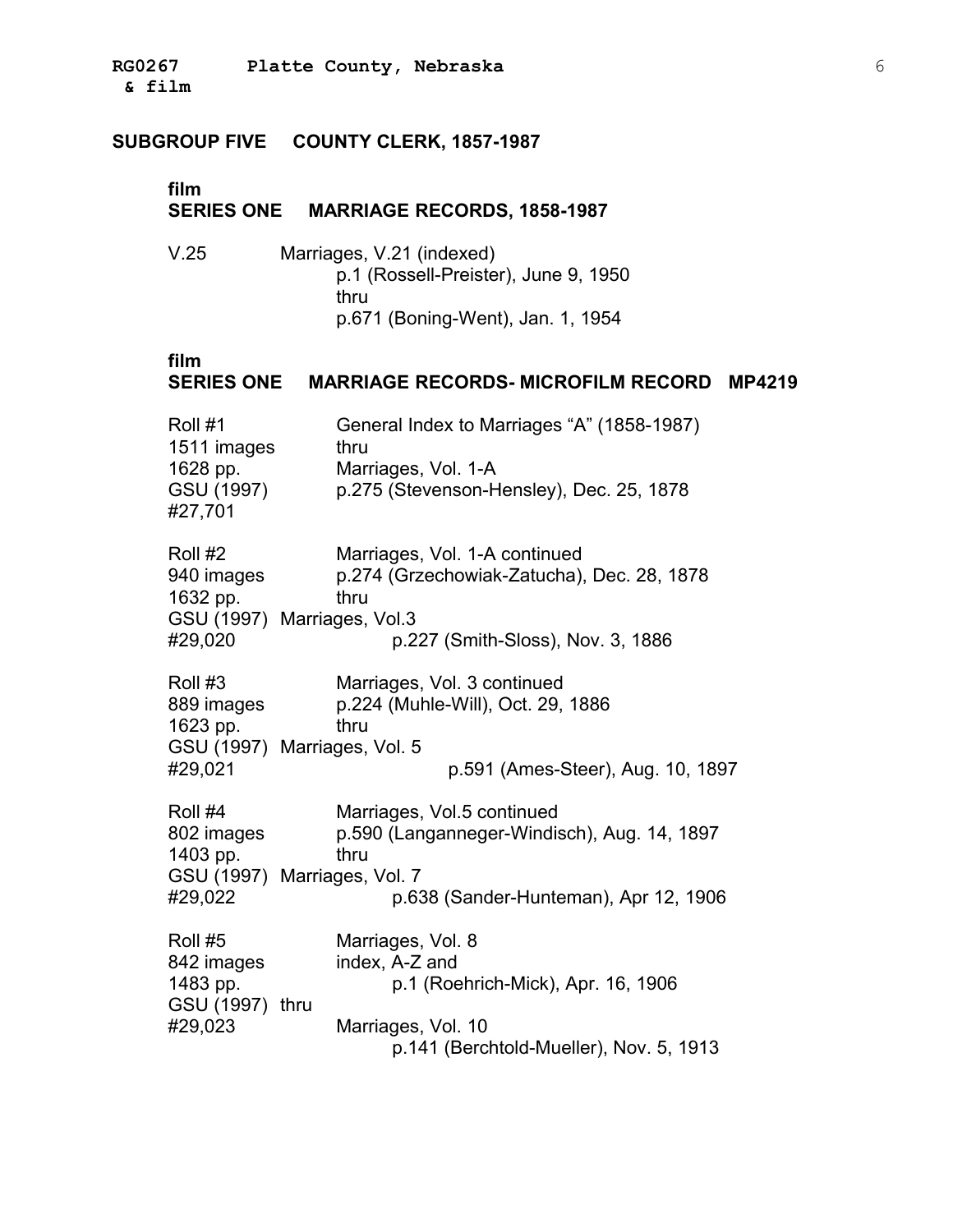| film                                                                              | SERIES ONE MARRIAGE RECORDS - MICROFILM RECORD MP4219                        |  |
|-----------------------------------------------------------------------------------|------------------------------------------------------------------------------|--|
| Roll #6<br>834 images<br>1454 pp.                                                 | Marriages, Vol. 10 continued<br>p.140 (Kalivoda-Beck), Oct. 30, 1913<br>thru |  |
| GSU (1997) Marriages, Vol. 12<br>#29,024                                          | p.231 (Greser-Booth), May 14, 1920                                           |  |
| Roll #7<br>1171 images<br>1466 pp.                                                | Marriages, Vol. 12 continued<br>p.230 (Vernon-Lowe), May 14, 1920<br>thru    |  |
| GSU (1997) Marriages, Vol. 14<br>#29,025                                          | p.627 (#138), Cook-McCain, Oct. 3, 1927                                      |  |
| Roll #8<br>1451 images<br>1421 pp.                                                | Marriages, Vol. 14 continued<br>p.628 (Evans-King), Oct. 4, 1927<br>thru     |  |
| GSU (1997) Marriages, Vol. 16<br>p.670 (Hurlbert-Knopich), May 8, 1935<br>#29,026 |                                                                              |  |
| Roll #9<br>1514 images<br>1498 pp.<br>GSU (1997) thru                             | Marriages, Vol. 17<br>index, A-Z and<br>p.1 (Perry-Bocian), May 9, 1935      |  |
| #29,027                                                                           | Marriages, Vol. 18<br>p.700 (Olson-Loseke), Oct. 9, 1942                     |  |
| <b>Roll #10</b><br>1487 images<br>1469 pp.<br>GSU (1997) thru                     | Marriages, Vol. 19<br>index, A-Z and<br>p.1 (Peppler-Nelson), Oct. 10, 1942  |  |
| #29,028                                                                           | Marriages, Vol. 20<br>p.700 (June 13, 1950)                                  |  |
| <b>Roll #11</b><br>739 images<br>729 pp.<br>GSU (1997) thru                       | Marriages, Vol. 21<br>index, A-Z and<br>p.1 (Rossell-Preister), June 9, 1950 |  |
| #29,029                                                                           | Marriages, Vol. 21 complete<br>p.671 (Boning-Went), Jan. 1, 1954             |  |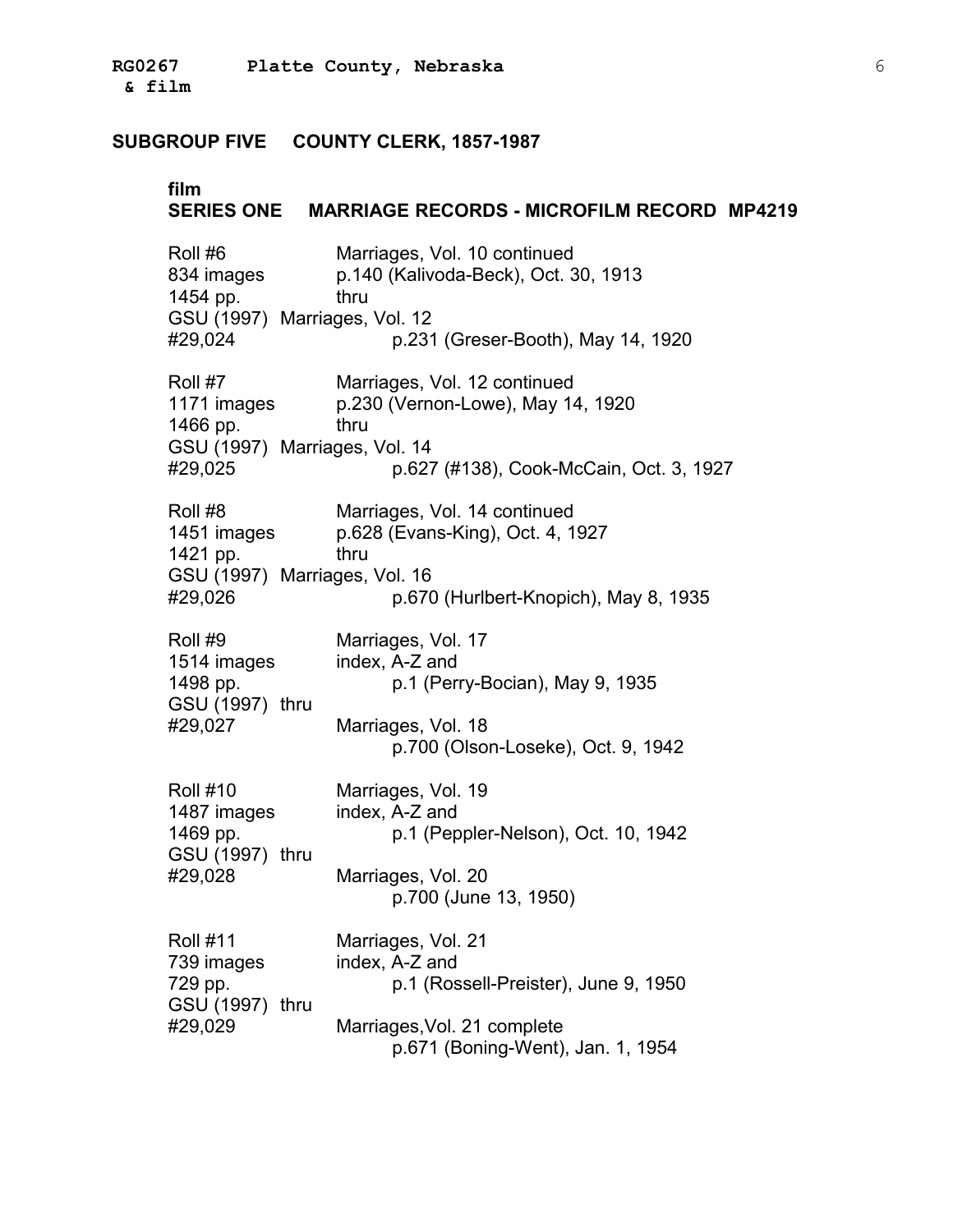#### **SUBGROUP FIVE COUNTY CLERK, 1857-1987**

#### **SERIES TWO BOND RECORDS, 1872-1959**

| V.01 | Officials Bonds & Oaths, 1885-1889       |
|------|------------------------------------------|
|      | pp.50-152 (1866-1868 on spine)           |
|      | pp. 1-45 is used as probate fee book     |
| V.02 | County Bond Record, 1873-1913            |
|      | (Municipal & School Dist.)               |
| V.03 | School District Bond Record L, 1952-1959 |

#### **SERIES THREE PROFESSIONAL REGISTERS, 1887-1930**

| V.01 | Dentists Record, 1887-1894 |
|------|----------------------------|
|------|----------------------------|

V.02 Embalmers Register, 1899-1930

#### **SERIES FOUR BRAND AND ESTRAY RECORDS, 1880-1927**

V.01 Brand Record A, 1880-1927

#### **SERIES FIVE MISCELLANEOUS, 1872-1892**

V.01 Register of Officers Elected, 1872-1892 V.02 Patent Rights Record, 3/25/1874 - 9/28/1876

#### **SUBGROUP SIX REGISTER OF DEEDS**

#### **SERIES ONE PATENT RECORDS, 1874-1893**

V.01 Homestead Record (3 pp.), 1893

#### **SUBGROUP SEVEN COUNTY COURT**

#### **SERIES ONE PROBATE RECORDS, 1857-1985**

#### **SS1 FEE BOOKS AND INDEXES, 1857-1985**

- V.01 Index to Probate V.1 (#1 thru #2800)
- V.02 Index to Probate V.2 (#2801 thru #P85-16)
- V.03 � General Index to Probate V.1 Alpha

A-Z for Books 1 thru 95 (c.1958)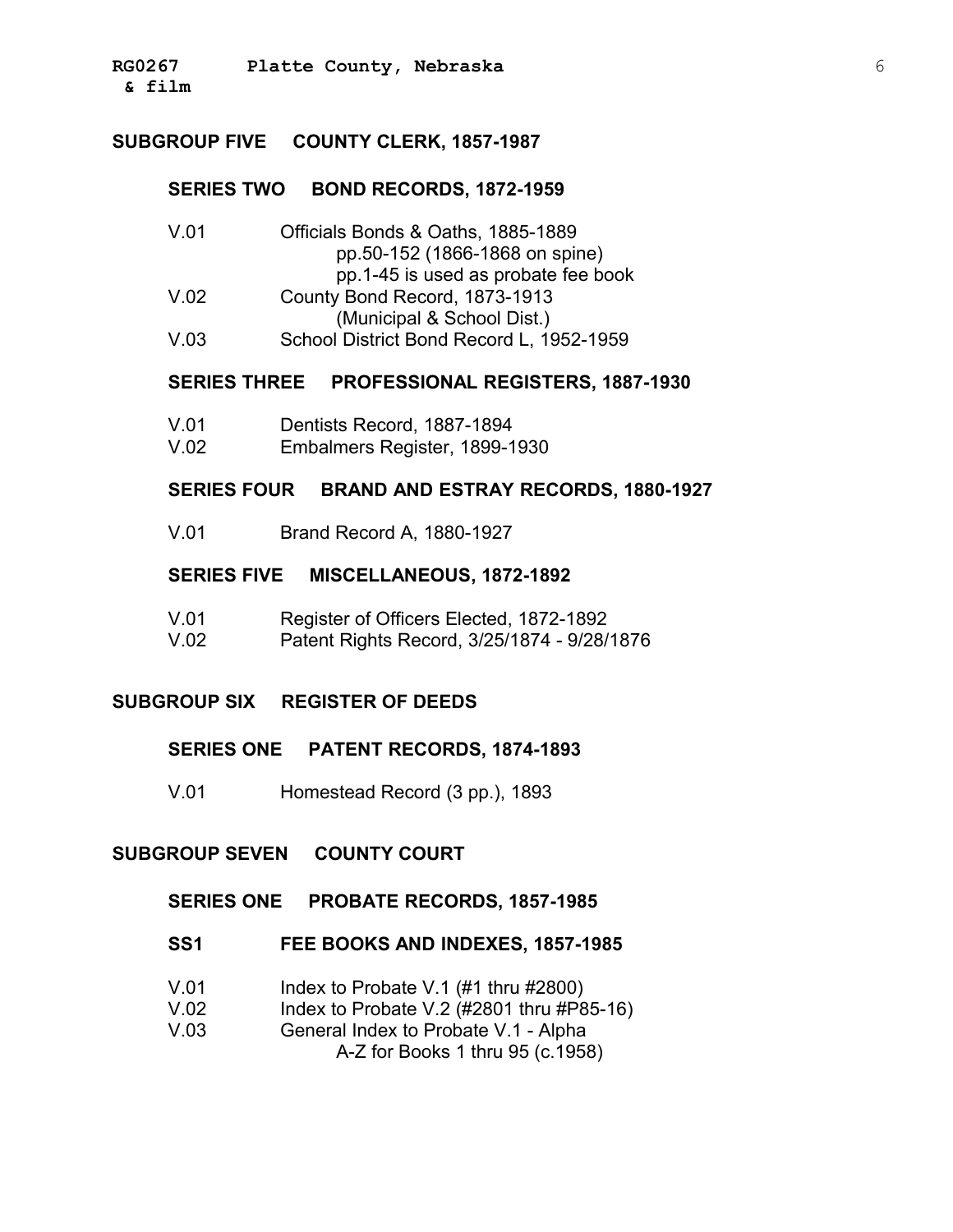### **SUBGROUP SEVEN COUNTY COURT**

#### **SERIES ONE PROBATE RECORDS, 1857-1985**

#### **SS2 ENTRY AND ESTATE BOOKS, 1876-1893**

- V.01 Estate Book, Jan. 1857 Apr. 1875
- V.02 � Administrator, Executor & Gdn. Bonds & Letters 1876-1887
- V.03 Inventory Appraisement & Sale Bill Record, 1880-1887
- V.04 Administrator & Executors Record, V.1, 1890-1893

#### **SS3 PROBATE DOCKETS, 1857-1960**

- V.01 Probate Record, V.1 (1857-1877)
- thru � V.97 Probate Record, 1960

NOTE: Vols. 60, 68, 76-79, 81-82 are MISSING

#### **SS4 PROBATE CASE FILES, 1857-current**

NOTE: Probate Case Files are microfilmed and stored as security microfilm in the State Archives.

#### **SERIES TWO JUSTICES OF THE PEACE, 1886-1934**

| V.01 | Justice Docket, Columbus, 1 <sup>st</sup> Ward |
|------|------------------------------------------------|
|      | #1 (8/5/1886) thru #77, p.193 (12/26/1891)     |
| V.02 | Columbus Police Court Docket, 1882-1886        |
|      | (RECORD, on spine)                             |
| V.03 | Justice Docket, William O'Brien, Columbus      |
|      | p.1 (July 30, 1906) thru p.480 (Sept 19, 1912) |
| V.04 | Justice Docket, William O'Brien, Columbus      |
|      | p.1 (Sept 28, 1912) thru p.478 (Dec. 6, 1922)  |
| V.05 | Justice Court Docket, indexed                  |
|      | p.1 (July 31, 1930) - p.608 (Sept 22,1934)     |

#### **SERIES THREE CALENDARS AND INDEXES (no records)**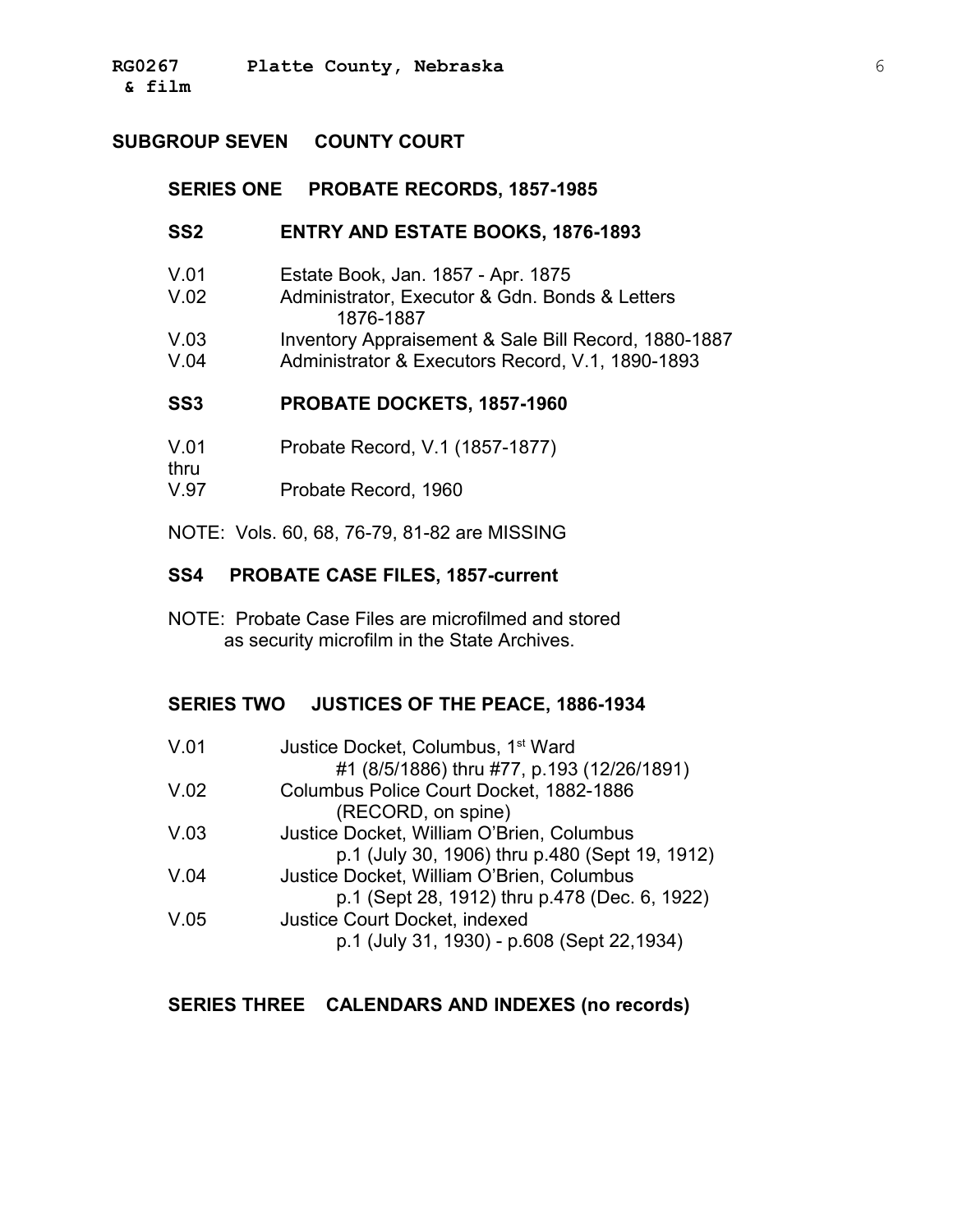### **SUBGROUP SEVEN COUNTY COURT**

#### **SERIES FOUR CIVIL AND CRIMINAL DOCKETS, 1861-1907**

- V.01 � Probate Court Docket, Mar 24, 1870 #370, 6/20/1878 ("ESTRAY RECORD") on spine (civil & criminal) Volume starts District Court Journal V.A-2 pp.1-46, March 1, 1861 - April 13, 1869 Volume renumbers from p.1 with Court Record.
- V.02 County Court Docket, V.1 July 1876 - September 1872 V.03 � County Court Docket, V.2 MISSING V.04 � County Court Docket, V.3 February 1887 - July 1890 V.05 County Court Docket, V.4 July 1890 - February 1893 V.06 County Court Docket, V.5 January 1893 - February 1897 V.07 County Court Docket, V.6 January 1897 - November 1907

#### **SERIES FIVE JUDGE'S DOCKETS (no records) SERIES SIX CASE FILES (no records)**

#### **SERIES SEVEN DELAYED BIRTH RECORDS, 1941-1985**

- V.01 Delayed Birth Record, V.1 (#1, Mar 19, 1941) thru V.07 � Delayed Birth Record, V.7 (#3368, May 15, 1985)
- NOTE: Vol. #5 is missing

#### **SERIES EIGHT ADOPTION RECORDS, 1898-1964**

V.01 � Adoption Record, V.1 (1898-1941) V.02 � Adoption Record, V.2 - CONFIDENTIAL, 1943-1964 Confidential per sec. 43-113, R.R.S. Neb.

#### **SERIES NINE GUARDIANSHIP RECORDS, 1890-1961**

- V.01 � Guardianship Record, V.3A (2 pp.), 1890-1891
- V.02-17 � Guardianship Record, V.1 (January 1902) thru Guardianship Record, V.16 (October 1961)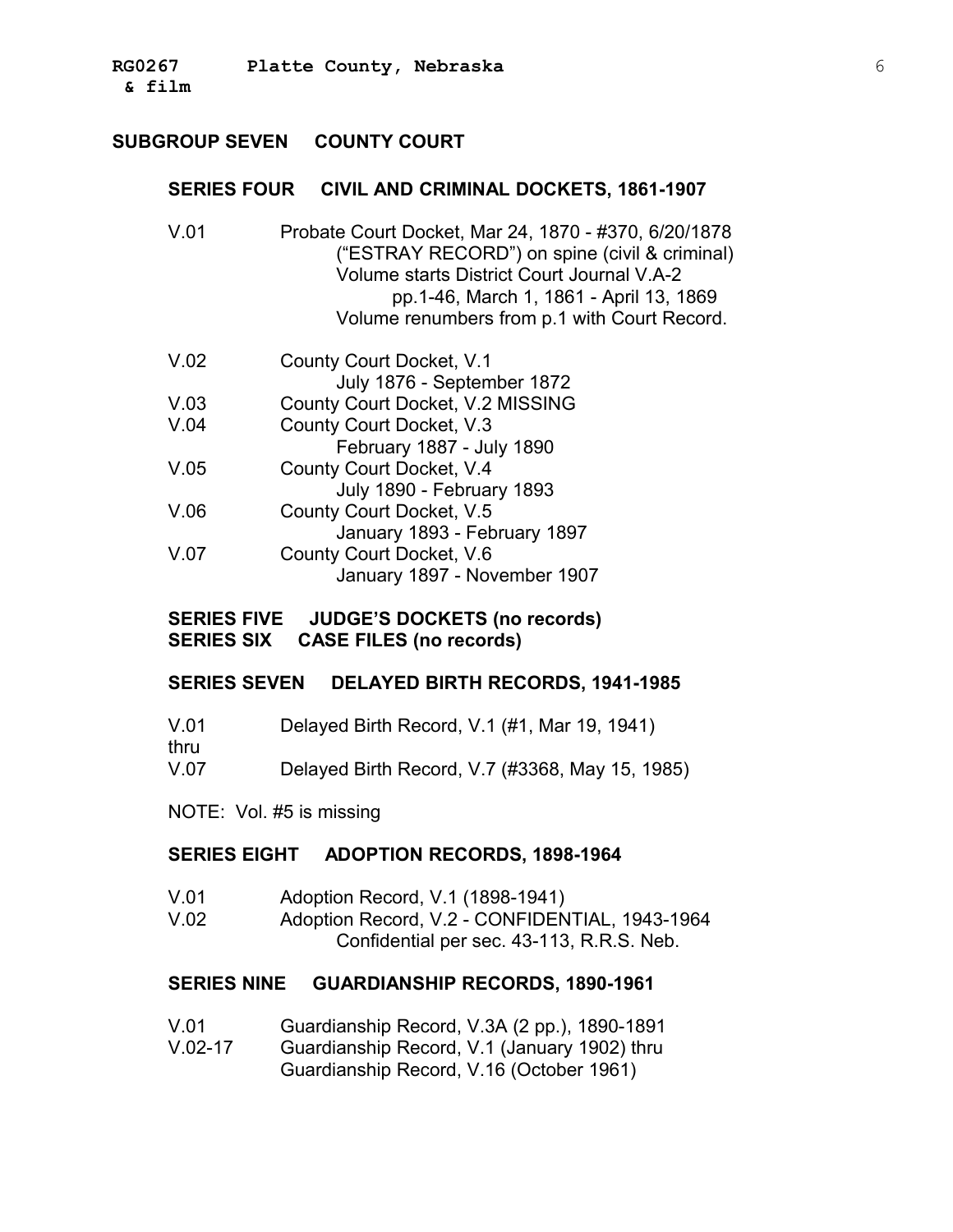### **SUBGROUP EIGHT DISTRICT COURT**

#### **SERIES ONE NATURALIZATION RECORDS, 1861-1955**

NOTE: A card index to Platte County Naturalizations has been microfilmed and the film is shelved with the collection on microfilm as reels A-C. This index may not be complete and patrons are advised to check the indexes provided at the beginning of volumes.

- V.A see District Court Docket V.A-1 ("ENTRY BOOK") not on microfilm includes Declarations, 1866-1867
	- p.12 � Neils Peter Neilson, Jan. 29, 1866
	- p.13 � Hans Behrens, Feb. 19, 1866
	- p.14 � Henrick Bockmann, Feb. 19, 1866 Theodore Moll, Feb. 19, 1866 Claus Heiririch Stuhr, Feb. 19, 1866
	- p.15 � John Ernst, Apr 3, 1866 William Ernst, April 3, 1866 John Gerber, April 6, 1866
	- p.16 � John Gerber, May 10,1866 Micheal Merohn Johann Groteluschen
	- p.17 � Peter Klauschi, June 8, 1866 Henry Kruser, June 9, 1866 Jacob Sauer, June 9, 1866
	- p.18 � Frederick Schaad, Aug. 8, 1866
	- p.25 � Francis Mc Mahon, Oct. 9, 1866 James Scully, Oct. 9, 1866 Hugo Hald, n.d.
	- p.26 � Fredrick Gerber, Jan. 23, 1867 John Hosmer, Jan. 23, 1867 Patrick Scully, Feb. 26, 1867
	- p.27 � Ens Nelson, Mar. 16, 1867
	- p.28 � Hans Obermullen, Apr. 25, 1867 John Burn, May 3, 1867
	- p.29 � Henry Gelzof, May 18, 1867
- V.01 � Declarations of Intention Vol. A July 1868 - October 1890 V.02 � Declarations of Intention Vol. B October 1890 - September 1890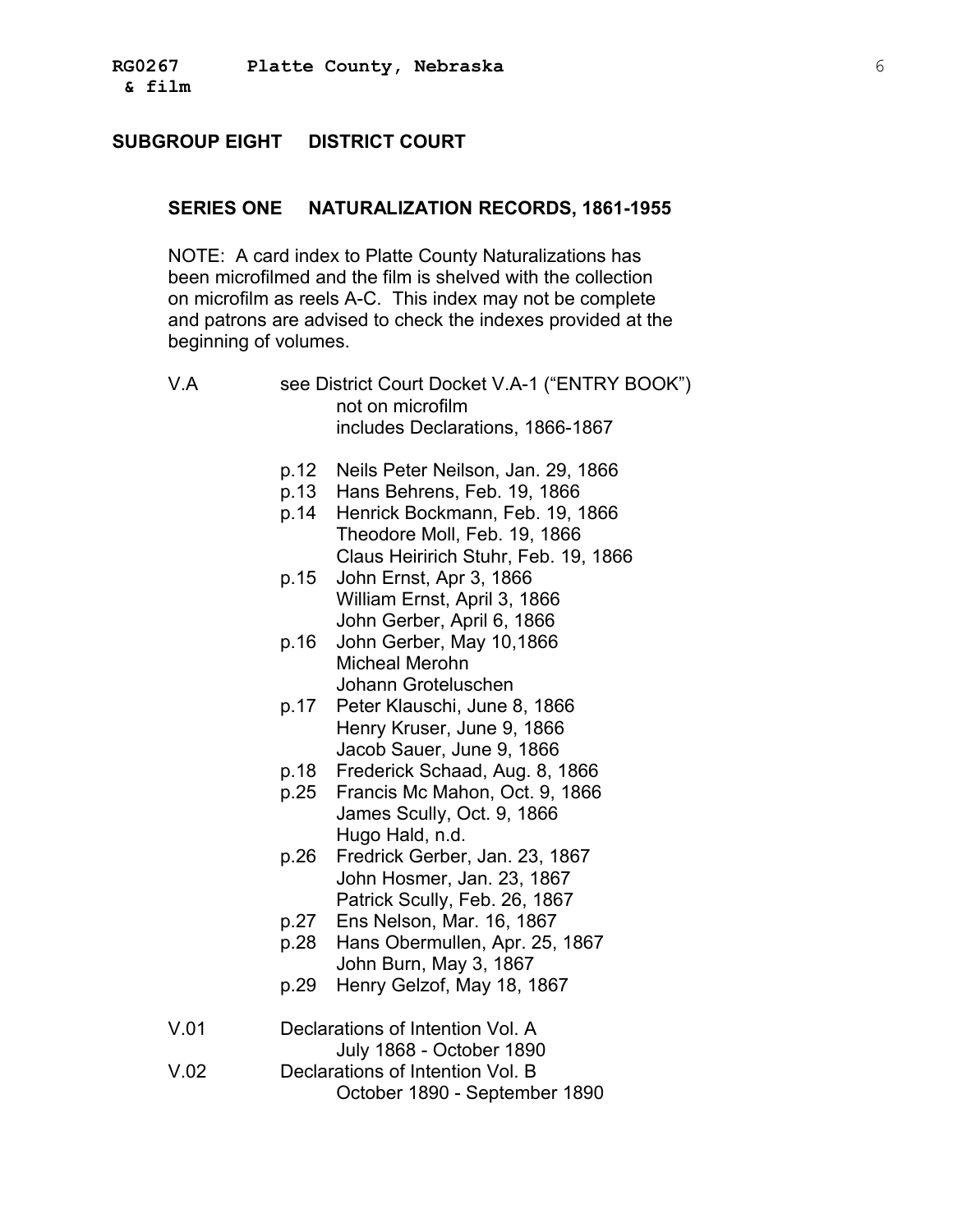# **SUBGROUP EIGHT DISTRICT COURT**

# **SERIES ONE NATURALIZATION RECORDS, 1861-1955**

| V.03                                            | Declarations of Intention Vol. C                                     |                                                  |
|-------------------------------------------------|----------------------------------------------------------------------|--------------------------------------------------|
| V.04                                            | MISSING, Sept 1890 - Oct. 1903<br>Declarations of Intentions Vol. #1 |                                                  |
|                                                 |                                                                      | #1 (Apr 1907) - #300 (Feb. 1917)                 |
| V.05                                            | Declarations of Intention Vol. #2                                    |                                                  |
|                                                 |                                                                      | #301 (Feb. 1917) - #400 (Jan. 1918)              |
| V.06                                            | Declarations of Intention Vol. #3                                    |                                                  |
|                                                 |                                                                      | #401 (Jan 1918) - #700 (June 1925)               |
| V.07                                            | Declarations of Intention Vol. #4                                    |                                                  |
|                                                 |                                                                      | #701 (June 1925) - #782 (June 1929)              |
| V.08                                            | Declarations of Intention Vol. #5                                    |                                                  |
|                                                 |                                                                      | #783 (Sept 1929) - #921 (July 1953)              |
| B.01-02                                         | (not on microfilm)                                                   |                                                  |
|                                                 |                                                                      | Petitions for Citizenship, Oct. 1903 - Sept 1906 |
|                                                 |                                                                      | includes supporting documents and declarations   |
|                                                 | of intention.                                                        |                                                  |
|                                                 |                                                                      |                                                  |
| V.09                                            | (not on microfilm)                                                   |                                                  |
|                                                 | Index to Final Papers prior to 1883                                  |                                                  |
| V.09A (not on microfilm) - Final Papers         |                                                                      |                                                  |
| see District Court Journal Vol. A-2 (1861-1969) |                                                                      |                                                  |
|                                                 | (marked "Estray Record" on spine)                                    |                                                  |
|                                                 |                                                                      |                                                  |
|                                                 | October 16, 1867                                                     |                                                  |
|                                                 | p.16                                                                 | Headman, Jonas                                   |
|                                                 | p.17                                                                 | <b>Brindley, Charles</b>                         |
|                                                 |                                                                      | Gotteschalk, Frederick                           |
|                                                 |                                                                      | Henggeller, Franz<br>Matthis, Andrew             |
|                                                 |                                                                      | Martz, Peter T.                                  |
|                                                 |                                                                      | Meyer, Peter                                     |
|                                                 |                                                                      | Phillips, Louis                                  |
|                                                 | October 17, 1867                                                     |                                                  |
|                                                 | p.22                                                                 | Alister, James M.                                |
|                                                 |                                                                      | Ludwig, Henry                                    |
|                                                 | April 13, 1868                                                       |                                                  |
|                                                 | p.25                                                                 | Draper, William                                  |
|                                                 |                                                                      | Reinke, Charles                                  |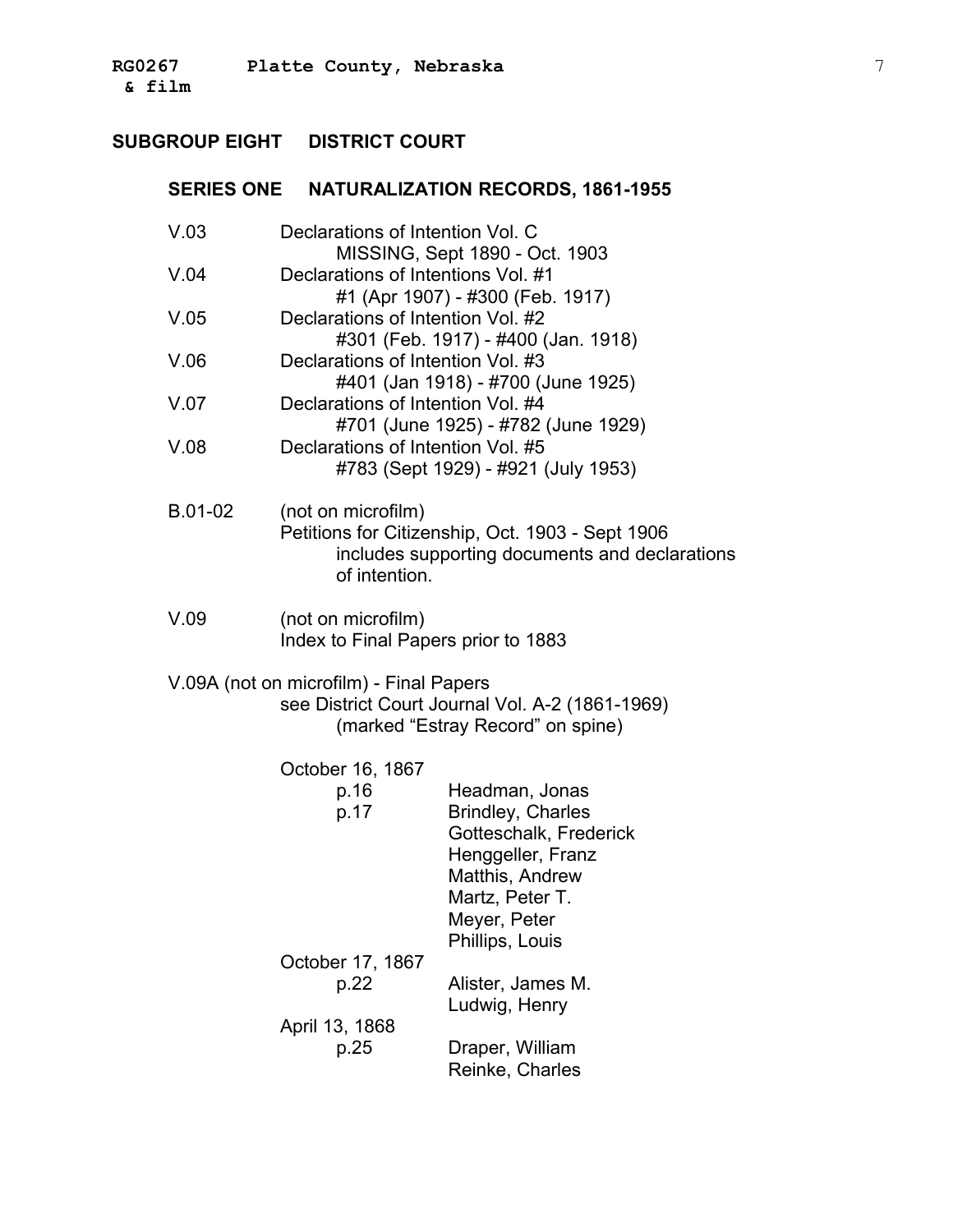#### **SERIES ONE NATURALIZATION RECORDS, 1861-1955**

V.09A (cont) �

| April 14, 1868   |                                                                                                      |
|------------------|------------------------------------------------------------------------------------------------------|
| p.26<br>p.30     | Conway, James<br>Berney, George<br>Browner, John                                                     |
| October 16, 1868 | Murrey, Patrick                                                                                      |
| p.33             | Sullivan, Dennis                                                                                     |
| p.34             | Carrig, James<br>Davidson, William<br>Denean, John<br>Denean, Michael<br>Lynch, Thomas<br>Will, John |
| October 17, 1868 |                                                                                                      |
| p.40             | Galley, George W.<br>Warner, James                                                                   |
| April 13, 1869   |                                                                                                      |
| p.42             | Galley, G. H.<br>Loseke, Henry<br>Lusche, Henry<br>Miller, John                                      |

- NOTE: The following three volumes are referred to as Certificates of Naturalization on Index Cards and as Final Pepers on the microfilm. Volumes contain Petition for Naturalization, affidavits and oaths, and date certificate was issued.
- V.10 � Naturalization Record #1, Oct. 1903 Feb. 1906
- V.11 � Naturalization Record #2, Feb. 1906 Sept 1906
- V.12 � Naturalization Record #3, Sept 1906 Sept 1908
- B.01-02 (not on microfilm) Petitions for citizenship, Oct. 1903 - Sept 1906 includes supporting documents and Declarations of Intention.
- V.13 **Petition and Record Vol. #1** #1 (Sept 1908) -#150 (Aug. 1919)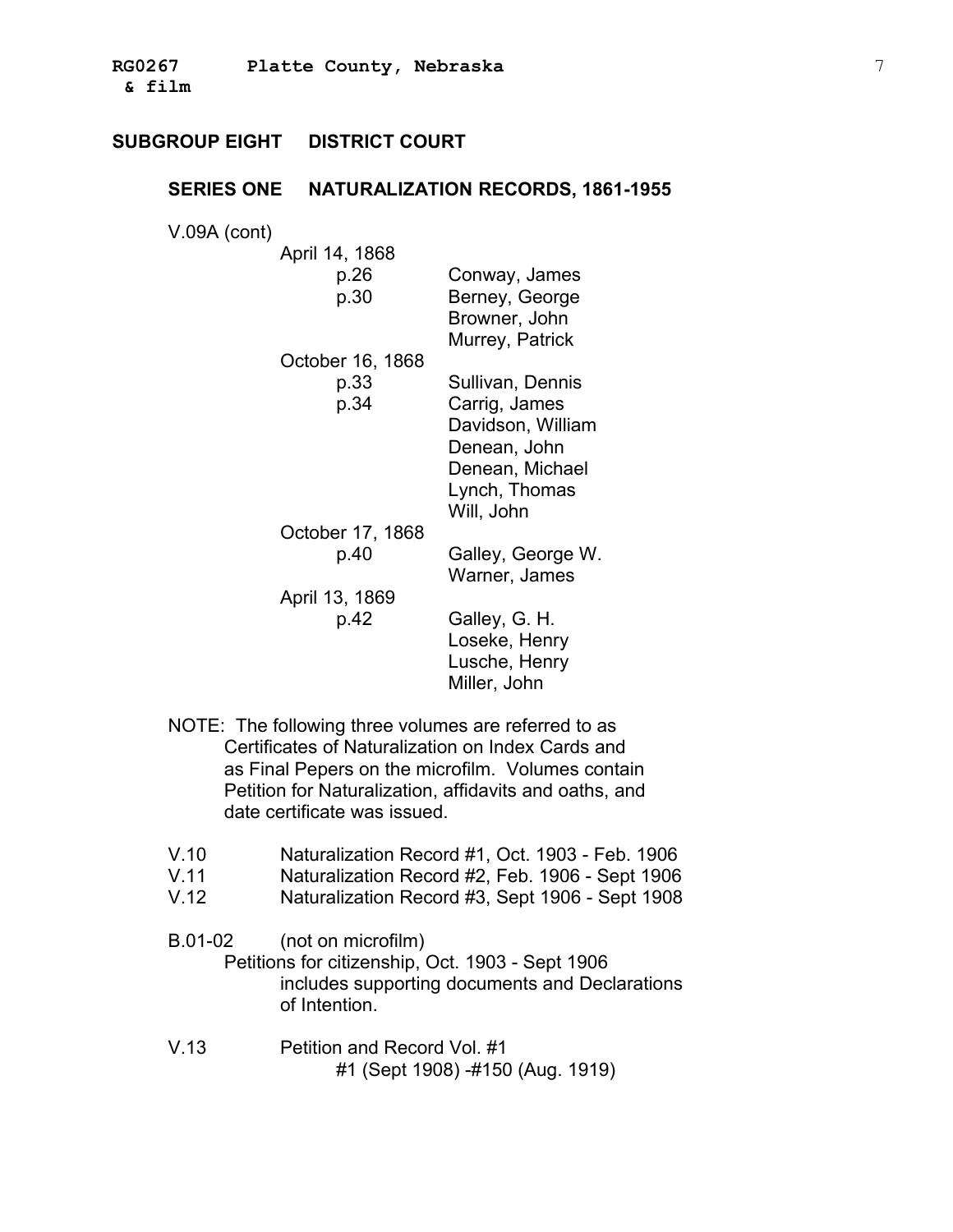### **SERIES ONE NATURALIZATION RECORDS, 1861-1955**

| V.14                                             | Petition and Record Vol. #2<br>#151 (Sept 1919) -#356 (June 1929)                                             |  |  |
|--------------------------------------------------|---------------------------------------------------------------------------------------------------------------|--|--|
| V.15                                             | Petition and Record, Vol. #3                                                                                  |  |  |
| V.16                                             | #357 (July 1929) - #407 (Mar. 1937)<br>Petition and Record, Vol. #4                                           |  |  |
|                                                  | #408 (Apr. 1937) - #598 (Dec. 1946)                                                                           |  |  |
| V.17                                             | Petition and Record, Vol. #5                                                                                  |  |  |
|                                                  | #599 (June 1947) - #634 (Feb. 1955)                                                                           |  |  |
| V.18                                             | List of Petitions Granted and Denied                                                                          |  |  |
|                                                  | Jan. 1930 - Feb. 1955                                                                                         |  |  |
| V.19                                             | Repatriations, Jan. 1941 - July 1953                                                                          |  |  |
| NOTE: The following volumes are not on microfilm |                                                                                                               |  |  |
| V.20                                             | Certificates of Naturalization, Nov. 1908 - Sept 1913                                                         |  |  |
| V.21                                             | Certificates of Naturalization, Feb. 1914 - Jan. 1921                                                         |  |  |
| V.22                                             | Certificates of Naturalization, Sept 1919 - Apr. 1921                                                         |  |  |
| V.23                                             | Certificates of Naturalization, Apr 1921 - Sept 1921                                                          |  |  |
| V.24                                             | Certificates of Naturalization, Sept 1921 - Feb. 1924                                                         |  |  |
| V.25<br>V.26                                     | Certificates of Naturalization, May 1924 - Oct. 1925<br>Certificates of Naturalization, Jan. 1926 - Jan. 1928 |  |  |
|                                                  |                                                                                                               |  |  |

## **SERIES ONE NATURALIZATION RECORDS - MICROFILM RECORD**

| Reel A  | Index to Naturalizations, A-I |
|---------|-------------------------------|
| #25,667 | Abbenseth thru Iverson        |

| Reel B  | Index to Naturalizations, J-R |
|---------|-------------------------------|
| #25,668 | Jacobi thru Rohart            |

| Reel C  | Index to Naturalizations, R-Z |
|---------|-------------------------------|
| #25,669 | Rohde thru Zybach             |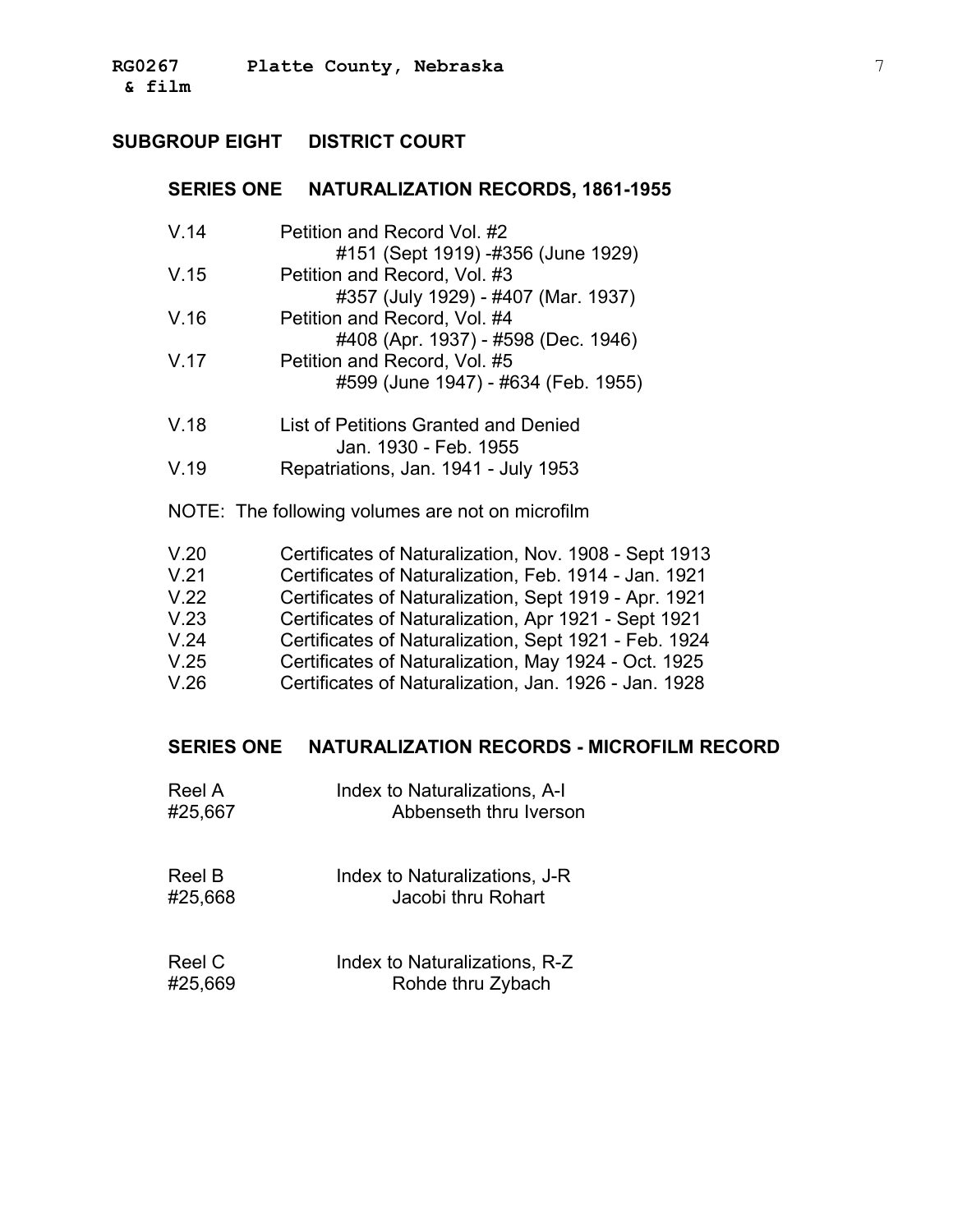|                                   | SERIES ONE NATURALIZATION RECORDS - MICROFILM RECORD                                                                                                                                                                    |
|-----------------------------------|-------------------------------------------------------------------------------------------------------------------------------------------------------------------------------------------------------------------------|
| Reel #1<br>956 images<br>1912 pp. | Vol. #1, Declarations of Intention, V.A.<br>index and p.1 (July 1868)<br>thru                                                                                                                                           |
| #18,840                           | Vol. #7, Declarations of Intention, Vol. #4<br>p.29 (#729), Nov. 24, 1926                                                                                                                                               |
|                                   | <b>FILMING ORDER:</b>                                                                                                                                                                                                   |
|                                   | V.B, Declarations begins at Frame #330<br>V.1, Declarations begins at Frame #477<br>V.2, Declarations begins at Frame #661<br>V.3, Declarations begins at Frame #730<br>V.4, Declarations begins at Frame #915          |
| Reel #2<br>848 images             | Vol. #7, Declarations of Intention V.4 cont.<br>p.30 (#730), Dec. 6, 1926                                                                                                                                               |
| 1696 pp.<br>#18,841               | thru<br>Vol. #13, Petition & Record Vol. #1<br>p.80 (#80), Sept 11, 1914                                                                                                                                                |
|                                   | <b>FILMING ORDER:</b>                                                                                                                                                                                                   |
|                                   | V.5, Declarations of Intention see Reel 2A<br>V.1, Final Papers begins at Frame #033<br>V.2, Final Papers begins at Frame #303<br>V.3, Final Papers begins at Frame #558<br>V.1, Petition & Record begins at Frame #645 |
| Reel #2A<br>#19,293               | Vol.8, Declarations of Intention Vol. #5<br>#783 (Sept 4, 1929)<br>thru                                                                                                                                                 |
|                                   | Vol.8, Declarations of Intention Vol. #5<br>#921 (July 20, 1953)                                                                                                                                                        |
| Reel #3<br>842 images<br>1684 pp. | Vol. #13, Petition & Record Vol. #1<br>p.81 (#81 (Sept 25, 1914)<br>thru                                                                                                                                                |
| #18,842                           | Vol. #15, Petition & Record Vol. #3<br>#381 (Sept 23, 1933)                                                                                                                                                             |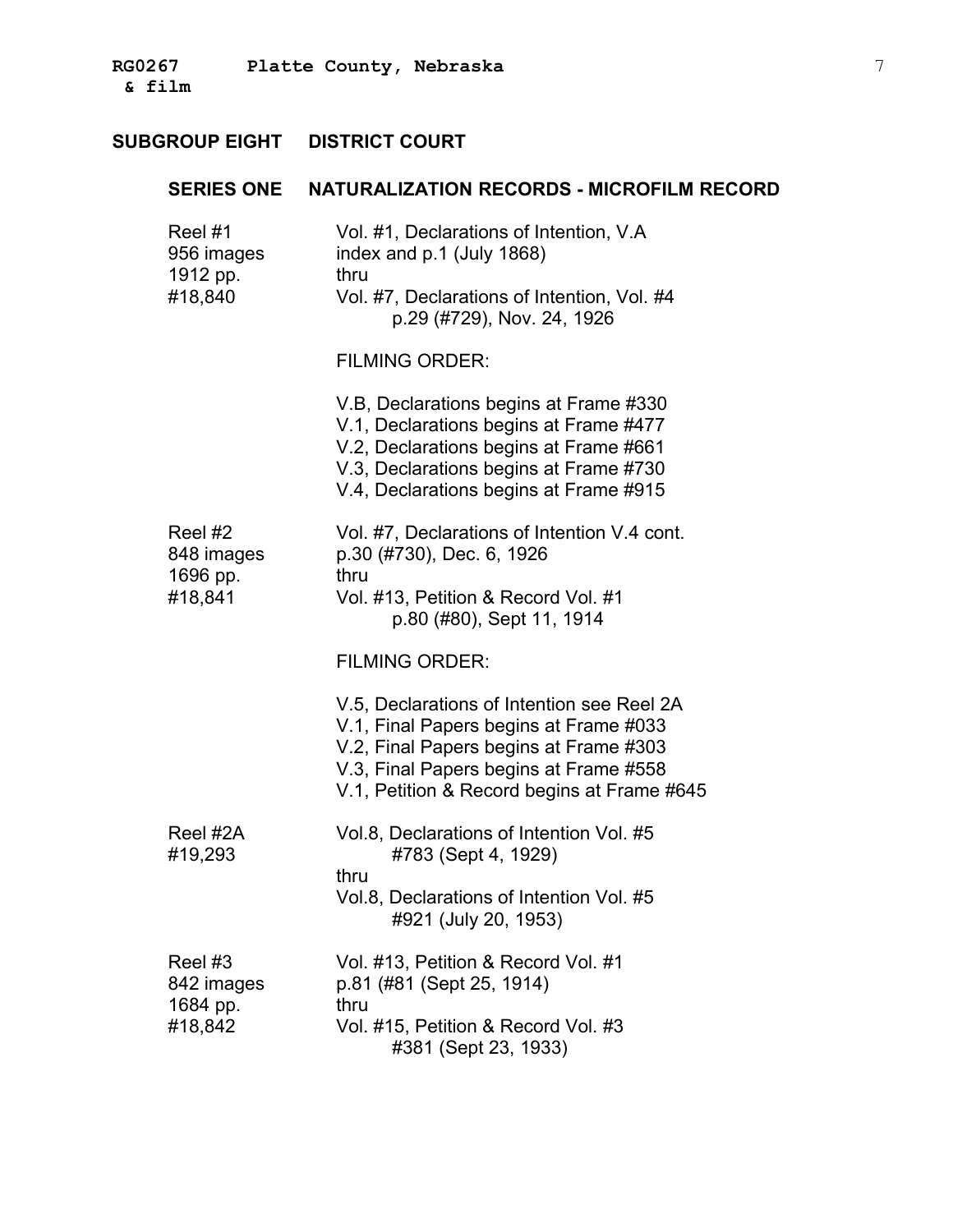### **SERIES ONE NATURALIZATION RECORDS - MICROFILM RECORD**

| Reel #4    | Vol. #15, Petition & Record Vol. #3 cont. |
|------------|-------------------------------------------|
| 733 images | #382, Sept. 23, 1933                      |
| 1477 pp.   | thru                                      |
| #18,843    | Vol.#19, Repatriations, 1941-1953         |
|            |                                           |

CORRECTION:

V.4 - Petition & Record #519 (Otto J. Meckel) filmed before #518 (Martin Nasal)

#### FILMING ORDER:

V.4, Petition & Record begins at Frame #073 V.5, Petition & Record begins at Frame #507 V.18, Petitions Granted begin at Frame #629 V.19, Repatriations begins at Frame #691

Frame #732 - Facts for Petition for Naturalization - Nathan Levin, c.Mar. 1908 (not in card index)

#### **SERIES TWO GENERAL INDEX TO DISTRICT COURT**

The Archives does not have the General Index volumes for Platte County District Court. General Index V.I thru L 1958-1997 are on security microfilm.

#### **SERIES THREE COURT CALENDARS AND TRIAL DOCKETS, 1875-1927**

V.1 Clerk's Docket A, Oct T 1875 – Sept T 1890

V.2-6 Civil Trial Dockets I thru L 1905-1921

V.7 Criminal Trial Docket D 1915-1927

#### **SERIES FOUR APPEARANCE DOCKETS, 1868-1899**

V.A-1 District Court Docket "ENTRY BOOK" on spine Jury Selections, 1860-1863 Appointments to Bar, 1863-1865 Civil & Criminal cases, 5/10/1866 - #43 (5/30/1868) **Naturalizations**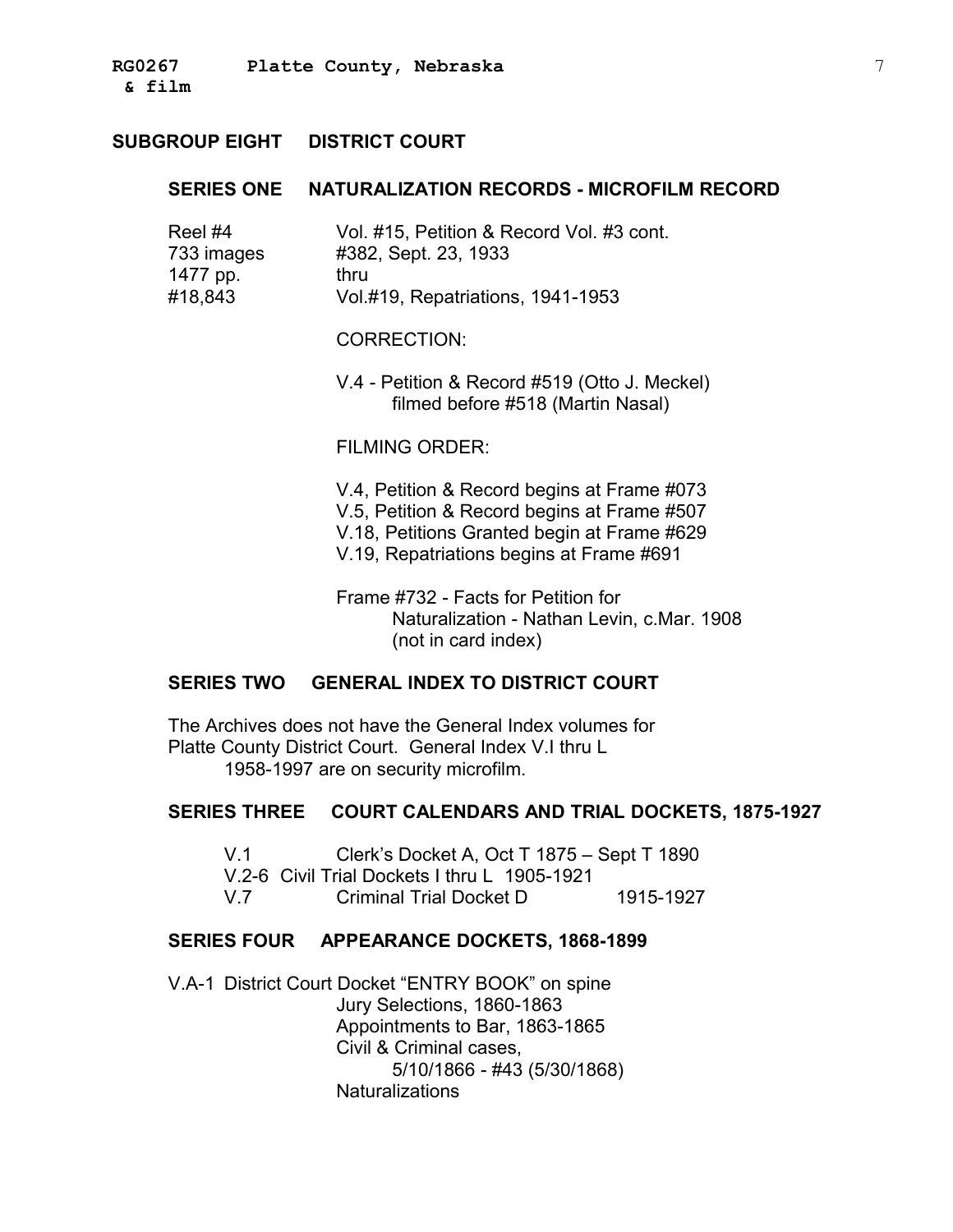#### **SERIES FOUR APPEARANCE DOCKETS (cont)**

- V.01-08 Appearance Dockets, V.A thru I 1868-1899
- V.09-11 Criminal Appearance Dockets D-F Criminal Appearance Dockets M-N are on security microfilm 1886-1950 1992-1997

#### **SERIES FIVE DAILY JOURNAL 1861-1976**

V.A-2 District Court Journal "ESTRAY RECORD" on spine March 1, 1861 - April 13, 1969, pp.1-46 includes Naturalization Records

> includes Probate Court Journal, civil/criminal March 24, 1870 - #370 (6/20/1878), pp.1-458

- V.1-15Daily Journals, V.A thru O 1868-1930
- V.16-26 Daily Journals, V.P thru Z April 30, 1930 - June 11, 1960
- V.27-34 Daily Journals, V.1 thru 8 June 9, 1960 - May 21, 1976

#### **SERIES SIX COMPLETE RECORD, 1857-1975**

| $V.01-26$ | Complete Record V.A thru Z               | 1857-1909 |
|-----------|------------------------------------------|-----------|
| $V.27-52$ | Complete Record V.A-1 thru Z-1 1907-1935 |           |
| $V.53-75$ | Complete Record V.1 thru V.23            | 1935-1975 |

### **SERIES SEVEN CIVIL DOCKETS & CRIMINAL DOCKETS**

No individual civil or criminal dockets are on file in the Archives.

#### **SERIES EIGHT CIVIL AND CRIMINAL CASE FILES**

The case files of Platte County are filed on microfilm held for the county in the Archives.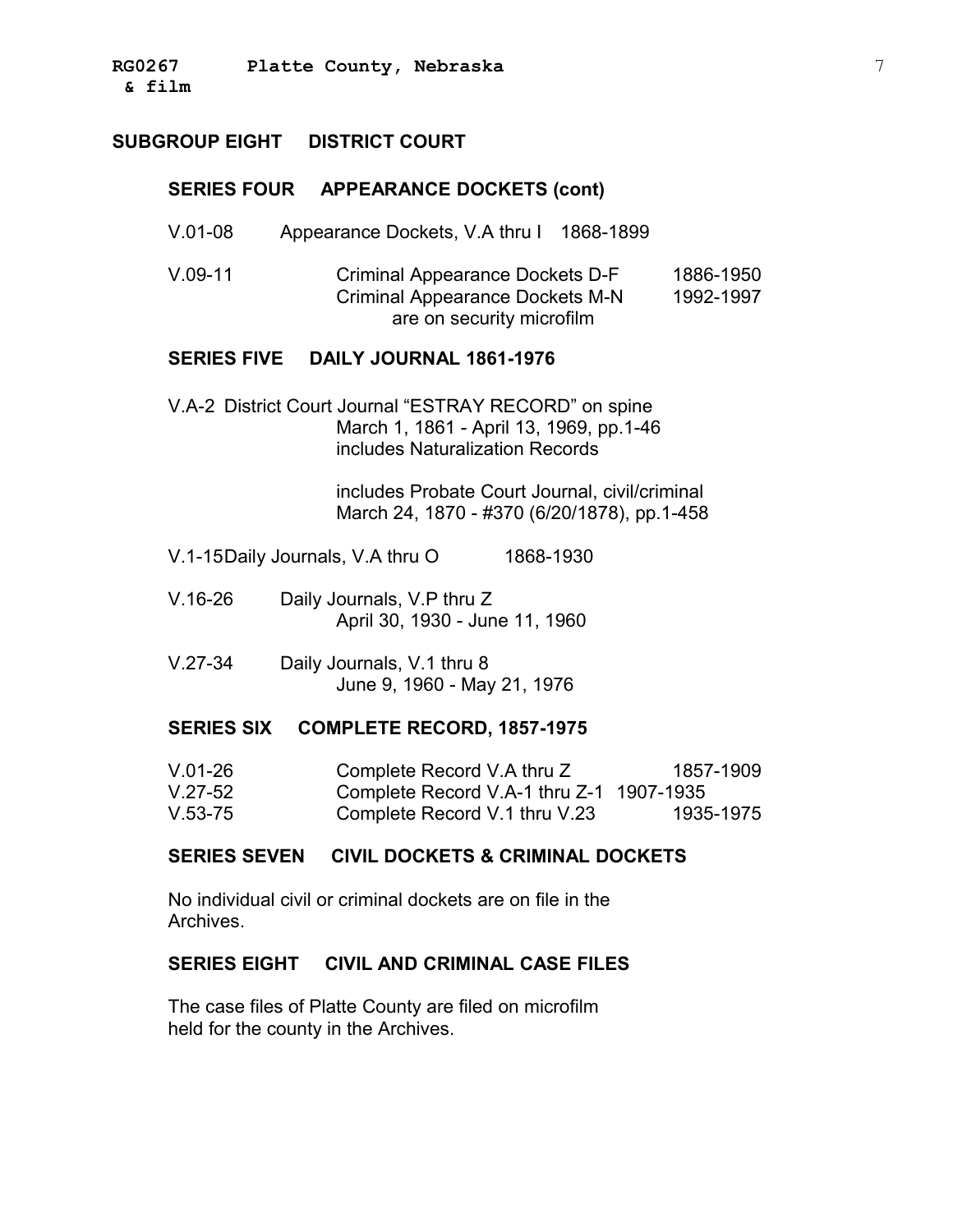### **SERIES NINE BILLS OF EXCEPTION AND EXHIBITS, 1865-1985**

B.01 1900-1914

#2770 Estate of John Higgins vs. Garlow, 1900 #2805 Bender vs. Byrne (Sheriff), 1901 #2910 Lavich vs. UPRR Co., 1901 #2922 Nye & Sheridan vs. Bank of Creston, 1901 #2924 In re estate of John Arnold Schmidt, 1901 #2933 Smith vs. Gleason, 1901 #2951 Heintz vs. Klebba et al, 1902 #2054 McIntire vs. McIntire, 1901 #2983 Swanson vs. Swanson, 1902 #3042 Henry vs. Henry et al, 1902 #3530 Taylor vs. Sawyer et al, 1907 #3541 Schacher (Gdn) vs. Steiner, 1907 #3574 Yeiter vs. Karlin et al, 1907 > Ryan vs. Clark et al, May 1908 > Whitmoyer vs. Bisson, Sept 1908 #3717 Harper vs. Harper, 1908 w/#3757 Nichols vs. Hoppen et al, 1909 #3734 Browner et al vs. Drinnen et al, 1909 #3752 Frazier vs. Commercial Nat'l Bank of Columbus, 1909 #3758 Lawson vs. Lawson, Jan. 1909 #3769 Fitzpatrick vs. Stenzel, 1909 #3775 Sheridan vs. Gleason, 1909 #3815 Breunig et al vs. Murphy, 1909 #3828 Schmidt vs. Schmidt, 1909 #3831 Nelson vs. Nelson, 1909 > Haslach vs. Wolfe, 1909 see also 2582, 2629 > Papers re Dineen-Roen Land, Banner Co., 1909 > Papers re Kountze Land, Holt County, 1909-10 #3885 Trade Discount Co. vs. Nugent, 1910 #3891 Smith vs. Alexander et al, 1910 #3901 Atkinson vs. McGahey et al, 1911 #3926 Cookingham vs. Teske, 1911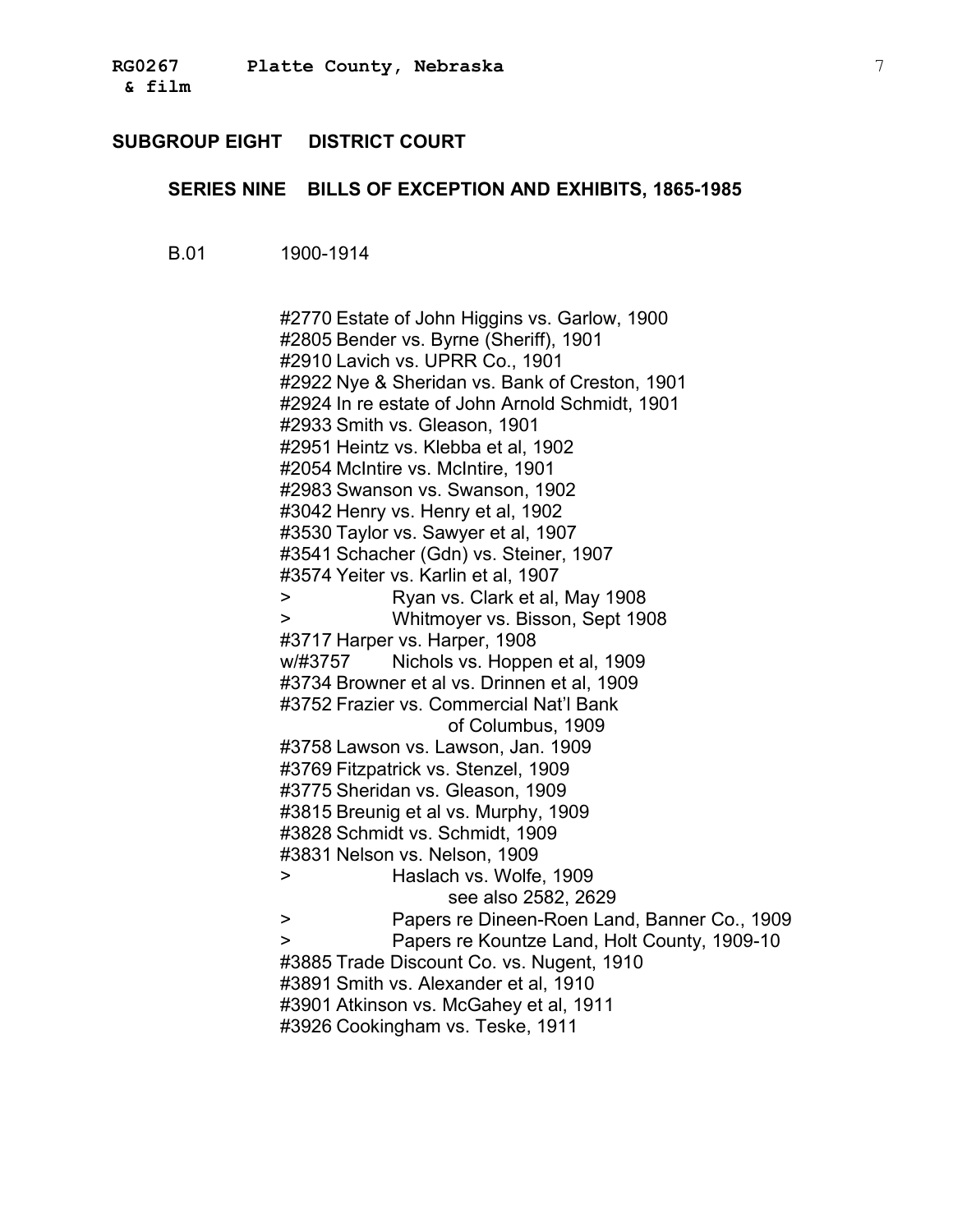#### **SERIES NINE BILLS OF EXCEPTION AND EXHIBITS, 1865-1985**

B.01 (cont)

#3970 Larson vs. Hazlitt, 1911 > Papers re Carraher Land, March 1911 #3998 Foreman vs. UPRR Co., 1911 #4014 Grip vs. Grip, 1911 Papers re McDonald Land, Pierce Co., 1911 Papers re Johnson Land, Oct. 1911 #4042 Miller et al vs. Vogel et al, 1912 #4047 Bittner vs. Bittner, 1912 #4065 Lacey vs. Zeigler et al, 1913 #4080 Buss vs. Bakenhus, 1912 #4100 Burch vs. Hopkins, 1913 #4103 Anderson vs. Vrzal, 1912 #4106 Eckholt vs. Eckholt, 1912 including #4071, Foreman vs. Foreman #4110 Ottis & Murphy vs. Borgelt, 1912 #4112 Muckendorfer vs. Muckendorfer, 1913 #4119 Welch vs. Welch, 1912 #4127 Bruner vs. Palmer, 1912 #4158 Roesch vs. Abts Co., 1913 #4180 Lightner (Gdn) vs. Galley, 1913 #4208 Taylor vs. UPRR Co., 1913 #4269 Sander vs. Sander, 1913 #4285 Heintz vs. Tiesing et al, 1914 #4302 Olson vs. Doumoulin & Criss, 1913 > Estate of John Melcher vs. Ackeren, 1914

B.02 1914-1922

#4362 Estate of Michael J. Ducey, 1914  $\triangleright$  Hamling Land Sale  $\triangleright$  Land Sales – Misc. #4440 Becher, Hockenberger & Chambers vs. Osborn et al, 1915 #4472 Wurdeman vs. City of Columbus et al, 1915 #4491 Estate of Mary Van Owen, 1915 #4497 Mysto Mfg. Co. vs. Helms et al, 1915 #4512 Ryan vs. Allison-Ritchey Land Co., 1914 #4527 Fiedler vs. Fiedler, 1916 Rothleitner vs. Rothleitner, Jan. 1916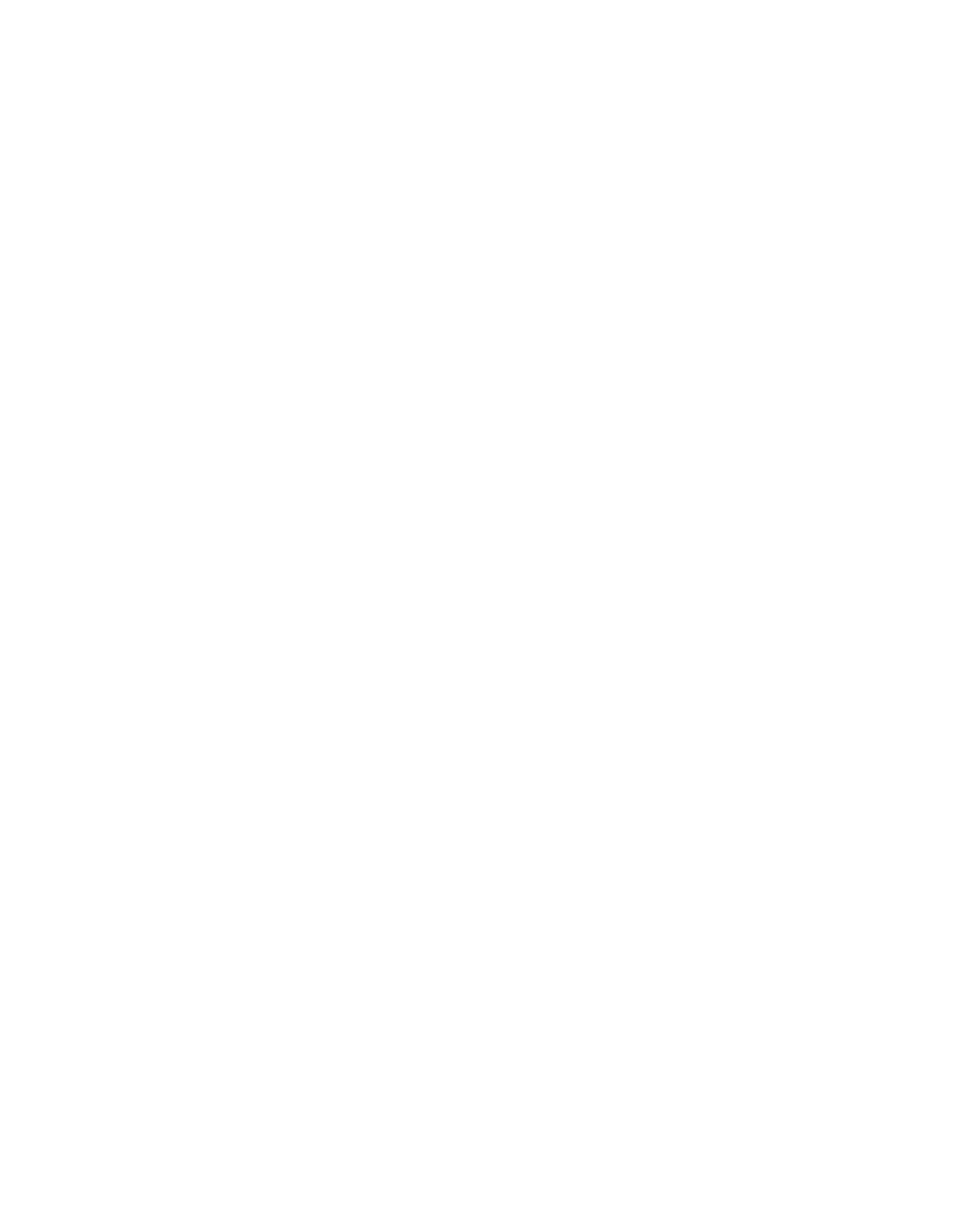#### **SERIES NINE BILLS OF EXCEPTION AND EXHIBITS, 1865-1985**

B.02 (cont)

#4534 Randall vs. Curtis et al, 1916 #4701 Irwin vs. Janicek, Oct. 1918 #4811 Hughes Co. vs. California Prune and #4846 Diedrich vs. Zimmerer, Aug. 1919 #4998 Strother vs. Powell, Brock and Ernst vs. Francis, Apr 1920 Farmers Bus. Assoc. of Duncan, NE vs. U.S.Fidelity & Guaranty Co., Sept 1920 In re estate of Charles Reynoldson, May 1921 #5041 Stockgrowers State Bank of Colorado vs. Newman, Sept 1921 #5070 Walter, trustee vs. Springfield Fire and Marine Ins. Co., Sept 1921 #5072 Jirik vs. McKillip et al, Mar. 1922 #4562 Farmers Elevator Assoc. vs. C & NW Ry, 1916 #4584 Gueffroy vs. Adams Express, 1916 #4590 Cudahy Refining Co. vs. Siems&Brudney, 1916 #4598 Alexander vs. Smith, 1917 #4626 Smith vs. Smith, 1917 #4679 Lamb vs. Commonwealth Life Ins Co., 1918 #4713 Post vs. Wurdeman, 1918 #4717 Hunt vs. Frischolz et al, 1918 #4730 Erwin vs. Moorman Mfg Co., 1918 #4742 Cover vs. Columbus Beverage Co., 1918 #4759 Szewczyk & Jeruzal vs. Miner et al, 1918 #4761 Abts Co. vs. Columbus Canning Co., 1918 #4820 Booe vs. Davidson et al, 1919 #4829 Werner vs. Security Mutual Life, 1919 Apricot Growers, Inc., 1919 #4826 Hartman vs. Hartman, 1919 #4868 Spreckels Security vs. Abts Co., 1920 #5057 Harper et al vs. Paxon-Dawes et al, 1920 B.03 1926-1939

- #4815 Scheer vs. Nelson, 1926
- #5058 Dewey vs. Estate of W.M.Condon, 1921
- #5135 Union State Bank of Omaha
	- vs. Voss, June 1922
- #5174 Hoagland and Co. vs. Abts, et al, May 1922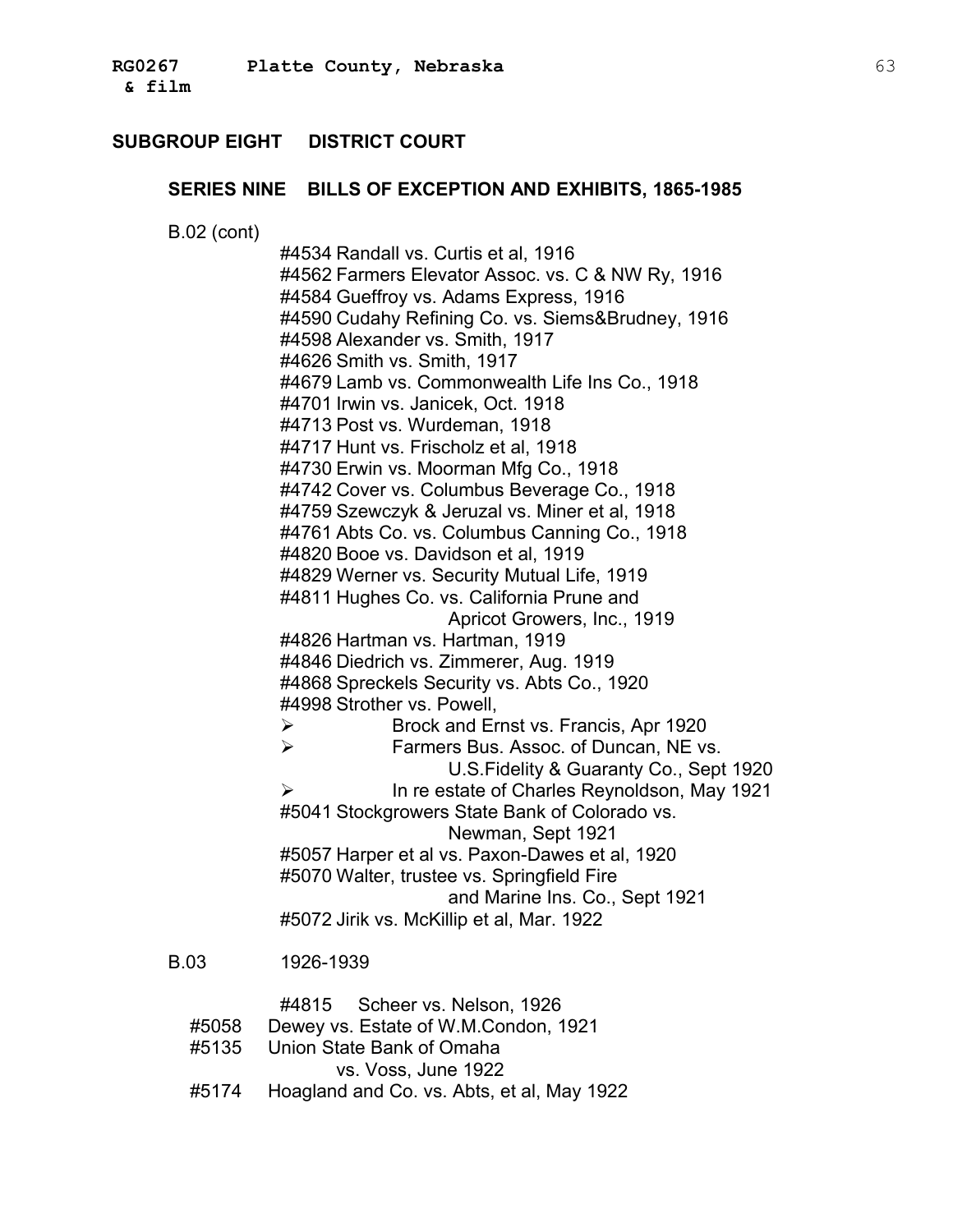| SERIES NINE BILLS OF EXCEPTION AND EXHIBITS, 1865-1985 |                                                                                             |  |
|--------------------------------------------------------|---------------------------------------------------------------------------------------------|--|
| <b>B.03 (cont)</b><br>#5227                            | Margaret A.Illian vs.<br>Frank H.Illian, Sept 1922                                          |  |
| #5359                                                  | Jessie A.Kinnan, Plaintiff vs.                                                              |  |
|                                                        | Herbert S.Kinnan, et al., December 1923                                                     |  |
|                                                        | Stella Rohrbacker vs. Frank Rohrbacker, 1922<br>>                                           |  |
|                                                        | #5347 Joseph C.Zoucha vs. Joseph M.Koziol, 1923                                             |  |
|                                                        | Flakus - Harris and Christensen, June 1924<br>>                                             |  |
|                                                        | Fritton vs. Farmers State Bank, 1925<br>>                                                   |  |
|                                                        | #5547 Northwall vs. Krongetal, 1925                                                         |  |
|                                                        | #5631 A.Johnson vs. G.Groetluschen, 1925                                                    |  |
|                                                        | Merchants National Bank vs.Dworak, 1926<br>>                                                |  |
|                                                        | Lindsay State Bank vs. H. Moseke, May 192<br>#5738                                          |  |
|                                                        | The Continental Jewelry Co. vs.<br>#5914                                                    |  |
|                                                        | Mrs. Nellie Coverts, August 1927                                                            |  |
|                                                        | Farmers Coop. Assoc. of Boone, Nebr.<br>$\blacktriangleright$                               |  |
|                                                        | In Bankruptcy, November 1927                                                                |  |
|                                                        | #5927 Bergman vs. Union Pacific Railroad Co., 1928                                          |  |
|                                                        | #5971 L.Schmoll vs. H.Schmoll, 1927                                                         |  |
|                                                        | #5975 Aerni Exhibits Columbus State Bank                                                    |  |
|                                                        | vs. Aerni, 1928                                                                             |  |
|                                                        | Spillman vs. Farmers State Bank, Dec. 1930<br>><br>$\geq$                                   |  |
|                                                        | Brownell vs. Barak, Evans, Arp, Dec.1930                                                    |  |
|                                                        | Will of David Thomas, Thomas vs. Thomas, 1929<br>#6143                                      |  |
| #6356<br>$\, > \,$                                     | Loeffler vs. Ternus et al., Oct. 1930                                                       |  |
|                                                        | O'Hare vs. Weems, 1931<br>Becher, Hockenberger and Chambers Co.vs.<br>$\blacktriangleright$ |  |
|                                                        |                                                                                             |  |
| #6617                                                  | Gleeson etal, 1932<br>Jarecki vs. Jarecki, Mar. 1932                                        |  |
| >                                                      | Carroll vs. Carroll, 1932                                                                   |  |
| >                                                      | Travelers Ins Co vs. Tarnick, 1932                                                          |  |
| >                                                      | Loup River PPD vs. Kenyon-Hill, 1936                                                        |  |
| >                                                      | W.Kochonowski vs. J.Pluta, April 1938                                                       |  |
| #7115                                                  | Farmers State BK, Columbus                                                                  |  |
|                                                        | vs. Stenger et al., 1938                                                                    |  |
| #7705                                                  | Asche, JR., vs. Loup River PPD, 1940                                                        |  |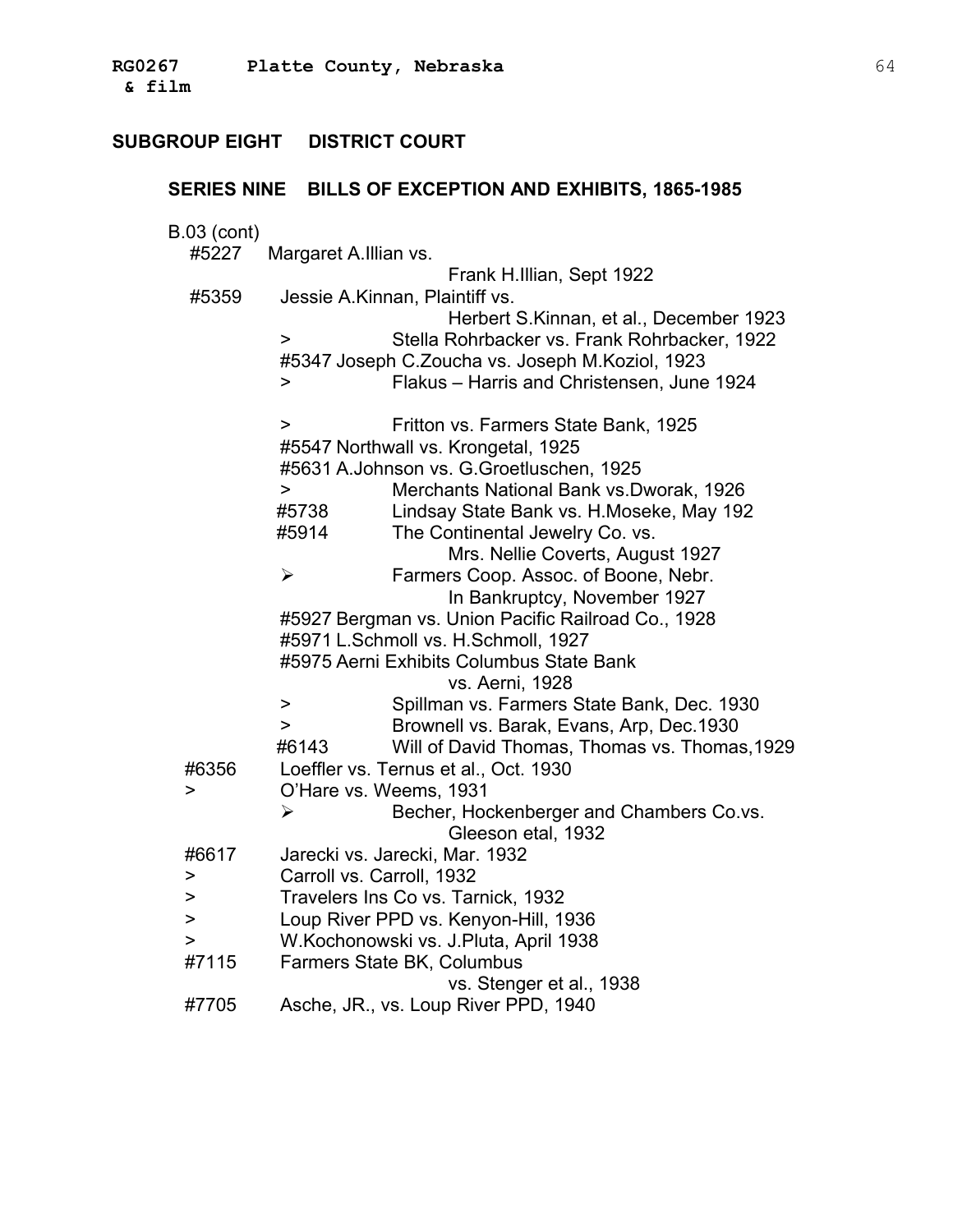| <b>B.04</b> | #7705    | Asche, JR., vs. Loup River PPD, 1940<br>Bill of Exceptions Vol 1. Vol 2. Vol 3.<br>Nebraska Supreme Court Docket #30887 |
|-------------|----------|-------------------------------------------------------------------------------------------------------------------------|
|             | #7954    | Sam Luschinger vs. Loup River PPD, 1940                                                                                 |
|             | #7963    | Otto Heiden vs. Loup River PPD, 1939                                                                                    |
|             | #7978    | Loup River PPD, vs. The Platte Co., 1941<br>Nebraska Supreme Court Docket #31237                                        |
|             | #8173    | Muller J. vs. Jensen F., 1943<br>Nebraska Supreme Court Docket #31598                                                   |
| <b>B.05</b> | #8181    | Gaver A. vs The City of Columbus, 1942                                                                                  |
|             | #8249    | Dischner, R. vs. Loup River PPD, 1946<br>Vols 1-3 (Supreme Court Docket #32084)                                         |
|             | #8479    | Bogus, M. vs. Bogus J., 1944                                                                                            |
|             | #8455    | Wagner, P. vs Loup River PPD, 1946, Vols 1-2                                                                            |
|             | #8859    | Schwank, F. vs. The County of Platte, 1949<br>Nebraska Supreme Court Docket #32703                                      |
| <b>B.06</b> | #8931    | Trowbridge, A. vs Bisson, E. et al, 1950<br>Nebraska Supreme Court Docket #32828                                        |
|             | #8934    | Rayman, E. vs. Rayman, J. 1950                                                                                          |
|             | #8975    | Flaherty, F. vs. Carskadon, 1952<br>Nebraska Supreme Court Docket #33163                                                |
|             | #9010-11 | Becker, A. et al vs. Platte County, 1951<br>Supreme Court Docket #s33070-33072                                          |
|             | ⋗        | Johnson, M. vs. Graf, M. 1955, Vols. 1-3<br>Nebraska Supreme Court Docket #33935                                        |
|             | #9247    | Fred Eggers & Sons, vs. Welsh et al, 1954<br>Vols. 1-2, Supreme Court Docket #33647                                     |
|             | #9517    | Mimick vs. Beatrice Foods Co. et al, 1958<br>Nebraska Supreme Court Docket #34466                                       |
|             | #9556    | Eden vs. Klaas, 1957<br>Nebraska Supreme Court Docket #34357                                                            |
|             | #9559    | Eden vs. Klaas, 1957,<br>Nebraska Supreme Court Docket #34259                                                           |
|             | #2197    | Estate of Albert D. Becker, Deceased, 1958<br><b>Transcript from County Court</b>                                       |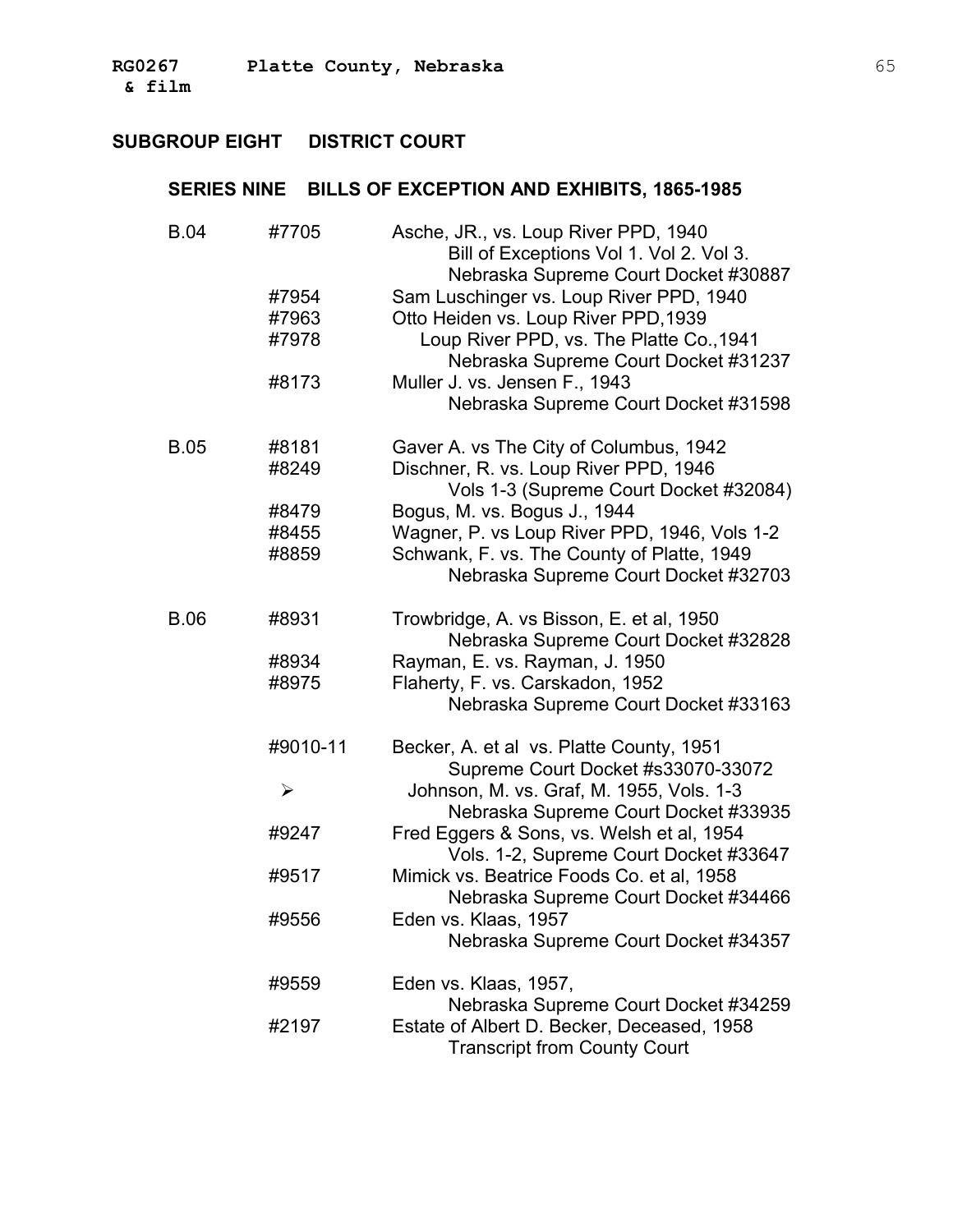**RG0267 Platte County, Nebraska** 66 **& film** �

## **SUBGROUP EIGHT DISTRICT COURT**

| <b>B.06 (cont)</b> |                       |                                                                               |
|--------------------|-----------------------|-------------------------------------------------------------------------------|
|                    | #9633                 | Hoover. L. vs. Keyes, H. and Snyder, E. 1958<br>Defendants Bill of Exceptions |
|                    | #9685                 | Bredehoft vs. Platte Co., 1958 (2 vols.)                                      |
|                    | #9708                 | Kings Ballroom, Inc. vs. Boston Ins., 1959                                    |
|                    |                       | Nebraska Supreme Court Docket #34699                                          |
| B.07-08            | #9338                 | <b>Custer Public Power Dist vs.</b>                                           |
|                    |                       | Loup River PPD (SC#33920), 1955                                               |
| <b>B.09</b>        | #9815                 | Platte County Board of Supervisors vs.<br>Lester W Breese et al., 1959        |
|                    | #9846                 | Meier vs. Maguire et al., 1960                                                |
|                    | #9862                 | Shreve, SR., vs. Agricultural Products, 1961                                  |
|                    | #9895                 | Burt Co. Rural PPD vs. Loup River PPD, 1960                                   |
| <b>B.10</b>        | #9953                 | Walker - Writ of Habeas Corpus, 1961                                          |
| <b>B.11</b>        | #10157                | Bender vs. Fuchs, 1964                                                        |
|                    | ➤                     | Berigan vs. Berigan, 1964                                                     |
|                    | $\blacktriangleright$ | Jakub vs. Jakub, 1964                                                         |
|                    | #10217                | Wiese vs. Klassen, 1963                                                       |
|                    | #10233                | First National Bank vs. Oeltjen, 1962                                         |
|                    | #10408                | Sowder Vs. Sowder, 1964                                                       |
|                    | #10417                | Frazier vs. Behlen Manufacturing Co., 1965                                    |
|                    | #10558                | Burt Co. PPD vs. Loup River PPD, 1965-66                                      |
|                    | #10661                | Wittler vs. Baumgartner et al., 1965                                          |
|                    | #10665                | Josten's, Inc., vs. jung, 1965                                                |
|                    | ➤                     | Herr vs. Pierson, 1967                                                        |
| <b>B.12</b>        | #10720                | Kresha vs. General Construction, 1965                                         |
|                    | #10738                | Forman vs. Anderson, 1967-68                                                  |
|                    | #10752                | Heine vs. Fleischer, 1969                                                     |
|                    | #10767                | Schroeder vs. Oeltjen et al., 1968                                            |
|                    | #10939                | Petition of Wilbert and Schwanebeck, 1968                                     |
|                    | #10988                | Garden City Production Credit Assn.<br>vs. Lannan, 1968                       |
|                    | #10997                | Hockenberger vs. Real Estate Commission<br>of Nebraska, 1967                  |
|                    | #11005                | Hagood vs. Smith, 1972                                                        |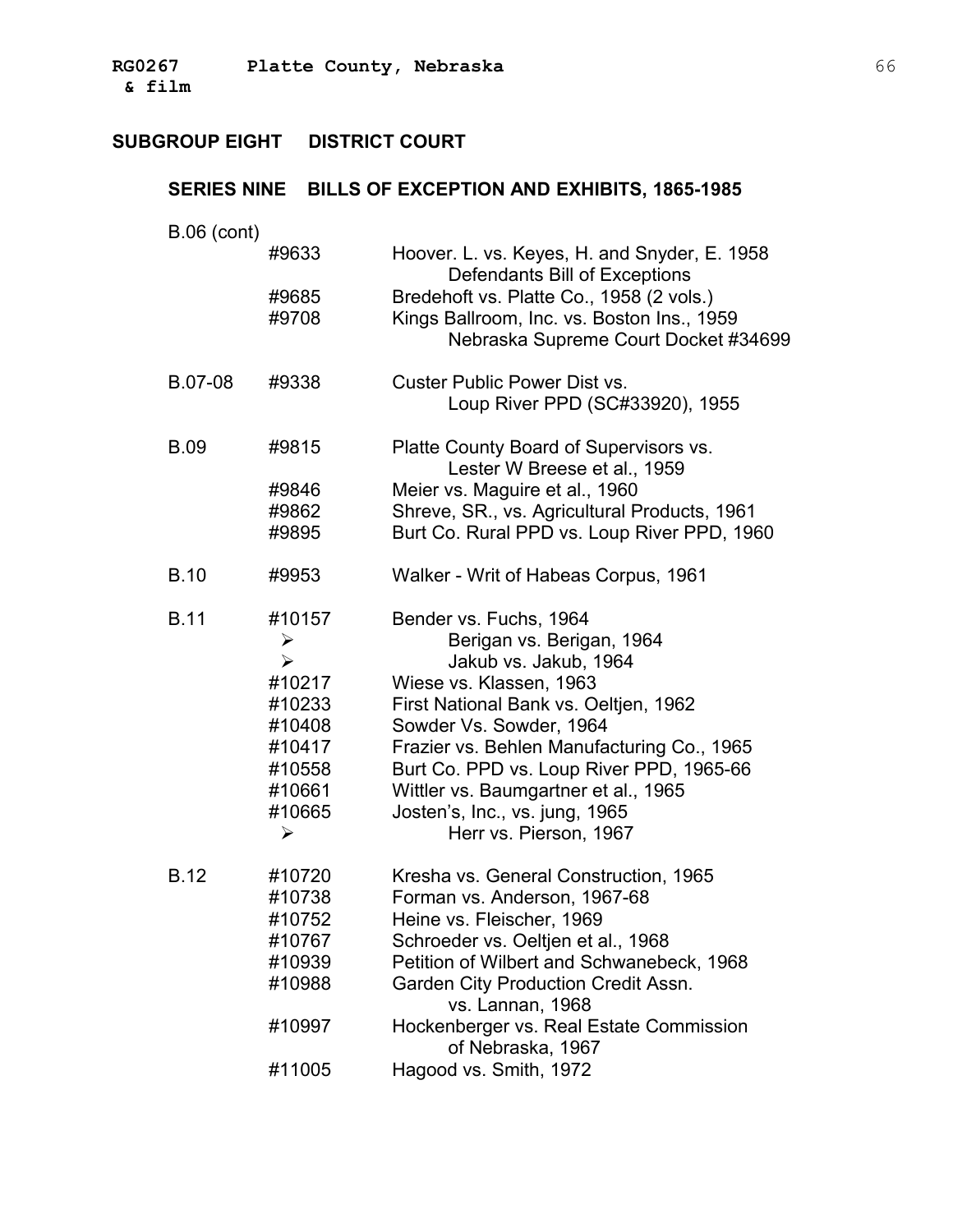**& film** �

## **SUBGROUP EIGHT DISTRICT COURT**

## **SERIES NINE BILLS OF EXCEPTION AND EXHIBITS, 1865-1985**

B.12 (cont)

|      | #11027                | Wilkinson vs. Platte Co. Comm.                  |
|------|-----------------------|-------------------------------------------------|
|      |                       | for Reorganization, 1968                        |
|      | #11066                | Haschke et al vs. Humphrey School Dist.<br>1968 |
| B.13 | #11109                | State ex rel. Louis vs.                         |
|      |                       | Columbus School Dist., 1968                     |
|      | $\blacktriangleright$ | In Re estate of Fred Garber, 1969               |
|      | #11147                | Schrad vs. Schrad, 1969                         |
|      | #11181                | Iberg vs. Estate of Earl Thompson, 1969         |
|      | #11183                | Witt vs. Uphoff, 1970                           |
|      | #11224                | Peck vs. Rerdon et al., 1970                    |
|      | #11237                | Liebschwager vs. City of Columbus, 1971         |
|      | #11258                | Keeshan vs. Barber, 1970                        |
|      | #11299                | Peterson vs. Sedlak, 1971                       |
|      | #11337                | Janssen vs. Paul Zobel JR., 1970                |
|      | #11347                | Thraen vs. Thraen, 1970                         |
|      | #11353                | Slovinski vs. Lannan, 1971                      |
|      | #11371                | Swim vs. Platte Valley Egg & Poultry Co.        |
|      | #11372                | Jarosz vs. Gourka, 1972                         |
|      | $\blacktriangleright$ | Lewis vs. Lewis, 1971                           |
|      | #11386                | Hodges, et al., vs.                             |
|      |                       | Columbus Brd of Adjustment, 1969                |
|      | #11425                | Baker vs. Baker, 1970                           |
|      | ➤                     | Street Improvement Dist (Ordinance), 1970       |
|      | #11438                | Marshall vs. Columbus Steel Supply, 1970        |
|      | #11461                | Curry, et al., vs. Hochenberger, 1971           |
| B.14 | #11485                | Henggeler vs. Jindra, 1973                      |
|      | #11492                | Wilson vs. Morgan Drive Away Inc., 1972         |
|      | #11521                | Ruschy vs. Fiala & Breeding, 1972               |
|      | #11523                | Ebner vs. Pfeifer, 1972                         |
|      | #11541                | Ott vs. Hansen, 1974                            |
|      | #11545                | Polt vs. Long, 1971                             |
|      | #11550                | Gue vs. Gue, 1972                               |
|      | #11557                | Bessersmith vs. Kelly                           |
|      | #11566                | McPeck vs. Harrel, 1970                         |
|      | #11592                | Legenza vs. Legenza, 1972                       |
|      | #11594                | White vs. Wheeler, 1971                         |
|      | #11599                | Concerned Citizens vs. School Dist, 1971        |
|      | #11616                | Hockenberger vs. Curry, 1974                    |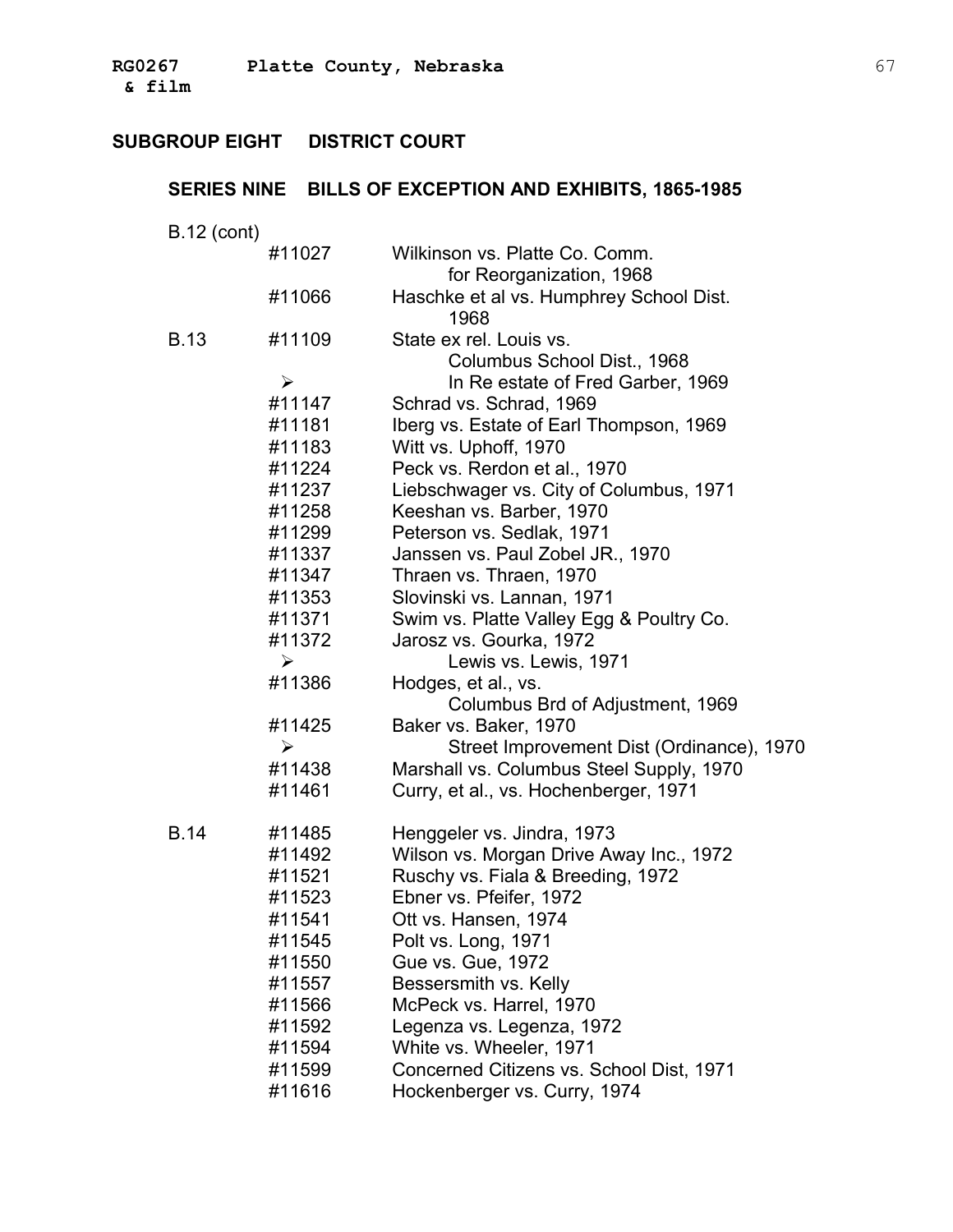| <b>B.15</b> | #11616 | (Continued)                                  |
|-------------|--------|----------------------------------------------|
|             | #11619 | Urbanovsky vs. foral, 1973                   |
|             | #11664 | Tilden vs. Tilden, 1977                      |
|             | #11669 | Langer vs. Henggeler, 1970                   |
|             | #11686 | Transamerican vs. Columbus Ind. Supply, 1972 |
|             | #11715 | Wetjen vs. Slade, JR., et al., 1972          |
|             | #11733 | Tagwerker vs. Nielsen Chevrolet Co., 1973    |
|             | #11752 | Pensick vs. Sedlak, 1973                     |
|             | #11755 | Saunders vs. Saunders, 1973                  |
|             | #11757 | Crumley vs. City of Columbia, 1973           |
|             | #11774 | State vs. Hansen, 1972                       |
| <b>B.16</b> | #11780 | Niemoller vs. Smith, 1975                    |
|             | #11791 | Davy, et al vs. Columbus School Dist., 1974  |
|             | #11793 | Weitzel vs. Sweeney 1973                     |
|             | #11797 | Nelson vs. Avery, 1973                       |
|             | #11809 | Vandenberg vs. Langan and Greisen 1974       |
|             | #11831 | Scheffler vs. Carr, 1972                     |
|             | #11833 | Schrad vs. Schrad, 1974                      |
|             | #11839 | Montgomery Ward vs. Dennis Mills, 1973       |
|             | #11842 | Kuta vs. Kuta, 1972                          |
|             | #11846 | Valley Feed vs. Wojcik, 1973                 |
|             | #11853 | Henvveler vs. Henggeler, 1973                |
|             | #11858 | Karskadon vs. Platte County, 1973            |
|             | #11872 | Jeffres vs. Union Pacific Railroad, 1972     |
|             | >      | Hoefelman vs. Osten, 1972                    |
|             | #11878 | Jaksich vs. City of Columbus, 1972           |
|             | #11905 | Parry vs. State Farm Mutual Auto Ins. Et al  |
|             |        | 1973 - Supreme Court Docket 39269            |
| <b>B.17</b> | #11918 | Cumming vs. Cumming, 1974                    |
|             |        | Nebraska Supreme Court Docket 39788          |
|             | #11936 | Osten and Osten vs. Loup River PPD, 1973     |
|             | #11976 | Arrick vs. Milby, 1973                       |
|             | #12001 | Wurdeman vs. Platte County, 1973             |
|             | #12002 | Weber vs Lubig and Fix, 1974                 |
|             |        | Nance County Dist. Court #4129               |
|             | #12010 | Burmood vs. Burmood 1974                     |
|             | #12017 | Haden vs Hockenberger & Chambers             |
|             |        | & Loefler Construction, 1975                 |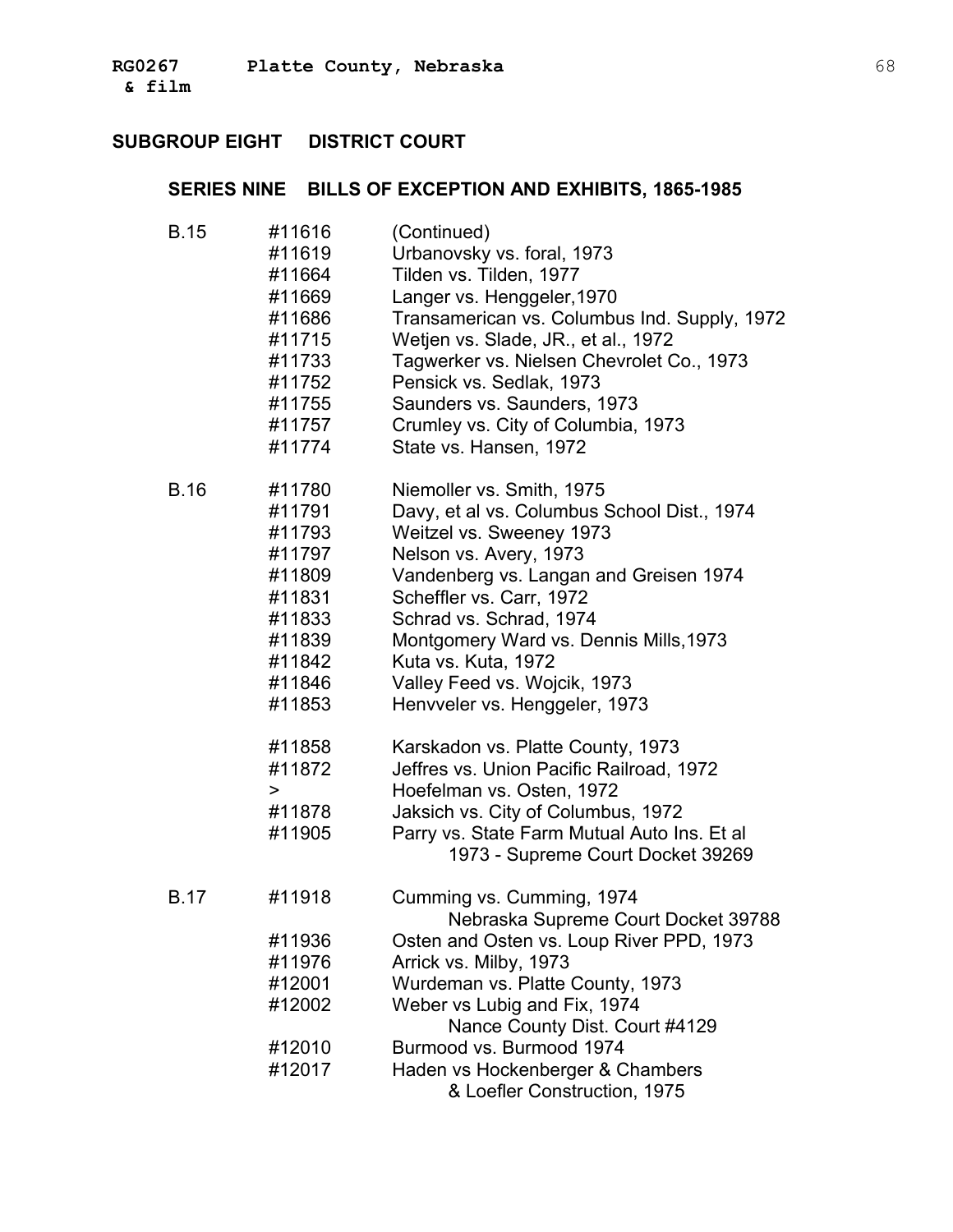| <b>B.17 (cont)</b> |         |                                         |
|--------------------|---------|-----------------------------------------|
|                    | #12023  | Tucker vs. Tucker, 1973                 |
|                    | #12044  | Pfeifer vs. Pfeifer, 1975               |
|                    |         | Nebraska Supreme Court Docket #40100    |
|                    | #12046  | Darry vs. Melcher, 1974                 |
|                    | #12081  | Platte County vs. Cattau, 1974          |
|                    | #12083  | Moellenhoff vs. Moellenhoff, 1973       |
|                    | #12088  | Bobert vs. Hillig, 1973                 |
|                    | #12112  | Sedlak vs Royal, 1973                   |
|                    | #12138  | Heimann-Gerhold vs. City of Columbus    |
|                    |         | and Hansen Excavating, 1974             |
|                    | #12143  | Roth vs. Roth, 1974                     |
|                    | #12150  | Gotschall vs. Osborne, 1975             |
|                    | #12164  | Johnson vs. Schmidt, 1976               |
|                    | #12165  | Johnson vs. Schmidt, 1976               |
|                    |         |                                         |
| <b>B.18</b>        | #74-196 | Platte County Court vs. Voss, 1975      |
|                    |         | <b>Platte County District Court</b>     |
|                    | #12179  | Hilger vs. Runge, 1976                  |
|                    | #12186  | Juniata Farmers Coop vs. Meisner, 1976  |
|                    | #12218  | Spenceri vs. Reinke, 196                |
|                    | #12237  | Wetjen vs. Lutheran Hospitals and       |
|                    |         | Homes Society of America, 1974          |
|                    | #12261  | Franzen vs Loeffler, 1974               |
|                    | #12288  | Loup River PPD vs. Cornhusker PPD, 1974 |
|                    | #12306  | Schmidt vs. Hellbusch, 1974             |
|                    | >       | Dell Corporation v. Wong, 1974          |
|                    | #12307  | Brown vs. Casino De Paris et al, 1975   |
|                    | #12336  | Bokelman vs. Bokelman, 1977             |
|                    |         | Nebraska Supreme Court Docket 41727     |
|                    | #12404  | Anson vs. Peck, 1976                    |
|                    | #12409  | Drummond vs. Platte County, 1975        |
|                    | #12421  | Preuss vs. Hemmer, 1976                 |
| <b>B.19</b>        | #12424  | <b>Columbus Convention Center, 1976</b> |
|                    | #12245  | Jordan et al vs. NPPD et al, 1976       |
|                    | #12450  | City of Columbus vs. State 1976         |
|                    | #12454  | <b>Basic Steel Corporation vs.</b>      |
|                    |         | Middle State Mfg., 1979                 |
|                    | #12456  | Placzek vs. The Webb Corp., 1977        |
|                    | #12461  | LaBenz vs. LaBenz, 1976                 |
|                    |         | Nebraska Supreme Court Docket 41060     |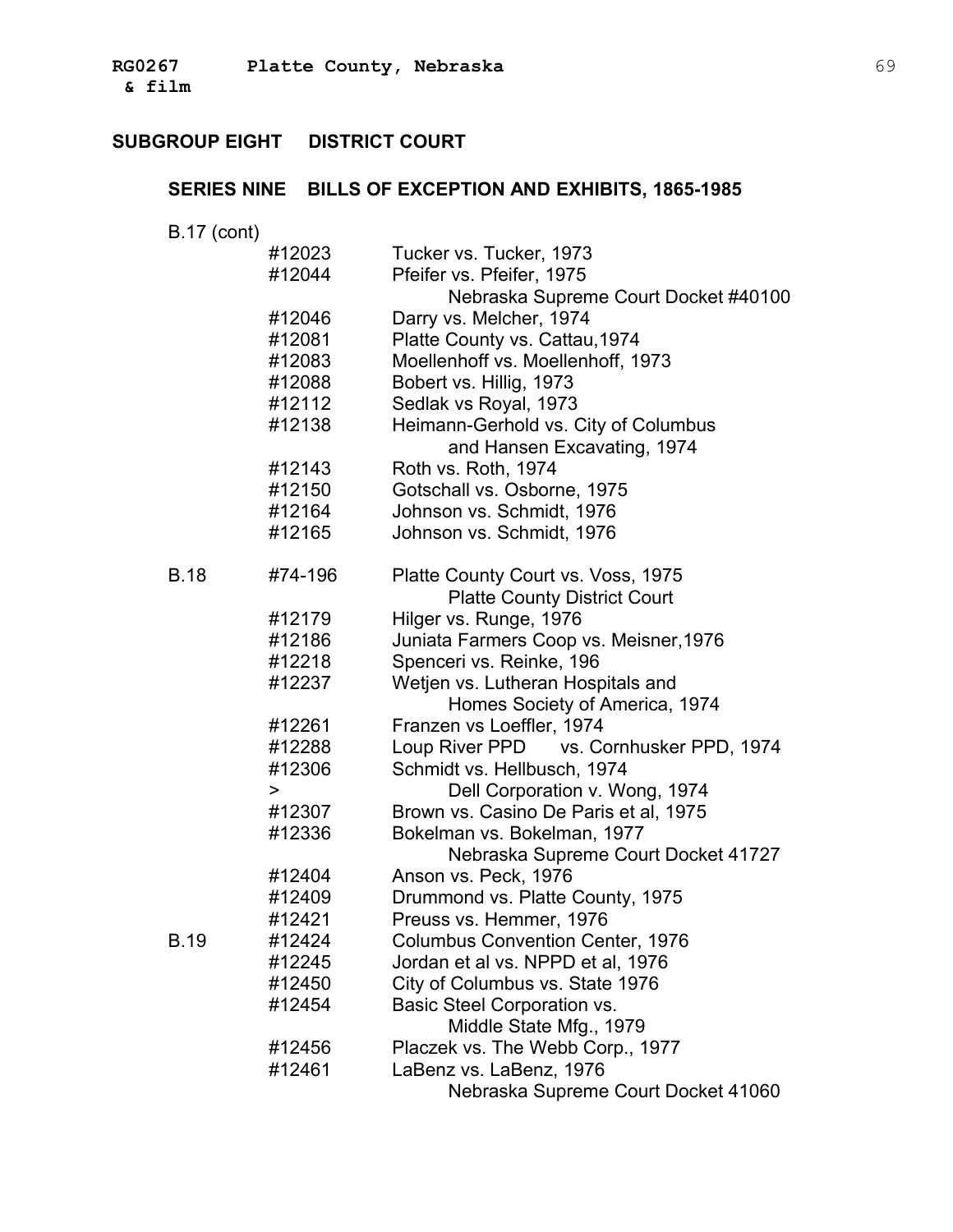| <b>B.20</b> | #12462    | Columbus Tire and Rubber Co vs.<br>Valmont Industries, 1977 |
|-------------|-----------|-------------------------------------------------------------|
|             | #12504    | Dreifurst v. Sand Construction, 1975                        |
|             | #12506    | Kamm vs. Kamm, 1975                                         |
|             | #12511    | Trumark vs. Saunders, 1976                                  |
|             | #12589    | Henke vs. Henke, 1976                                       |
|             | >         | Newland vs. Newland, 1976                                   |
|             | $\, > \,$ | Stejskal vs. Stejskal, 1976                                 |
|             | $\geq$    | Blocker vs. Hanson, 1978 (Platte Co Court)                  |
|             | #13044    | Joe & Al's IGA vs.                                          |
|             |           | Nebr Liquor Control Commission, 1978                        |
|             | #13213    | Hoefelman vs. Hoefelman et al, 1982                         |
|             | #13594    | Bender et al vs. James, 1982                                |
|             |           | Nebraska Supreme Court Docket #44228                        |
|             |           |                                                             |
| <b>B.21</b> | #13781    | Miller and Levos Tried Before the                           |
|             |           | Civil Service Commission, 1980                              |
|             | #13885    | Metacrafters Heating & Air Conditioning                     |
|             |           | vs. Church of the Nazarene of Columbus,                     |
|             |           | vs. Kruse, 1980                                             |
|             | #13909    | Servicemaster vs. Kroeker, 1981                             |
|             | #14023    | Krack vs. AETNA Casualty and Life, 1983                     |
|             |           | Nebraska Supreme Court Docket 84-147                        |
|             | #14263    | Estate of Glaser deceased, 1983                             |
|             |           | Nebraska Supreme Court Docket 83-285                        |
|             | #14525    | Maricle vs Maricle, 14525                                   |
|             |           | Nebraska Supreme Court Docket 84-893                        |
|             | #14649    | Estate of Erling Christensen, 1984                          |
|             |           | Nebraska Supreme Court Docket #84-536                       |
|             | #15001    | Barada vs. Nebr. Dept of Labor                              |
|             |           | and Behlen Mfg., 1985                                       |
|             |           | Nebraska Supreme Court Docket #85-506                       |
| <b>B.22</b> |           | Criminal Cases, 1865-1973                                   |
|             |           |                                                             |
|             | #12       | Territory vs Ludwig & Anderson, 7/31/1865                   |
|             |           | <b>Justice of Peace Court Docket</b>                        |
|             | #13       | Territory vs Anderson, 2 August 1865                        |
|             |           | <b>Justice of Peace Court Docket</b>                        |
|             | #15       | Territory vs Bennett, 21 August 1865                        |
|             |           | <b>Justice of Peace Court Docket</b>                        |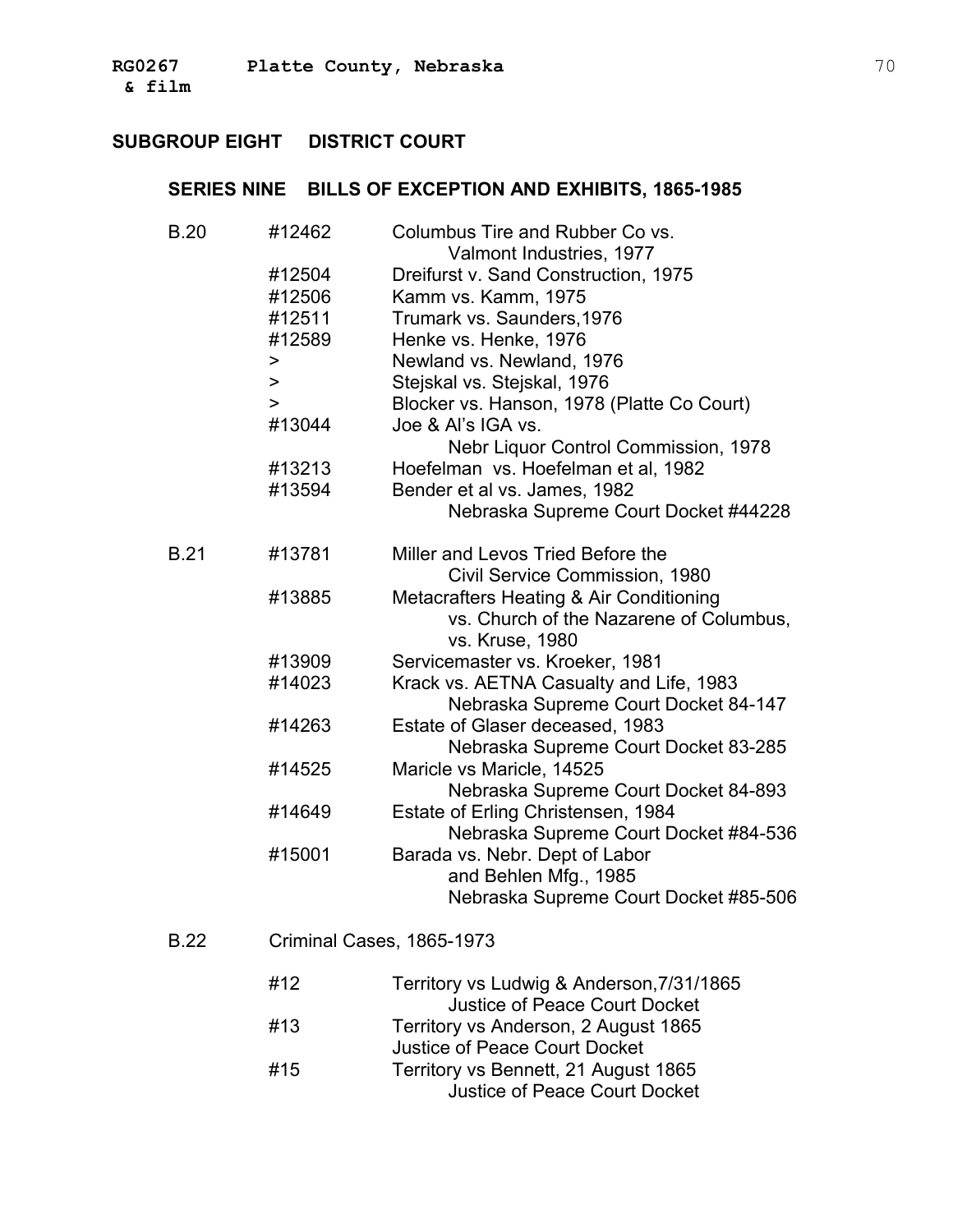**& film** �

## **SUBGROUP EIGHT DISTRICT COURT**

| <b>B.22 (cont)</b><br>Territory vs Loomis, 14 August 1866<br>#53<br><b>Justice of Peace Court Docket</b><br>#10<br>Territory vs. Thomas, 30 March 1866<br><b>Justice of Peace Docket</b><br>$\geq$<br>State vs. Patrick Murray 16 Oct 1867<br>Book B-1 page 15<br>State vs. Barnum, (5-5), 10/4/1873<br>#0005<br>State vs Matthews, (A-141), 8/5/1874<br>#0198<br>State of NE Ex Rel Lyons vs<br>#0272<br>Benjamin Speilman, (A-7), 9/20/1876<br>State vs O'Toole (A-44), 9/20/1876<br>#0279<br>State vs. Longshore et al, 10/10/1873<br>><br>State vs. Savidge, (A-6), 9/20/1876<br>#0271<br>State vs. Dietrich (A-125), 8/30/1878<br>#0368<br>State vs. Davis (A-278), 7/7/1880<br>#0523<br>State vs. Walker (A-300), 9/11/1880<br>#0545<br>State vs. Lewis et al. (B-83), 6/8/1881<br>#0651<br>State vs. Rickly (B-187), 1/17/1883<br>#0755 |
|------------------------------------------------------------------------------------------------------------------------------------------------------------------------------------------------------------------------------------------------------------------------------------------------------------------------------------------------------------------------------------------------------------------------------------------------------------------------------------------------------------------------------------------------------------------------------------------------------------------------------------------------------------------------------------------------------------------------------------------------------------------------------------------------------------------------------------------------|
|                                                                                                                                                                                                                                                                                                                                                                                                                                                                                                                                                                                                                                                                                                                                                                                                                                                |
|                                                                                                                                                                                                                                                                                                                                                                                                                                                                                                                                                                                                                                                                                                                                                                                                                                                |
|                                                                                                                                                                                                                                                                                                                                                                                                                                                                                                                                                                                                                                                                                                                                                                                                                                                |
|                                                                                                                                                                                                                                                                                                                                                                                                                                                                                                                                                                                                                                                                                                                                                                                                                                                |
|                                                                                                                                                                                                                                                                                                                                                                                                                                                                                                                                                                                                                                                                                                                                                                                                                                                |
|                                                                                                                                                                                                                                                                                                                                                                                                                                                                                                                                                                                                                                                                                                                                                                                                                                                |
|                                                                                                                                                                                                                                                                                                                                                                                                                                                                                                                                                                                                                                                                                                                                                                                                                                                |
|                                                                                                                                                                                                                                                                                                                                                                                                                                                                                                                                                                                                                                                                                                                                                                                                                                                |
|                                                                                                                                                                                                                                                                                                                                                                                                                                                                                                                                                                                                                                                                                                                                                                                                                                                |
|                                                                                                                                                                                                                                                                                                                                                                                                                                                                                                                                                                                                                                                                                                                                                                                                                                                |
|                                                                                                                                                                                                                                                                                                                                                                                                                                                                                                                                                                                                                                                                                                                                                                                                                                                |
|                                                                                                                                                                                                                                                                                                                                                                                                                                                                                                                                                                                                                                                                                                                                                                                                                                                |
|                                                                                                                                                                                                                                                                                                                                                                                                                                                                                                                                                                                                                                                                                                                                                                                                                                                |
|                                                                                                                                                                                                                                                                                                                                                                                                                                                                                                                                                                                                                                                                                                                                                                                                                                                |
|                                                                                                                                                                                                                                                                                                                                                                                                                                                                                                                                                                                                                                                                                                                                                                                                                                                |
|                                                                                                                                                                                                                                                                                                                                                                                                                                                                                                                                                                                                                                                                                                                                                                                                                                                |
|                                                                                                                                                                                                                                                                                                                                                                                                                                                                                                                                                                                                                                                                                                                                                                                                                                                |
|                                                                                                                                                                                                                                                                                                                                                                                                                                                                                                                                                                                                                                                                                                                                                                                                                                                |
| State vs. Eicker (B-202) (B-202), 3/16/1883<br>#0770                                                                                                                                                                                                                                                                                                                                                                                                                                                                                                                                                                                                                                                                                                                                                                                           |
| State vs. Threw (B-225), 7/6/1883<br>#0793                                                                                                                                                                                                                                                                                                                                                                                                                                                                                                                                                                                                                                                                                                                                                                                                     |
| State vs. McMurray Case No. 2208 Boone                                                                                                                                                                                                                                                                                                                                                                                                                                                                                                                                                                                                                                                                                                                                                                                                         |
| <b>County Transcript of Testimony</b>                                                                                                                                                                                                                                                                                                                                                                                                                                                                                                                                                                                                                                                                                                                                                                                                          |
| State vs. Kucera, 17 Sep 1959<br>#1997                                                                                                                                                                                                                                                                                                                                                                                                                                                                                                                                                                                                                                                                                                                                                                                                         |
| Supreme Court Docket #34772                                                                                                                                                                                                                                                                                                                                                                                                                                                                                                                                                                                                                                                                                                                                                                                                                    |
| State vs. James McKee, 18 Sep 1967<br>#2185                                                                                                                                                                                                                                                                                                                                                                                                                                                                                                                                                                                                                                                                                                                                                                                                    |
| Supreme Court Docket #36889                                                                                                                                                                                                                                                                                                                                                                                                                                                                                                                                                                                                                                                                                                                                                                                                                    |
| State vs. Johnny Ziemba, 9 Feb 1970<br>#2270                                                                                                                                                                                                                                                                                                                                                                                                                                                                                                                                                                                                                                                                                                                                                                                                   |
| Supreme Court Docket #37676                                                                                                                                                                                                                                                                                                                                                                                                                                                                                                                                                                                                                                                                                                                                                                                                                    |
| State vs. Gary Davis, 11 Mar 1970<br>#2274                                                                                                                                                                                                                                                                                                                                                                                                                                                                                                                                                                                                                                                                                                                                                                                                     |
| Supreme Court Docket #37645                                                                                                                                                                                                                                                                                                                                                                                                                                                                                                                                                                                                                                                                                                                                                                                                                    |
| State vs. John Reeder, 2 Apr 1971<br>#2302-2303                                                                                                                                                                                                                                                                                                                                                                                                                                                                                                                                                                                                                                                                                                                                                                                                |
| Supreme Court Docket #38093-38094                                                                                                                                                                                                                                                                                                                                                                                                                                                                                                                                                                                                                                                                                                                                                                                                              |
| State vs. Rex Fusby, 16 Apr 1971<br>#2310                                                                                                                                                                                                                                                                                                                                                                                                                                                                                                                                                                                                                                                                                                                                                                                                      |
| Supreme Court Docket #38199                                                                                                                                                                                                                                                                                                                                                                                                                                                                                                                                                                                                                                                                                                                                                                                                                    |
| State vs. Pensick Probation office letter                                                                                                                                                                                                                                                                                                                                                                                                                                                                                                                                                                                                                                                                                                                                                                                                      |
| Dtd 12 Jan 1972                                                                                                                                                                                                                                                                                                                                                                                                                                                                                                                                                                                                                                                                                                                                                                                                                                |
| State vs. Barnes 25 Sep 1972 District                                                                                                                                                                                                                                                                                                                                                                                                                                                                                                                                                                                                                                                                                                                                                                                                          |
| <b>Court Colfax County</b>                                                                                                                                                                                                                                                                                                                                                                                                                                                                                                                                                                                                                                                                                                                                                                                                                     |
| State vs. Foltz 15 Feb 1973 District Court                                                                                                                                                                                                                                                                                                                                                                                                                                                                                                                                                                                                                                                                                                                                                                                                     |
| <b>Colfax County</b>                                                                                                                                                                                                                                                                                                                                                                                                                                                                                                                                                                                                                                                                                                                                                                                                                           |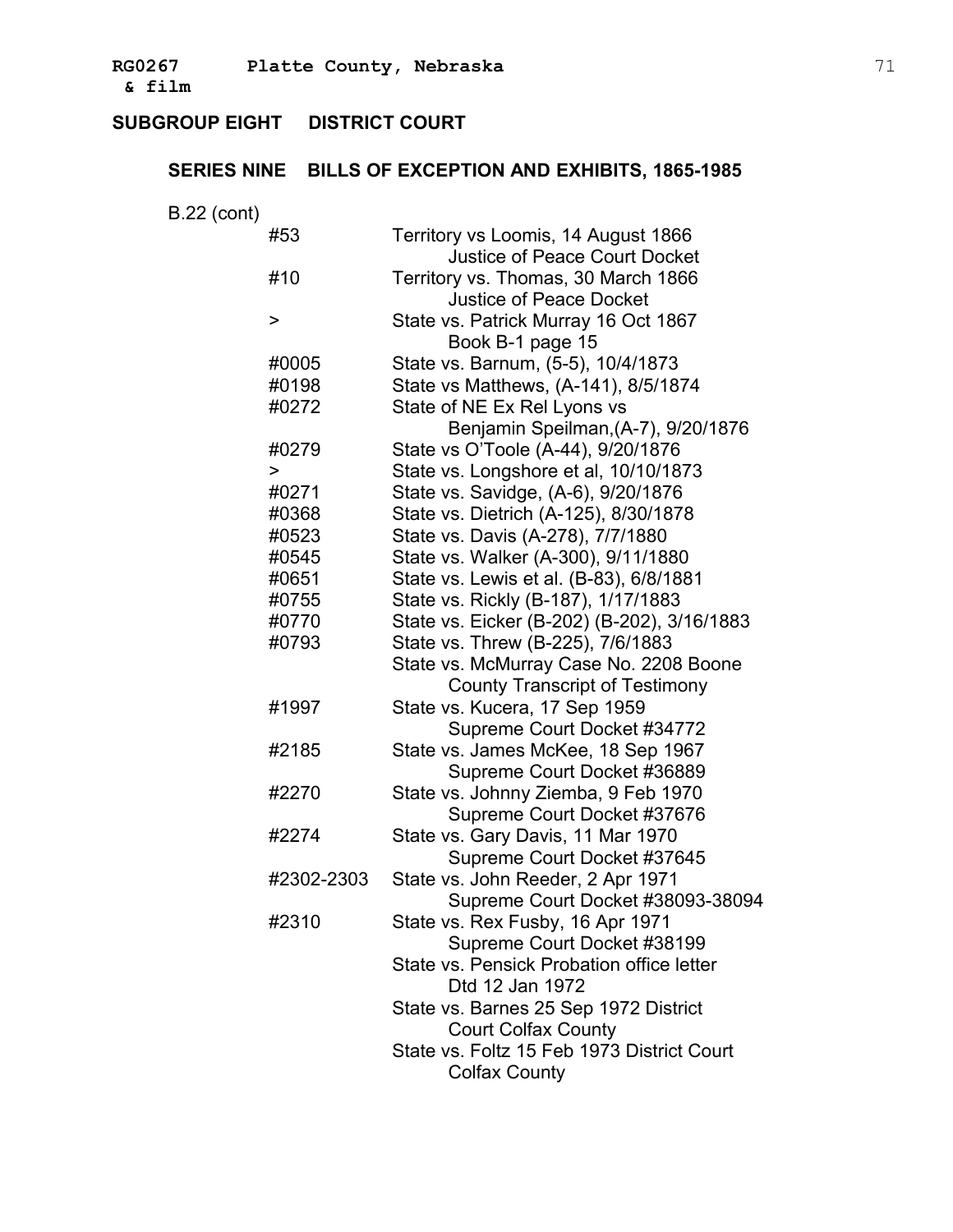| $B.22$ (cont) |                              | State vs. Fisler 28 Feb 1973 Motion to<br>Suppress                                                                                                                             |
|---------------|------------------------------|--------------------------------------------------------------------------------------------------------------------------------------------------------------------------------|
| <b>B.23</b>   | Criminal Cases, 1973-1978    | State vs. Schumacher 31 May 1973 Counsel<br>Response to DC Judge<br>State vs Lagace, Jaramillo Colfax County<br><b>Court 19 Sep 1973</b>                                       |
|               | #2406<br>#2413<br>#2451      | State vs. Harrington, County<br>Court of Platte County 20 Nov 1973<br>State vs. Nichols 6 Apr 1973<br>State vs. Krebs 18 May 1973<br>State vs. Silva                           |
|               | #2452-2453<br>#2482<br>#2465 | State vs. Holsen, Summerlin 5 Feb 1973<br>State vs. Sutton 25 Sep 1973<br>State vs. Brauner, 18 Mar 1974 Supreme<br>Court Docket #39475                                        |
|               | #2545                        | State vs. Sowle 4 Sep 1973<br>State vs. Jasper 11 Jul 1974 Platte County<br><b>Sheriff Vol Statement</b><br>State vs. Barstow 16 Jul 1974 Polygraph                            |
|               |                              | Report<br>State vs. Korabel 13 Jul 1976 Nance County<br>District Court Case #4150<br>State vs. Czarnick, Wright 19 Dec 1974<br>District Court Nance County Case #'s            |
|               | #2612<br>#2636               | 4158 and 4158<br>State vs. Tagwerker 22 Jul 1975<br>State vs. Boss 19 Sep 1975 Supreme<br>Court Docket #40263                                                                  |
|               | #2645                        | State vs. Adkins, 12 Aug 1975 Supreme<br>Court Docket #40309                                                                                                                   |
|               | #2646                        | State vs. Sutherland 12 Aug 1975 Supreme<br>Court Docket #40310                                                                                                                |
|               | #2665<br>#2670               | State vs. Kastl 10 Sep 1975<br>State vs. Bowers 14 Aug 1978 Supreme Court<br>Docket #42269<br>State vs. Jackson 31 Mar 1976 Platte County<br><b>Sheriff Voluntary Statemen</b> |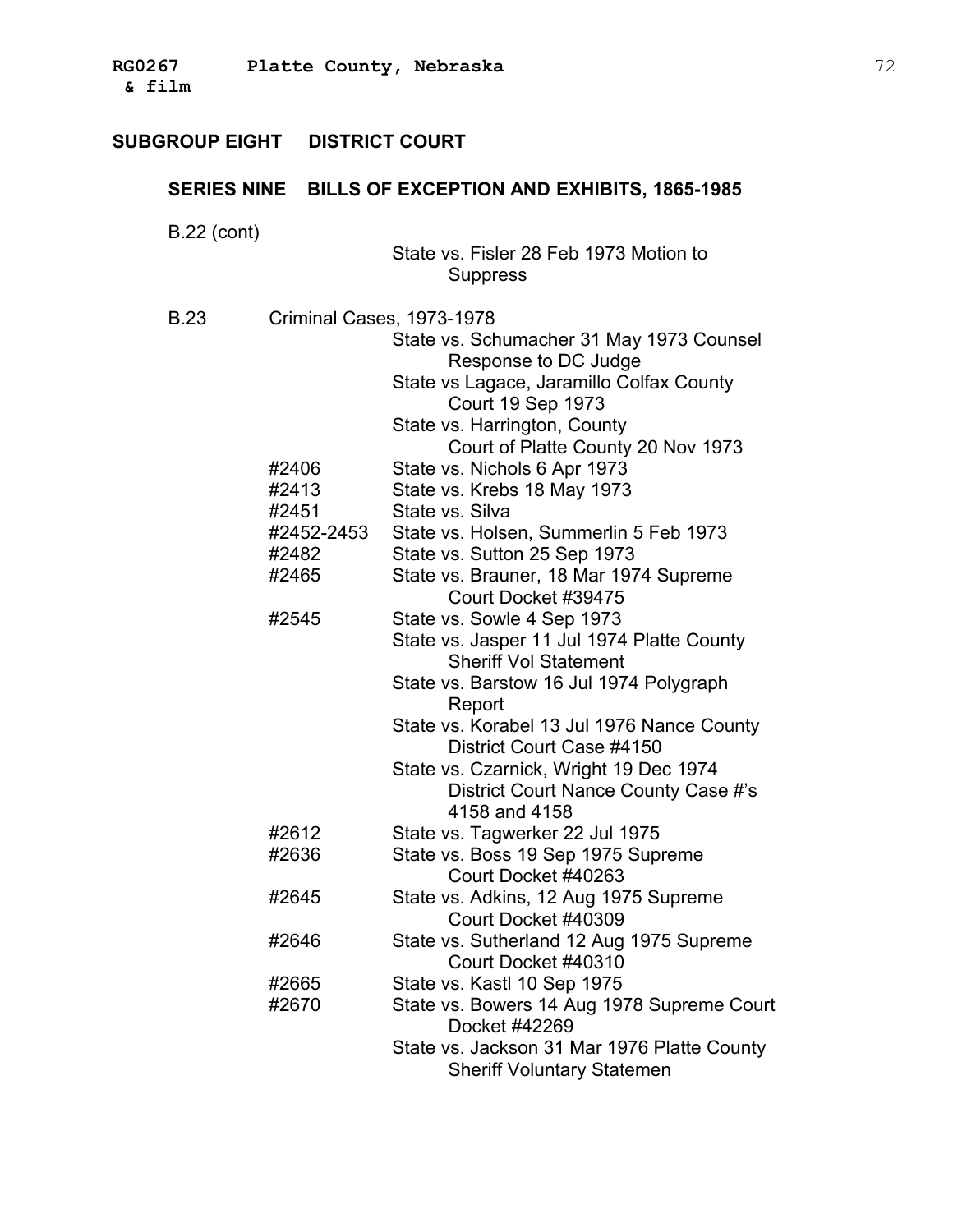### **SERIES NINE BILLS OF EXCEPTION AND EXHIBITS, 1865-1985**

- B.23 (cont) #2693 State vs. Johnson 14 May 1976 #2725 State vs. Scott 25 May 1977 #2820 State vs. Forster 4 Nov 1977 #2826 State vs. Dreifurst,Laudenklos 20 Oct 1978 Supreme Court Docket # 42363 � B.24 � Criminal Cases, 1984-1985 Court Docket #84-764 Docket #84-945 #3183 State vs. Fehncke 22 Jun 1984 Supreme #3162 State vs. Tate 13 Jan 1984 Supreme Court #3235 State vs. Mindrup 22 Mar 1985 Supreme Court Docket # 85-507 #3238 State vs. Green 1 Jul 1985 Supreme Court � Docket # 85-484 B. 25 � Criminal Cases, 1985-1986 #3247 State vs. Clayburn 21 Oct 1985 Supreme Court � Docket 85-802 #3248 State vs. Martens 20 Sep 1985 Supreme Court � Docket # 85-737
	- #3270 State vs. Prokupek 25Feb 1986 Supreme Court Docket # 86-148

#### **SERIES TEN JUDGEMENT AND EXECUTION DOCKETS, 1868-1915**

- V.01-05 Judgment & Execution Dockets A-E 1868-1916 V.06-07 Judgement Record, V.1 & 2 1873-1887
- **SERIES ELEVEN STATE TAX SUIT (no records)**
- **SERIES TWELVE INSANITY RECORD, 1874-1911**
- V.01 Insanity Record, 1874-1911

#### **SERIES THIRTEEN MISCELLANEOUS, 1870-1936**

- V.01 Clerk's Docket, Oct. 1875 Sept 1890
- V.02 Stay Bond Record, 1876-1891
- V.03 Encumbrance Record, 1895-1936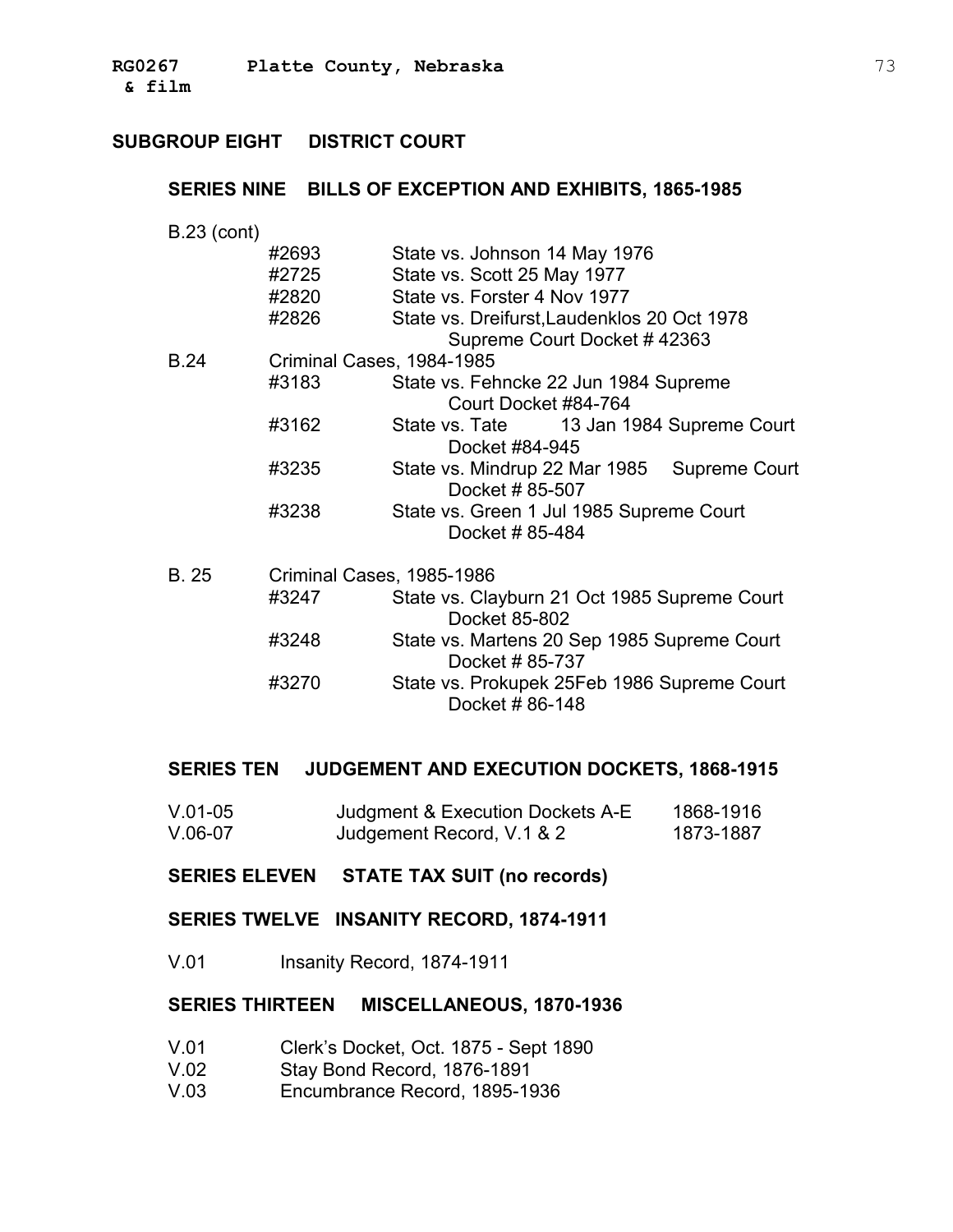#### **SERIES THIRTEENMISCELLANEOUS (cont)**

- V.04 Foreclosure Docket, #1686 (1891) #6682 (1932)
- V.05 Jury List, 1883-1895
- V.06 Grand & Petit Jury Book, 1870-1924
- V.07 Witness Appearance Book, 1874-1921
- V.08 Witness Book #1, 1874-1893
- V.09 Juvenile Court Record V.1, 1914-1931

### **SUBGROUP NINE SUPERINTENDENT OF SCHOOLS**

NOTE: There are no records held by the State Archives for Platte County Superintendent of Schools.

### **SUBGROUP TEN SCHOOL DISTRICT RECORDS**

# **film SERIES ONE SCHOOL DISTRICT #74, 1887-1952**

| V.01       | Attendance Register, Sept 5, 1910 - Sept 6, 1906                  |
|------------|-------------------------------------------------------------------|
| V.02       | Attendance Register, Sept 6, 1915 - May 27, 1921                  |
| $\sqrt{2}$ | $\mathbf{A}$ is the state of the state of a state of $\mathbf{A}$ |

- V.03 Attendance Register, Sept 1, 1920 May 27, 1927
- V.04 Director's Record, Apr 4, 1887 June 27, 1898
- V.05 Director's Record, June 26, 1899 July 2, 1909
- V.06 Director's Record, June 27, 1910 June 10, 1918
- V.07 Director's Record, June 10, 1918 1924
- V.08 Director's Record, June 14, 1922 July 1928
- V.09 Director's Record, June 10, 1929 July 1934
- V.10 Director's Record, July 1, 1935 Mar. 23, 1942
- V.11 Director's Record, June 9, 1941 Jan. 10, 1947
- V.12 Director's Record, June 13, 1947 July 19, 1952

#### **film**

### **SERIES ONE SCHOOL DISTRICT #74 - MICROFILM RECORD**

| Reel#1  | Attendance Register, Vol. #1 |
|---------|------------------------------|
| 392     | September 5, 1910            |
| images  | thru                         |
| #24,793 | Director's Record, Vol. #12  |